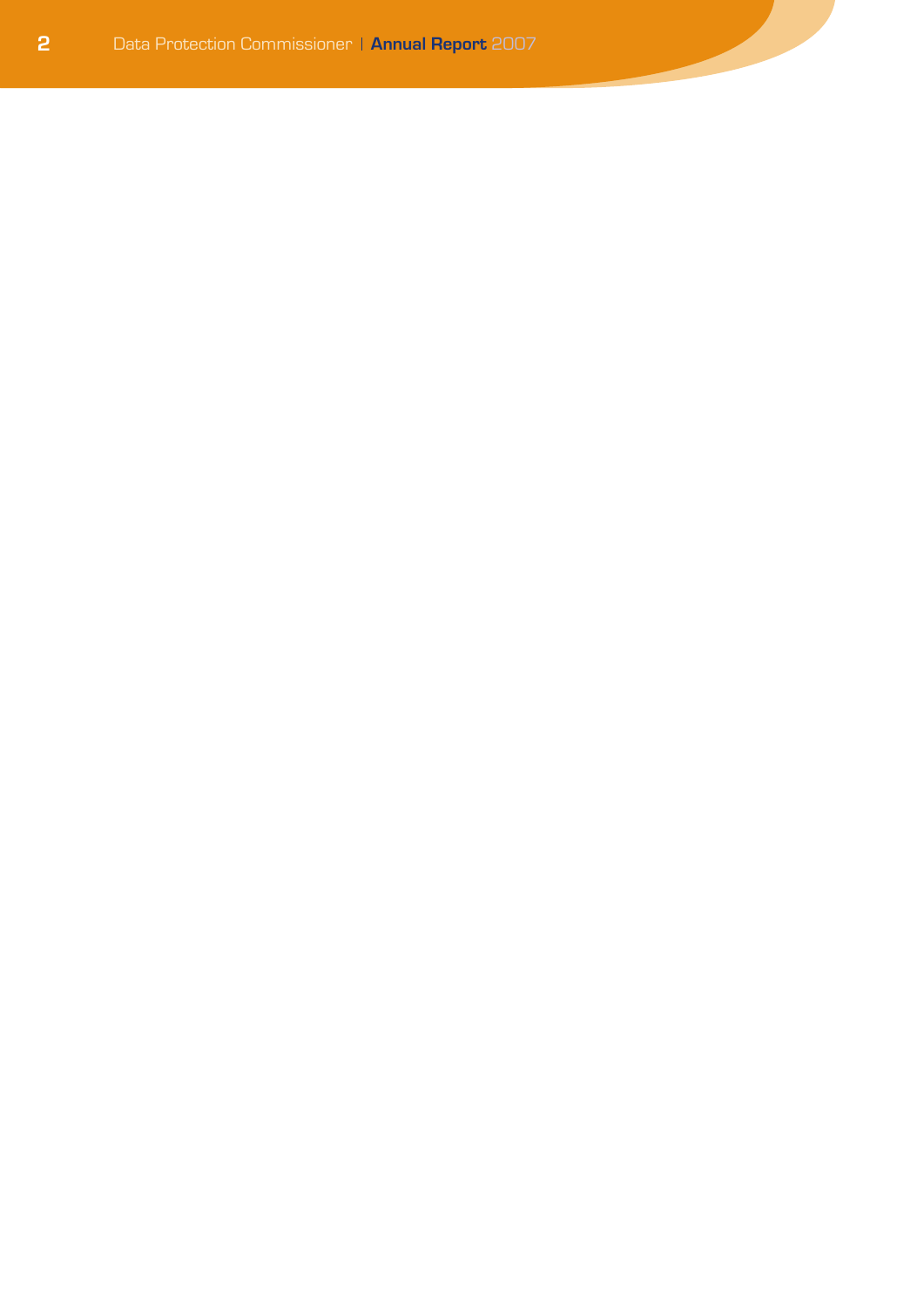## **Contents**

- Foreword
- Part 1 Activities in 2007
- Customer Service and the Provision of Information and Advice
- Complaints and Investigations
- Data Protection Codes Of Practice
- Promoting Awareness
- Government
- Technology Developments
- International Responsibilities
- Administration
- Part 2 Case Studies
- Part 3 Guidance
- Appendices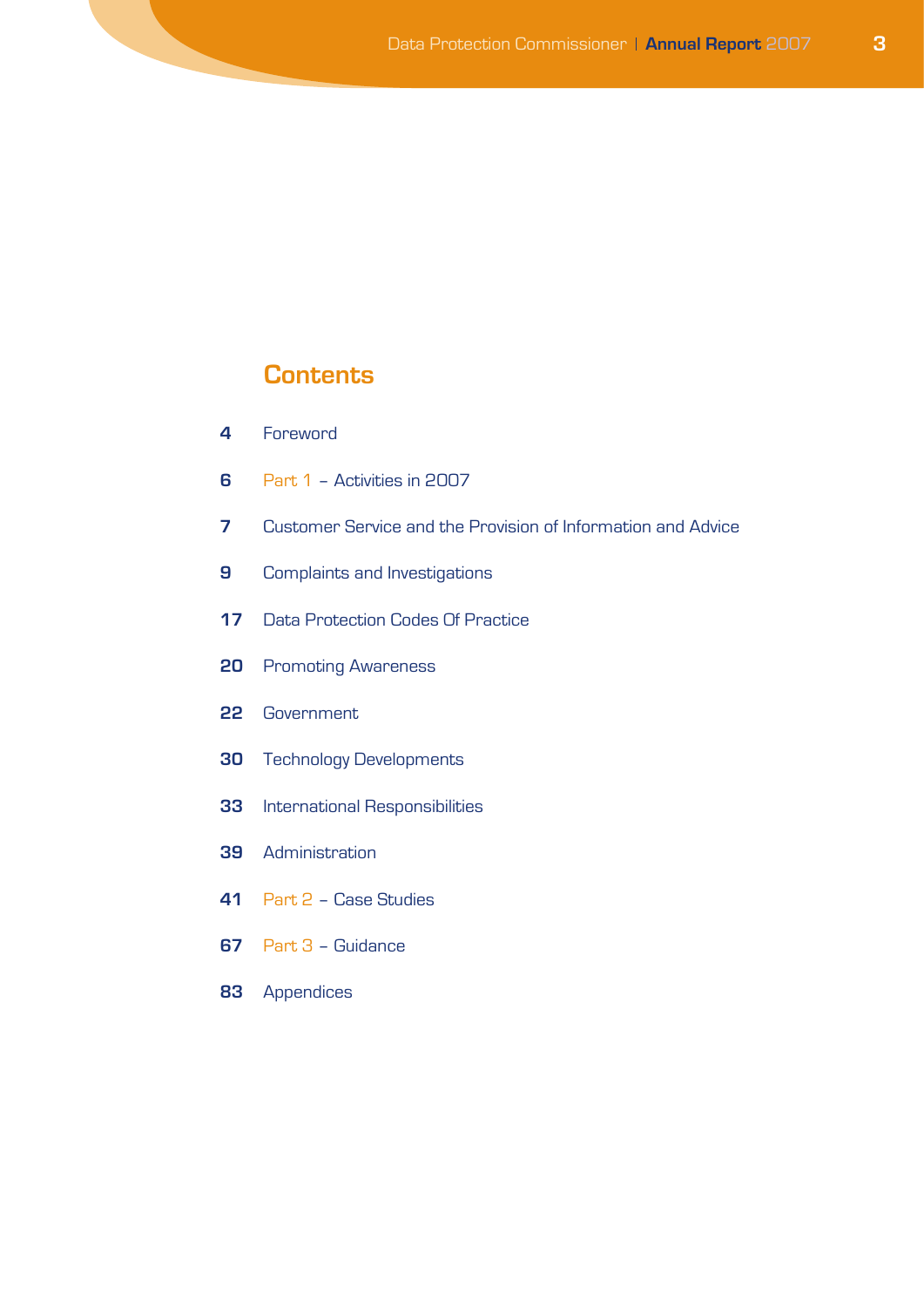# **Foreword**

In this, my third year as Commissioner, perhaps it would be easy to adopt a congratulatory approach in relation to what has been achieved over the past year. We have seen a rise in knowledge and awareness generally of data protection rights and obligations. This is evidenced by the growth in the numbers of complaints which my Office is receiving, the numbers of queries we are fielding, the number of data breach reports being made by data controllers and the significant media interest in privacy and data protection issues generally.

In many respects this represents the mainstreaming of data protection into the operations and functions of public bodies and private organisations and in the public consciousness generally. Naturally, I very much welcome this trend. However, any temptation towards complacency was quickly dispelled as attention focussed on how the State protects the personal data that we entrusted to it. To some degree, this focus was a result of the astonishing loss of personal data relating to a large proportion of the population of the UK. The existence of similar risks in this jurisdiction was confirmed by revelations about unauthorised access to personal data held by some of our own public bodies.

In a previous Annual Report I quoted a colleague's description of privacy as being in "a cold place". Against an international background of curtailment of civil liberties, I was concerned that the individual's right to privacy might be sacrificed unnecessarily in pursuit of a security agenda or for the sake of greater efficiency in the provision of public services.

Security issues are still setting the public agenda to a large extent. Have we not succumbed to terror and submitted to extremism when we lose the liberty to live our lives without constant intrusion by the State in the name of security? When I consider the security measures introduced in this jurisdiction, it is sometimes difficult to avoid the conclusion that Ireland must be facing some of the starkest criminal and terrorist threats across Europe. The three-year retention regime for telecommunications data is just one example of a trend that includes the innocuously titled e-borders system and extensive proposals in relation to a DNA database. These initiatives, discussed elsewhere in this report, will further erode our civil liberties if they are introduced without appropriate safeguards for the privacy of law abiding citizens. I remain hopeful that, through dialogue, the State can pursue its legitimate security agenda without unnecessarily and systematically intruding into each of our personal lives.

Recognising the reality of these threats to our privacy, the staff of my Office have undertaken a new initiative of their own. This year, and for the first time, they have put together a list of the top threats to privacy based on the issues which they have encountered over the past year. There is nothing scientific or authoritative about this list; instead, we intend it to provoke discussion. We intend to repeat the exercise each year as a kind of barometer of privacy concerns. I hope that the list gets shorter!

Finally, I would like to record my appreciation to the staff of the Office for the immense dedication and effort which they have demonstrated over the past year. They have shown integrity and flexibility in dealing effectively and professionally with the vast array of issues which my Office is called upon to deal with.

**Billy Hawkes Data Protection Commissioner Portarlington, March 2008**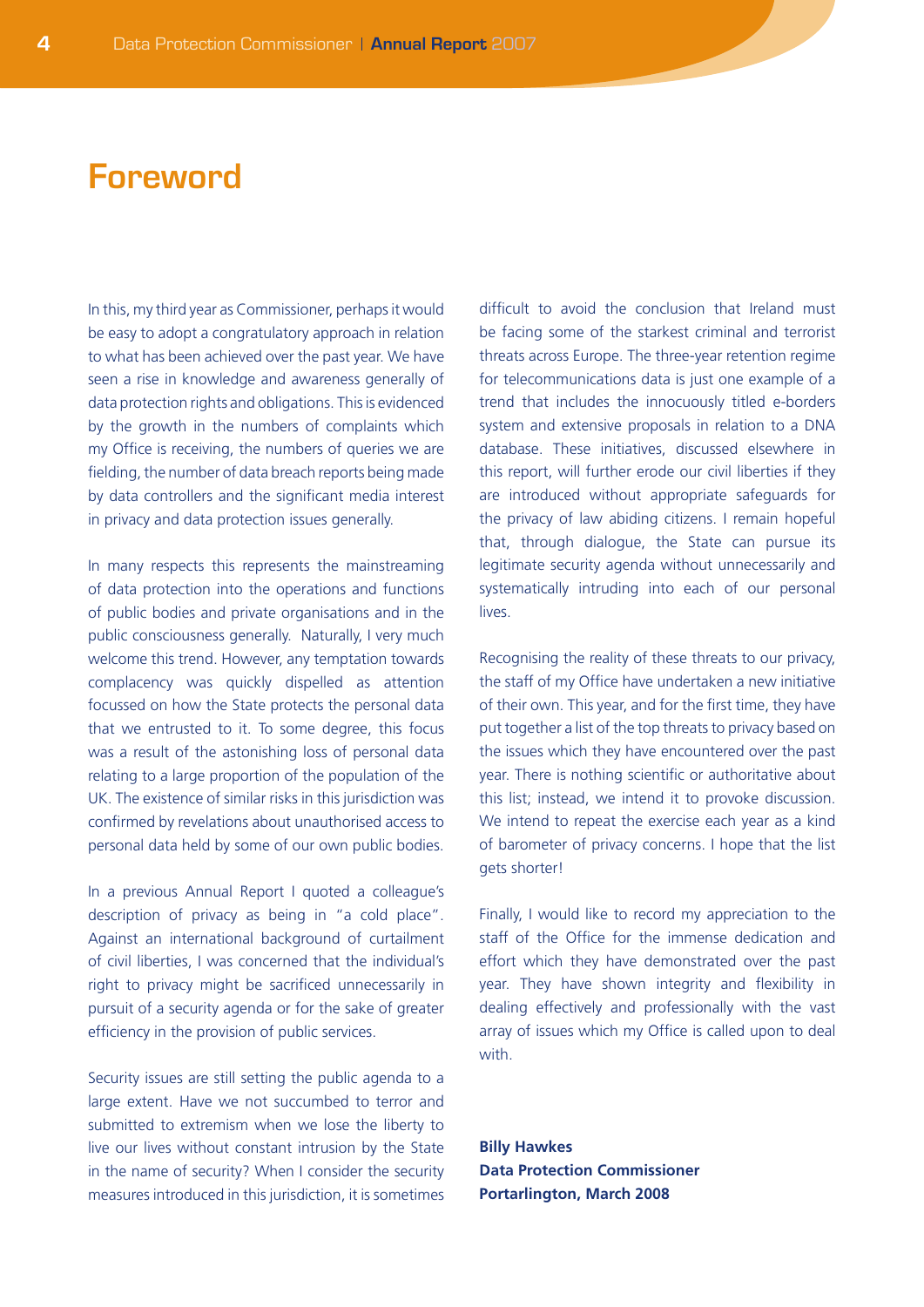## **Top Ten Threats to Privacy**

As mentioned above, we have decided to publish the top ten threats to individual privacy as identified by our staff. This unscientific list represents our perception of the issues at the close of 2007; each year, we will renew the list and our rankings to identify the biggest risks of that particular year.

- **1.** Lack of proper procedures in public and private sector bodies to limit access by their employees to our personal data on a 'need to know' basis.
- **2.** The interaction of the security agenda with our everyday lives as evidenced by increasing requirements for us to hand over our data and for those holding it to keep it and give it to law enforcement when required to do so.
- **3.** The extended use of the Personal Public Service Number (PPSN). This is the number given to each one of us by the Government to identify us during certain interactions with public bodies. More and more services are seeking to use this identifying number and plans are afoot to require the private sector to collect it for certain transactions with all of us also. It therefore becomes easier for databases to be linked together.
- **4.** Excessive personal data being sought in the context of international travel.
- **5.** The collection and retention of excessive amounts of personal data. Data controllers need to seek and retain only what they really need to perform a service or task.
- **6.** Publication and availability of personal data on the internet (sometimes placed there by the individuals themselves on social networking sites etc).
- **7.** The exploitation of mobile phone numbers for marketing purposes.
- **8.** The increasing and unthinking use of biometrics in the workplace (and even in schools).
- **9.** Continued lack of awareness among data controllers of their data protection obligations.
- **10.** Continued lack of awareness and complacency on the part of members of the general public - giving away our personal information too easily, not asking why the information is needed or ticking the box to say that we don't want to be contacted. I will continue to work hard to improve this position.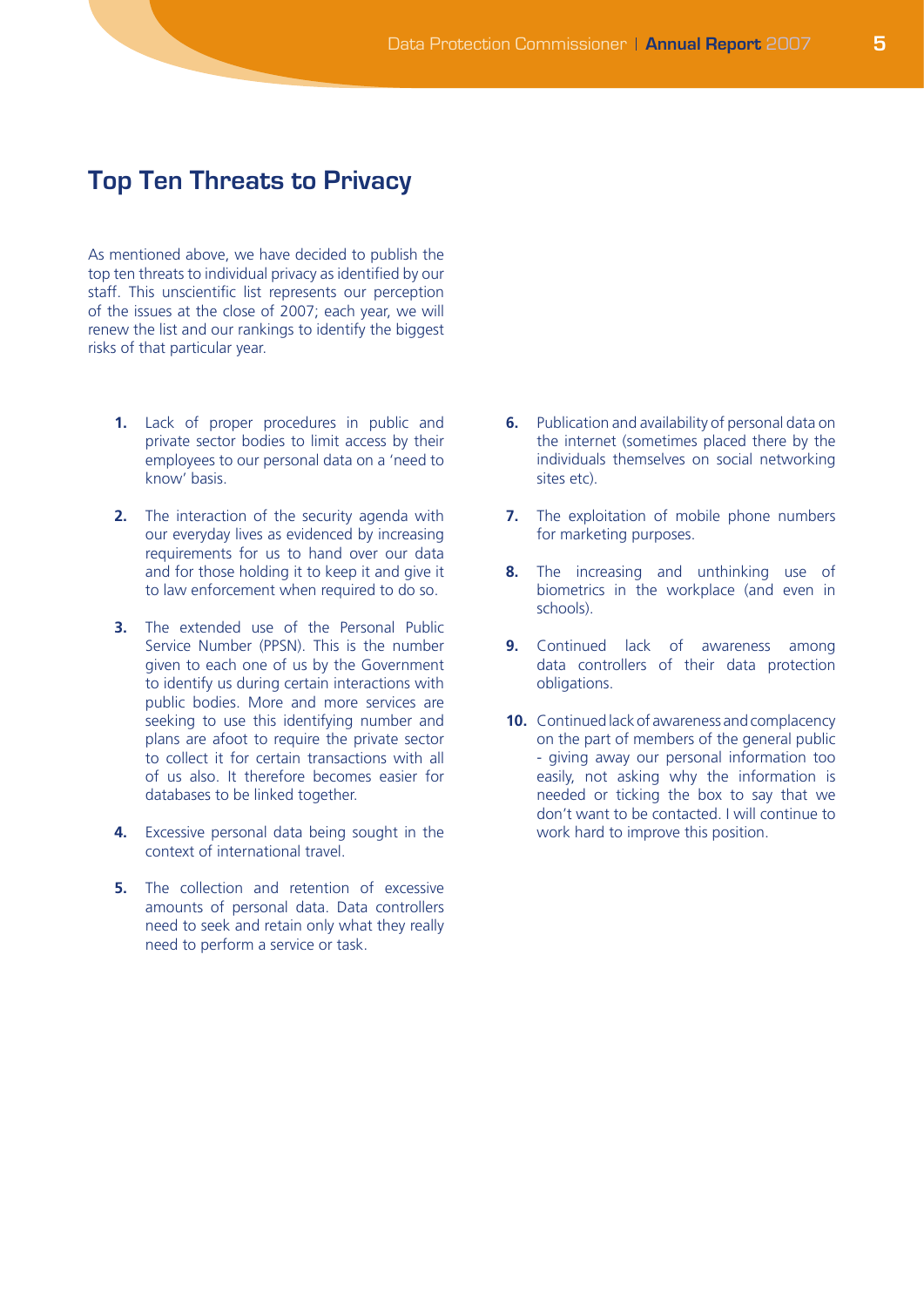## PART 1 - ACTIVITIES IN 2007

#### **Introduction**

Any perception that 2007 might prove to be a year of quiet consolidation for my Office after its successful decentralisation to Portarlington in December 2006 was quickly dispelled during the course of the year. There is a significantly increased focus on privacy and data protection issues amongst the public, the media and, in turn, amongst those entities holding our personal data.

Real measurements of public awareness of data protection issues can be hard to pin down but the substantial increase in the number of complaints received by my Office each year is a useful indicator. In 2005 we received 300 complaints alleging breaches of data protection legislation. In 2006 that figure increased to 658. In 2007, the number of complaints received by my office reached 1037. These figures only include complaints that needed to be formally investigated. Many other complaints were resolved through our help-desk without requiring such investigation. We have sought as an Office to enthusiastically respond to this increased focus on the role and requirements of the Data Protection Acts.

The responsibility of Government to safeguard personal information entrusted to it by members of the public has been an important focus of my Office throughout 2007 and into 2008. There is often a legal requirement for members of the public to hand over their personal information to public bodies. Any failure by public bodies to keep this information secure is therefore all the more serious. Regrettably, 2007 saw a number of reports of improper access by civil servants to personal information entrusted to their departments. There were also reports of deliberate improper release of

personal information to third parties. While those who betray the public trust in this way must be punished appropriately, the best protection for the public is to limit access to the information in the first place and to audit that access subsequently. Given the amount of public attention to data protection issues, public bodies can expect their security systems to be increasingly subjected to public scrutiny.

Unfortunately over the past year we have also seen abundant evidence of poor standards of protection of customers' personal information in the private sector. Companies that hold large volumes of personal or sensitive data, such as those in the financial and insurance sector, are particularly vulnerable. Recent examples of accidental disclosure of customer information in the private sector have included sensitive personal data related to health and financial status. The disclosures have typically come about through inadequate security procedures, low standards of staff training and a failure to take data protection considerations into account when business systems were originally devised. While companies in the financial, insurance or service sector may be particularly vulnerable to accidental loss of customer information, any company that holds information on customers or employees can find itself compromised by data disclosure. The reputational damage that results can have deeply unpleasant consequences for a company in terms of customer confidence, legal action and employee relations.

To ensure the highest standards of protection for the personal data of members of the public, private companies and public bodies must ensure that security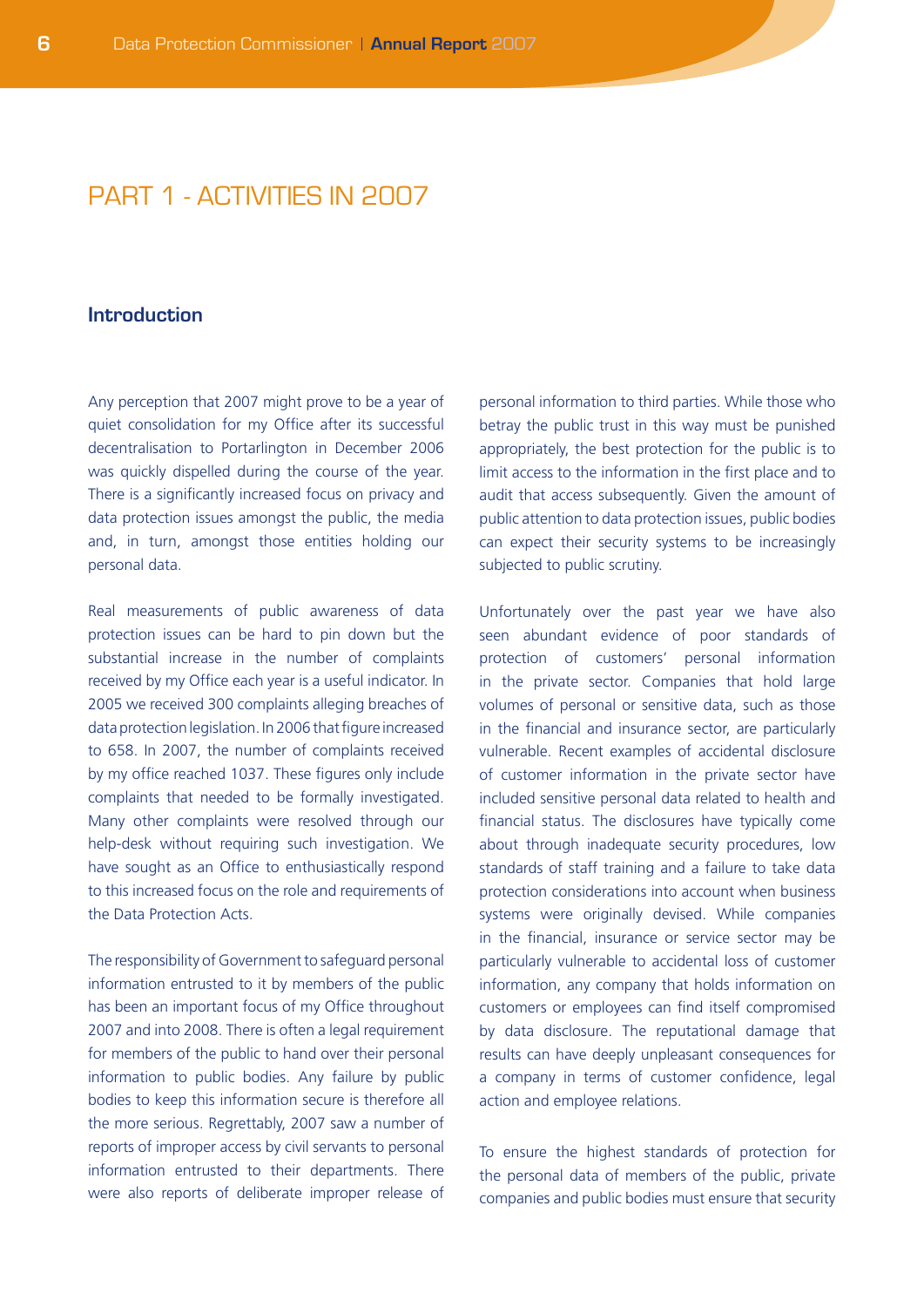and privacy specifications are incorporated into the design of large information systems. It is very difficult and expensive to graft data protection elements onto existing systems. It is also essential that organisations incorporate data protection into their induction and training systems. Employees must understand their duty to protect the confidentiality of personal information. Finally, organisations (particularly those holding large quantities of personal data or particularly sensitive personal data) should pro-actively audit access to personal data to detect any irregular patterns of access or use of the data by employees. No system is perfect, but I expect organisations to take their data protection responsibilities seriously, with adequate security arrangements, a coherent data protection policy, clear audit arrangements and plans in place for reacting to security breaches.

## **Customer Service and the Provision of Information & Advice**

The core mission of the Office of the Data Protection Commissioner is the protection of the individual's right to privacy by enabling people to know, and to exercise control over, how their personal information is used. Accordingly my Office maintains a strong focus on the provision of comprehensive, accurate and practical advice on data protection for all our customers, whether they are the people about whom data is held (data subjects) or the entities holding that data (data controllers). Over the past year our helpdesk has responded to approximately 20,000 phone enquiries, together with over 4,000 email enquiries and a smaller number of contacts by post. This large number of queries is partly a result of effective education and awareness-raising exercises and increasing numbers of audits and inspections. However it also reflects the strong and very valuable media profile built up by the Office of the Data Protection Commissioner as journalists engage with privacy issues as a matter of major public concern.

All staff of the Office of the Data Protection Commissioner are involved in the provision of advice and information directly to our customers (our customers include both data subjects and data controllers). This reflects our belief that direct communication with our customers is the best means of ensuring that we keep our advice current and relevant. As part of this broad effort we have completed a comprehensive update and expansion of the information on our website (including a new Frequently Asked Questions section) and we are currently developing a new layout to increase the accessibility of this key customer information resource. We are continuing to investigate innovative media channels as awareness raising tools. For example, at the start of 2008 we launched a new privacy competition on YouTube.

During 2007 the staff of the Office and I made 59 presentations to various sectors and organisations (see appendix 1) in comparison with 35 presentations in 2006. We try to accept as many appropriate invitations as possible to make presentations to data controllers<sup>1</sup> (in both the public and the private sectors) about their data protection obligations. These presentations are an important opportunity to interact with data controllers about their data protection obligations and about privacy issues more generally. Such issues

<sup>1 &</sup>quot;data controllers" are organisations that collect and hold personal data on individuals ("data subjects")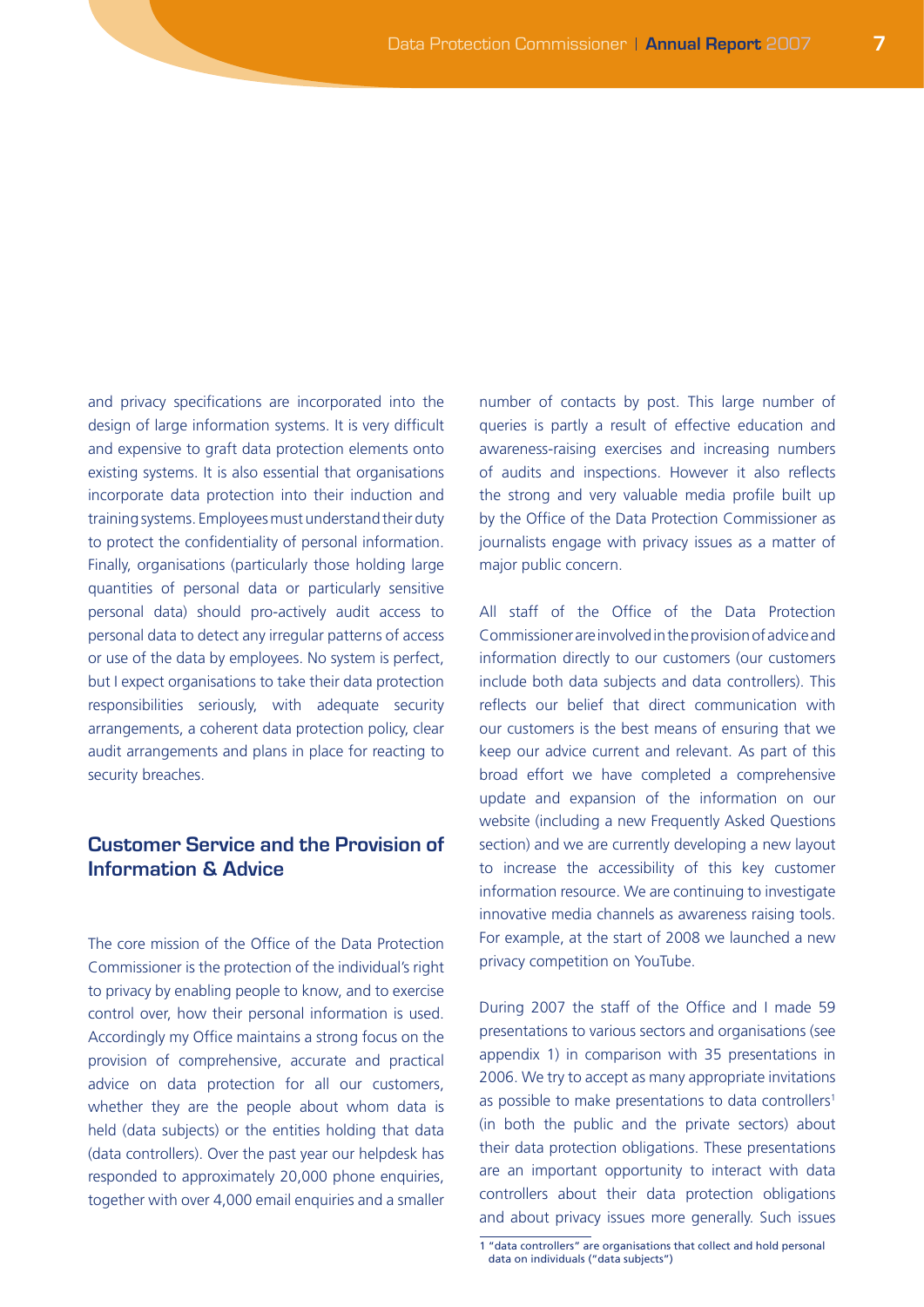include the privacy implications of new technologies and the challenges facing businesses as they try to act responsibly in relation to personal data. We also make presentations to groups concerned with the rights of data subjects, raising awareness of data protection rights and the steps that can be taken to defend these rights.

#### **Business Plan Report**

Our Business Plan for 2007 was focused on the provision of comprehensive, definitive and clear information to the public on data protection issues and on improving awareness among data subjects and controllers of their rights and obligations. Key elements of our efforts to fulfil these objectives included effective awareness raising exercises; increasing numbers of audits and inspections; our valuable media profile; and further development of our website as a key customer interface. The strong commitment of my staff to responding to customer queries quickly and accurately is an important strength of my Office (as far as possible they respond on the day of receipt). My staff are maximising the potential of new technology through further development of our website, in pursuit of a 24/7 service by the Office. This performance means that the key objectives set out in our Business Plan for 2007 have been substantially achieved and we are now focused on our key objectives for 2008 as set out in our new Business Plan.

#### **Irish Language Scheme**

In July 2006, my Office invited submissions in relation to the preparation of an Irish Language Scheme for the Office under the Official Languages Act 2003. We prepared the Scheme taking into account five submissions received from interested parties. It can be viewed at *www.dataprotection.ie.* The Scheme outlines the services provided by the Office through the medium of Irish and the measures to be taken to develop these services further, including through building on the language skills of our staff. We are fully committed to meeting each of the commitments outlined. The Scheme was confirmed by the Minister for Community, Rural & Gaeltacht Affairs and took effect from 1 April 2007 for a period of three years.

### **Cooperation with other Government Bodies and Agencies**

Data Protection does not, of course, exist in isolation and, as a relatively small Office, it would not be possible for us to fulfil our mandate effectively without the cooperation and assistance of a number of other bodies and agencies. Recognising the value of this cooperation, we continue to maintain excellent relations with the Irish Human Rights Commission, the National Consumer Agency, the Commission for Communications Regulation (ComReg), the Independent Regulator of Premium Rate Telecommunications Services (RegTel), the Director of Corporate Enforcement, An Garda Síochána,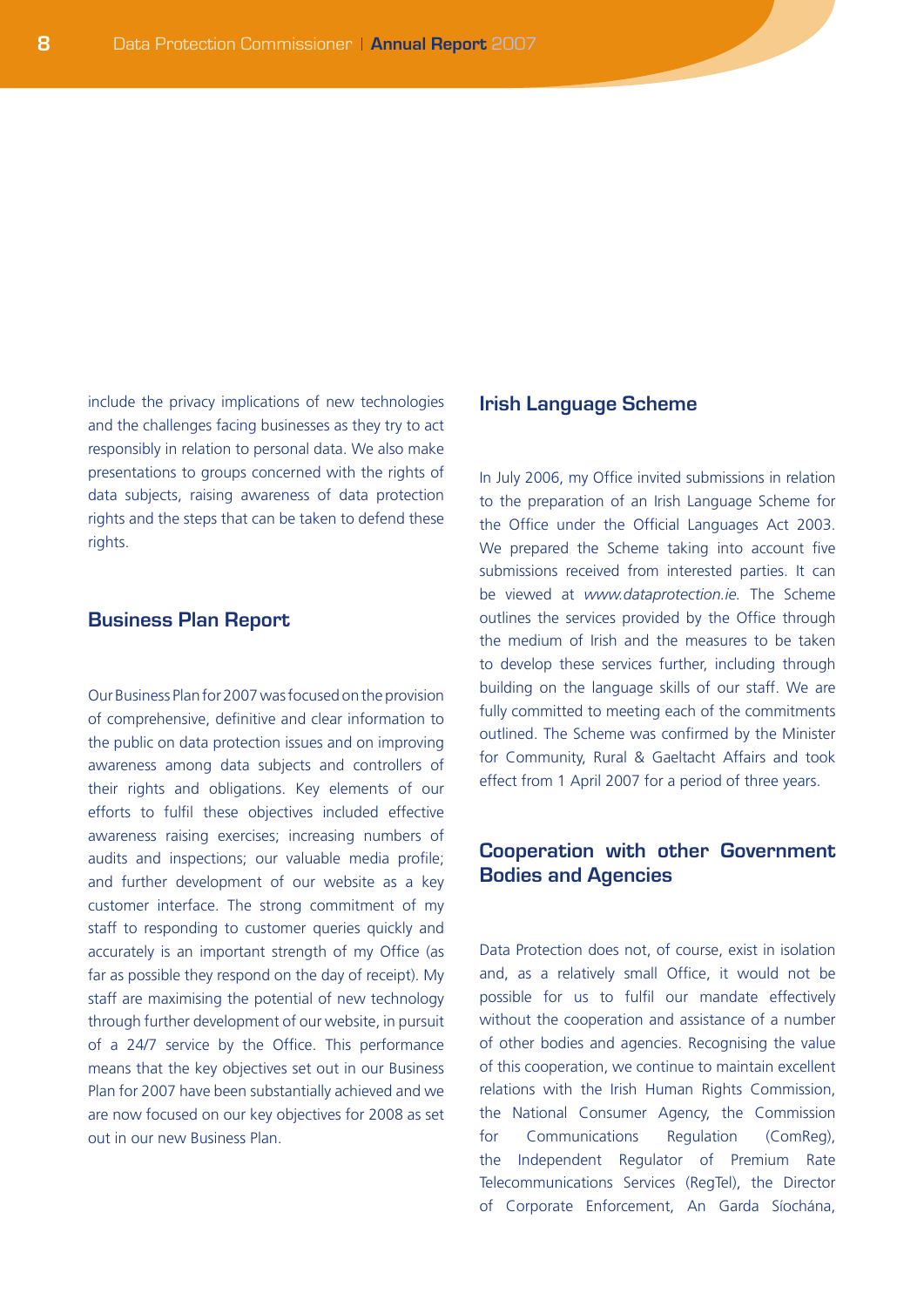## COMPLAINTS AND INVESTIGATIONS

the Companies Registration Office, the Financial Regulator, the Financial Services Ombudsman, the Internet Advisory Board, the Health Service Executive, the Health Information and Quality Authority and a number of other partner bodies.

The number of new complaints received during the year was 1,037 (compared to 658 in 2006 and 300 in 2005). By any standards, this represents a significant increase in the workload of my Office's Investigation Unit over the past couple of years. Similar to last year, the biggest factor in the increase was the significant number of complaints which fall under the Privacy in Electronic Communications Regulation (S.I. No. 535 of 2003). 538 such complaints (relating to unsolicited text messages, phone-calls and emails) were dealt with in 2007 compared to 264 in 2006 and 66 in 2005.

#### Figure 1: Complaints Received, Concluded and **Outstanding**



One of the main contributory factors to the increase in complaints under S.I. 535 of 2003 was the greater level of public awareness which emerged during the year concerning, in particular, unsolicited marketing text messages. There was substantial media coverage concerning the infringement of the data protection rights of mobile phone users which, in turn, led to complaints to my Office from affected members of the public. In particular, the airing by RTE television of a Prime Time feature on this subject in February, and follow-up debate and discussion through other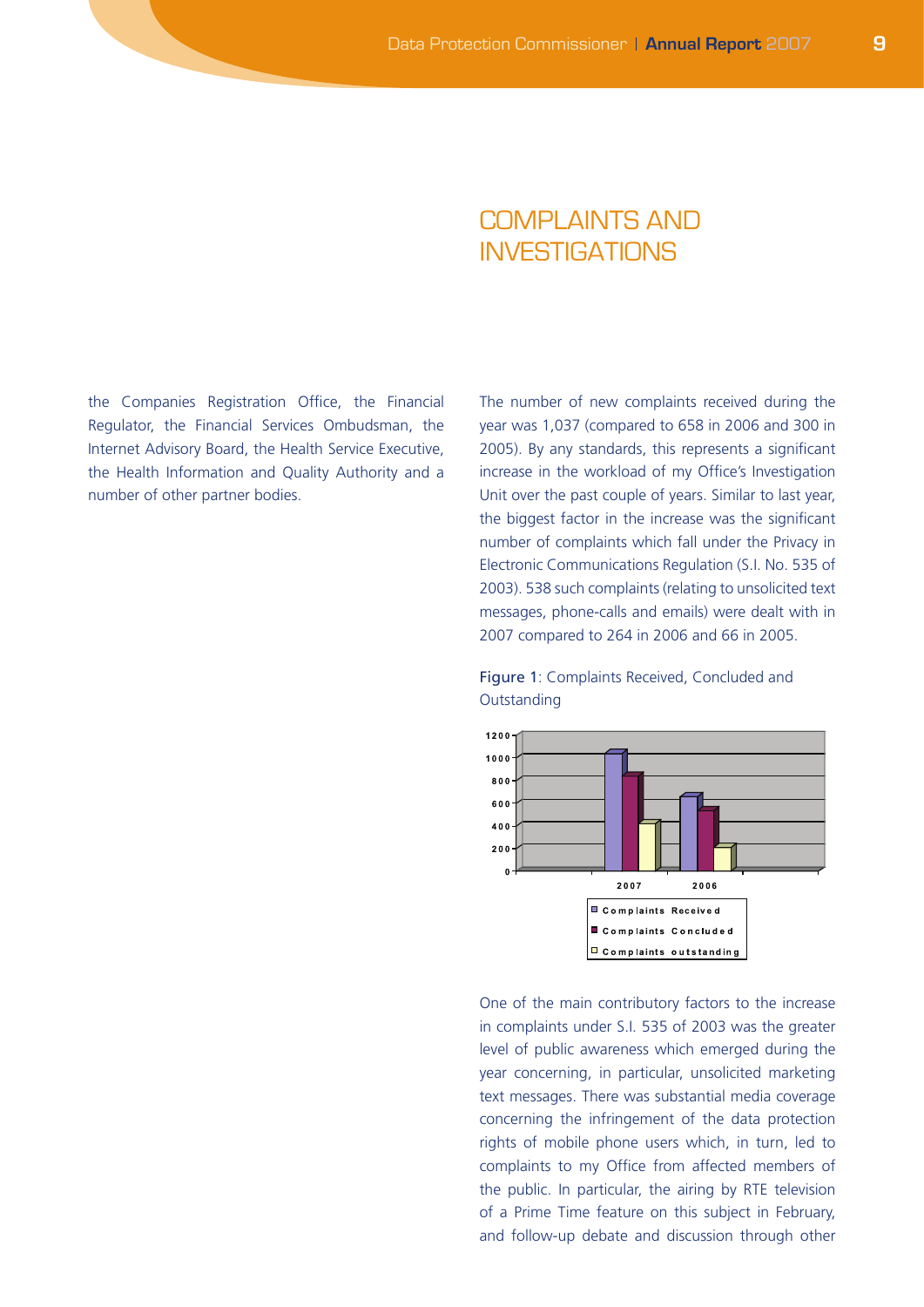media outlets, raised awareness significantly and prompted large number of mobile phone subscribers to report their own experiences to my Office. I very much welcome the role that the media has played in highlighting this issue and in creating a greater awareness among mobile phone users of their rights in this area.

Figure 2: Breakdown of Complaint by Data Protection issue

| <b>Direct Marketing</b> | 5%  |
|-------------------------|-----|
| <b>SI535</b>            | 52% |
| <b>Access Rights</b>    | 18% |
| <b>Disclosure</b>       | 10% |
| <b>Accuracy</b>         | 2%  |
| Other                   | 13% |

|  | Figure 3: Complaints received since 2000 |  |
|--|------------------------------------------|--|
|  |                                          |  |

| Year | <b>Complaints Received</b> |
|------|----------------------------|
| 2000 | 131                        |
| 2001 | 233                        |
| 2002 | 189                        |
| 2003 | 258                        |
| 2004 | 385                        |
| 2005 | 300                        |
| 2006 | 658                        |
| 2007 | 1037                       |

When a complaint is received, I am required by section 10 of the Acts to investigate it and to try, in the first instance, to arrange an amicable resolution. In 2007 my Office made significant efforts to arrange amicable resolutions of complaints by the fastest possible means.

In many cases an admission by a data controller that they have breached the Acts, with an apology to the data subject concerned, is sufficient to satisfy the data subject and to amicably resolve the complaint. In other cases a goodwill gesture by the data controller to the data subject, in addition to an apology and an admission of wrongdoing, may help to satisfy the data subject. My Office has negotiated several goodwill gestures on behalf of data subjects during the year. Such goodwill gestures might involve, for example, a gift token for the data subject or a donation to a charity of the data subject's choice. Thankfully the vast majority of complaints are resolved without it being necessary for me to issue a formal decision under Section 10 of the Acts<sup>2</sup>

As Commissioner, I do not have power to award compensation. However, if a data controller fails to observe their duty of care in respect of personal data, they are liable to be pursued for damages through the courts (under Section 7 of the Acts). My Office has no function in relation to any such proceedings.

#### **Access Rights**

In last year's Annual Report, I referred to a radical change in my Office's approach to resolving complaints from data subjects concerning access requests. I indicated that our emphasis now is on enforcement. This reflects my view that the right of access is at the heart of data protection rights; at the most fundamental level, it enables people to know what personal data is being held about them and, therefore, to begin to exercise control over how that data is used.

<sup>2</sup> In 2007 I made a total of ten formal decisions, two of which rejected the substance of the data subject's complaint.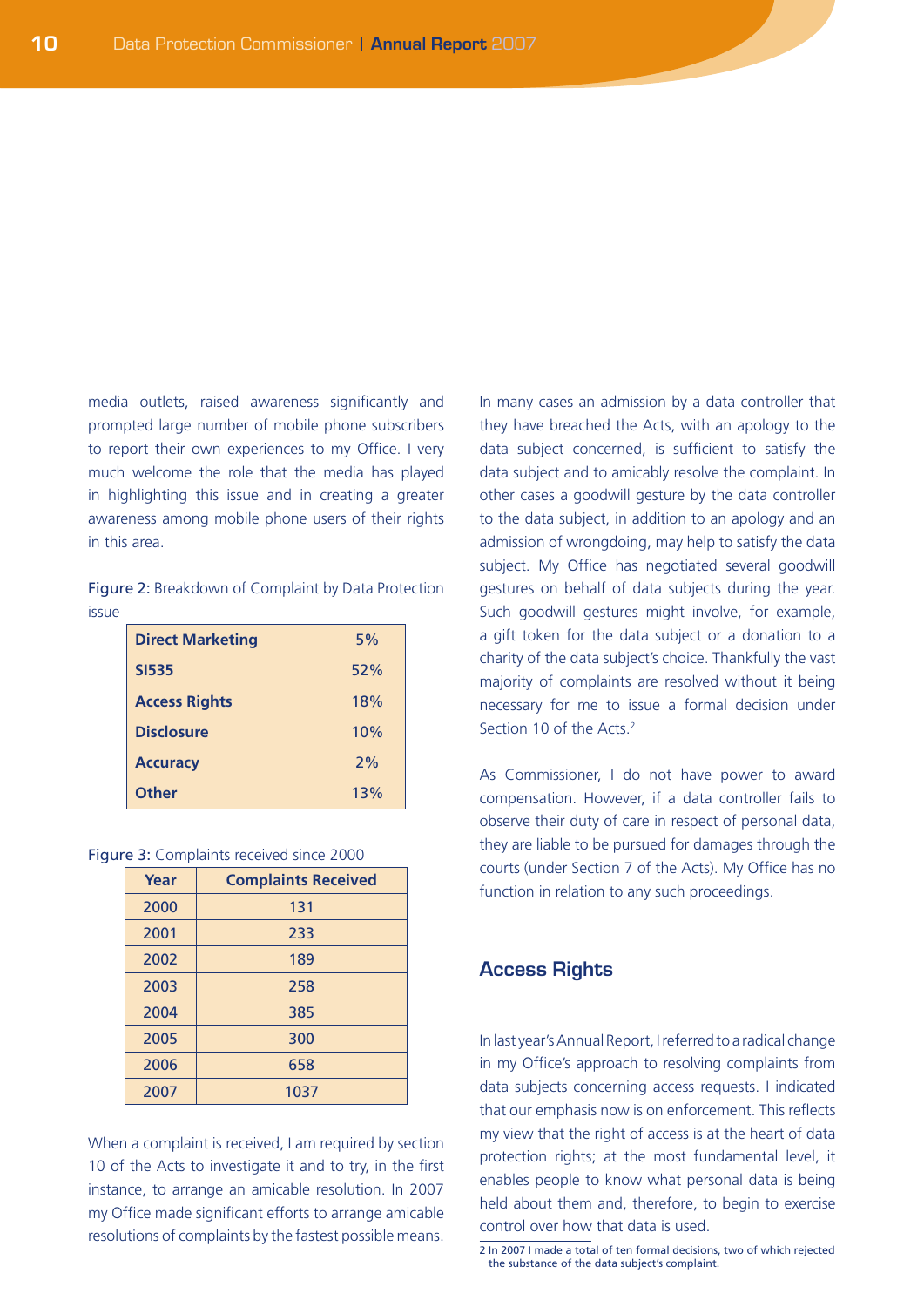I am pleased to report that our new approach has been a significant success and has yielded positive results for the complainants concerned.

Failure to respond to an access request within the forty-day timeframe provided under the Acts results in a breach of a data subject's right of access. In addition, a data controller who fails to inform the data subject of the reason for refusing an access request contravenes Section 4(7) of the Acts. Under our procedures, data controllers who appear to be breaking the law in this way are given ten days from the start of my investigation to inform the data subject in writing (and to copy the correspondence to my Office) of the provisions of the Acts upon which it is relying to withhold the personal data. If the data controller is unable to refer to any such provisions, it must comply with the access request immediately or I will bring my Office's legal powers to bear on the case without further notice.

In the course of 2007, my Office processed 83 complaints under this new procedure. The vast majority of data controllers who were investigated in relation to these complaints responded to my Office and took immediate steps to fulfil their obligations to comply with the data subject's request.

The right of individuals to access their personal data also benefited from the publication by the Department of Finance in December 2006 of a new guidance notice (Central Policy Unit – Notice No. 23) on Data Protection and Freedom of Information (FoI) in the Public Sector. The Notice set out to outline the provisions governing rights of access to personal information under the Freedom of Information and Data Protection Acts.

It also described the procedural arrangements which public bodies should follow when dealing with requests for access by individuals to their own personal information under those Acts. The Notice outlined the following procedures:

- When a public body receives a request from, or on behalf of, a person seeking access to their own personal information under the FoI Act, this request should also be taken as a request under the Data Protection Acts. This is because a valid data protection access request does not need to refer to the Data Protection Act.
- If a public body considers that the release of information is exempt under one Act, their possible release under the other Act should be considered as a separate exercise. So, for example, if a body is considering refusal of access under the FoI Act, it should check that such refusal is permitted under the Data Protection Acts and vice versa.
- A decision on the request should be issued within the most favourable time-scale provided for by law (usually the timescale under FoI).
- If the decision is taken to refuse access by an individual to some or all of her/his personal information, the decision letter should refer to the individual's right to internal review under the FoI Acts and to the right to complain to the Data Protection Commissioner under the Data Protection Acts.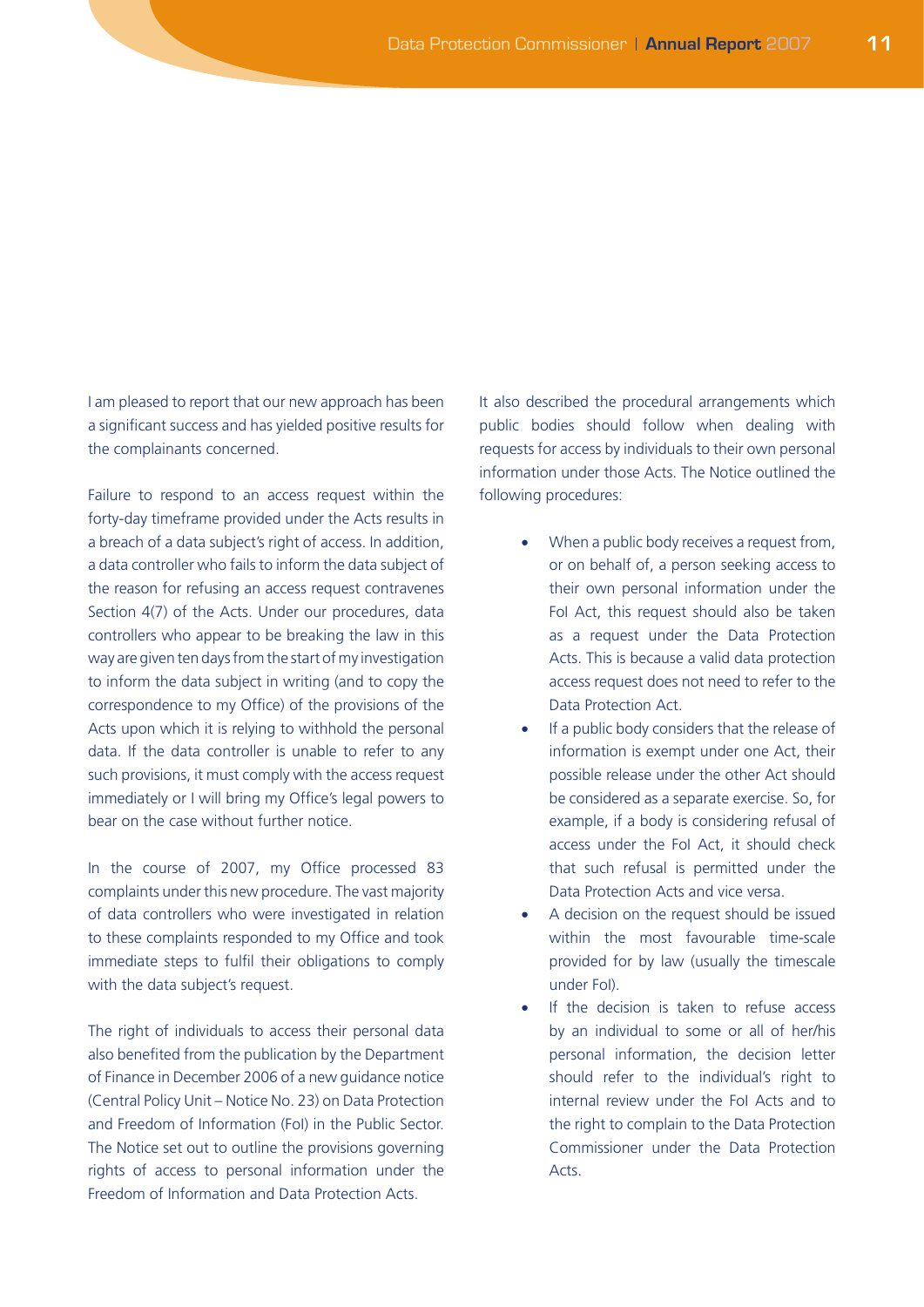#### **Use of Full Legal Powers**

As I have stated above, thankfully it is possible to conclude the vast majority of complaints to my Office in a swift and amicable manner with the assistance of all involved. Unfortunately, this is not always the case and where I find that an investigation is being unreasonably stymied, I have no hesitation in using the full legal powers available to me. This year I am including for the first time a list of those occasions where I have had to resort to the use of my legal powers to advance an investigation. I hope that this will serve to encourage all organisations to fully co-operate with my Office in relation to our legitimate investigations. Over the past year, I have also noted instances where the involvement of solicitors acting for data controllers has sometimes led to confusion and delay in finalising complaints. This has been particularly notable in a number of cases involving access requests to schools. I fully respect the right of any person or entity to engage legal assistance in responding to queries from my Office. Such assistance can help data controllers to better understand their obligations under data protection legislation and to put in place procedures to ensure that these obligations are met. However, where solicitors are retained, I will not accept lengthy periods for deliberation of legal issues or the establishment of facts which are abundantly clear. If, in future, I find that solicitors are behaving in a manner that obstructs my Office in the discharge of its statutory duties, I will consider naming the firms in question in my Annual Report.

#### **Enforcement Notices<sup>3</sup> Issued in 2007**

| <b>Data Controller</b>                    | In relation to                                      |
|-------------------------------------------|-----------------------------------------------------|
| Insight Investigations                    | Section 4 (1) of the Data<br><b>Protection Acts</b> |
| Insight Investigations                    | Section 4 (1) of the Data<br><b>Protection Acts</b> |
| Mr. Mark Doyle,<br>Freelance Photographer | Section 4 (1) of the Data<br><b>Protection Acts</b> |

## **Selected Information Notices<sup>4</sup> Issued in 2007**

| <b>Data Controller</b>                                |  |  |
|-------------------------------------------------------|--|--|
| Frank Buttimer & Co. Solicitors on behalf of a client |  |  |
| Meagher Solicitors on behalf of a client              |  |  |
| The Manager, Manulla National School                  |  |  |
| Jarnród Éireann                                       |  |  |
| Sunday Newspapers Ltd T/A The Sunday World            |  |  |
|                                                       |  |  |

<sup>3</sup> Under section 10 of the Data Protection Acts, 1988 and 2003, the Data Protection Commissioner may require a data controller or data processor to take whatever steps the Commissioner considers appropriate to comply with the terms of Acts.

<sup>4</sup> Under section 12 of the Data Protection Acts, 1988 and 2003, the Data Protection Commissioner may require any person to provide him with whatever information the Commissioner needs to carry out his functions, such as to pursue an investigation. The Information Notices listed here do not include Notices issued in circumstances where the data controller might otherwise have felt unable to supply information due to confidentiality obligations.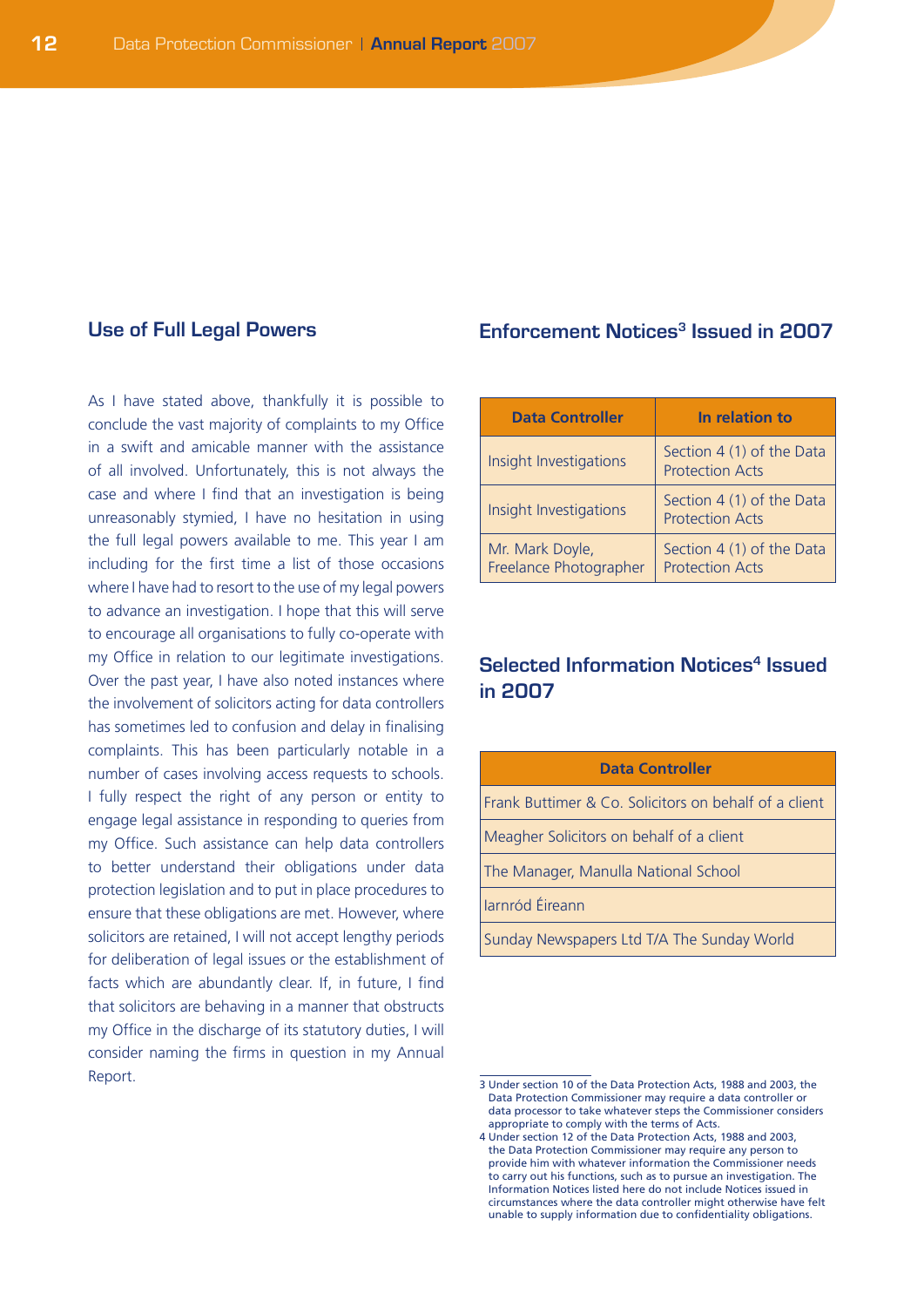#### **Unsolicited SMS Messages**

Last year, I reported that the number of complaints to my Office relating to unsolicited SMS messages was growing. I indicated that I would use my full powers in 2007 to ensure that the text marketing sector fully understand their data protection obligations. As I have outlined above, the number of complaints regarding unsolicited text messages increased in 2007 to a total of 390 (representing 38% of complaints overall).

During the year, my Office undertook a number of initiatives:

- Early in 2007 my Office published a substantial guidance note on the use of electronic mail for direct marketing purposes to assist individual subscribers and for persons engaged in direct marketing activity. The guidance material is entitled 'Dealing with Unsolicited Commercial Communication (SPAM)' and is available at www.dataprotection.ie
- In conjunction with the Regulator of Premium Rate Telecommunications Services (RegTel), my Office initiated high level contact with all four mobile telecommunications operators, Meteor, O2, 3 and Vodafone. Following a very positive engagement, a common understanding was reached regarding how we could cooperate in the interests of consumers under the current regulatory framework. This common understanding included, amongst other things, measures to exchange relevant information in respect of the investigation of offences. It also provided for efforts to ensure that premium rate text

messages carried by the mobile network operators on behalf of service providers have the prior consent of subscribers.

- In the summer of 2007, my Office undertook 'raids' of a number of companies engaged in the mobile text marketing sector. These snap inspections came in response to the large number of complaints received in my Office in relation to those companies and as part of my strategy to use my full powers to tackle the problem of unsolicited text messages.
- As follow-up to the 'raids', my Office is currently bringing prosecutions against those companies that have sent, or allowed to be sent, unsolicited communications to subscribers or that have otherwise failed to comply with their obligations to respect the privacy of individuals. These obligations are set out in the Data Protection Acts 1988 and 2003 and in Section 13 of S.I. 535 European Communities (Electronic Communications Networks and Services) (Data Protection and Privacy) Regulations 2003.

My Office is fully committed to continuing its action in 2008 against those companies who flout the law in this area and who thereby infringe the privacy rights of mobile phone owners.

Where I find sufficient evidence of such offences, I will prosecute them. My Office will conduct more 'raids' as necessary in 2008. However I am hopeful that the demonstration set by the 'raids' and the prosecutions currently in train will have a significant deterrent effect on those in the sector who do not comply with their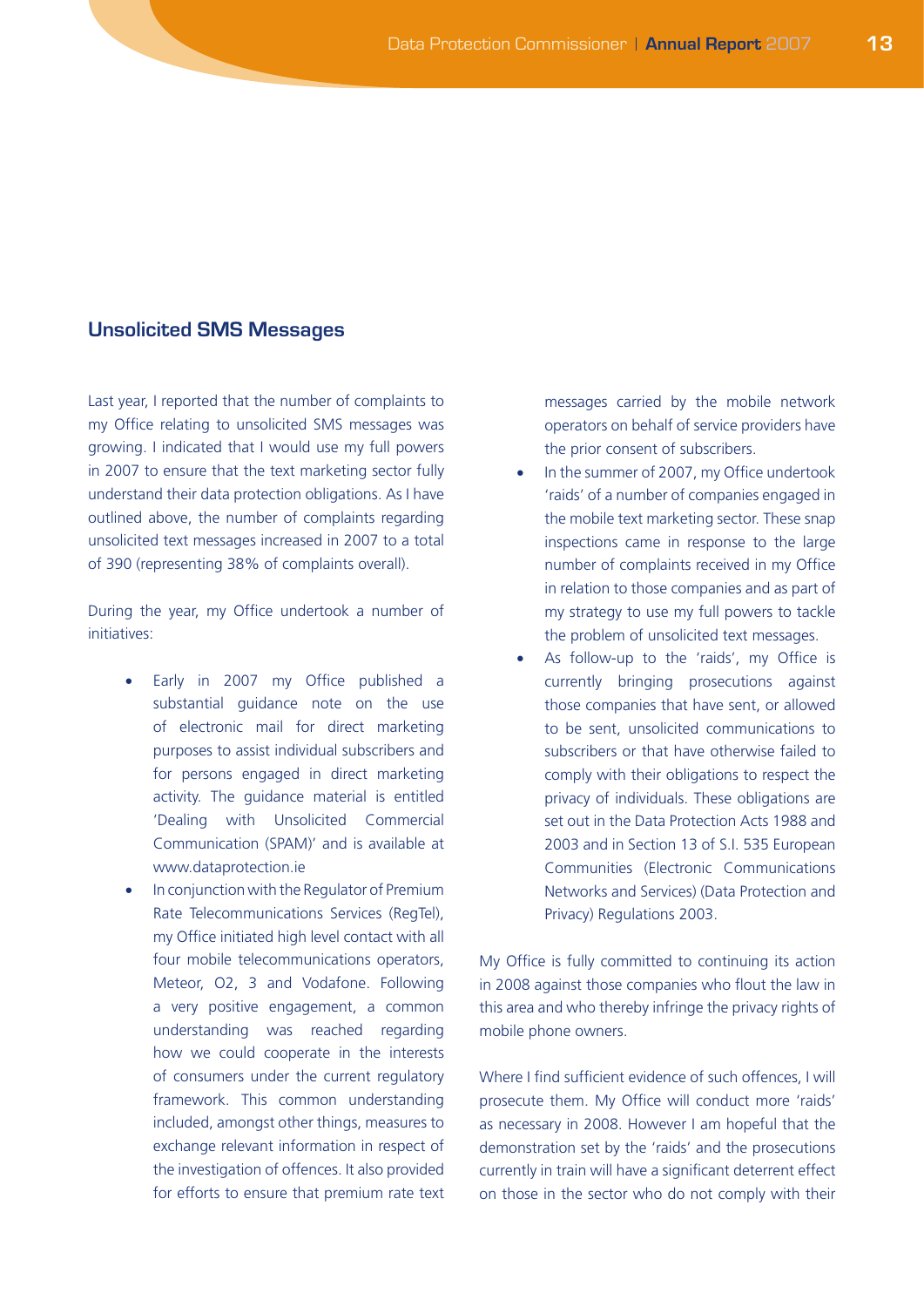legal obligations. In recent months we have seen evidence of such a trend in the form of a marked decrease in the number of complaints to my Office in relation to this sector. The commercial activities of the premium rate text-messaging sector are perfectly legitimate; our concern (and that of RegTel) is simply to ensure that customers are treated fairly and in accordance with the law governing the sector.

I want to acknowledge the cooperation of RegTel, ComReg and the mobile network operators and their assistance to my Office in 2007 in addressing this issue.

#### **Sky Customer Marketing Preferences**

At the end of November my Office started to receive a large number of queries from customers of Sky, the subscription TV / Communications Company. The queries related to an enclosure on data protection which they had received from Sky, amongst other items, with the December edition of the Sky magazine. These queries evolved into a proportionately large number of complaints.

Customers understood from the notice that they were required to actively opt-out from the receipt of direct marketing by mail, email, phone and text from Sky, its affiliates and unnamed third parties. Additionally, it detailed a process for the exchange of data with third parties for fraud prevention purposes. Customers seemed to be required to make contact with Sky, via a number provided in the notice, if they wished to opt-out (again) from the receipt of direct marketing material.

My Office made immediate contact with Sky and engaged intensively with it and its legal advisers in the weeks that followed. We set out to clarify the intended purpose of this notice from a data protection perspective. We pointed out the full rights granted to residents of Ireland in this area and the legal remedies available should those rights be breached. We also raised significant concerns in relation to the data sharing for credit referencing and anti-fraud purposes outlined in the notice and we sought changes in this respect. The company's view was that the notice had only sought to remind customers of how Sky handled their personal data and was not intended to alter the position in relation to their customers' previously expressed preferences. In any event, I was glad that Sky agreed to withdraw the notice in question and that the company worked with my Office on the wording of a new notice which was circulated with the February edition of the Sky magazine.

As part of the engagement I also raised certain new procedures which the company had put in place in mid-November for collecting the preferences of potential customers over the phone. I was concerned about the compatibility of these procedures with data protection law. Following additional engagement with my Office, I am pleased to say that the company amended its data collection procedures in a manner that removed any doubt about compliance with the relevant legal requirements.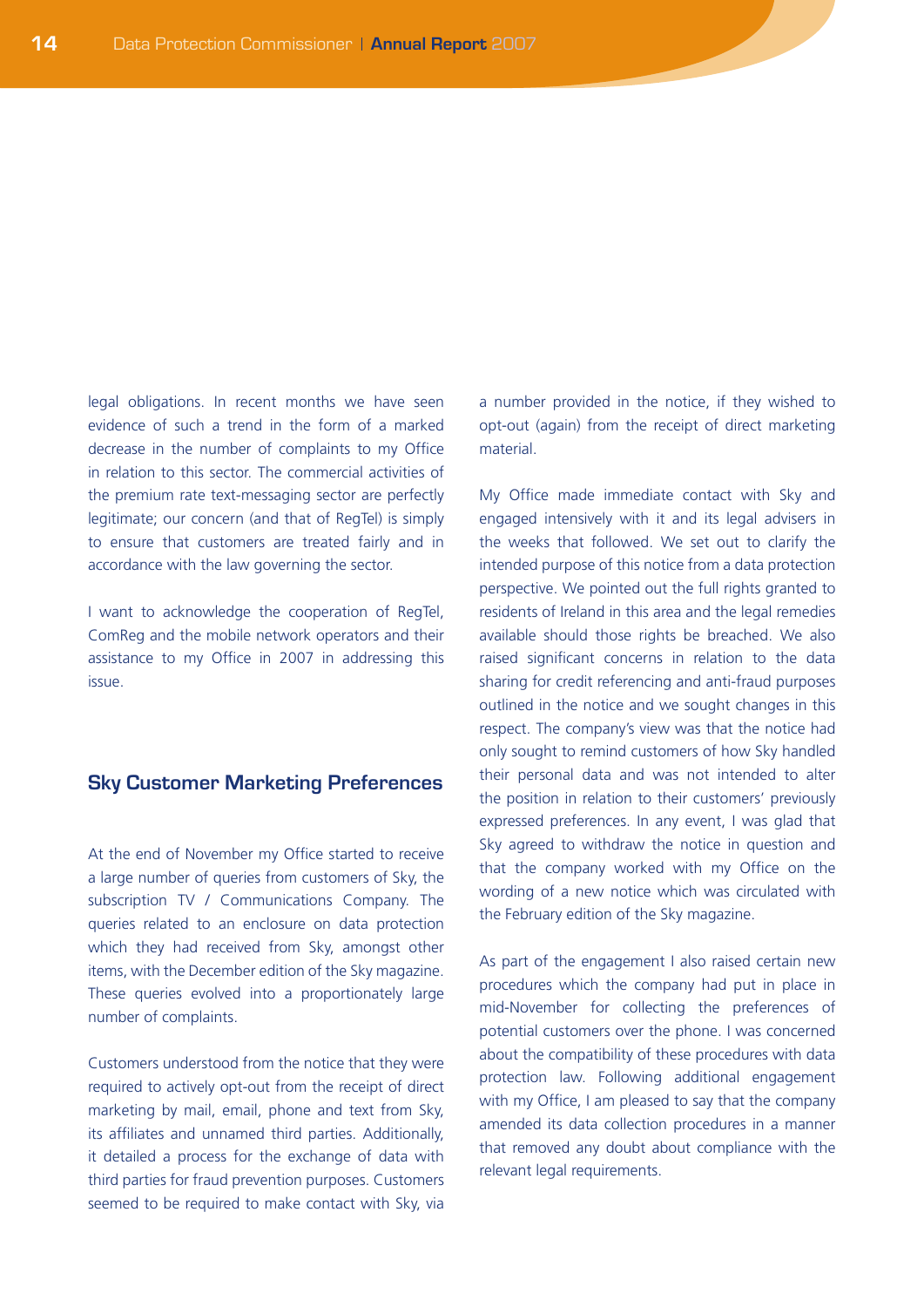#### **Privacy Audits and Random Inspections**

I am empowered to carry out privacy audits and inspections to ensure compliance with the Acts and to identify possible breaches. Such audits are supplementary to investigations carried out in response to specific complaints. They differ from the 'raids' undertaken to address unsolicited text messaging (discussed above) in that the timing of audits is usually agreed with the data controller in advance. This kind of inspection is intended to assist the data controller in ensuring that their data protection systems are effective and comprehensive. Priorities for such audits are set taking account of complaints and enquiries to the Office. During 2007 my Office continued to adopt a proactive role in this regard. In the course of the year, twelve comprehensive audits were carried out. Those audited were:

Aer Lingus Hays Recruitment New Ireland Assurance Quinn Direct Axa Insurance Hibernian General Insurance EBS Carlow Credit Union Cavan County Council University of Limerick The Homeless Agency Nursing Home Repayment Scheme Maple House Emergency Hostel

As in previous years, my inspection teams found that there is a reasonably good awareness of, and compliance with, data protection principles in the organisations that were inspected. Recommendations were made in a number of cases. I am pleased to report that the data controllers concerned were willing to put procedures in place, where suggested, to ensure that they met their data protection responsibilities in full.

In addition to the privacy audits, my Office continued with its program of random inspections following the allegations made about the mortgage brokerage and estate agent sectors on the Prime Time Investigates TV programme of December, 2006. As mentioned in my eighteenth Annual Report, my findings indicated a lack of knowledge among mortgage intermediaries in relation to the full extent of their responsibilities under the Acts. I am pleased that our ongoing liaison with the Financial Regulator and with the sector generally has produced positive results in this regard.

I would like to thank all of the organisations audited and inspected throughout the year for their cooperation. I believe such privacy audits and inspections are a very valuable tool for improving compliance with data protection principles.

## **Breach Notifications**

During 2007, I noted an increasing trend among organisations, to date mostly in the private sector, to contact my Office directly as soon as they become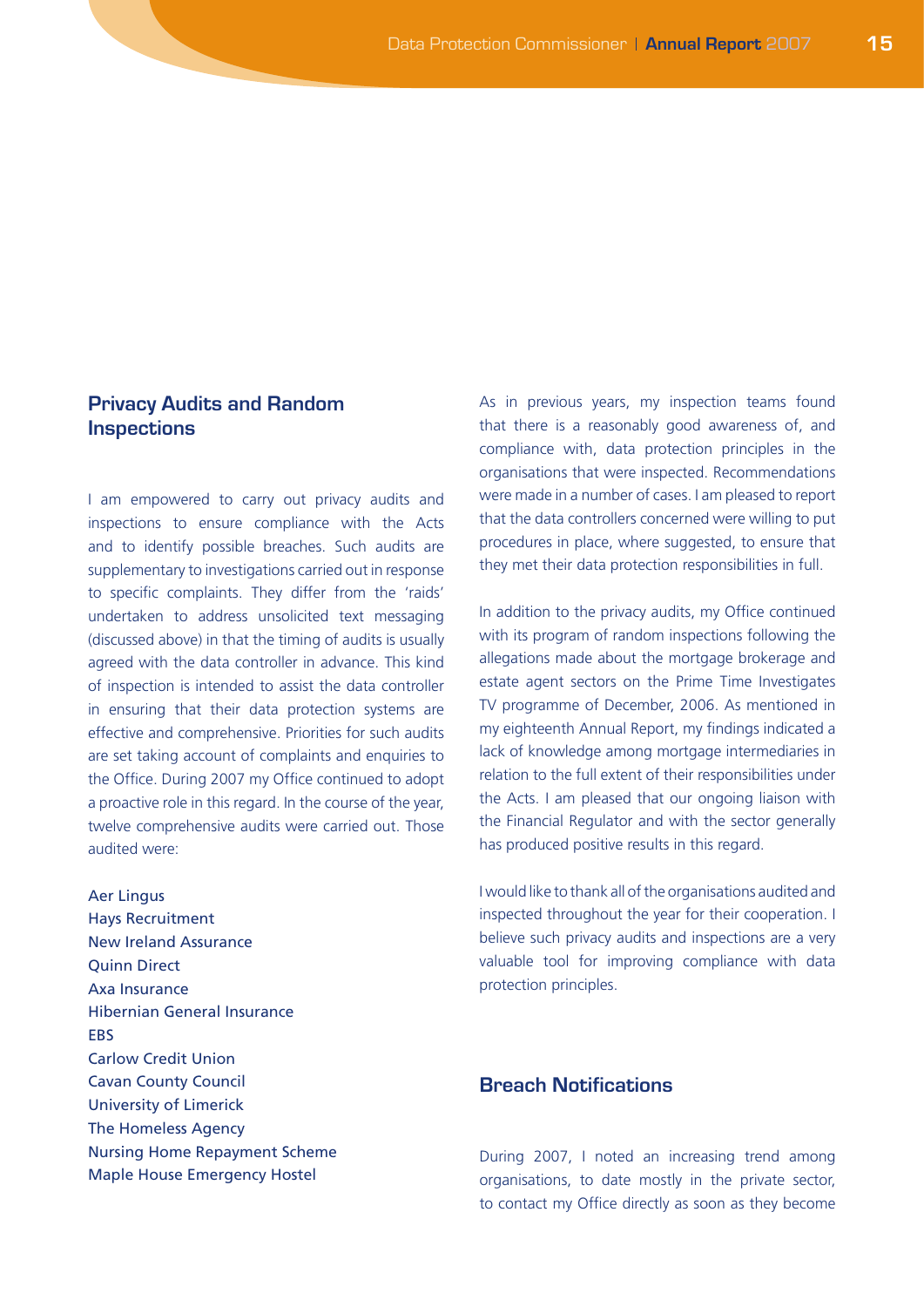aware of accidental disclosures of customer or employee information. I welcome the trend towards voluntary disclosure as an example of good practice. It allows my Office to reassure members of the public that we are aware of the problem and that the organisation in question is taking the issue seriously. It also allows us to advise the organisation, at an early stage, how best to deal with the aftermath of a disclosure and how to ensure that there is no repetition. I hope that the development of best practice in this area is being observed by other sectors - including the public service. We were notified of eleven separate cases of accidental disclosure in the course of 2007 involving data controllers in the financial services, insurance, charity and medical services sectors. Some of these disclosures included information related to thousands of individuals or information of particular sensitivity. Of course, the practice of informing my Office and customers of a disclosure is no substitute for the proper design of systems to secure customer and employee data from accidental or deliberate disclosure to third parties.

#### **Inappropriate Access to Personal Data**

The issue of inappropriate access to information held by the public sector gave rise to increasing concern during 2007. The principal concern arose in relation to allegations that information held on all of us by the Garda Síochána (police) and by the Department of Social & Family Affairs was being routinely accessed by private investigators on behalf of insurance companies engaged in assessing claims. As part of my response I investigated the specific allegations made in relation to insurance companies. I was satisfied that there was sufficient evidence to indicate that private investigators were indeed granted inappropriate access to personal data.

To deal with this issue I prioritised the codes of practice which were already under discussion with the Gardaí and the insurance sector. The provisions of the codes place an overt focus on accountability for all access to personal data.

I also engaged extensively with the Department of Social & Family Affairs in relation to specific information which came to my attention and I found the Department to be responsive. My key concern was that the Department needed to be in a position to stand over the appropriateness of access to personal data in all cases. This requires that access to information should be restricted on a "need-to-know" basis. Furthermore, where access does take place, it must be subject to audit and follow-up if that access gives rise to any concern – in particular, improper disclosure of data. At the beginning of 2008 my Office conducted an intensive audit with the aim of assessing the situation in the Department and making recommendations for improved compliance with data protection requirements. I am hopeful that, through this process of engagement, the Department will be in a better position to meet its obligations. I will continue to liaise closely with it to this end.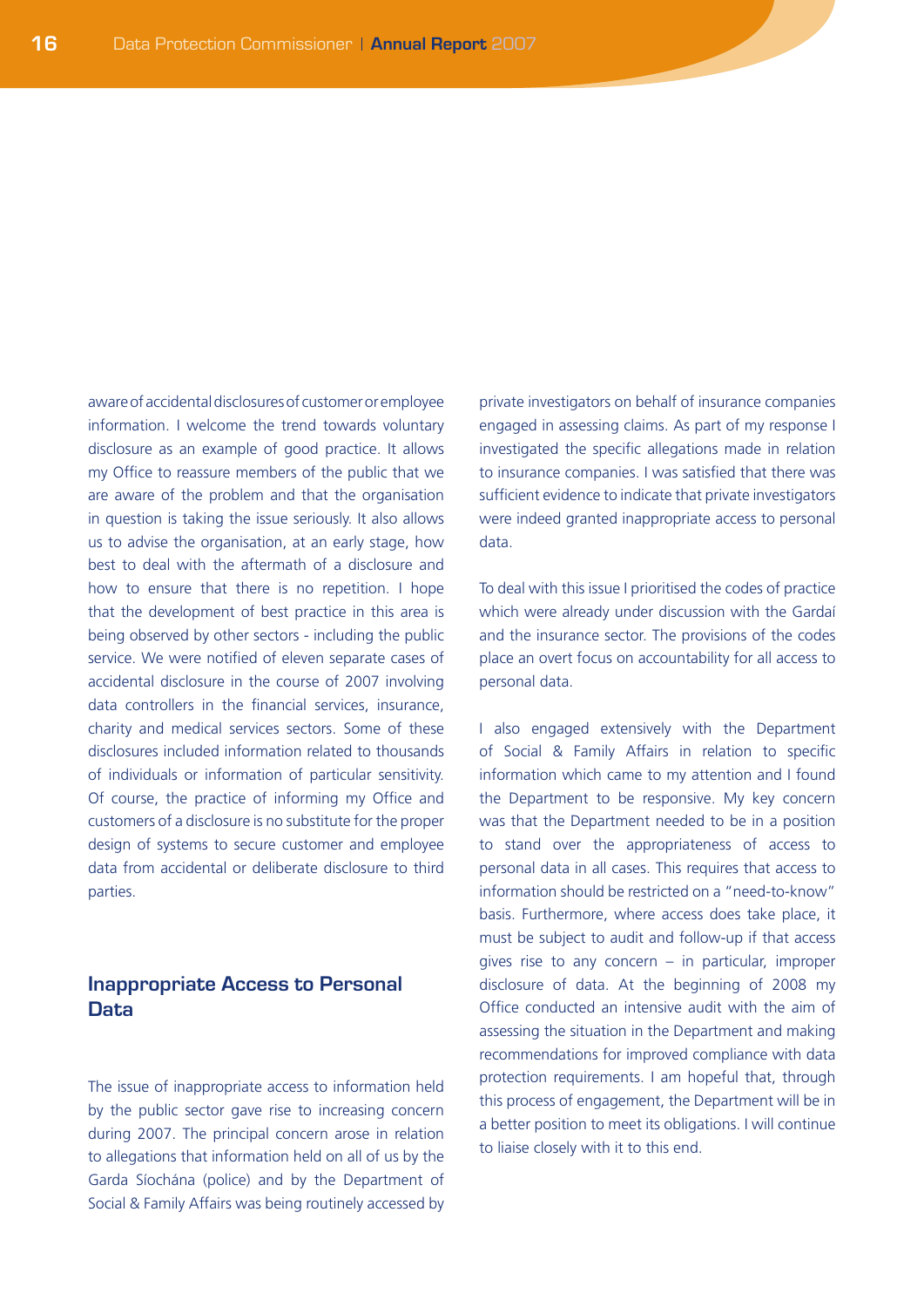## DATA PROTECTION CODES OF **PRACTICE**

For the most part the insurance sector has engaged positively with my Office to ensure that its use of personal data is in compliance with data protection requirements. In addressing this issue, I called on the sector to take more responsibility for the actions of private investigators accessing information on their behalf. I should make clear that I raised no objection to the legitimate use of private investigators, acting within the law, to tackle suspected fraud.

In regard to information held by An Garda Síochána, it is clear that the nature of the assessment of a road traffic accident inevitably leads to contact between An Garda Síochána and insurance companies or those working on their behalf. Given the potential for temptation, I have emphasised to all concerned the importance of guarding against any attempts to seek access to additional Garda information in relation to the claimants or any relevant third party.

To further ensure compliance in this area, my Office is developing specific guidance on legitimate methods by which private investigators, instructed by insurance companies, may access personal data. This will form part of the code of practice for the insurance sector which is detailed further below. I have also liaised with the Private Security Authority with a view to ensuring that its registration requirements for investigators will include compliance with data protection obligations.

2007 marked a key year in the development of codes of practice by my Office. We worked with An Garda Síochána, the Personal Injuries Assessment Board (PIAB), and the recruitment and insurance sectors via appropriate representative bodies. All of these sectors were singled out as areas where clarification and transparency in terms of personal data and confidentiality would be beneficial.

Commissioner Noel Conroy (in one of his last public functions) and I formally launched the data protection code of practice for An Garda Síochána in November 2007. It is the first code of practice to be formally approved by a Data Protection Commissioner under the provisions of the Acts. It will not be the last.

My view is that codes of this nature benefit everybody. The Data Protection Acts provide for the preparation of sector-specific codes of practice to allow for a better understanding of the requirements of the Acts. This provision is directly transposed from a similar requirement in the Data Protection Directive 95/46/ EC.

The Directive's encouragement to produce such codes is a recognition that the statutory data protection requirements can sometimes benefit from elaboration when they are applied within particular sectors. A code that is well researched, written and reflective of the processing of personal data that takes place in a sector is of enormous benefit. The provisions in our Acts allow for sectors to bring forward codes on their own behalf, for me to propose a code and even, should the circumstances warrant it, for the imposition of a code with statutory effect on a particular sector,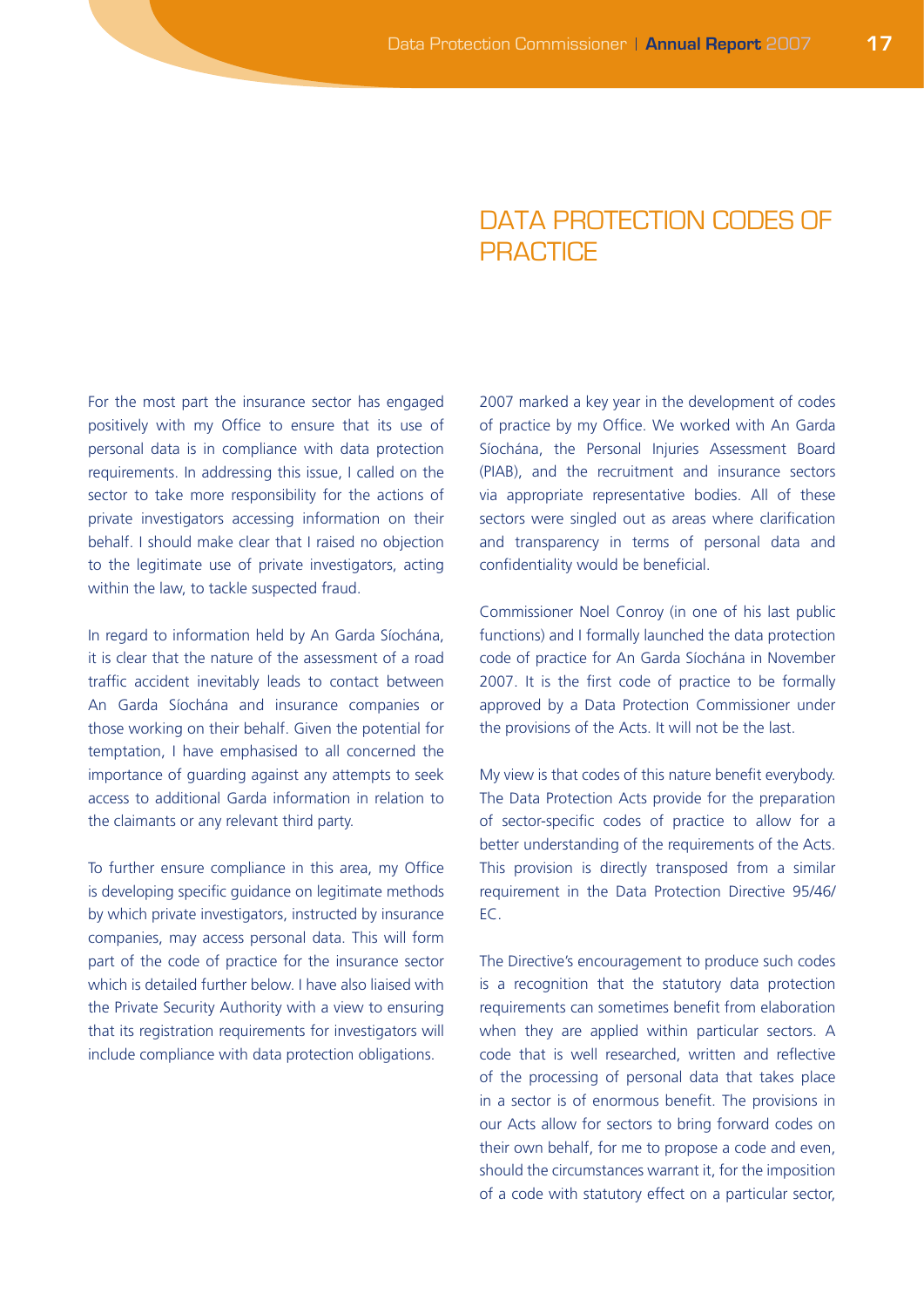following approval by the Oireachtas. Equally there is provision for any code, agreed by consensus with a particular sector, to be given a statutory basis should that be deemed appropriate. However, it is perhaps understandable that sectors may initially prefer to work the provisions of a code on a non-statutory basis before seeking a statutory basis for it.

There is potential for mutual benefits for all parties from the preparation of sector-specific codes. For the particular sector involved, it applies the obligations contained in the Acts to the particular circumstances within that sector. This clarifies the standards expected and serves as a useful template for consistent training of all persons handling personal data in the sector. The sector can also benefit from the increased public and media focus on data protection standards. An increasingly discerning public can be expected to display a preference for organisations that have publicly committed themselves to high standards of data protection.

Sector-specific codes also benefit members of the public by allowing them to judge, in an informed manner, the data protection standards of particular sectors. Any concerns that they may have in relation to the security of their personal data will be addressed in the first instance by reference to the relevant provisions of the code. All parties should welcome the removal of doubts in regard to data protection standards. By facilitating all parties in understanding their obligations and rights in regard to personal data, we minimise the risk of accidental breaches of the Act and reduce the number of complaints to my Office.

Equally, a sector-specific code has practical benefits for my Office as the regulator in this area. Beyond the benefit of improving public and sectoral awareness of data protection rights and obligations, a code provides a means of simultaneously "lifting all boats" in a particular sector. Our message reaches a large number of companies in a structure fashion and compliance is correspondingly improved. It also provides a touchstone against which any complaints in relation to the handling of personal data within the sector can be assessed.

## **Code of Practice for An Garda Síochána**

I was very pleased that the first code agreed under the provisions of the Act was with An Garda Síochána. It was a good place to start, as the Gardaí obviously hold a vast amount of very sensitive personal data. An Garda Síochána's data handling practices can have very significant implications for the relevant data subjects. The subjects of Garda information can include people who may have complained in confidence to the Gardaí, victims of crime or people under suspicion, or convicted of, committing crime. All these people have data protection rights and there is a heavy responsibility on the Gardaí to treat all personal data in their possession with respect. Fortunately the Garda authorities saw the potential of a code as a progressive tool to make data protection principles real for their employees. These obligations include only collecting the personal information they need; keeping it secure;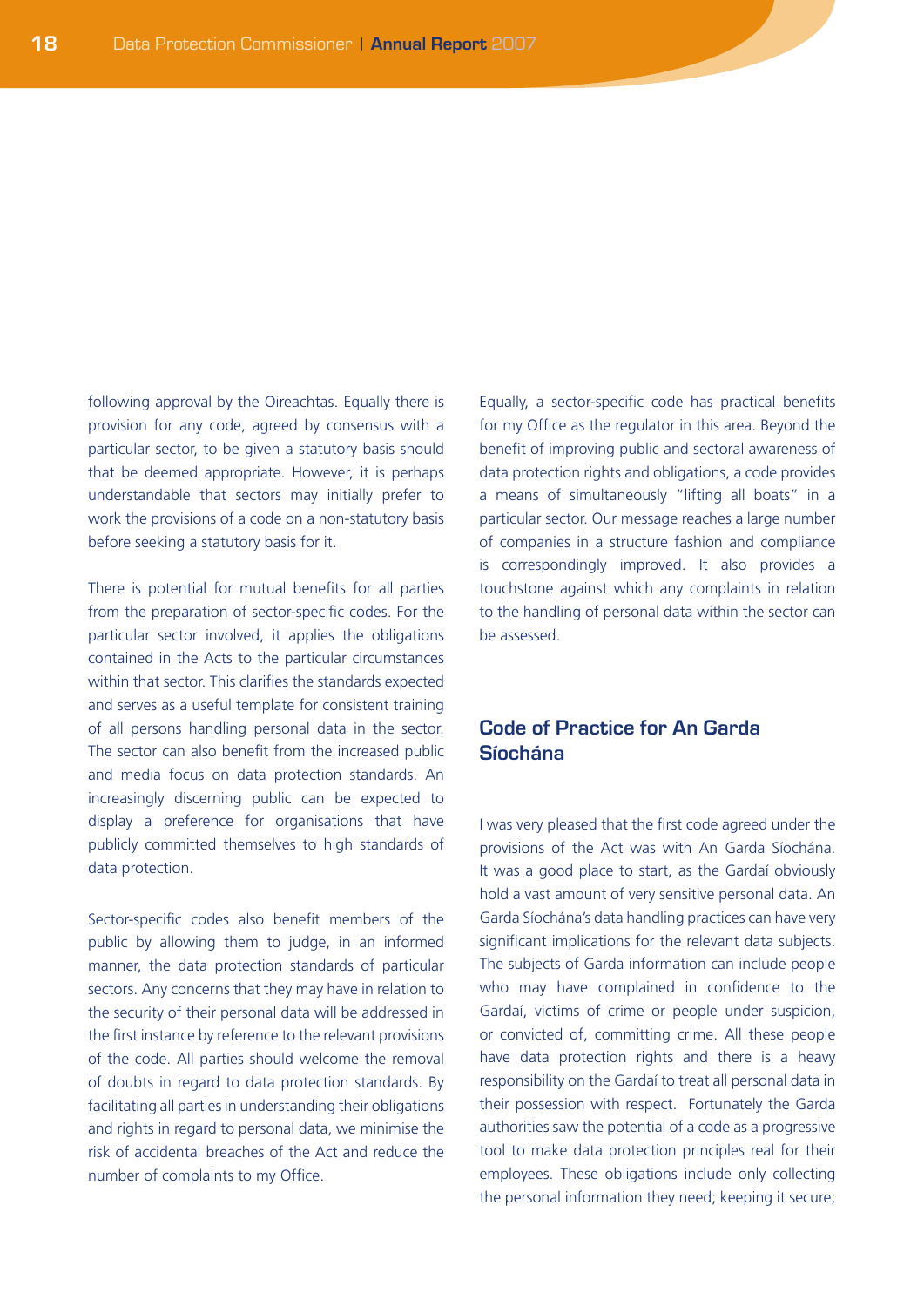not revealing it to others without proper authority; and disposing of it safely when it is no longer needed.

We worked closely with An Garda Síochána to develop the code. A large number of face to face meetings were held to tease out all the issues that required clarity and to ensure that the final code would be easily understood by all parties, including members of the public. I think that we achieved our aims and the code provides a comprehensive guide to the responsibilities of Gardaí in protecting personal information. Significantly, the code also emphasises the right of each individual to get a copy of the personal data that An Garda Síochána holds about them, subject to the supply of this data not being prejudicial to investigations.

The code will not just sit on a shelf. It has been issued formally to all employees of An Garda Síochána. It provides for regular audit of access to the Garda information system. This will involve commanding officers in each Garda District examining a random selection of usage records on a regular basis to ensure that the system was used appropriately. An internal unit at Garda HQ will carry out a further audit on usage patterns. In addition, my Office will continue its regular programme of external audit of Garda data protection practices. I would like to thank An Garda Síochána for adopting such a progressive attitude towards the benefits that can flow from a code of practice on the use of personal data.

## **Personal Injuries Assessment Board (PIAB) Code of Practice**

A code of practice agreed with the Personal Injuries Assessment Board (PIAB) was also published at the end of 2007. Previously my Office received several complaints about the level of detail revealed in claimants' medical reports. These medical reports are legitimately disclosed to relevant third parties as part of the injury assessment process. My Office recommended that the reports should only contain medical data relevant to the actual injuries being assessed. Our intervention led not just to a new code of practice, but to the alteration of PIAB application forms and medical report forms. I would like to thank all involved for their efforts in formulating and concluding a comprehensive document which serves as a guide to anyone whose personal data is being processed by the PIAB.

Now that two codes have been agreed, we are by no means resting on our laurels. For all the reasons and benefits outlined above, I am actively pursuing and finalising a code with the insurance sector as a matter of urgency. I would encourage other sectors to give consideration to such codes and to approach my Office if they wish to discuss the practical issues involved. Finally, where the nature of the processing of personal data in particular sectors gives rise to concern, I have the power to impose a code on that sector stipulating how it must process data.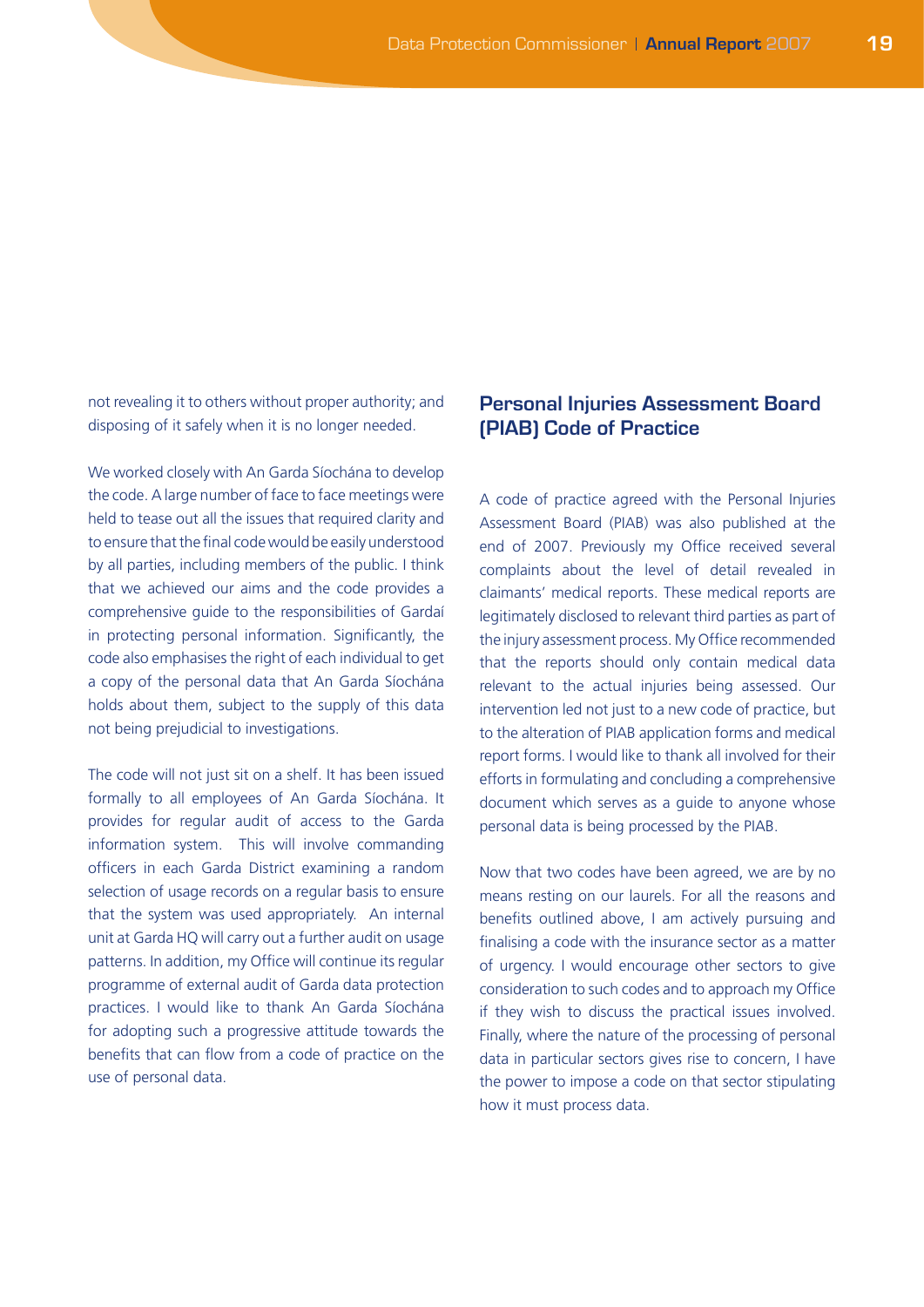## PROMOTING AWARENESS

In the past year I have continued to place a particular emphasis on my awareness raising functions. Increasing awareness and understanding of data protection issues amongst the public and those entities holding personal data is mutually beneficial.

A 2005 awareness survey conducted on behalf of my Office found that 18 - 24 year olds display some of the lowest levels of awareness and knowledge of personal privacy issues and they regard such issues as having a low level of importance. In response to this finding, I decided to specifically target younger people in 2007.

At the beginning of the year, my Office engaged extensively with younger people of school going age to identify issues that impact on their privacy. We also consulted with other European Data Protection Authorities in order to evaluate key themes and messages adopted for dissemination in their countries.

In light of this, people in the 13-16 year old age bracket became a particular focus for 2007. Initially, I invited transition year pupils from the local secondary school, Coláiste Íosagáin, Portarlington, to our Office to participate in a session designed to elicit their views concerning their personal data and their right to privacy. This was followed by a series of visits and presentations to schools in the midlands area. In tandem with this programme, my Office devised a new resource book targeted at junior cycle Civic, Social and Political Education (CSPE) secondary school students.<sup>5</sup>

I also worked closely with the Internet Advisory Board (IAB), on which my Office is represented, and with the National Centre for Technology in Education (NCTE) in relation to online privacy issues or initiatives relevant to teenagers or their parents.

During the year, the following additional education and awareness initiatives were undertaken:

- A press release was issued to mark the inaugural Council of Europe Data Protection Day (28 January 2007),
- My Office took part in a programme for RTÉ 2FM's School Radio Project "TY Radio" (Transition Year Radio). The programme was made by students in Coláiste Íosagáin in Portarlington in association with RTÉ. A segment of the programme featured a voxpop with students on data protection and an interview with a staff member of my Office.
- An information pack containing a themed data protection mouse mat was developed and distributed to many schools nationwide and can be requested free of charge by contacting *info@dataprotection.ie.*
- In Autumn 2007 work began on the development of a 'teenzone' web area that will be accessible from the data protection website.
- In co-operation with ComReg, my Office devised a publicity campaign to promote the new telemarketing opt-out facility of the NDD6 . The campaign began in December 2006 with a national newspaper advertisement and was followed by a nationwide radio campaign in February 2007.
- We made 59 presentations to groups in the public, private and voluntary sectors.

<sup>5</sup> The resource is entitled 'Sign-Up, Log In, Opt Out: Protecting your Privacy & Controlling your Data'. It is available on our website (www.dataprotection.ie)

<sup>6</sup> The National Directory Database (NDD) is a directory enquiries tool and a basis for the production of telephone directories. It also operates as a national telemarketing opt-out register.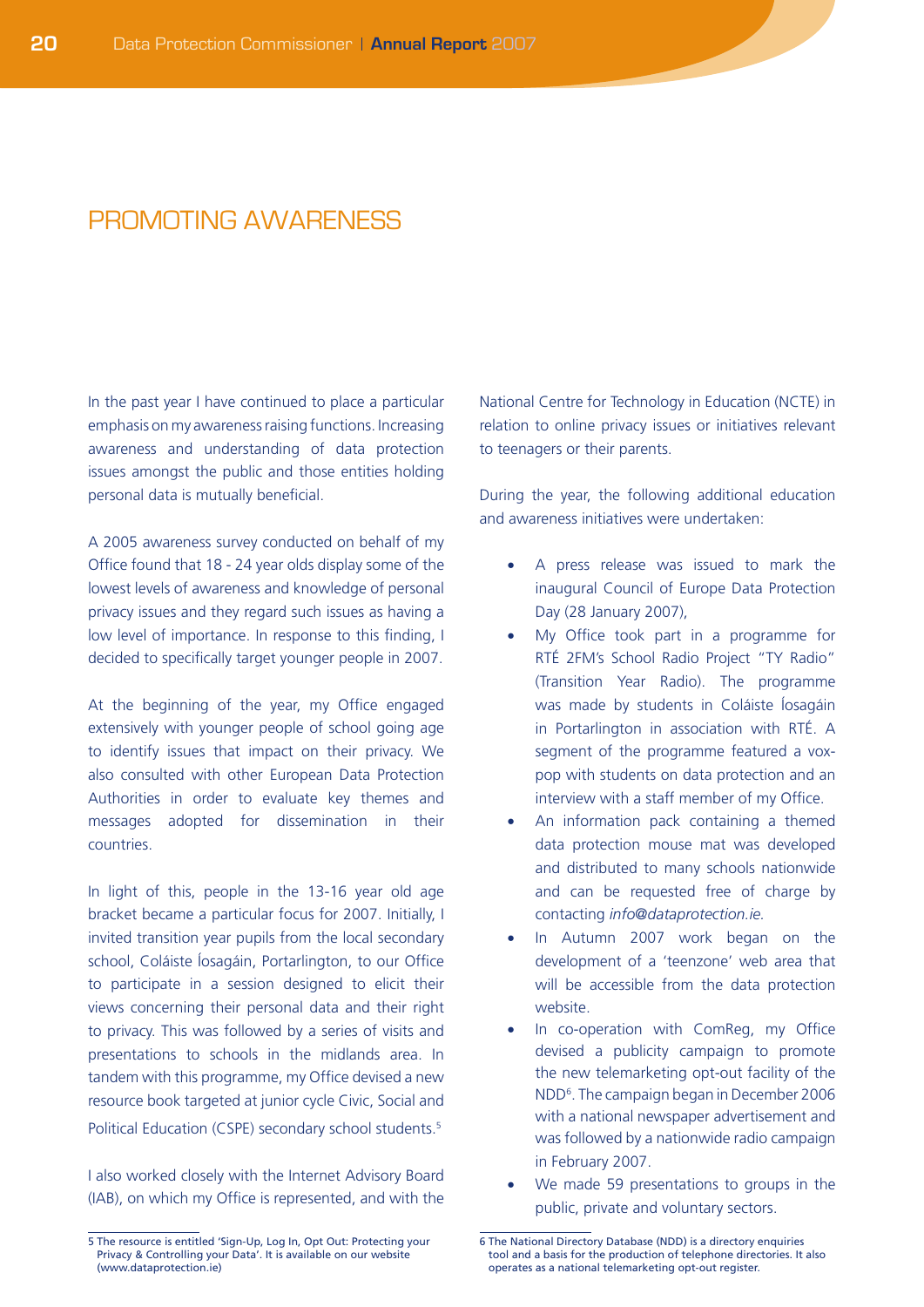• My Office contributed on an ongoing basis to the broadcast and print media as data protection and privacy issues arose.

## **CSPE Curriculum**

As referenced above, the educational resource 'Sign-Up, Log In, Opt Out: Protecting your Privacy & Controlling your Data' was written and produced by my Office in 2007. The assistance of the Curriculum Development Unit of the Department of Education & Science is gratefully acknowledged in this respect. The resource is designed for use as part of the Civic, Social and Political Education (CSPE) curriculum, which is taught and examined up to Junior Certificate level in schools. CSPE is designed to enable students to become active, aware and responsible citizens. There are 7 key concepts on the CSPE curriculum and 'Sign-Up, Log In, Opt Out' focuses specifically on two of these concepts: Rights & Responsibilities and Law. The resource can also be adapted for use in other subjects and cycles such as Junior Certificate History, SPHE (Social, Personal and Health Education), English, senior cycle Business Studies or as part of the transition year curriculum.

Within the resource itself, the development of awareness with regard to privacy and the need to protect one's personal data as a component of citizenship is linked to the fostering of other positive attitudes and values such as concern for human rights, concern for the common good and respect for the rule of the law. An awareness of how technology can

affect an individual's privacy is also a core message.

I welcome wholeheartedly the inclusion of material dealing specifically with privacy and data protection in the CSPE and general curriculum. I see this development as an important validation of the relevance and importance of privacy in the everyday lives of young people. I was particularly pleased to witness the interest in the resource displayed by the Minister for Education & Science Mary Hanafin, who officially launched the resource in conjunction with my Office on the 2<sup>nd</sup> annual Council of Europe Data Protection Day on 28<sup>th</sup> January 2008.

#### **Training Opportunities**

It is, no doubt, an additional indicator of the mainstreaming of data protection that the desire on the part of organisations to avail of formal data protection training is dramatically increasing. My Office receives a large number of queries about such training. While we are not in a position to offer formal training as such, we seek to assist through presentations at appropriate events (as outlined earlier). There are also a number of training supports available through our website including a useful DVD resource. Beyond that we are actively collaborating with a number of organisations in the development of formal data protection courses and events. I view these developments as extremely worthwhile since they will further develop an understanding of data protection requirements.

A new departure in 2007 was the inclusion of data protection in conjunction with Freedom of Information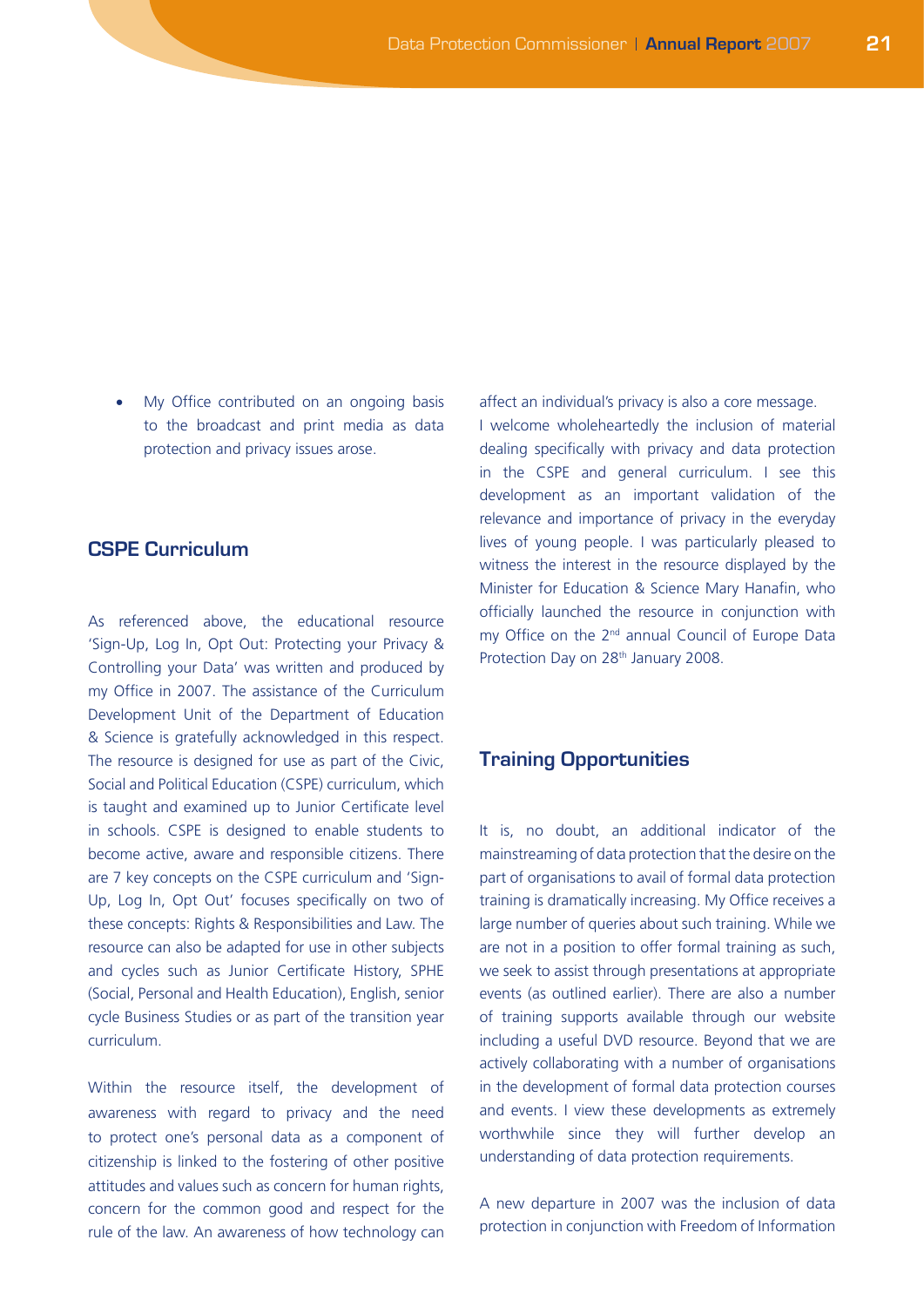## GOVERNMENT

on the course syllabus for civil servants offered by the Central Training Unit in the Department of Finance. I see this as an important development and I am currently working with the Department of Finance on fine-tuning the course. I am also examining other potential offerings in the state certification sector in addition to the existing FETAC 'Information Provider's Programme' which offers a data protection module, again in conjunction with a Freedom of Information training module.

2007 also saw the launch of a Data Protection Practitioner's Certificate by the Irish Computer Society. The course takes place over three days at the end of which attendees sit an exam in order to receive certification. I welcome this initiative and intend to monitor the development of this course.

I place a particular personal emphasis on ensuring that data protection requirements can be seen by all as part of a solution to problems rather than an extra barrier to cross. It is my strong preference that data protection issues should be addressed when proposals are at an early stage rather than have problems emerge later when change may be more difficult. In this respect, I am pleased to say that many Government departments and agencies consult my Office when developing proposals which may have data protection and privacy implications. I will continue to devote resources to the identification of privacy-friendly solutions in this context. Such consultation also complies with the EU Data Protection Directive. The Directive obliges each Member State Government to consult with its national supervisory authority when drawing up administrative measures or regulations relating to the protection of individuals' rights and freedoms with regard to the processing of personal data.

The experience of my Office is that it is usually possible, through discussion, to arrive at solutions which achieve Government objectives while minimising negative impacts on privacy. I am, of course, disappointed that some parts of the Government system seem to view my Office with caution in terms of consultation on new proposals. Too often proposals are published or new measures introduced with no attempt to seek a view from my Office. Where my Office is consulted we provide a fast and efficient response to queries received and, in the vast majority of cases, the suggestions we make are welcomed as workable and realistic. I continue to work hard to encourage all parts of Government to seek the views of my Office when bringing forward relevant proposals. In this respect, I would like to acknowledge the efforts, in particular,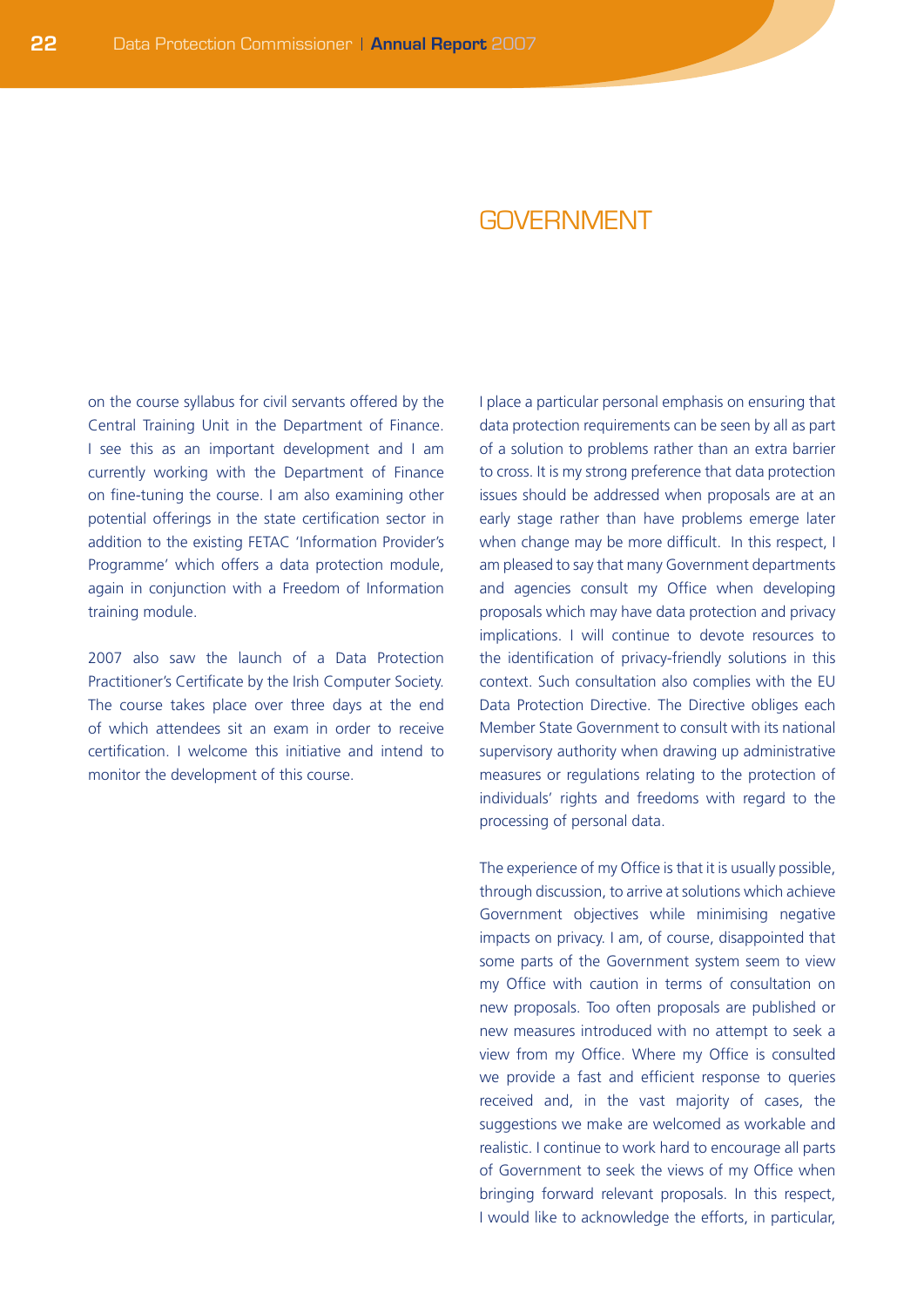of the Departments of Finance, Health and Children, Education & Science, Communications & Natural Resources and the Revenue Commissioners which have made particular efforts to seek the views of my Office on a range of issues. I have outlined below a number of examples of where my views have been sought. A large number of other public bodies have also routinely consulted with my Office and I thank them for that. I continue to seek to cooperate with the Department of Justice, Equality & Law Reform which, given its mandate, brings forward a large number of initiatives with privacy implications.

#### **DNA Database**

I was consulted by the Department of Justice, Equality and Law Reform on the scheme for the Criminal Justice (Forensic Sampling and Evidence) Bill 2007, which was subsequently published by the Department.<sup>7</sup> The Bill provides for the establishment of a database of DNA 'profiles' extracted from samples taken from individuals or collected from crime scenes. The purpose of the database is to assist in crime detection.

I fully acknowledge the need for the Gardaí to have access to modern means of crime detection, including DNA evidence. But it is important that the collection and retention of DNA samples and 'profiles' is proportionate and does not interfere unduly with the individual's right to data privacy.

7 http://www.justice.ie/en/JELR/Pages/PB07000497

In my comments, I highlighted my concern at the proposed indefinite retention of 'profiles' of individuals who are not subsequently convicted of a criminal offence. I suggested that the Government might consider amending the Bill to provide for the destruction of samples and profiles of persons who have not been found guilty of an offence, in line with the recommendation of the Law Reform Commission on this point<sup>8</sup>. I commented positively on the proposed establishment of an "Oversight Committee" to include a nominee of the Data Protection Commissioner. I suggested a specific provision that the Committee should monitor and report on the impact of the database on civil liberties.

I was very happy to note that my views were echoed in the comprehensive comments on the Bill that were subsequently submitted by the Human Rights Commission<sup>9</sup>. I share the view of the Commission that the Bill raises serious human rights issues which deserve to be carefully considered and debated before the Bill is finally enacted.

### **eBorders**

In the course of the year, the Department of Justice, Equality and Law Reform sought the views of my Office in relation to the proposed eBorders system that it was seeking to progress as part of an integrated borders system with the UK. The system would collect information from all travellers as they enter and exit the State and check this data against a list of people

<sup>8 &</sup>quot;The Establishment of a DNA Database", Law Reform Commission, Report LRC 78-2005, November 2005 at www.lawreform.ie

<sup>9</sup> www.ihrc.ie/documents/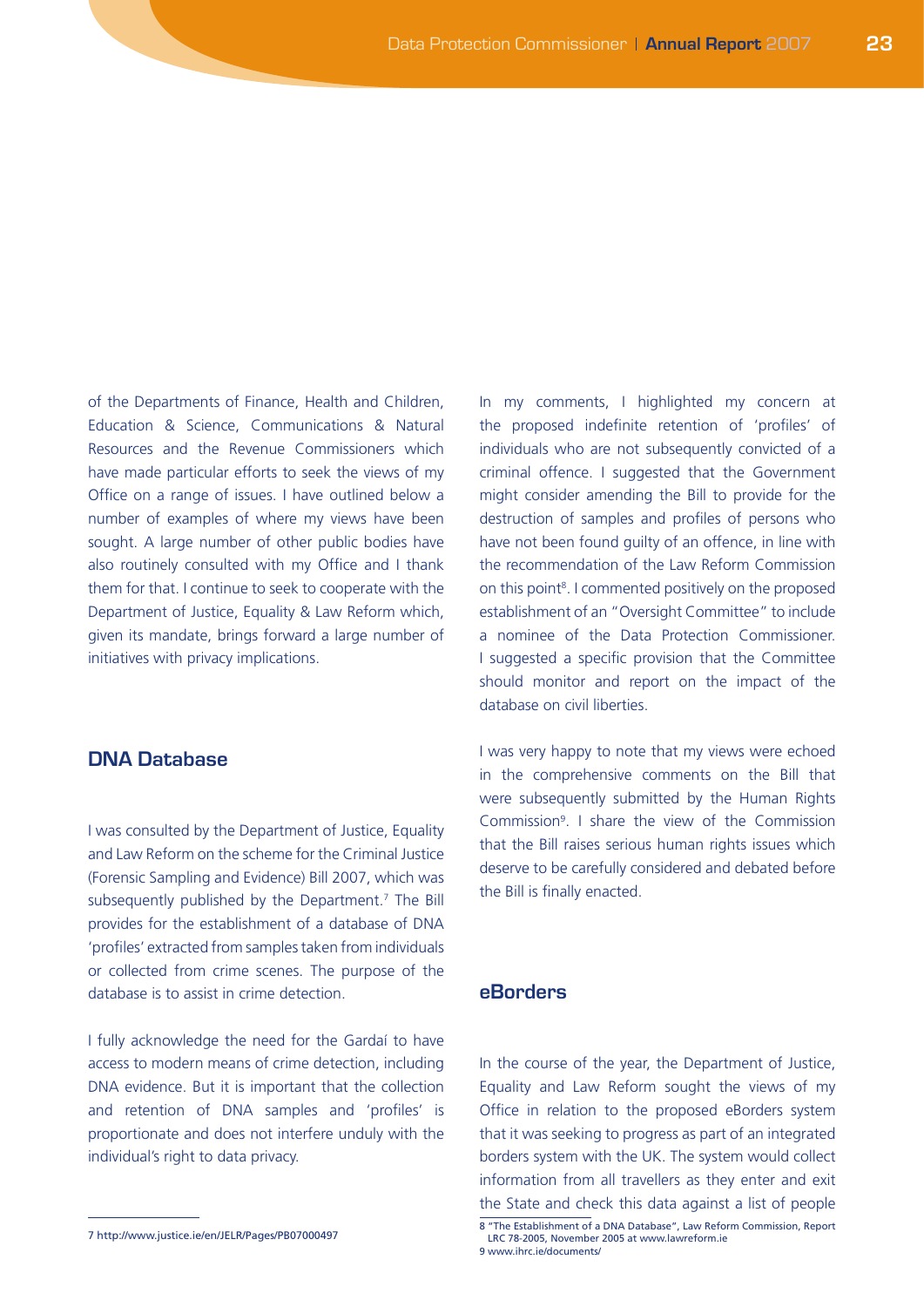of concern. The basis for the inclusion of names on such a list is unclear. Additionally the initial intention is to store all information collected on a central system for a period of at least 5 years. I welcome the fact that the Department took the opportunity to consult with my Office on this matter and that several clarifications were provided to us in the course of that engagement. However the proposal, as presented to my Office, raises serious data protection issues. Among the key requirements of data protection are that information should only be collected for a specific purpose and should only be held for as long as necessary. In this current proposal, personal data in relation to all of us is to be collected each time we board a plane or a boat out of the country and this data is to be held and further used for an excessively long period of time. I await with interest the publication of firmer proposals.

#### **Personal Public Service Number**

Collection of our personal data starts in the public sector from the moment we are born. Today, everyone is assigned a Personal Public Service Number (PPSN) at birth by the Department of Social & Family Affairs (DSFA).

The PPSN was introduced in the 1998 Social Welfare Act as the unique personal identifier for transactions between individuals and Government Departments and other agencies specified in the Social Welfare Acts. Legislation regulating the use of the PPSN

provides that it can be used either by the public bodies named in the Social Welfare Acts or by any person or body authorised by those public bodies to act on their behalf. While only designated public bodies can use the PPSN, equally it can only be used by such bodies for particular transactions and where the transaction relates to a public function of that body.

Our related "public service identity" - the PPSN plus our name (and any former surname), date of birth, mother's former surname, sex, nationality and address - is retained on a database in the Department of Social and Family Affairs. Recent changes to social welfare law provided for the addition of signatures and photographs. I was not consulted in relation to this and may have had some concerns in this area. This information may be shared with other agencies providing public services, subject to conditions laid down in the Social Welfare Acts.

The PPSN – originally confined to transactions with the Department of Social and Family Affairs and the Revenue Commissioners – is today increasingly demanded by public agencies as a condition for providing a wide range of services. The phenomenon of "information and function creep" is where a limited proposal is extended to purposes beyond those originally envisaged, with consequent implications for the privacy of citizens. Function creep with regard to the PPSN is a real and increasing threat. Over the last year, my Office has received numerous requests for advice on publicly-funded projects or schemes involving the gathering of the PPSN. In many cases, my Office has advised that use of the PPSN for some purposes not specified in Social Welfare legislation or for a purpose not referred to in the PPSN Register of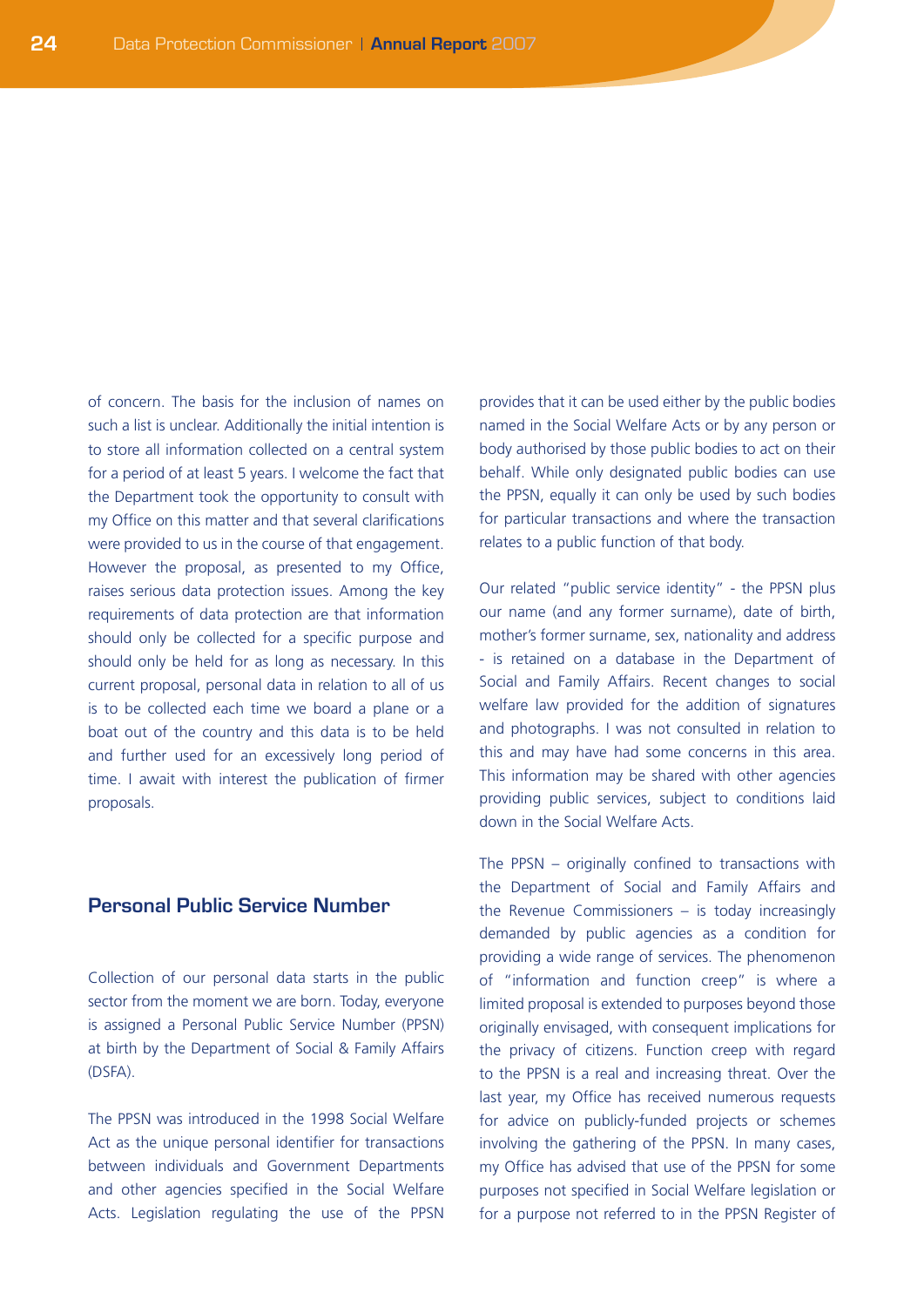Users *(http://www.welfare.ie/topics/ppsn/rou.html)*  maintained by the Department of Social and Family Affairs could be deemed excessive and unwarranted under the Data Protection Acts 1988 and 2003. We will continue to monitor this space closely.

#### **Planning Issues**

My Office received a significant number of complaints in recent years from people who had submitted planning applications to their local planning authorities and who felt that their data protection rights had subsequently been infringed. The complaints generally fell into three categories:

- Receipt of postal marketing from companies promoting building products, mortgages, etc.
- Publication on the planning authority website of full documentation submitted in support of planning applications, including full disclosure of all personal data contained in the documentation.
- Publication on the planning authority website of submissions or observations submitted by third parties, including full disclosure of comments of a personal nature made in such submissions.

My Office entered into discussions with the Department of the Environment, Heritage and Local Government on this matter in October 2006 to seek to establish an appropriate balance between an open and transparent planning system on the one hand and the rights of individuals to privacy and data protection on the other. The Department accepted from the outset that local authorities had clear data protection responsibilities. Accordingly, a review of the planning code was carried out to examine what changes were required to facilitate consistency with data protection requirements. Discussions concluded successfully in March 2007 with a number of significant measures to address these issues:

- The Minister for the Environment, Heritage and Local Government signed the Planning and Development (No. 2) Regulations 2007 (Statutory Instrument 135 of 2007). Amongst other things, these Regulations introduced an amended planning application form.
- The amended planning application form included, for the first time, a data protection note to inform planning applicants that the planning process is open and public and that all planning applications are made available for public inspection. It also provided planning applicants, for the first time, with an opportunity to indicate a preference with regard to the receipt of direct marketing arising from the lodging of their planning application.
- The amended form re-arranged the address/ contact details section from the front to a detachable page at the rear of the form to ensure that these personal details could be removed prior to publishing on the planning authority's website.
- The Statutory Instrument (S.I.) removed the requirement to publish the applicant's address in the weekly planning lists.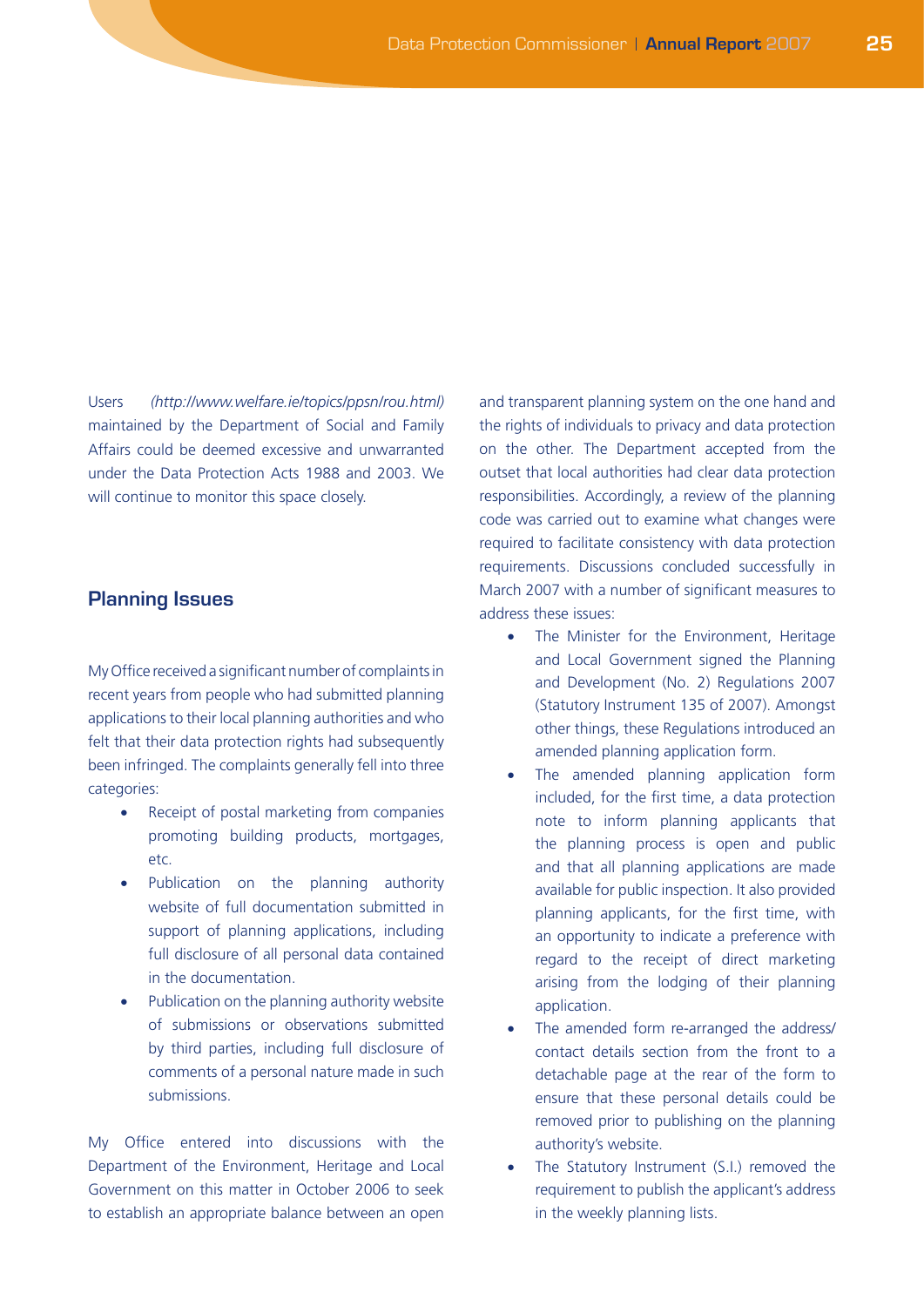- The S.I. removed the requirement for a person making a submission or observation to submit their phone number or email address.
- The S.I. required that the weekly lists of planning applications and planning decisions should contain a banner heading with a warning to direct marketers. The warning stated that those wishing to use the personal data on the lists for direct marketing purposes should be satisfied that they may do so legitimately under the terms of the Data Protection Acts, taking account of the preference outlined by the applicants on their application form.
- • In June 2007 the Department of the Environment, Heritage and Local Government published revised Development Management Guidelines for Local Authorities. These Guidelines contained significant new material concerning the requirements of the Data Protection Acts with regard to the publicising of planning applications. Where an applicant is required to demonstrate his/her links with an area or to demonstrate a need for housing, the guidelines advised planning authorities to endeavour to accept only evidence which does not contain unnecessary personal details such as an applicant's age, income, marital status, etc. The Guidelines also advised planning authorities that as long as the file in the planning office contains all documentation submitted by the applicant, there is no further requirement under the Planning Acts to publicise sensitive pieces of personal information on a website. It recommended that the planning authorities should obtain

evidence that is capable of being published without breaching the privacy rights of individuals.

The implementation of these measures has greatly reduced the number of complaints which my Office receives in relation to planning matters. Ultimately, I expect that complaints of this nature will become a thing of the past as planning authorities build up an expertise in recognising the data protection aspects of their very important work.

I want to acknowledge the cooperation which my Office received from the Department of the Environment, Heritage and Local Government in bringing about significant change in this area and to commend it for addressing all of the concerns of my Office.

#### **Health Sector**

The data protection rights of individuals can take on a particular significance in relation to their sensitive health data. I know that individuals wish to be assured that their personal health data is kept confidential. I also recognise that the use of a person's data is critical to the success of their treatment and that there is also a desire to use that data to improve health outcomes for the population generally through audit and research.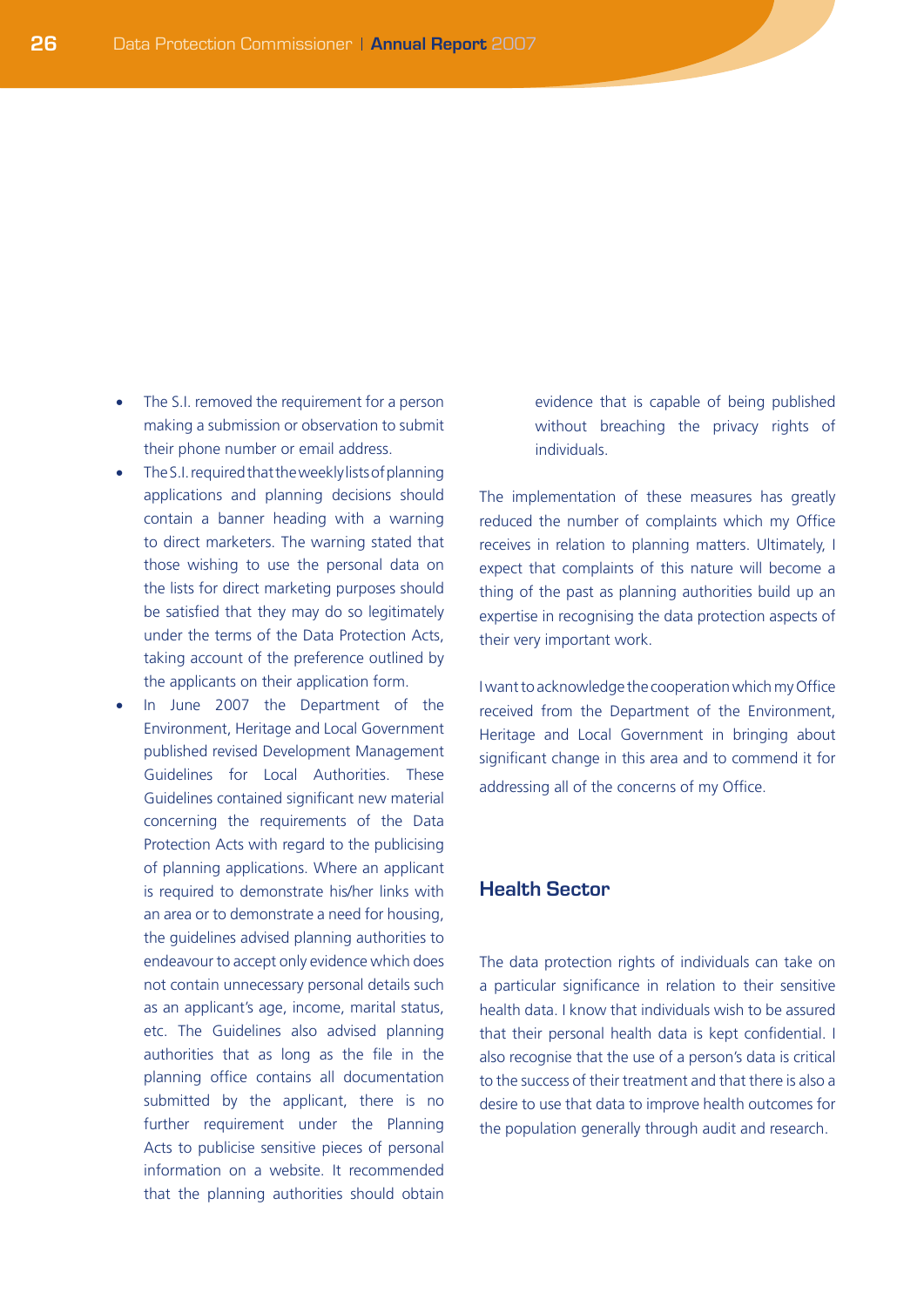#### **Health Research Guidelines**

The Data Protection Acts contain provisions to enable research to take place in the health sector on personal data under certain conditions. With this in mind, I felt that guidelines to draw these issues out might be of benefit to everyone in the field seeking to understand their responsibilities and obligations under the Acts. The need for guidelines in this area was also demonstrated by the large number of queries received from the health sector pertaining to various planned research projects.

As a first step in the formulation of the guidelines, my Office held a consultative seminar in November 2006 entitled "Promoting Health Research and Protection of Patient Rights". The seminar brought together representatives from across the health research and patient care spectrum to consider the key issues involved and to formulate an agreed approach to the development of guidelines which would take full account of data protection legislation.

The next step in the process was the circulation of a consultation document in July inviting submissions from interested parties. On foot of a number of submissions, we finalised a set of guidelines (Guidance Note on Research in the Health Sector) which is available to view in full on my Office's website. The guidelines step through the basis on which research and clinical audit in the health area can be carried out in a manner consistent with data protection legislation. They are aimed at presenting a position whereby the principles of data protection are consistent with research and clinical audit once the patient's basic right to privacy is respected.

I believe that this document provides a comprehensive overview of the data protection considerations which need to be taken into account before research involving the use of personal data can be undertaken.

I have outlined a summary of some of the main issues covered by the guidelines here:

- Anonymisation of patient records and/or freely given and informed patient consent, obtained at the first available opportunity on contact with the health system, are the foundation stones of how medical research should be undertaken from a privacy perspective. Such consent must be reinforced by information leaflets made available to patients. Where consent has not been obtained in relation to historical data and having exhausted other avenues for obtaining consent, it is possible that data controllers can examine other options (as detailed in the document) to legitimise access to such patient records.
- In relation to population registries or areas of study that require 100% coverage of the relevant population, while the Data Protection Acts allow for research carried out by the data controller, or on their behalf, without the need for express consent, this will not usually be sufficient in such cases to gather data in relation to the whole cohort of persons of interest. Equally, given the focus on the rights of individuals, the Acts do not provide a public good exemption for health research. In such circumstances and where 100% coverage is desired, specific legislation is advocated with inbuilt safeguards governing the operation of such databases.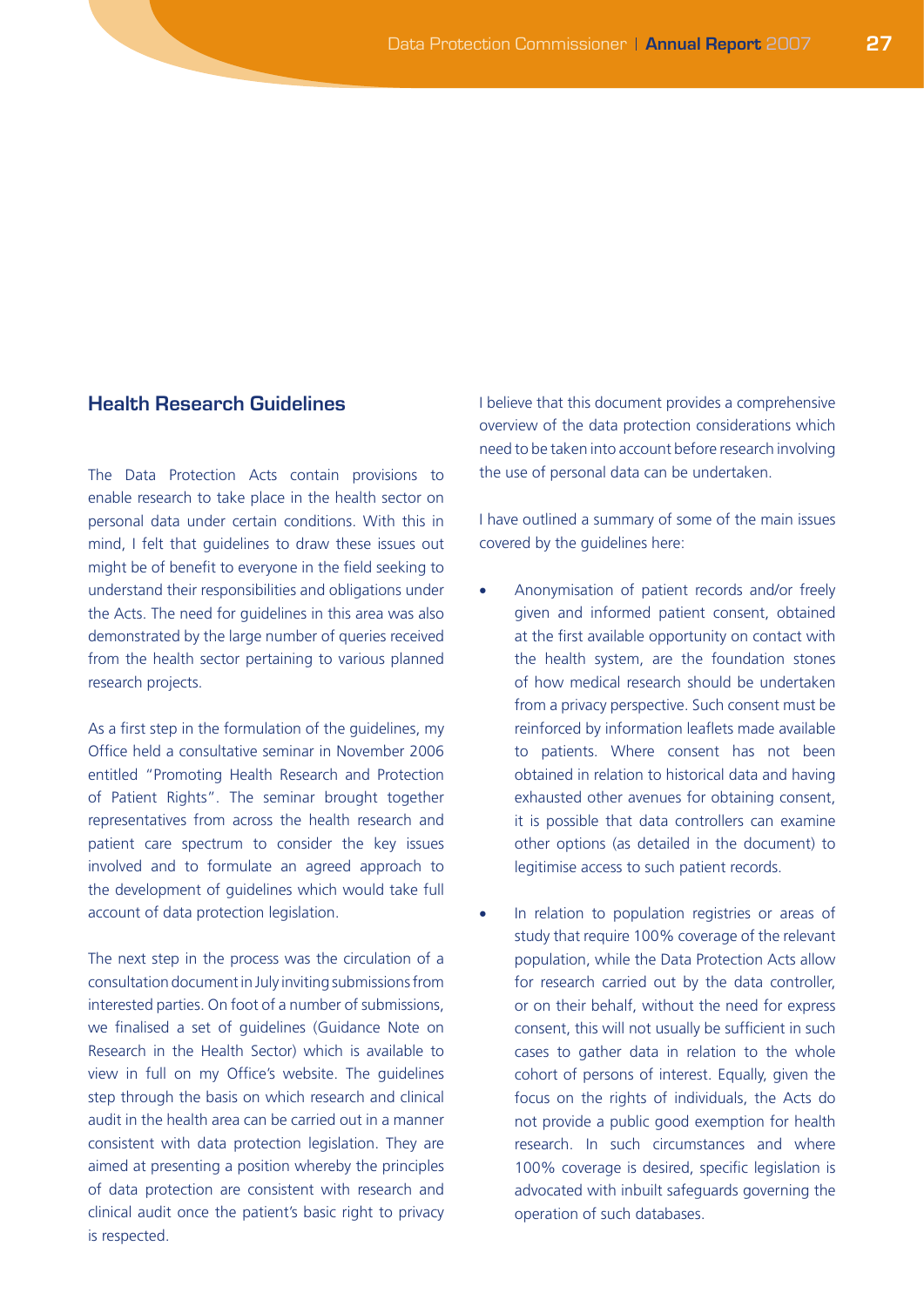As with the general recommendation for research, it is recommended that the role of clinical audit teams should be described in an information leaflet provided to the patient at first point of contact with the service. The leaflet should cover the functions of clinical audit teams in reviewing the quality of care to patients generally. In situations where a direct benefit to a patient can be clearly demonstrated, or where all access to patient's personal data will take place for the purposes of audit by staff members of the health facility, it may be considered sufficient to rely upon the provisions of the Acts for processing that is necessary for 'medical purposes' and carried out by a health professional or a person "who in the circumstances owes a duty of confidentiality to the data subject that is equivalent to that which would exist if that person were a health professional".

These guidelines concentrate on the gathering of patient data for research and clinical audit purposes. Obviously the subsequent conduct of the research or clinical audit project must also comply with data protection legislation particularly in relation to access to and security of the data. This document does not seek to address these requirements but I am happy to work closely with appropriate bodies in the area to develop guidelines or codes of practice if that was seen to be helpful.

I recognise that full implementation of the approach advocated in these guidelines would result in a seachange in the methods employed for seeking and using patient information for research purposes in the

health sector. I strongly believe that the end result will be an acceptable balance in terms of the necessary availability of data for research and the protection of the individual's right to privacy.

## **Out of Hospital Cardiac Arrest Register**

My Office also participated in a number of other engagements with the Health Sector during 2007.

The "Out of Hospital Cardiac Arrest Register" Steering Group sought the input of my Office in relation to the establishment of a register (initially in the North West region) gathering data regarding incidents of out of hospital cardiac arrests. This will be achieved through compiling different datasets held by various elements of the health sector to assist in analysing the determinants of survival/death in this area. The input of this Office to the project development phase centred around ensuring that the fundamental rights of the individual are upheld while at the same time seeking to identify approaches that would facilitate the necessary research.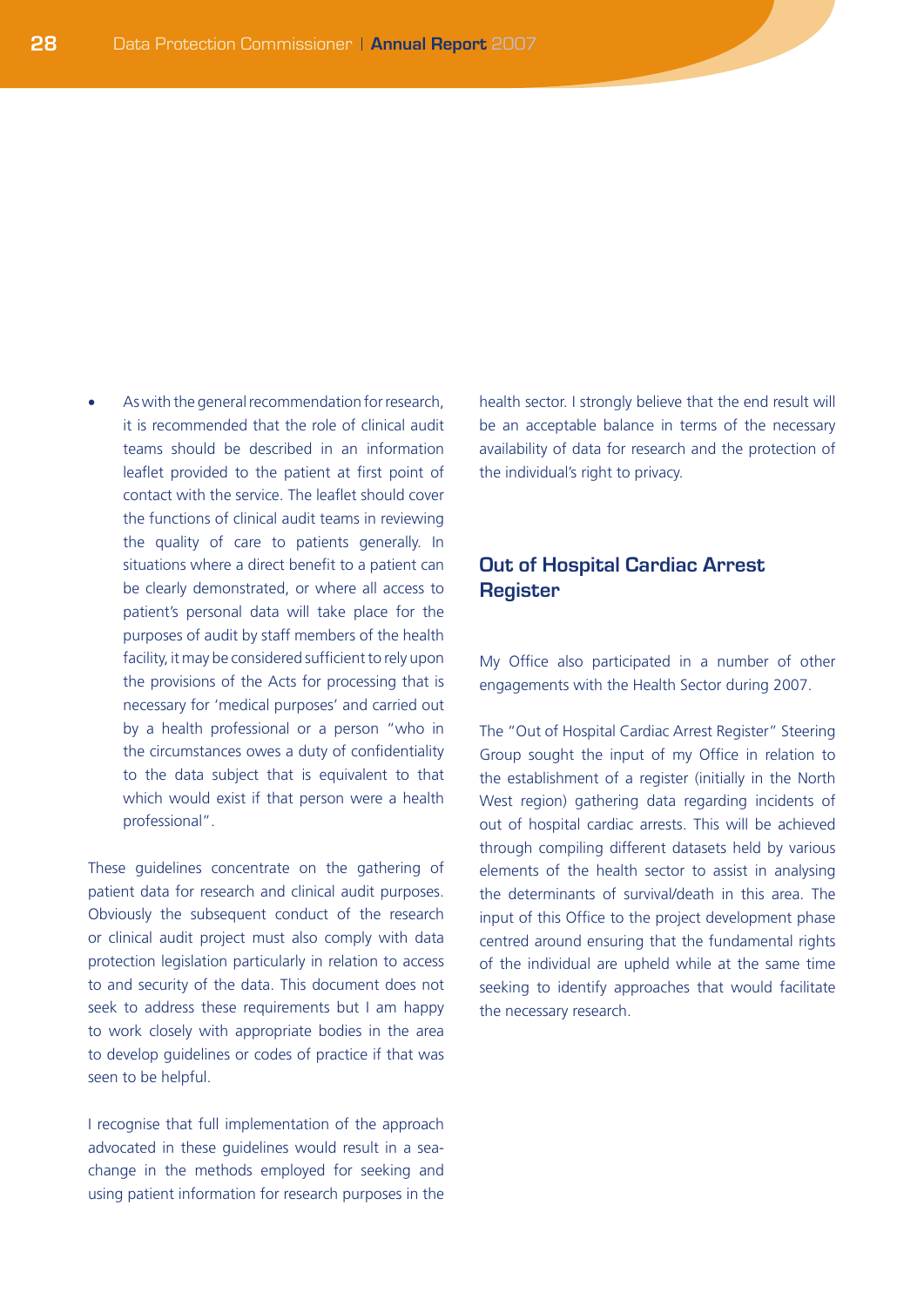## **Research Databases**

My Office has also been involved in reviewing a number of ambitious research projects to ensure that the obligations set out in the Data Protection Acts are fully reflected in the operation of the projects. There was extensive engagement in relation to the development by a consortium of a research biobank for the study of prostate cancer. I hope that the template agreed for this project can be replicated when other groups approach my Office for advice.

Similarly, discussions are ongoing with the Irish Cervical Cancer Screening Research Consortium which requested our views in relation to the setting up of a research database.

## **Work with the HSE (Health Service Executive)**

My Office also participated in the HSE's Information Sharing Framework Working Group meetings which were convened to agree Information Sharing Guidelines for use by Primary Care Teams. Again, in this case, the role of the Office was to ensure the compliance of the guidance material with the principles set out in the Data Protection Acts. We also participated in a HSE initiative to discuss the Research Ethics Committee structure. I welcome the work being done by the HSE nationally in this area and my Office will offer ongoing assistance in this matter.

This is in addition to providing advice to constituent elements of the HSE on an ongoing basis in relation to specific queries received.

### **NHO Code of Practice**

As indicated in last year's report, my Office provided input to the drawing up by the National Hospitals Office of a Code of Practice for the management of records in the health sector. A very impressive Code was launched in May of last year and my Office continues to provide support for the roll-out of the code which has been made available to each employee in the health sector. The code outlines in all key areas the measures to be undertaken to ensure consistency of health records and compliance with the requirements of the Data Protection Acts. The code is a model of the type of guidance which can be given by organisations to all employees to ensure compliance with its legal obligations in relation to data protection.

## **National Cancer Registry of Ireland – Guidelines regarding data confidentiality in the Registry**

My Office was consulted in relation to a revised set of guidelines on the release of confidential data in the National Cancer Registry. The Registry was established by the Minister for Health in 1991 and its functions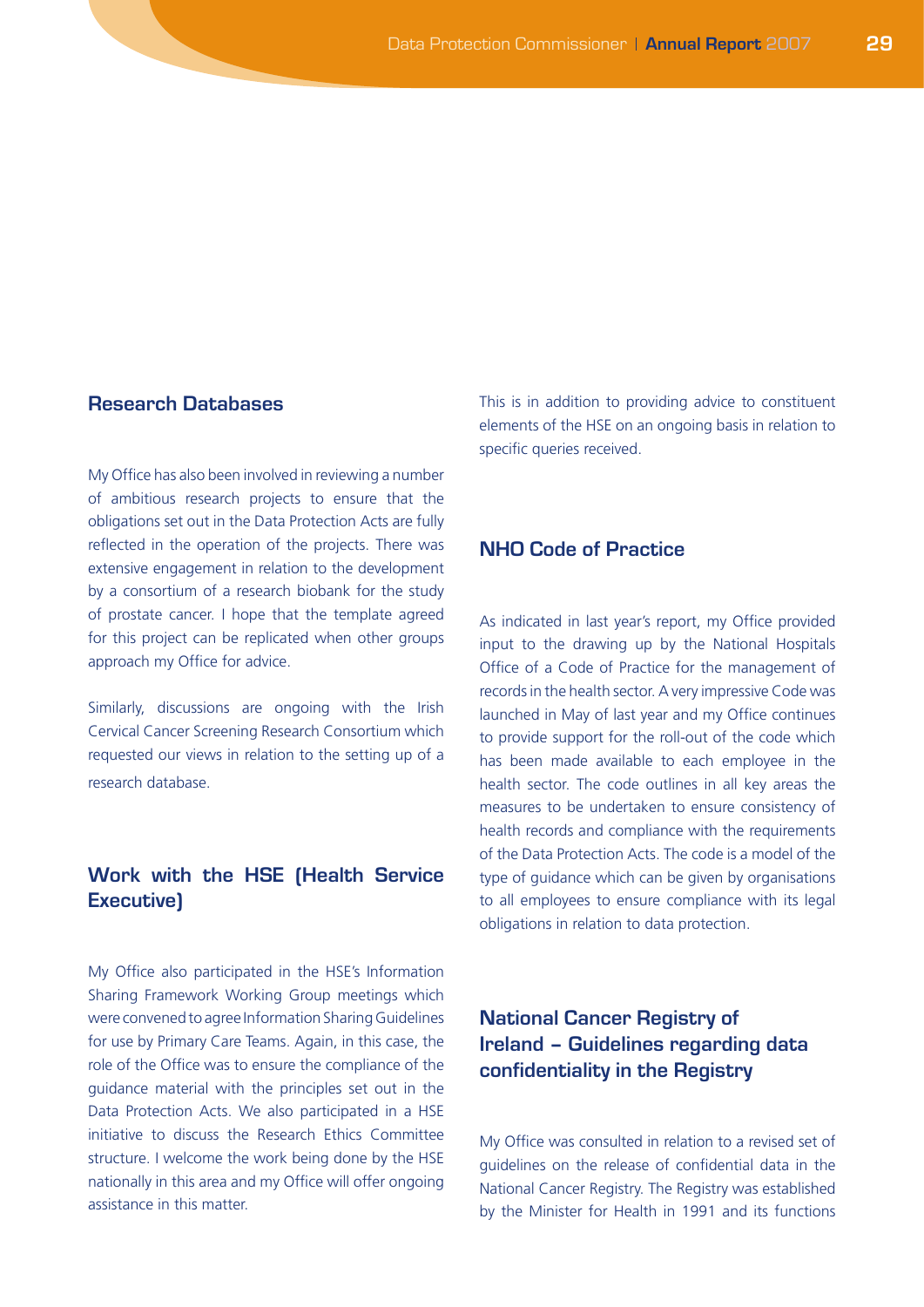## **TECHNOLOGY** DEVELOPMENTS

include the collection, classification, analysis and storage of information relating to the incidence and prevalence of cancer in Ireland. It also promotes and facilitates the use of the data in approved research and in the planning and management of services. Given the special provisions which exist for the provision of information to the registry as contained in the Health (Provision of Information) Act 1997, I understand the Registry's interest in having a set of guidelines ('Data confidentiality in the National Cancer Registry') in place to demonstrate exemplary standards of confidentiality. The document was published in April 2007 *(www.ncri.ie)* and should serve as a model for other organisations controlling sensitive personal data in the health area. In particular, an absolute requirement for the consent of patients before individual data can be released is set out as a minimum standard.

## **Medical Council Guidelines**

My Office was invited to submit comments to the Medical Council in the course if its preparation of the 6th Edition of its "Guide to Ethical Conduct and Behaviour". These ethical Guidelines complement data protection principles and do so in a concise manner.

## **Web 2.0**

New and existing technology, particularly the changing patterns of web usage, is a continuing challenge facing my Office. While the related privacy issues have not yet found expression as a proportionately large number of complaints to the Office, I have devoted attention to these issues in an attempt to ensure that privacy is built into such technologies from an early stage (and thus avoiding complaints in the future).

Web 2.0 is the term that has been settled upon to describe the next phase of development of the web. This phase of development is providing new ways for people to interact with each other and to exchange information. We are seeing a surge in the use of social networking sites and the web has become dominant as a means of communicating.

To deal with the issues to which this gives rise, my Office has sought to engage with some of the leading companies in the sector, such as Google, Facebook and Bebo. I will continue to do so; the investment of time and resources will be fully justified if we can ensure that the privacy expectations of users are respected. So far I am encouraged as I perceive that these companies are taking their responsibilities seriously.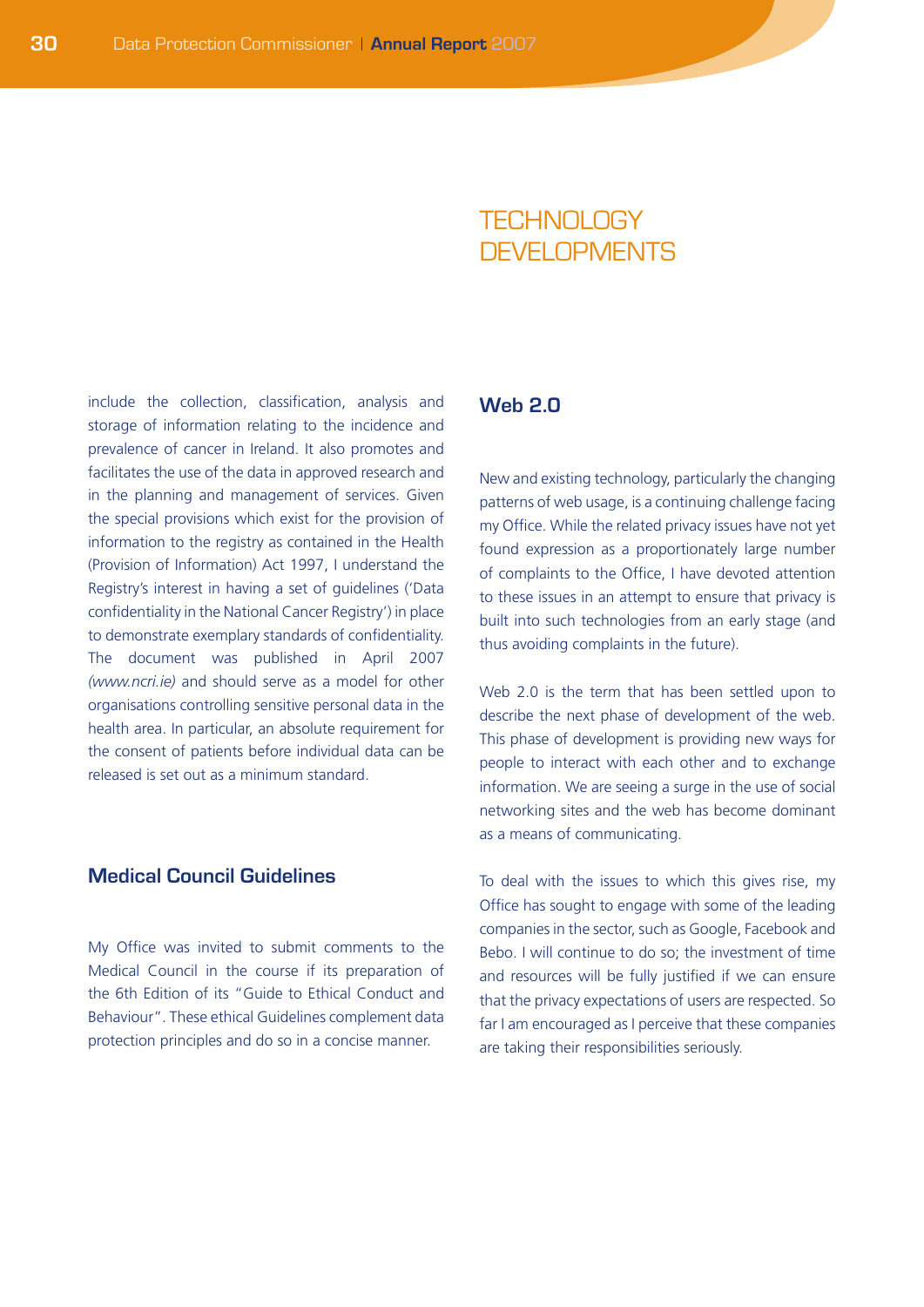## **Search Engines**

A significant amount of privacy-related media coverage in the technology field in 2007 was devoted to the appropriate period for the retention of search logs and IP addresses by search engines (much of the attention was focused on Google). The retention of our personal information, by both the State and commercial entities, is becoming an increasingly important issue. The cost of storage of information has reduced until it is now almost economically more advantageous to retain information than to delete it. However, a key principle of data protection is that personal data should only be retained as long as the reason for which it was given remains valid. This imposes a requirement on all entities holding such information to put in place policies to ensure that personal data is deleted once the business need for holding it has expired. This is even more important when one considers the type of personal information that would be revealed through a detailed history of our personal use of search engines.

Thankfully, and prompted largely by the attention focused on the issue by the Article 29 Working Party of EU Data Protection Authorities, a certain competition developed between search engines in relation to the minimum period for holding such information. This was most welcome and is a testimony to the growing relevance of privacy to the companies' bottom line. As I mentioned in last year's report, those entities that are seen to take privacy seriously are increasingly attracting consumers; those entities that are exposed as less concerned about privacy are suffering.

Helpfully, as the debate on this issue proceeded, the focus expanded beyond a narrow Google-only concern to incorporate the other players in this area (albeit that Google commands a large segment of the market at this point). The Article 29 Working Party is expected to issue an Opinion on the issue in the course of 2008.

#### **Social Networking**

There is little doubt that the huge growth in the use of social networking sites is set to continue. This is an issue which I touched upon in my report last year. My experience in the interim has confirmed my view that companies in this area appear to be taking their privacy responsibilities seriously.

In general, these sites do care about privacy issues and have sought to better understand their obligations from a data protection perspective. Equally, as one service provider put it, such sites are commercial ventures and not public utilities. However, I expect that extensive information should be available to users so that they can make informed service choices in relation to the privacy options available on these sites. Additional difficulties arise in relation to the posting of personal information by third parties, such as a picture of a teacher in a classroom posted without their consent. In these cases an active and up-front complaints handling system in relation to privacy issues is required, with penalties for users misusing the service.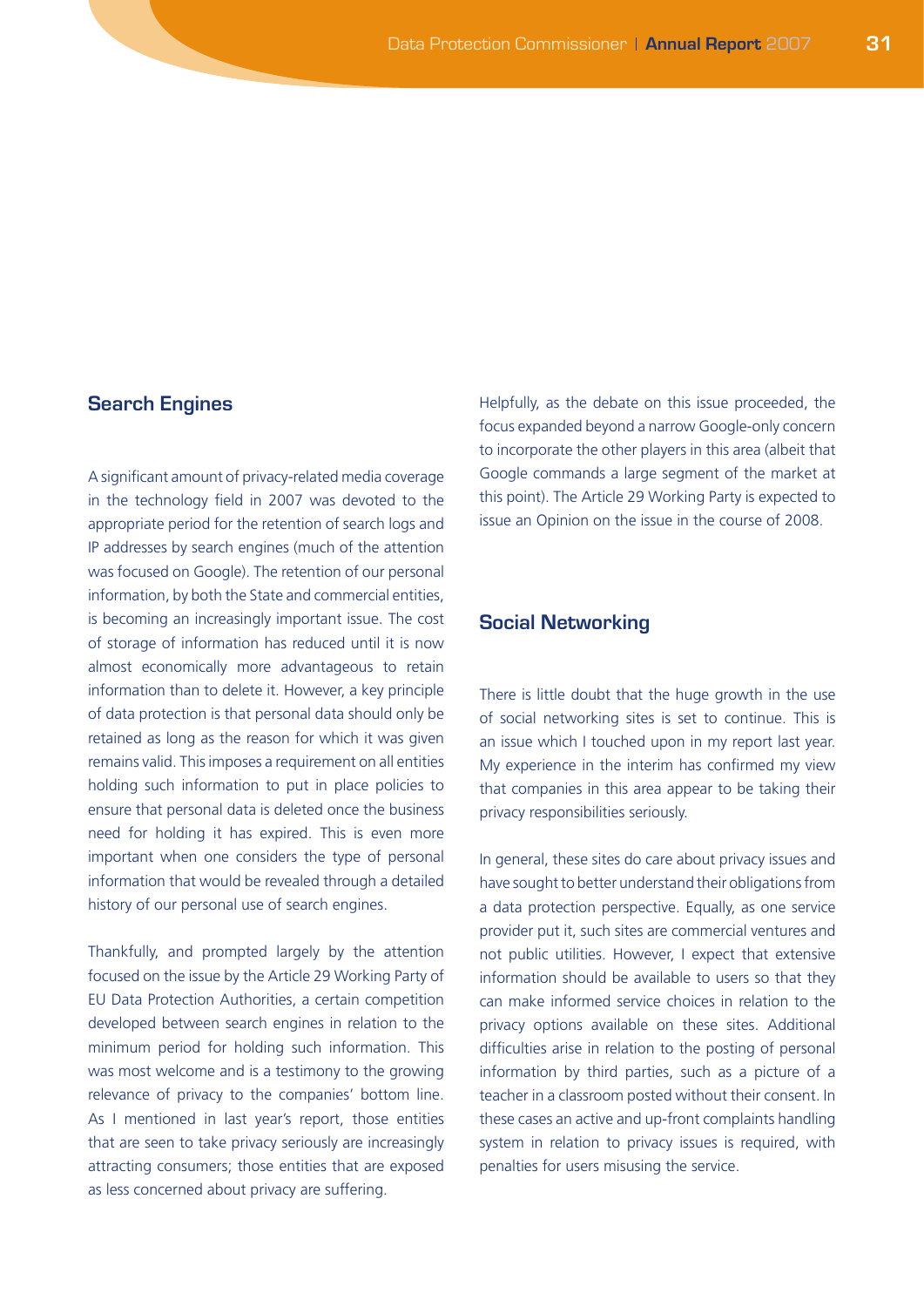### **Biometrics**

My Office continues to receive an ever-increasing number of queries and complaints from the public about the deployment of biometrics for a range of purposes. Biometric data is created from various physical or physiological characteristics of a person. Most commonly, biometric systems are based on recognition of an individual's fingerprint but biometric technology can recognise an iris, a retina, a face, DNA etc. Different biometric systems may store raw or encrypted data that can be used to generate an image, or they may store encrypted partial data that cannot be used to generate an image but is sufficient to recognise the relevant individual. Until recently, most of the concerns raised with my Office concerned the use of biometric systems for the recording of time and attendance in the workplace. A substantial guidance note was published on our website as an aid to employers seeking to use such a system and to make them aware of their responsibilities under the Data Protection Acts. The guidance note made it clear that all situations must be judged on a case-bycase basis and that it is the use of a biometric system by an employer that may be of concern from a data protection perspective.

During 2007 new concerns about the use of biometrics in Ireland were brought to my attention. Most disturbingly, the introduction of biometrics by places of education, including some secondary schools, for the recording of attendance emerged as an issue of great concern. In addition, I received complaints about the introduction of biometrics for access purposes from members of some leisure centres.

The widening use of biometric data and the effect that the processing of such data may have on daily life concerns me greatly. There is undoubtedly a risk that the general public will become desensitised by the rollout of biometrics. The introduction of such systems in the school environment will, without question, serve to make children less aware of their privacy and data protection rights. Accordingly, I published guidance for schools, colleges and other educational institutions on this specific subject as soon as the matter came to my attention (the relevant guidance note is re-produced in full in the Guidance Section of this Annual Report).

This guidance note draws attention to the need to consider the proportionality of introducing a biometric system from a data protection perspective. It also emphasises the requirement to obtain the signed consent of the student users (and the consent of parents or guardians in the case of minors) giving them a clear and unambiguous right to opt out of the system without penalty. I expect all educational institutions to consider fully the issues which I have addressed in detail in the guidance note before they embark on the deployment of a biometric system. Furthermore, my guidance on the obtaining of consent is clear and explicit. I will have no hesitation in using my full powers against any educational institutions that ignore this guidance and breach the data protection rights of their students.

With regard to the utilisation of biometrics in the workplace to record time and attendance, I will continue to examine each situation which comes to my attention on a case-by-case basis taking account of the published guidance in this area. In particular, I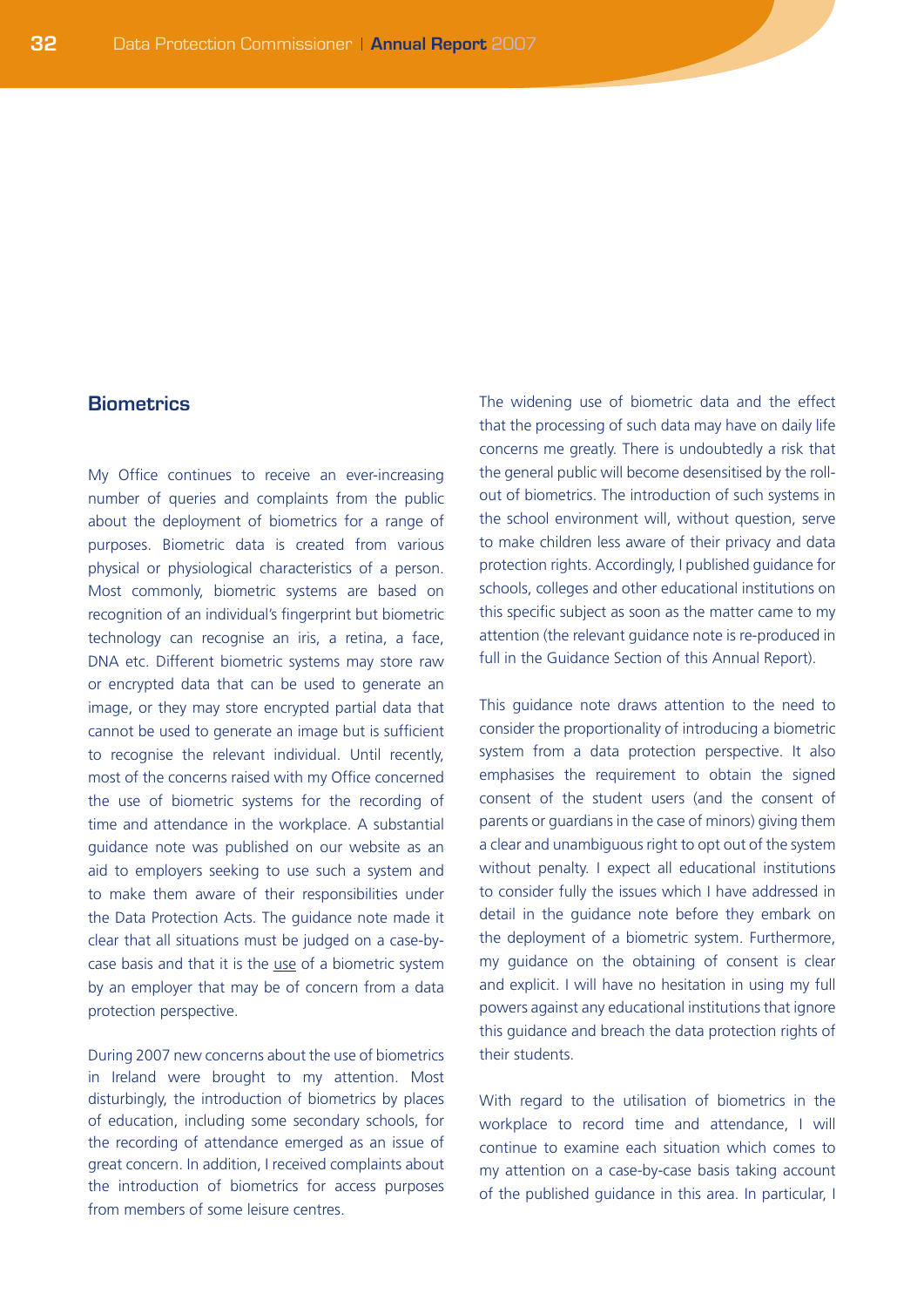## INTERNATIONAL RESPONSIBILITIES

will be examining the justification put forward by each employer for the introduction of biometrics in order to ensure that it complies with the data protection principle of proportionality. Apart from a case on which I reported in my Annual Report for 2005, no other workplace, in the many cases which I have examined, has been able to demonstrate that the deployment of a biometric system allowed it to override the right of individual workers to object to its use. The obligation to respect such an objection involves provision of an alternative, non-biometric system for those employees who object. An example of a workplace using biometrics which was investigated by my Office (following receipt of complaints from some of its employees) is set out in the case studies.

#### **Article 29 Working Party**

During the year, the Office maintained its active involvement with the Article 29 Working Party. We participated in each of the Working Party's plenary meetings as well as in a number of its sub-groups.

The Working Party is provided for in Article 29 of the EU Data Protection Directive 95/46/EC. It acts as the principal co-ordination mechanism among EU data protection authorities. Its work helps to promote a more uniform application of the provisions of the Directive throughout the European Economic Area. It also acts as an adviser and advocate when data protection issues arise at European level.

## **Definition of "Personal Data"**

In its Opinion 4/2007, the Working Party examined exhaustively the core issue of what constitutes "personal data" within the meaning of the Data Protection Directive. Taking the 4 key elements of the definition – "Any information …..Relating To ….an Identified or Identifiable …..Natural Person" - the Opinion describes both the wide scope of the definition and how it should be interpreted in practice, using illustrations. The Opinion is of considerable value to data controllers and to specialists in the area of data protection.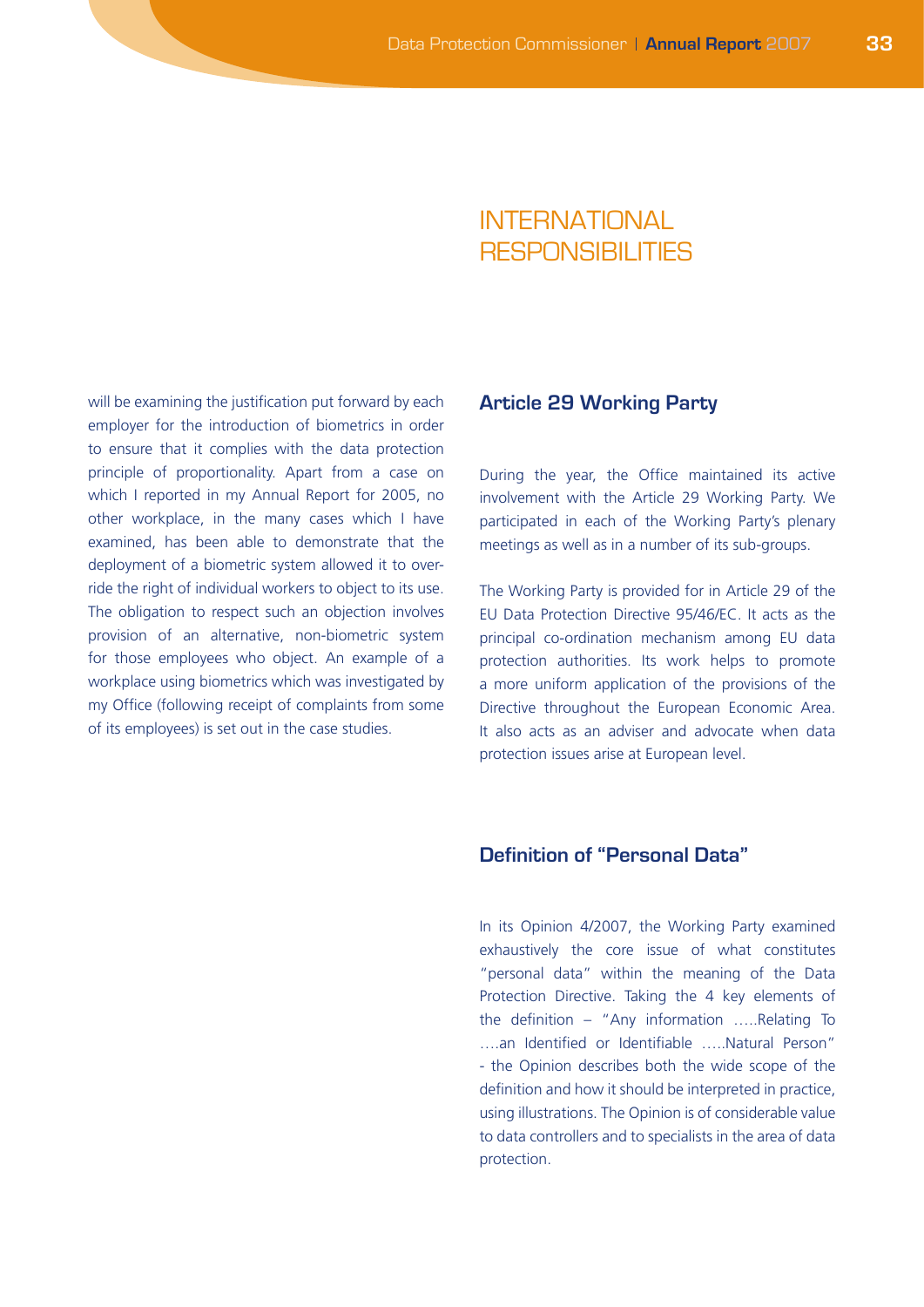### **International Data Transfers - Binding Corporate Rules**

The EU Data Protection Directive and the Data Protection Acts impose conditions on the transfer of personal data to countries outside of Europe that are not considered to provide an "adequate" level of data protection. In broad terms, a data controller that has a need to transfer large quantities of personal data outside of Europe must put in place a contract that ensures that the transferred data will benefit from European standards of data protection. The EU Commission has approved a number of 'model contracts' that can be used for this purpose.

In order to facilitate multinational companies with operations in many countries, the Working Party has developed an alternative system of "Binding Corporate Rules" (BCRs). BCRs allow the composite legal entities of a corporation (or conglomerate) to jointly sign up to common standards for the processing of personal data which are compatible with EU data protection law. This avoids the need for individual contracts between EU and non-EU subsidiaries for the transfer of personal data between them. In order to facilitate corporations wishing to apply for approval, the Working Party, in its Recommendation 1/2007, approved a standard application form, based on a model put forward by the International Chamber of Commerce.

I hope to see further progress in the use of BCRs to ease the process for the transfer of personal data for business. In this respect, I recognise that a consistency of approach between Data Protection Authorities would be immensely beneficial and I will certainly work towards that goal.

## **International Data Transfers - Passenger Data (PNR)**

In the course of the year, a revised Passenger Name Record (PNR) agreement was negotiated with the United States by the EU. The agreement provides for the transfer of passenger data from airline reservation systems to the US immigration authorities, subject to certain safeguards. In its Opinion 2/2007, the Working Party sets out the information on the PNR arrangement that should be provided to affected passengers.

#### **SWIFT**

Another issue which first arose in 2006 and continued into 2007 was a concern at the ongoing access by the US authorities to records held in a mirror site in the US for the SWIFT inter-bank funds transfer system. This site contains details of all inter-bank transfers throughout the world and is not just limited to those originating or terminating in the US. The legal basis for the transfer of the personal data collected in the EU to the US was resolved by certain actions by SWIFT, including signing up to the EU-US Safe Harbour agreement which is an EU-recognised system for legally transferring personal data to the US from the EU for certain qualifying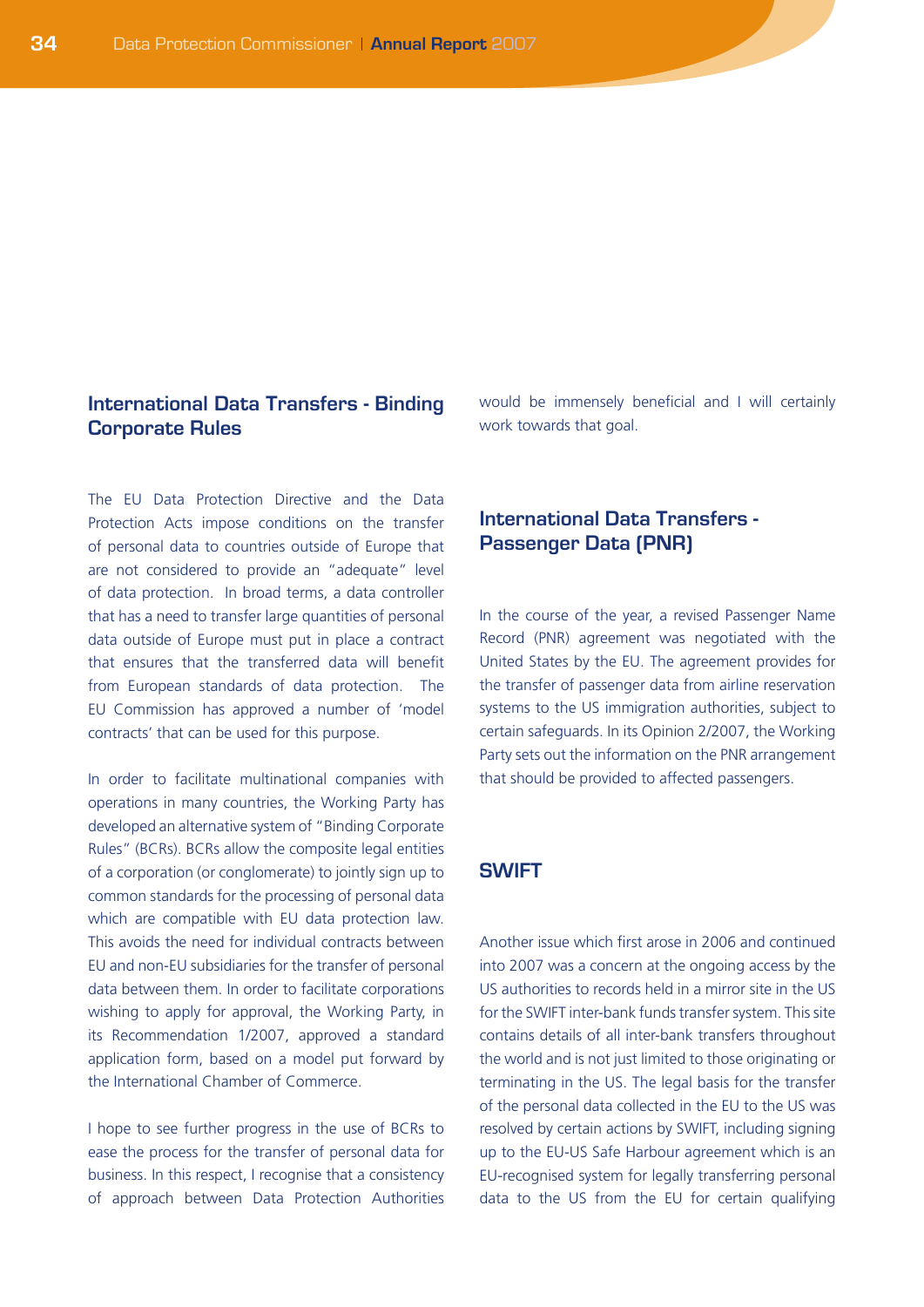entities. Additionally, the EU and the US entered into an international agreement which included undertakings from the US as to the use that would be made of any personal data accessed from the system.

In terms of how this issue was progressed in this country, I am very grateful for the excellent cooperation which my Office received from the Irish Bankers Federation which greatly assisted in ensuring that Irish financial institutions were among the first to comply with the legal requirement to provide notice to customers of the transfer of their data to the US and potential access by the US authorities.

#### **Electronic Health Records (EHRs)**

As described in last year's Annual Report, the Working Party finalised a working document (WP 131) on electronic health records on which comments were invited. The focus of the document is on the provisions of Article 8 of the Data Protection Directive and their relevance as a basis for the processing of personal information in EHRs. The document provides a useful reference point for any such system developed in this country or in other Member States.

Domestically, I have identified engagement on any discussions around the introduction of a national EHR system as a priority in order to ensure that full account is taken of privacy concerns at an early stage of development.

#### **Working Methods**

In the course of the year, the Working Party reviewed its working methods. It decided to publicise its work more widely; this included making its agenda and minutes publicly available on its website. The agreed actions are described in its document WP 135. It also embarked on a review of its effectiveness, based on an examination of the impact of its Opinions on data protection practice.

#### **Other Activities**

The Working Party also issued Opinions on:

- the Commission Green Paper on Detection Technologies (Opinion 1/2007);
- the proposed Regulation on Visas (Opinion 3/2007);
- the Consumer Protection Cooperation System (Opinion 6/2007);
- the Internal Market Information System (Opinion 7/2007);
- the level of protection of personal data in Jersey (Opinion 8/2007);
- the level of protection of personal data in the Faroe Islands (Opinion 9/2007);
- the 8th Directive on Statutory Audits (Opinion 10/2007);
- the proposal for a Council Framework Decision on the use of Passenger Name Record (PNR) data for law enforcement purposes.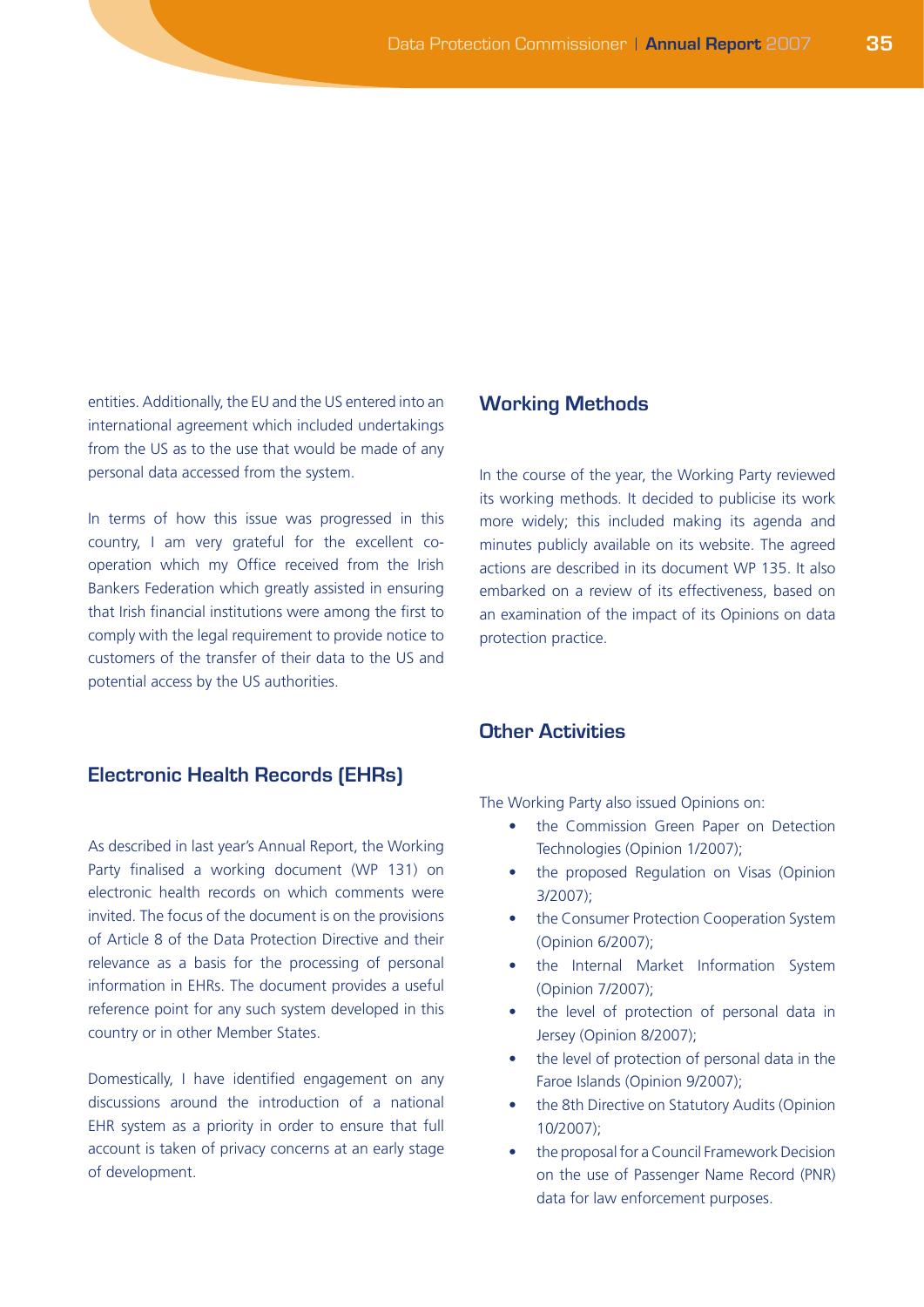The Working Party also issued a Report evaluating the joint enforcement exercise carried out in the health insurance sector (Report 1/2007).

All of the Working Party's documents are available on its website *(http://ec.europa.eu/justice\_home/fsj/ privacy/workinggroup/wpdocs/2007\_en.htm).*

#### **Third Pillar Groups**

The formal advisory role of the Article 29 Working Party is limited to the First Community Pillar of the EU. The Office is also represented at meetings in Brussels of groups dealing with Third Pillar issues (police and judicial cooperation in criminal matters).

• *EUROPOL Joint Supervisory Body (JSB)*  The EUROPOL JSB is an independent body that draws its membership from all EU national data protection authorities including my Office. EUROPOL (the European Police Office) enables European police authorities to share information about certain kinds of serious crime. The EUROPOL JSB reviews the day-to-day activities and plans of EUROPOL to make sure that the organisation's storing, processing and use of personal data does not violate the rights of the individual. The Office of the Data Protection Commissioner is also the national supervisory body with responsibility for monitoring the liaison between An Garda Síochána and EUROPOL to verify that data protection safeguards are respected.

• *Customs Information System Joint Supervisory Authority (JSA)*

 The Customs Information System JSA is another independent body that draws its membership from EU national data protection authorities. It supervises the European Customs Information System based in Brussels to ensure that personal data within the system is processed in a manner that respects the data protection rights of individuals.

- • *Schengen Joint Supervisory Authority (JSA)* A Schengen Information System exists to process information relevant to the free movement of people across borders within the Schengen area. As Ireland is not a full member of Schengen, we attend meetings of the Schengen JSA in an observer capacity.
- • *EURODAC*

 EURODAC is the EU central database for the recording and comparison of the fingerprints of asylum seekers. While the European Data Protection Supervisor (EDPS) has overall responsibility for the data protection supervision of the EURODAC Central Unit, the Office of the Data Protection Commissioner participates in regular EURODAC supervision coordination meetings between European data protection authorities and the EDPS. We also have responsibility for overseeing the operation of the EURODAC system in Ireland from a data protection perspective.

• *EUROJUST Joint Supervisory Body* EUROJUST facilitates the investigation of crimes with a cross-border dimension by aiding cooperation between judicial and prosecution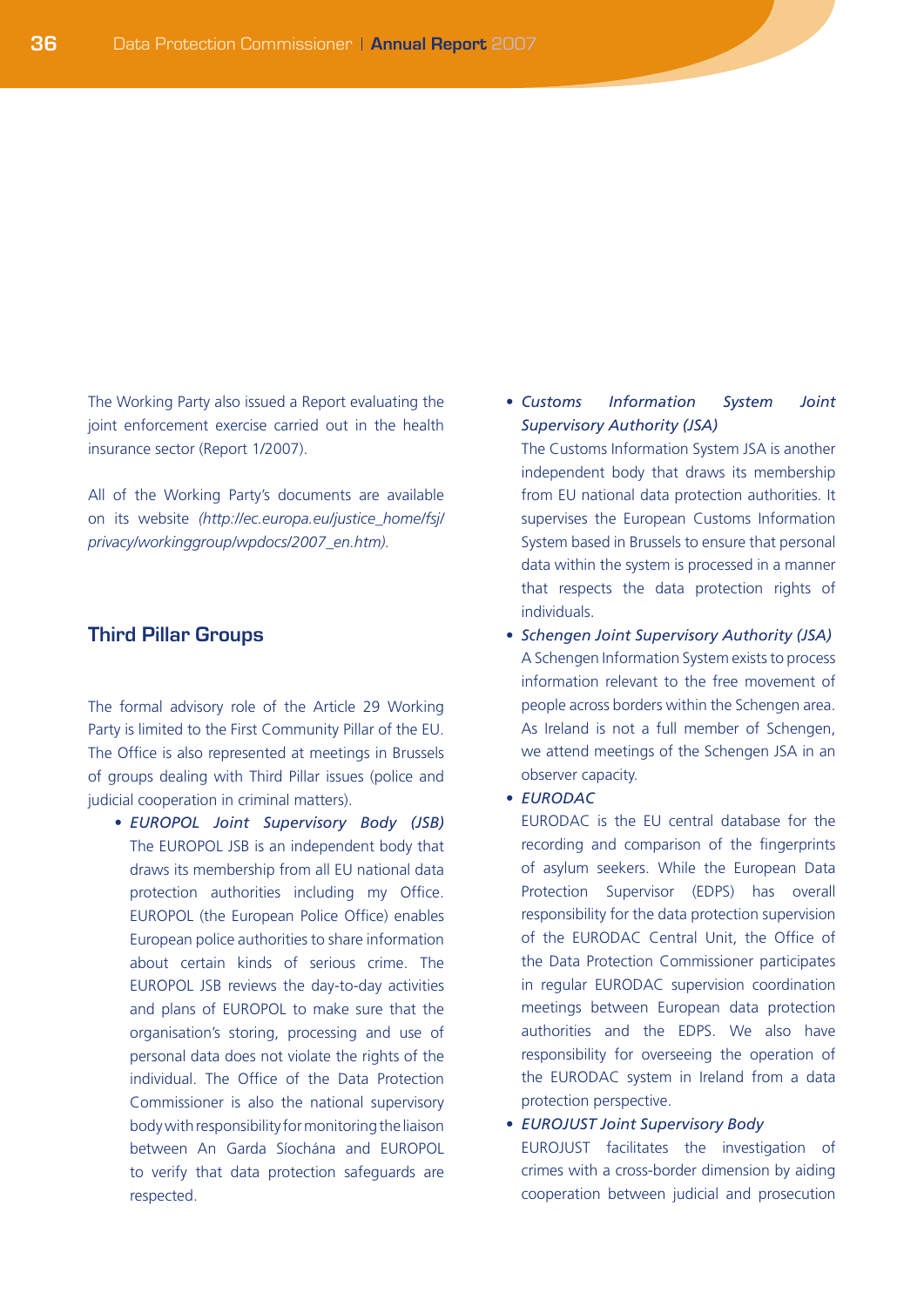authorities. The Office of the Data Protection Commissioner is represented on the EUROJUST JSB, a supervisory body that ensures that personal information is processed by EUROJUST in a manner that respects the data protection rights of individuals.

Key areas of concern in these meetings during 2007 included:

- The adoption of a common position regarding the use of the concept of "availability" in law enforcement. "Availability" is the term used to describe a new agreed concept in law enforcement cooperation in police and judicial cooperation at EU level. It means that, in principle, information held by law enforcement agencies in one EU jurisdiction will be made available to law enforcement authorities in other EU jurisdictions on request. EU data protection authorities, including the Irish Data Protection Commissioner, are concerned that the data protection regime that currently applies to law enforcement cooperation is not strong enough to protect the data protection rights of people living and working in the EU from abuse through the application of the principle of "availability".
- They are also concerned that the replacement regime that was being finalised towards the end of 2007 does not contain sufficiently robust data protection standards. the development of a common opinion regarding the question of a new legal basis for EUROPOL. Work is already underway to change the legal basis under which EUROPOL operates to make it more efficient and adaptable. The EU's data protection authorities are working to ensure that the new legal text takes adequate account of individual data protection rights.

• The enforcement of the right to know and to exercise control over how EU law enforcement cooperation agencies are using your personal data. In this context the data protection authorities work together to ensure that the various agencies active in law enforcement and judicial cooperation respect individual access rights. The data protection authorities also inspect the databases used by law enforcement cooperation agencies to ensure that personal data is being processed in a manner compatible with applicable data protection standards.

#### **OECD Engagement**

As I have said on a number of occasions, measures to protect the data of individuals cannot be solely focused on our own borders given the increasing globalisation of business. To be able to regulate effectively the use of personal data on a global basis, effective cooperation mechanisms with other data protection and privacy enforcement authorities are necessary. In the EU, the Article 29 Working Party provides the main conduit for such co-operation. However, privacy abuses are clearly not confined only to EU and EEA member states and in that context my Office has sought to contribute to the work of the OECD in improving the mechanisms for co-operation between data protection authorities across the globe. The OECD Council in June approved a Recommendation on the modalities of such co-operation (www.oecd. org/dataoecd/43/28/38770483.pdf). I fully support this work and my Office will be contributing further as we approach the implementation phase.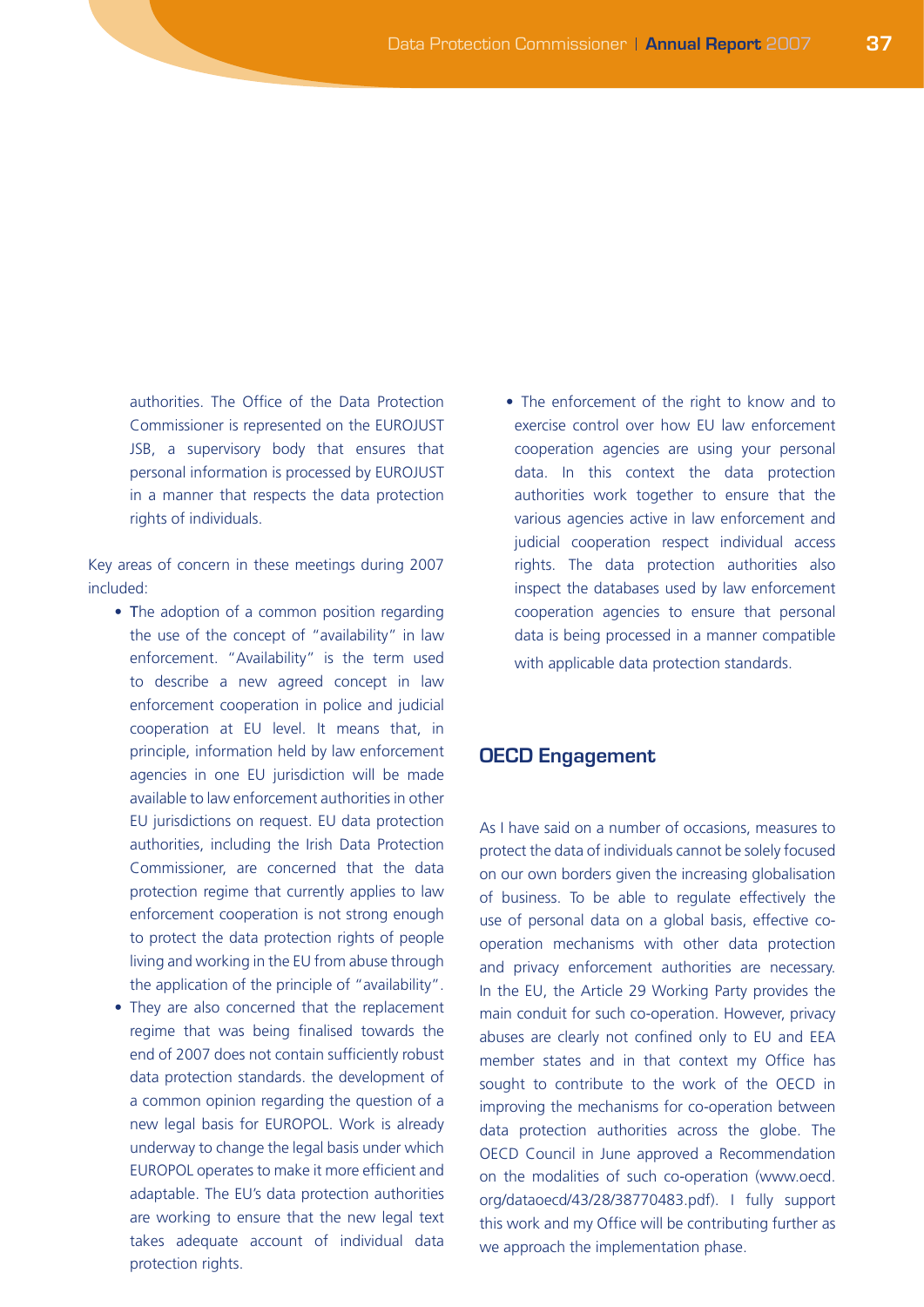## **Safe Harbour<sup>10</sup> Conference, Washington**

I am also increasingly concerned to ensure that the best information is provided to companies in relation to the options available for the transfer of data out of the EU. In this respect my office attended and spoke at the Safe Harbour Conference in Washington in **October** 

#### **Other International Meetings**

The Spring Conference of European Data Protection Authorities, hosted by the Cypriot Data Protection Commissioner, discussed such issues as media and personal privacy and children's personal data. It led to the formal establishment of the Working Party on Police and Justice. This European-level group of data protection authorities has a mandate to monitor and examine developments in the area of police and law enforcement generally. In this context it seeks to meet the growing challenge of protecting individual rights with regard to the processing of personal data. The Working Party has provided a useful forum for discussion of issues such as the new European Council Decision on the stepping-up of cross-border cooperation, particularly in combating terrorism and cross-border crime, and the Framework Decision on Data Protection in the area Of EU cooperation on justice and home affairs matters.

I also participated in the 29th International Conference of Data Protection and Privacy Commissioners, hosted on this occasion by the Canadian Privacy Commissioner. The Conference focused on new challenges facing Data Protection and Privacy Commissioners, varying from new communications technology to the increasing demands of public security and law enforcement with regard to personal data. I am pleased that my Office was able to contribute to the conference by collecting and analysing the expectations of the various participants at this and previous conferences, with a view to making the conference as effective as possible in the future.

We also continued to maintain close informal contacts with other data protection authorities, particularly with the Information Commissioner's Office in the United Kingdom. I contributed to a conference on data sharing in the public sector which was organised in Belfast by the Assistant Commissioner for Northern Ireland. I also participated in the annual BIDPA meeting, hosted on this occasion by our colleagues from Guernsey. The close cooperation between data protection authorities throughout the islands and beyond was given special recognition early in 2008 when President McAleese hosted a reception for them in Áras an Uachtaráin

<sup>10</sup> Safe Harbour is a system of certification of US companies as privacy friendly destinations for transfer of personal data from the EU.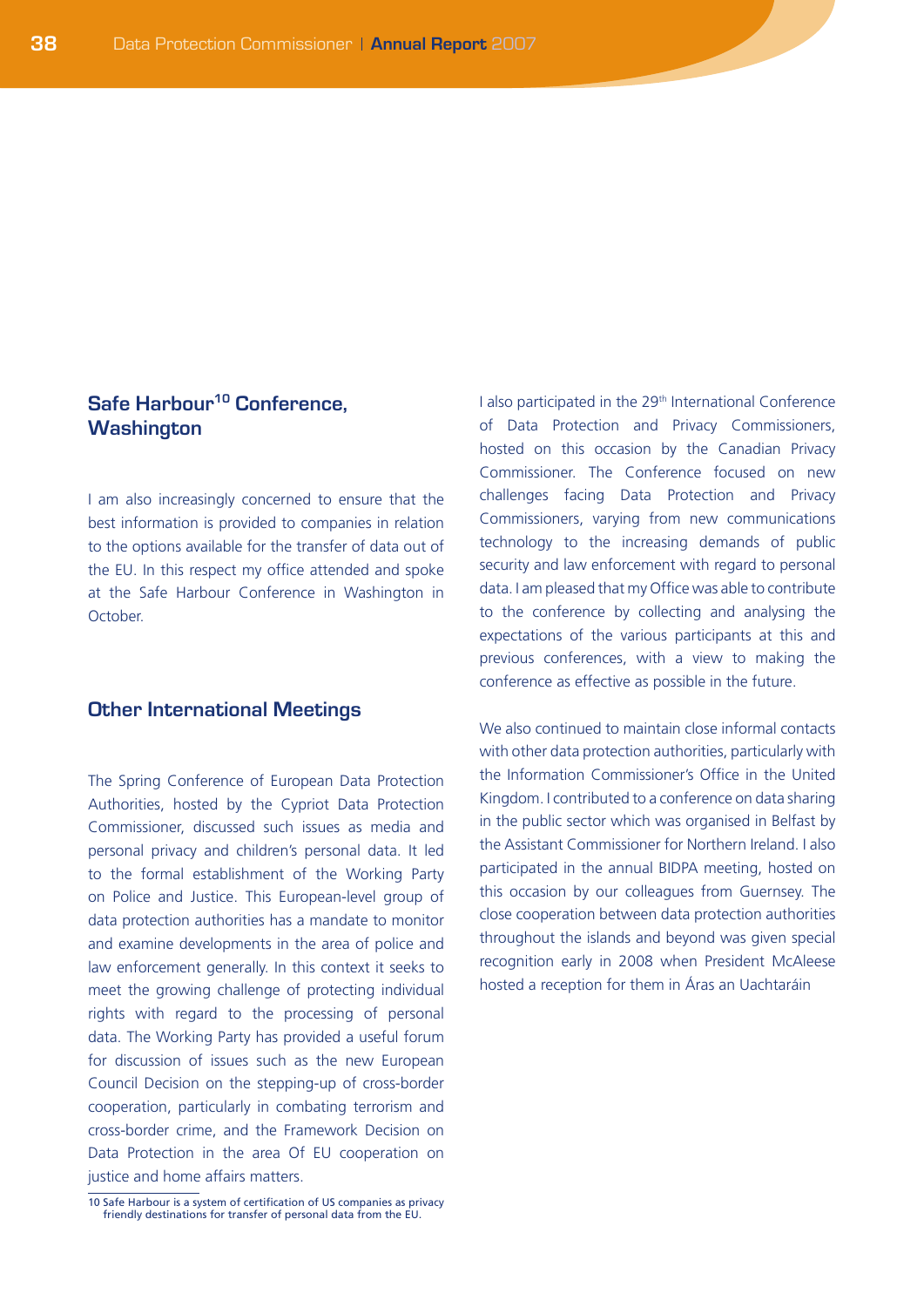# ADMINISTRATION

#### **New Registration Regulations**

Under Section 16 of the Data Protection Acts, my Office maintains a public register of particular categories of entities in both the public and private sectors that process personal information. Members of the public can consult this register on our website to discover how a particular company uses their information, what type of information is held and who is given access to the information. From 1st October 2007 new regulations (S.I. No. 657 of 2007) came into effect determining the categories of data controllers and data processors who must register. The obligation to register was dropped for a number of categories, notably solicitors and barristers, educational institutions and public representatives. Subsequently my Office engaged in an ongoing process of informing data controllers and data processors about the new requirements, to ensure that those required to register comply with the regulations and to ensure that the information on the register is relevant, accessible and accurate.

In 2007 the number of organisations registered with my Office decreased by 681 or 10.7% (see appendix 2), reflecting the impact of the new regulations.

Our on-line registration system continues to provide data controllers and data processors with a customerfriendly, efficient means of submitting their registrations and we are continuing to develop the system further over time to maximise the efficiencies it can offer both to customers and to the Office.

## **Processing of Genetic Data for Employment Purposes**

From 8th October 2007 the new Data Protection (Processing of Genetic Data) Regulations (S.I. No. 687 of 2007) came into operation. The effect of these regulations is to designate the processing of genetic data in relation to the employment of a person as processing that can only take place with the prior approval of the Data Protection Commissioner. The regulations are a response to the danger that predictive genetic testing might otherwise provide a basis for discriminatory treatment in regard to employment. We have thus far not received any applications for prior approval in this area.

#### **Running Costs**

The costs of running the Office in 2007 were as follows:

|                                                  | 2006 (€)  | 2007 (€)  | % change           |
|--------------------------------------------------|-----------|-----------|--------------------|
| <b>Overall</b><br><b>Running</b><br><b>Costs</b> | 1,281,521 | 1,835,155 | 43.20%<br>increase |
| <b>Receipts</b>                                  | 586,817   | 535,405   | 8.76%<br>decrease  |

A fuller account of income and expenditure in 2007 is provided in Appendix 3.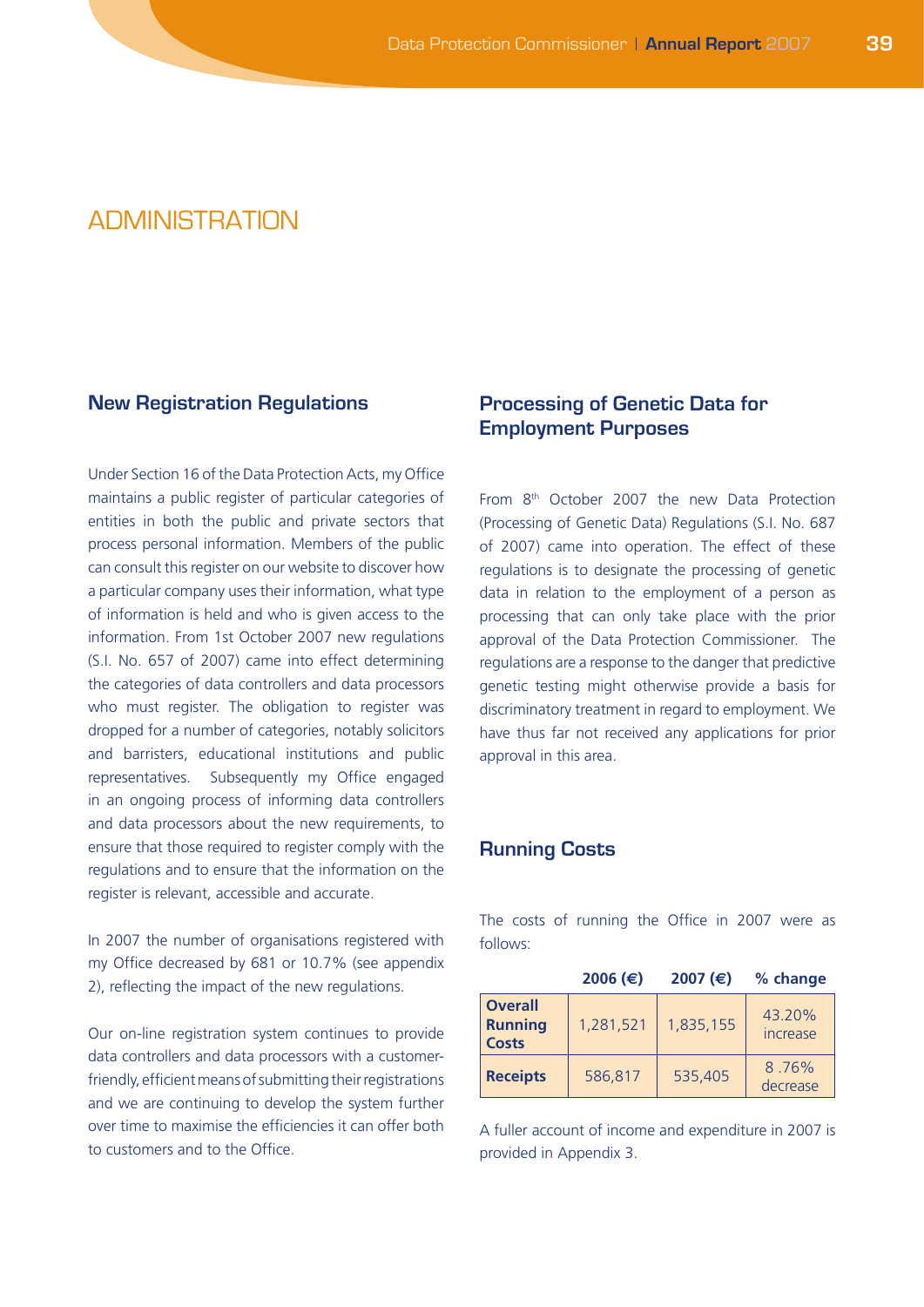# PROCESSING DATA

The wheel diagram below will help you understand the many ways in which personal data may be processed.

> • Your personal data must be processed in accordance with the Data Protection Acts, 1988 and 2003.

 Processing the data covers a whole range of activities with regard to personal data. The Data Protection Acts apply to all personal data held manually in a filing system or electronically.

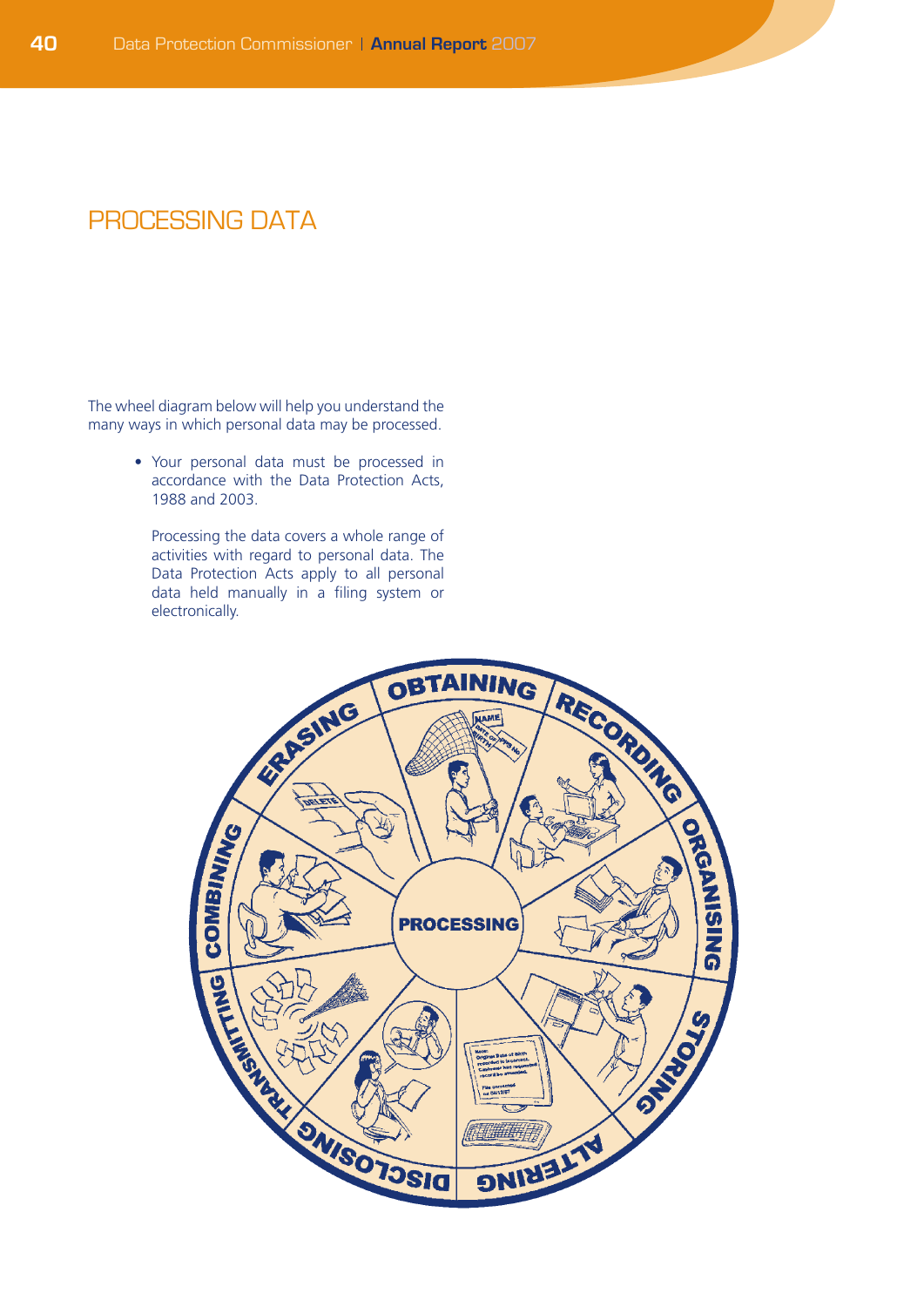# PART 2 - CASE STUDIES

| <b>Case Study 1:</b> |                                                                                                |  |
|----------------------|------------------------------------------------------------------------------------------------|--|
| Case study 2:        | Data Controller breaches several provisions in its processing of Sensitive Personal Data 43    |  |
| <b>Case Study 3:</b> |                                                                                                |  |
| <b>Case Study 4:</b> |                                                                                                |  |
| <b>Case Study 5:</b> | Excessive Personal Data on EU Single Payment Scheme Application Forms  49                      |  |
| <b>Case Study 6:</b> | Data Controller breaches data protection law in regard to use of covert CCTV footage 50        |  |
| <b>Case Study 7:</b> |                                                                                                |  |
| <b>Case Study 8:</b> |                                                                                                |  |
| <b>Case Study 9:</b> |                                                                                                |  |
|                      | Case Study 10: Member of staff at Revenue accessing and using personal data of a taxpayer  57  |  |
|                      |                                                                                                |  |
|                      |                                                                                                |  |
|                      |                                                                                                |  |
|                      | Case Study 14: Ryanair - Remedial action taken for customers to unsubscribe from marketing  63 |  |
|                      |                                                                                                |  |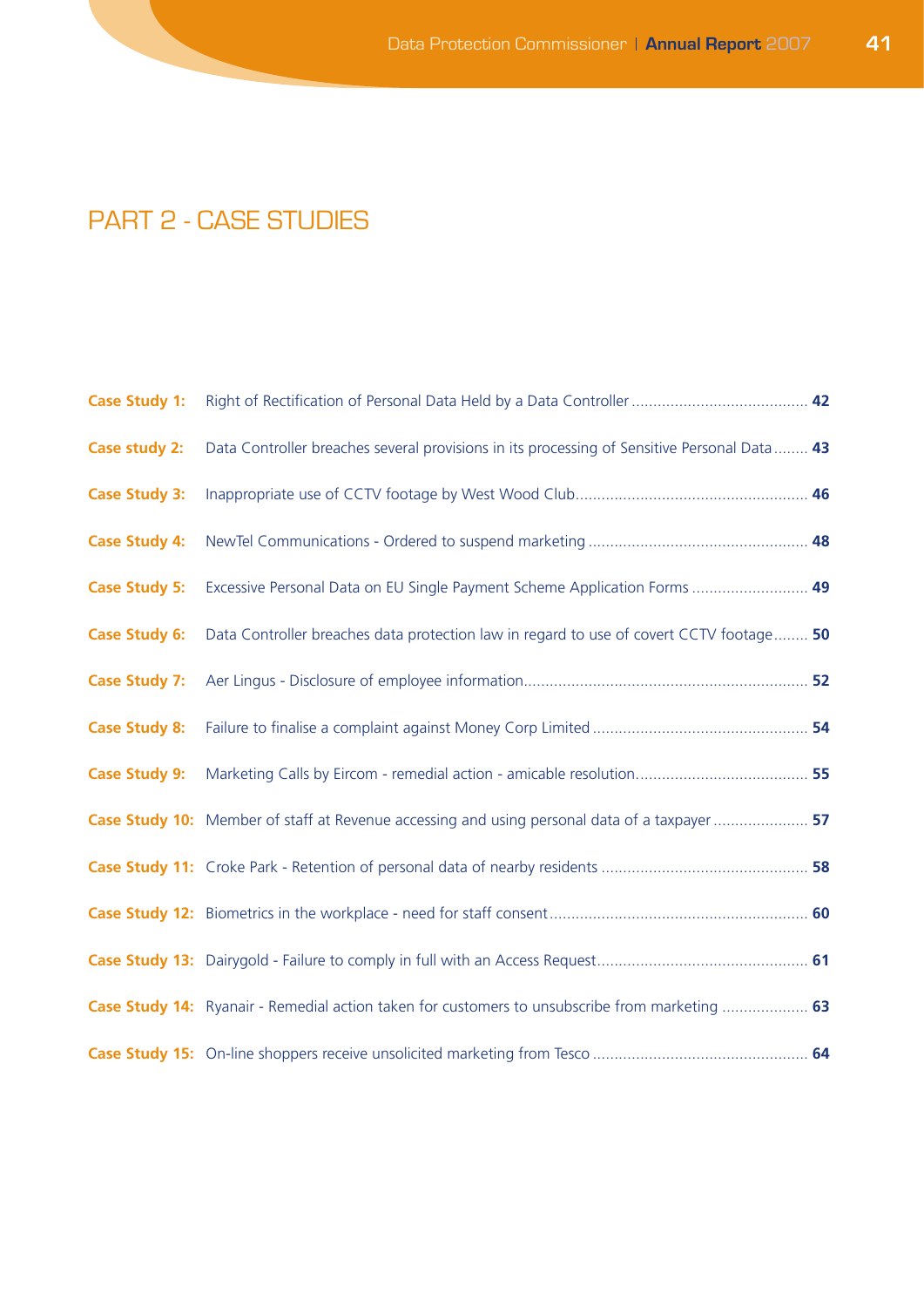## **Case Study 1: Right of Rectification of Personal Data Held by a Data Controller**

I received a complaint regarding a medical report carried out at the request of the complainant's employers. The report was a psychological assessment dealing with the complainant's ability to return to her original workplace after a period of absence on sick leave.

The person concerned had received a copy of the medical report in question from the medical practitioner who carried out the assessment and she considered the contents to be inaccurate. The complainant then requested that the report be rectified to reflect what she considered to be an accurate description of her particular circumstances. However, the data controller, a consultant psychiatrist, reverted to the data subject stating that it was not possible to make the kind of alterations to the independent medical assessment that had been sought.

Under Section 6 of the Data Protection Acts 1998 and 2003, if you discover that information kept about you by a data controller is factually inaccurate or collected unfairly, you have a right to have that information rectified or, in some cases, you may have that information erased. However, this is not an unqualified right and depends on the circumstances of each case. The judgement to be made in such cases is complicated all the more when the matters at issue are medical in nature. If for example, a data controller - in this case, the medical practitioner - considers that data is, in fact, accurate and if the data subject disagrees,

then one possible course in the interest of achieving an amicable resolution is for the data controller to annotate the data to the effect that the data subject believes that the data is inaccurate for reasons which should be indicated (this solution is explicitly provided for in Section 6(1)(a) of the Acts).

This course of action was followed in this case and as part of the rectification process, the complainant supplied various annotations to be included in the medical report. Also supplied with each of these annotations was a detailed explanation for such. Having examined the annotations and all the information my Office had to hand, including the medical report in question, my Office was of the opinion that the proposed annotations supplemented the medical report without changing the report materially.

My Office communicated its position to both parties and the medical practitioner concerned helpfully supplemented the medical report in question by inserting the requested annotations. This allowed for the complaint to be resolved to the satisfaction of all parties concerned.

This case clearly indicates the value of the right of an individual to seek the rectification or supplementing of personal information relating to them, in accordance with Section 6 of the Data Protection Acts, 1998 and 2003. In instances such as the case highlighted above, where the personal information is of a subjective nature, the right to rectification is not always appropriate. In this case the individual concerned was satisfied that the annotations she supplied, when recorded with the report, were sufficient to ensure that anyone reading the report had a balanced view of her circumstances.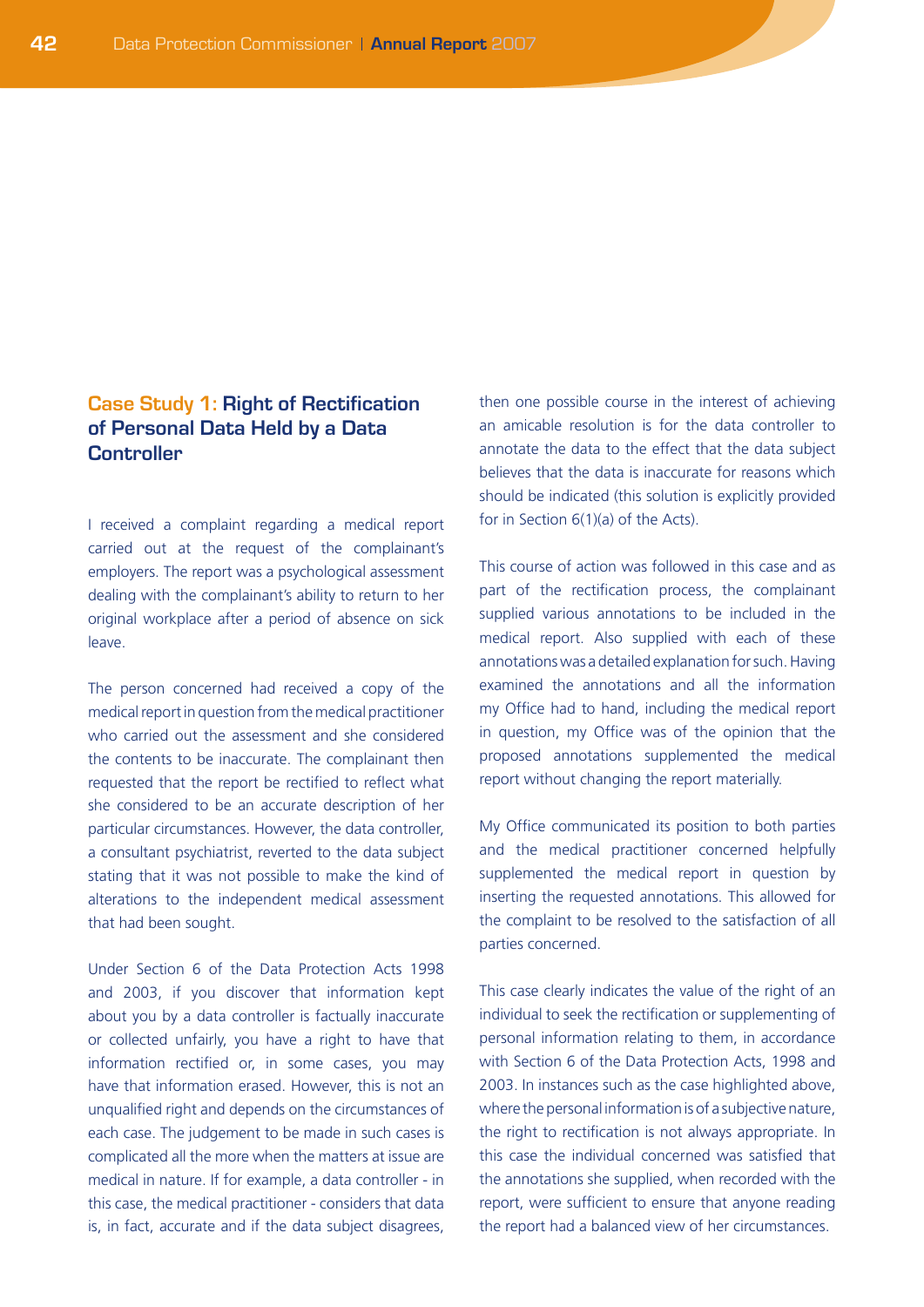# **Case study 2: Data Controller breaches several provisions in its processing of Sensitive Personal Data**

I received a complaint in May 2006 from a data subject regarding the use by her former employer, Baxter Healthcare S.A., of two medical reports relating to her. The data subject had been involved in an industrial accident at work in April 2002 which subsequently resulted in a prolonged absence from the workplace. During this absence, the data subject pursued a personal injuries claim against Baxter Healthcare. As part of this process, at the request of the solicitor acting on behalf of Baxter Healthcare's insurers, she attended a consultant neurologist on two occasions for medical evaluation in 2003 and 2004. Early in 2005, the data subject became aware that the medical reports compiled as a result of those evaluations were in the possession of Baxter Healthcare. Through her solicitor, the data subject made an access request to Baxter Healthcare for copies of the medical reports. She was advised in writing that, as these reports were obtained in the context of her personal injury proceedings, her access request should be addressed to the solicitors, P. O'Connor & Son, acting for the insurers. Shortly afterwards, the data subject's contract of employment was terminated. The decision by Baxter Healthcare to terminate the employment was stated to be on the basis of the medical evidence available to the company, including the medical reports compiled in 2003 and 2004 in the context of the data subject's personal injury claim. Following her dismissal, the data subject brought a claim to the Labour Relations Commission against Baxter Healthcare under the Unfair Dismissals Act 1977 to 2001. A hearing in relation to this case

took place in April 2006 and the data subject alleged that, in the course of the hearing, copies of the medical reports were furnished by Baxter Healthcare to herself, to the Rights Commissioner and to all present. These medical reports had not been previously provided to her in response to her access request.

My Office conducted a detailed and extensive investigation of this complaint. This focused on 2 primary data protection issues, namely the use of the medical reports obtained to defend an insurance claim to support the dismissal of the data subject and the disclosure of those same medical reports at a labour relations hearing. The company's solicitor stated that the medical reports of the consultant neurologist were obtained for the legitimate purpose of defending personal injury proceedings instituted by the data subject and that the medical reports were also employed and required for the legitimate purpose of defending separate legal proceedings against Baxter Healthcare under the Unfair Dismissals Acts 1977 to 2001. It submitted that Section 2(1)(c)(i) of the Acts specifically envisages that the data may be obtained and used for more than one purpose, provided that both purposes are legitimate. It went on to state that Section  $2(1)(c)$ (ii) of the Acts only prohibits further processing insofar as that processing is incompatible with the original purpose or purposes. It argued that the use of the reports to defend legal proceedings against Baxter Healthcare under the Unfair Dismissals Act could not be said to be incompatible with the original purpose as the original purpose was to defend legal proceedings instituted by the data subject and the subsequent use was to also defend legal proceedings, albeit separate proceedings by the data subject.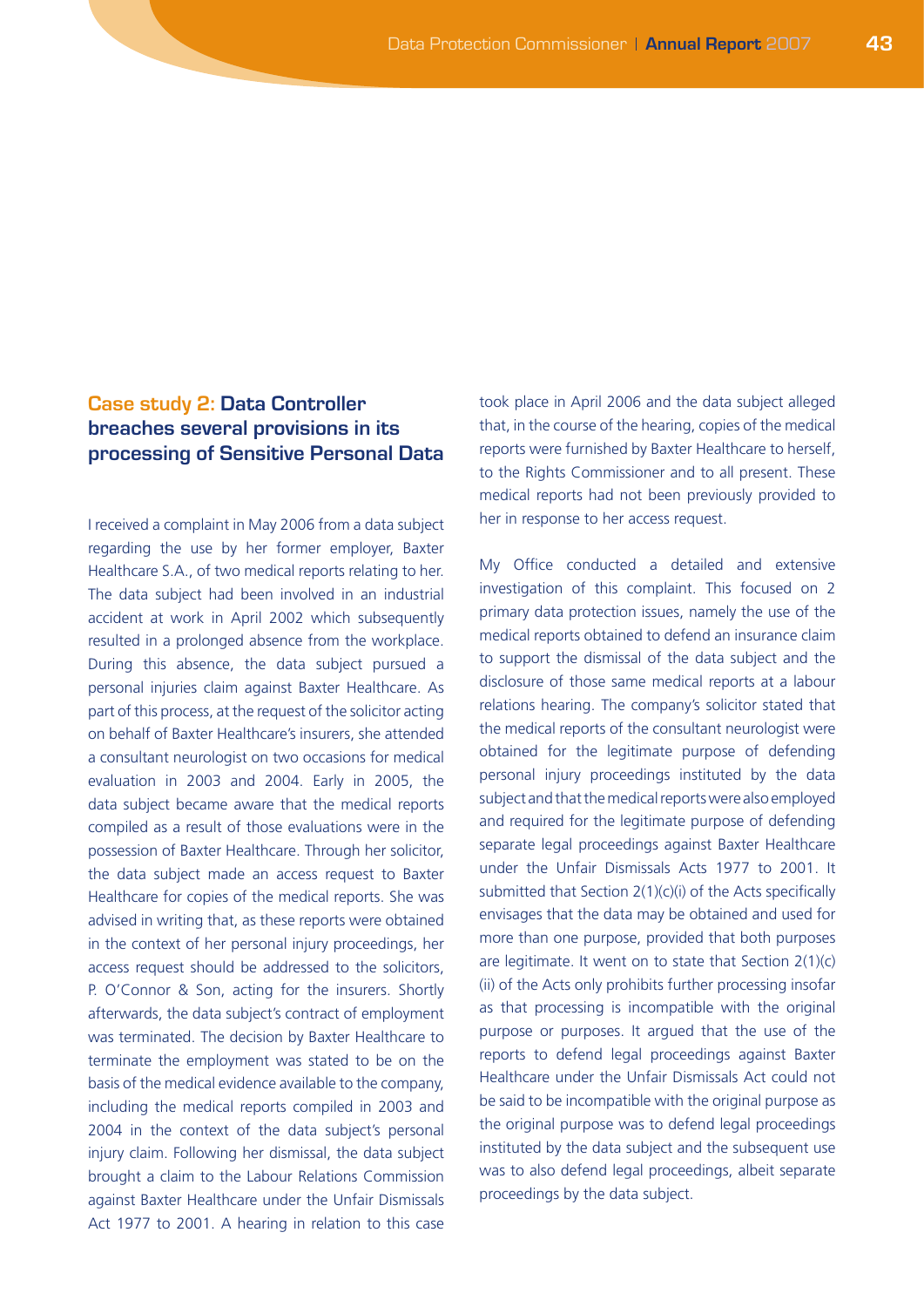The data subject sought a decision on her complaint under Section 10(1)(b(ii) of the Acts in June 2007. In my analysis of the data protection issues arising from this complaint, I found that the medical reports in question constitute 'sensitive personal data' within the meaning of the Acts. The medical reports were commissioned on behalf of Baxter Healthcare's insurers, by its solicitors, for the purpose of the defence of the High Court personal injury claim instituted by the data subject. The reports were, however, used for three purposes:

- They were used for the purpose for which they were generated in the first place, i.e. for the defence by Baxter Healthcare's insurers of the High Court personal injury claim instituted by the data subject.
- They were used in the decision taken by Baxter Healthcare to terminate the employment of the data subject.
- They were used to defend legal proceedings taken by the data subject against Baxter Healthcare under the Unfair Dismissals Act at a hearing in April 2006.

No data protection issue arose in relation to the first use of the medical reports by Baxter Healthcare's insurers in the context of its defence of the personal injury claim brought by the data subject.

With regard to the second use by Baxter Healthcare of the medical reports in the decision to terminate the data subject's employment, this was done without the data subject's consent. The general requirements that must be complied with by a data controller under the Acts in relation to the personal data of a data subject include the following:

- the data shall have been obtained only for one or more specified, explicit and legitimate purposes
- the data shall not be further processed in a manner incompatible with that purpose or those purposes
- the data subject is informed of the purposes or purposes for which the data are intended to be processed

The consent of the data subject is the default position, as it were, for the fair processing and obtaining of personal data. Where it is absent, the data controller may not process personal data unless it can find another basis in the Acts. The Acts provide for the following exemptions which were potentially applicable in the present case:

the processing is necessary for the purposes of the legitimate interests pursued by the data controller or by a third party or parties to whom the data are disclosed, except where the processing is unwarranted in any particular case by reason of prejudice to the fundamental rights and freedoms or legitimate interests of the data subject (Section 2A (1)(d));

#### **and** (because sensitive data is involved)

the processing is required for the purpose of obtaining legal advice or for the purposes of, or in connection with, legal proceedings or prospective legal proceedings or is otherwise necessary for the purpose of establishing, exercising or defending legal rights (Section 2B (b)( vii)).

All of these conditions must be met.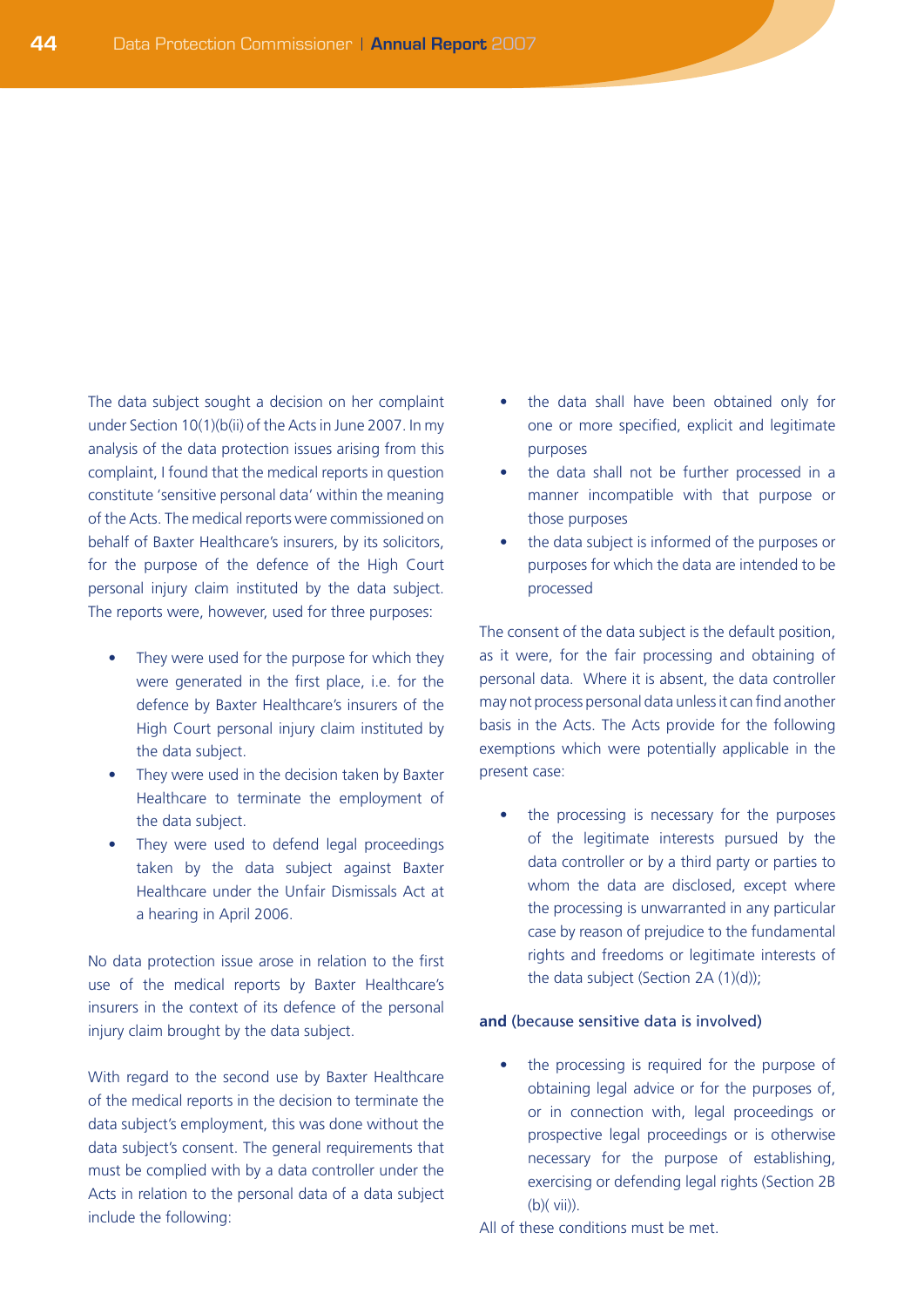In my analysis of this complaint, I considered that the purpose for which the medical reports were originally obtained (the defence by Baxter's insurers of the High Court personal injury claim instituted by the data subject) was not compatible with their further use to support the data controller's decision to dismiss the data subject. I considered that, in the absence of the data subject's consent, this processing of the data subject's sensitive personal data constituted a breach of the Acts.

With regard to the third use by Baxter Healthcare of the medical reports to defend legal proceedings under the Unfair Dismissals Act, the same considerations arose in relation to the further use of the sensitive personal data at a hearing before a Rights Commissioner in April 2006, with the aggravating factor that the sensitive personal data was further disclosed to those involved in the hearing.

However, I had to consider if the processing of personal data in this case might benefit from the exemption in Section 8(f) of the Acts which provides that: "Any restrictions in this Act on the processing of personal data do not apply if the processing is ...required...for the purposes of, or in the course of, legal proceedings in which the person making the disclosure is a party or a witness."

I formed the opinion that this exemption cannot apply to sensitive personal data which has already been improperly processed to support the decision (dismissal) which was the subject matter of the legal process. I concluded that the use of the medical records to defend the Unfair Dismissals claim constituted a further breach of the Acts.

For completeness, my Decision in this case also found that Baxter had failed to comply fully with an access request made by the data subject.

This case demonstrates the care which data controllers must exercise in the processing of all personal data, including sensitive personal data, in its possession. It is unacceptable for a data controller to seek to take advantage of personal data which may be in its possession and to use it for some purpose unrelated to the purpose for which it was originally obtained.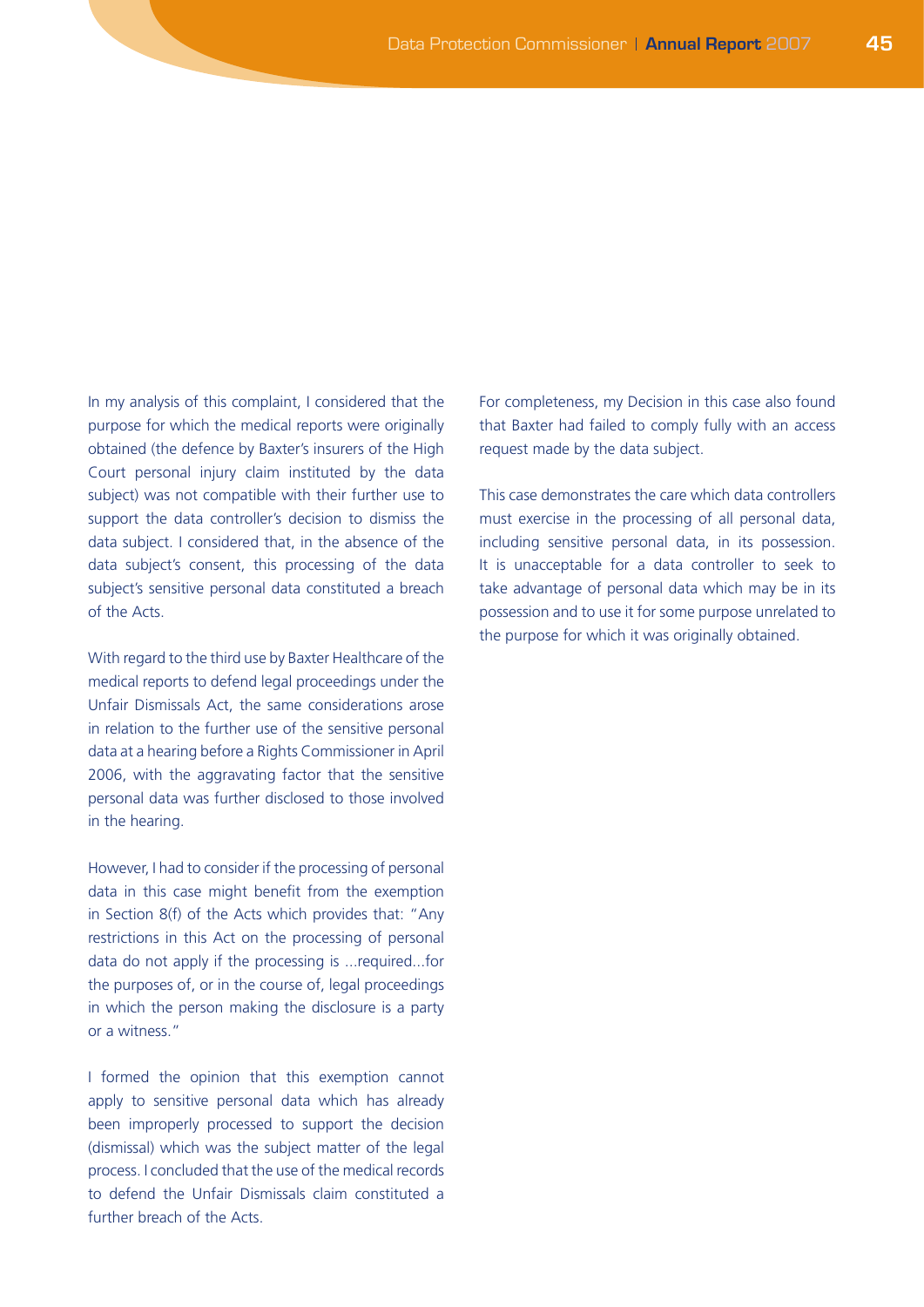## **Case Study 3: Inappropriate use of CCTV footage by West Wood Club**

I received a complaint from a data subject alleging breaches of the Data Protection Acts by inappropriate use of CCTV footage at West Wood Club, Sandymount in Dublin. In her complaint she informed my Office that on 4th March, 2006 she visited the West Wood Club as a member to use the steam/sauna rooms and the swimming pool. A customer service issue arose in relation to the cleanliness of the facilities on the day which were the subject of a phone-call by the complainant from the steam/sauna rooms. The data subject wrote a subsequent letter of complaint about the matter to the Club following which she was asked to meet the manager to discuss the matter. Upon doing so she was presented with CCTV footage which it was claimed supported the club's view of the customer service issues arising and refuting the claim that she had made a phone-call on the issue on the morning in question. In this respect, three CDs of CCTV footage were presented each of which in turn were claimed to be the data subject engaging in leisure activities within the gym on the morning in question. They in fact were not the data subject and were other female members of the gym.

Shortly afterwards the data subject's membership of the gym was revoked.

The data subject informed my Office that she found it acceptable to be shown CCTV footage to assure her that the sauna/steam rooms had been cleaned but she found it unbelievable that West Wood Club kept

and viewed footage to discredit members' genuine complaints. She felt strongly that the CCTV footage was shown to her to intimidate her and question her good character and was used to say that she was lying.

My Office commenced an investigation and wrote to the Managing Director of West Wood Club expressing our concern at what appeared to be excessive and disproportionate use by West Wood Club of CCTV footage for the purpose of dealing with the data subject's complaint. A response was received from the solicitors for the Club and an exchange of correspondence subsequently took place between my Office and the solicitors. Among other things, my Office was informed that the only purpose for which CCTV was used in the Club was for security. They also confirmed that members and staff of the Club were aware that their images were being recorded as there were several signs displayed in the Club regarding the operation of CCTV. It was also confirmed to my Office that CCTV footage was automatically erased at the end of each month.

However, the Solicitors contested any suggestions that the Data Protection Acts prohibit data that has been bona fide obtained and temporarily stored for one general purpose from being used in specific circumstances for some other useful purpose that is for the general good. They also stated that the purpose of the CCTV system in operation at West Wood Club was, like most CCTV systems, security and that this included the issues of theft and personal safety and integrity. They contended that this was a health and safety issue, coming under the general heading of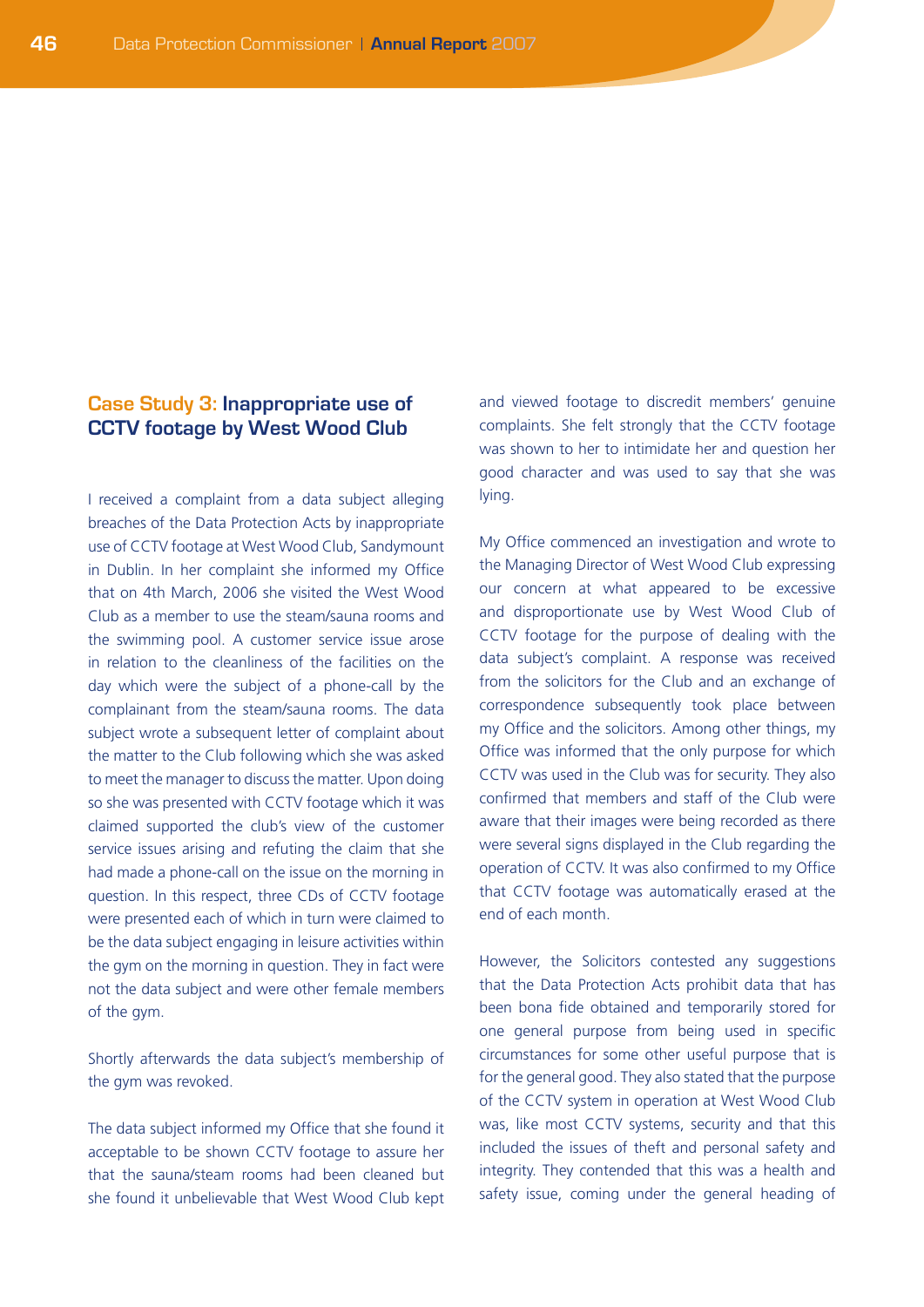security, on the grounds that the data subject made a complaint that the sauna was unhygienic because it had not been cleaned. I disagreed with the data controller's position on this matter. I accepted that the purpose of 'security' may include the issues of theft and personal safety in certain circumstances related to security risk. However, the issues of integrity, health and safety are clearly separate purposes to the purpose of 'security.'

Section 2(1)(c)(ii) provides that data shall not be further processed in a manner incompatible with that purpose or those purposes for which it was obtained. It was clear from my Office's correspondences with the data controller's solicitors that West Wood Club processed images which were recorded for 'security' purposes by showing them to the data subject in response to a complaint which she had made concerning the sauna/ steam rooms not being operational on the morning of 4 March, 2006. Her complaint had nothing whatsoever to do with 'security' issues and, therefore, it was entirely inappropriate for the data controller to produce personal data, about other individuals as it transpired, which was obtained for 'security' purposes, to attempt to deal with this matter.

I had no reason to doubt the version of events given to me by the data subject. I concluded that West Wood Club did indeed set out to refute the data subject's complaint through the use of CCTV footage which was recorded for a 'security' purpose.

I was required to make a Decision on this case under Section 10(1)(b)(ii) of the Acts. I formed the opinion that West Wood Club breached Section 2(1)(c)(ii) of the Acts by the further processing of CCTV footage which was obtained for security purposes in a manner incompatible with that purpose. I found it disturbing that the data subject's membership of West Wood Club was invalidated following a breach of the Data Protection Acts by West Wood Club. It is unacceptable that an entity against whom a complaint is made would contravene the Data Protection Acts in dealing with the complaint and thereby infringe on the data protection rights of the complainant or others.

CCTV recordings have become an everyday part of our lives. Their usage, and seeming acceptance, for so many different purposes is troubling. In this case, the use of CCTV in the private areas of a sauna/steam room in a gym is questionable in itself from a data protection perspective. To then use the footage captured (notionally for security purposes) in an attempt to discredit a gym member making a customer service complaint is totally unacceptable. In the circumstances I had no hesitation in finding in favour of the complainant.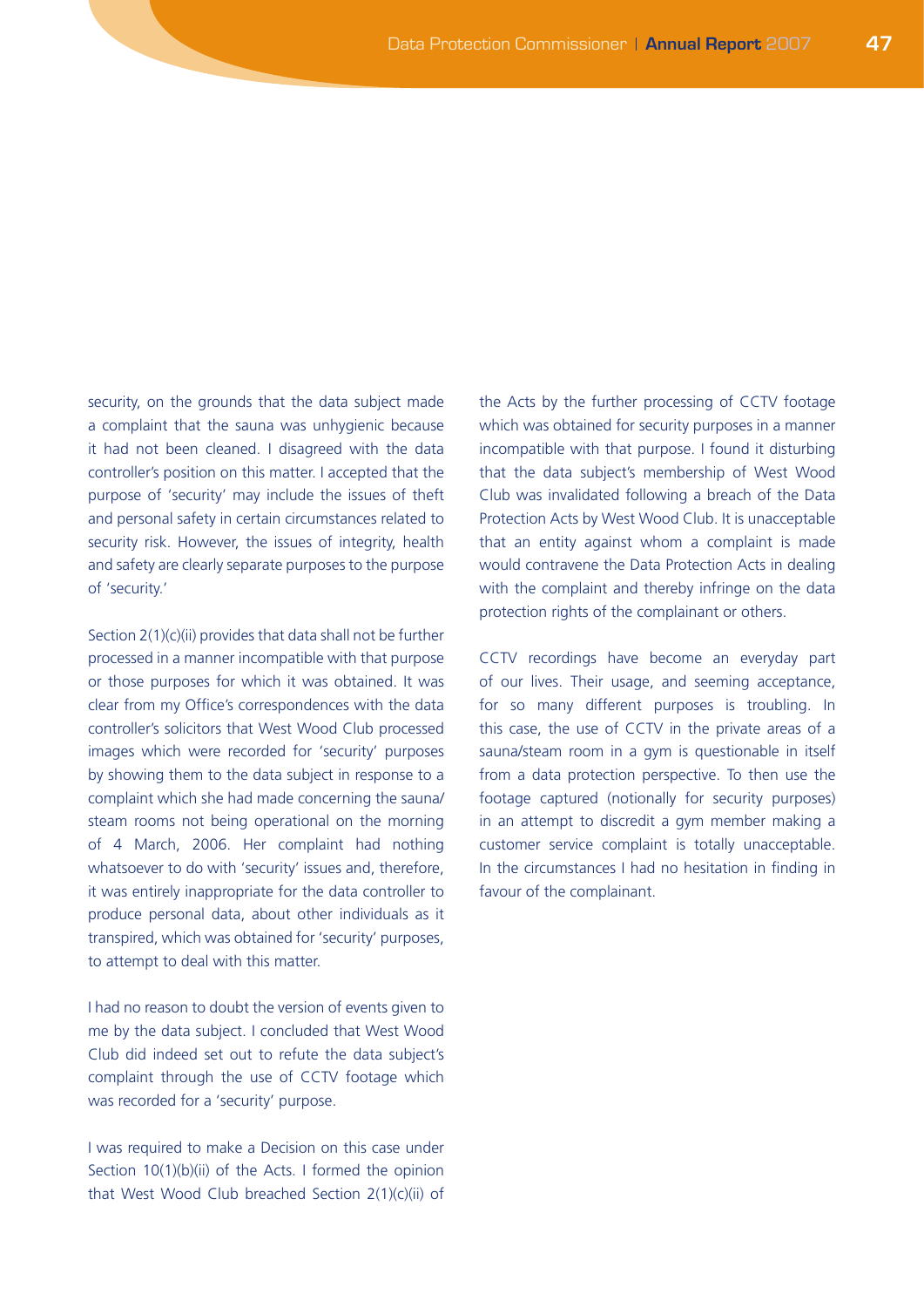# **Case Study 4: NewTel Communications - Ordered to suspend marketing**

The marketing activities of the telecommunications company NewTel Communications Ltd came to the attention of my Office in 2006 and again early in 2007. In 2006 an inspection was conducted of its marketing activities and appeared to indicate that it had taken appropriate remedial activity. However, in 2007 we received in a short period a number of complaints regarding marketing calls made by this company. These calls were made to individuals who either had already expressly told the company that they did not wish to be contacted or had exercised their right to have their preference not to be called recorded on the National Directory Database opt-out register.11

These marketing calls contravened Regulations 13 4(a) and 13 4(b) of SI 535 of 2003 which state that:

"A person shall not use, or cause to be used, any publicly available electronic communications service to make an unsolicited telephone call for the purpose of direct marketing to the line of a subscriber, where -

- (a) the subscriber has notified the person that the subscriber does not consent to the receipt of such a call on his, her or its line, or
- (b) subject to paragraph (5), the relevant information referred to in Regulation 14(3) is recorded in respect of the line in the National Directory Database."

My Office investigated the complaints which we had received. After initial investigation, we found out that an external offshore agency employed by NewTel Communications Ltd to make marketing calls was not following the company's "do not call" policy. As a result of this information, NewTel Communications Ltd ceased its relationship with the offshore agency concerned in March 2007. However, my Office continued to receive complaints about further unsolicited calls made by NewTel Communications Ltd. We concluded that, despite assurances from the company, its marketing procedures were not sufficiently robust or watertight to uphold the data protection rights of subscribers who did not wish to receive direct marketing calls. We accordingly requested NewTel Communications to cease all 'cold call' marketing with immediate effect or we would issue a legally binding enforcement notice to that effect. We informed the company that we would not agree to allow this marketing activity to recommence until it had identified and remedied whatever problems in its procedures or systems had led to the unsolicited marketing calls to the complainants to my Office.

NewTel Communications Ltd complied with my Office's request and it initiated an internal investigation. As a result of this investigation, the company established that a second offshore agency was not following the company's "do not call" policy. Recognising the seriousness of the matter, the company suspended this agency from marketing on its behalf. My Office was satisfied with the actions taken by the company to identify the problems and to correct them. Following this remedial action, we agreed that NewTel could recommence its telemarketing activities. Its 'cold

<sup>11</sup> Telephone subscribers can have their preference not to be contacted by direct marketers recorded on the National Directory Database (NDD) by contacting their line provider who will supply the relevant details to the NDD.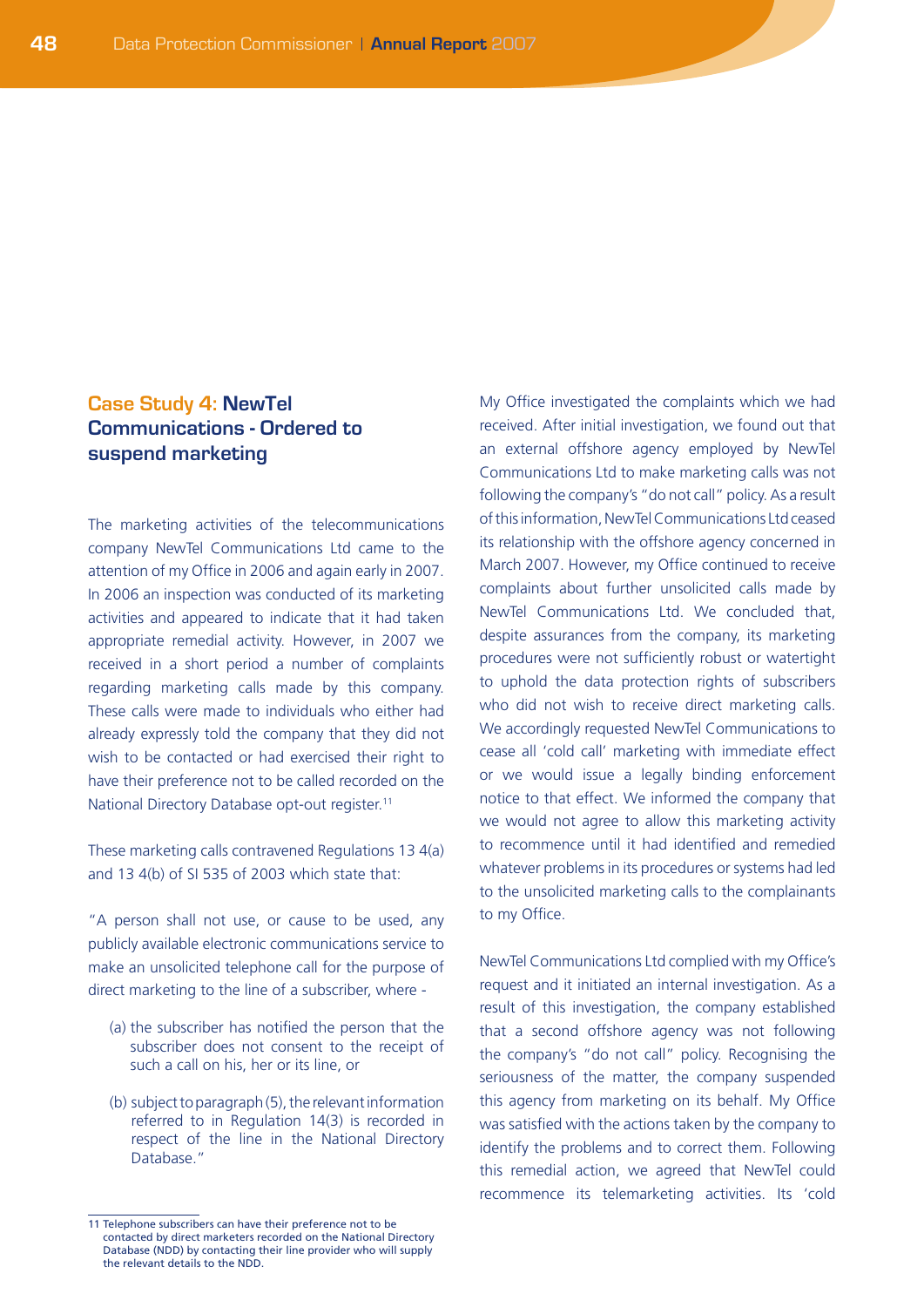calling' marketing campaign had been suspended for a total of twenty days as a result of the actions taken by my Office.

This case demonstrates that my Office will take strong and effective action, such as requiring the suspension of marketing activities, where necessary. Complaints about telemarketing from the general public are an indicator of problems in the procedures or systems in companies which operate in the telemarketing sector. My Office continues to ensure that those companies complained of take immediate steps to identify the problems and then sort them out without delay. If the suspension of a company's marketing activities is necessary to achieve corrective measures, we will not hesitate to require such action, difficult though it may be for the company concerned.

## **Case Study 5: Excessive Personal Data on EU Single Payment Scheme Application Forms**

I received a complaint that the EU Single Payment Scheme Application Forms, which are issued annually by the Department of Agriculture, Fisheries & Food, contained pre-printed data in respect of the date of birth and PPS number of the farmers to whom the forms are issued. A farmer informed my Office that he, and many other farmers, would usually need to get professional assistance from Teagasc or other qualified agents in the completion of these forms. He pointed out that the pre-printing of this personal data on the forms infringed his privacy as he had no means to restrict his professional adviser from viewing his date of birth and PPS number. He also stated that it would be normal for those professional advisers to retain copies of the completed forms in case the Department of Agriculture & Food raised queries which might need to be referred back to the advisers at a later stage.

In contacting the Department on this matter, we highlighted that both PPS numbers and dates of birth constitute personal data and are, therefore, subject to the protections set down in the Data Protection Acts, 1988 and 2003. We went on to state that in a situation where the Department sends out forms with personal data pre-printed on them and is aware that the recipients may need the assistance of third parties to complete them, the Department must make every effort to ensure that only the very basic personal details - such as name and address - are pre-printed. We pointed out that the problem with pre-printing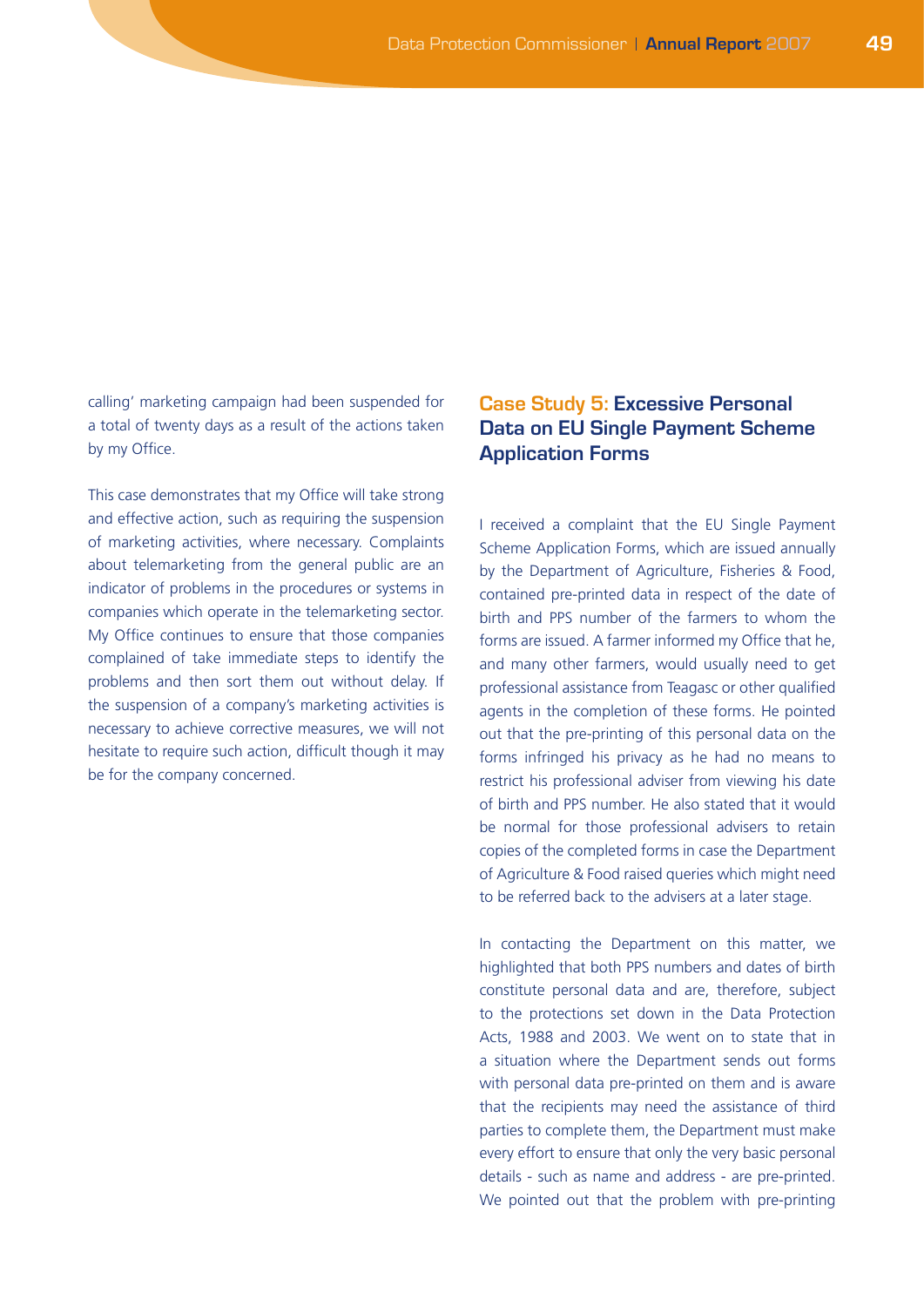other personal data is that it gives the recipient only one choice in terms of safeguarding it – that is that he/ she could blacken it out or otherwise delete it prior to showing it to a third party. We expressed some doubt about whether the Department would welcome the return of completed application forms which were somewhat defaced. Finally, we drew attention to the potential risks to the privacy of an individual where their personal data, such as a PPS number, fell into the hands of a third party.

The Department examined the matter and it immediately set about taking into account the concerns which my Office had expressed. In the drafting of the Application Form for 2008, the Department commendably removed completely the data fields concerning the applicant's date of birth and PPS number.

This case demonstrates how common it is for public bodies or other authorities to fall into the practice of processing categories of personal data even where such data is not needed to administer the scheme or application in question. Greater care must be taken by all concerned to ensure that only the minimum amount of personal data necessary is processed in the administration of schemes run by public bodies. In particular, I strongly advise public bodies which are authorised to use PPS numbers to do so sparingly and with extreme care.

## **Case Study 6: Data Controller breaches data protection law in regard to use of covert CCTV footage**

I received a complaint in October 2006 from a data subject regarding the unfair obtaining by her employer of her personal information and its subsequent use as evidence to terminate her employment. The data subject had been employed in a supervisory capacity at the Gresham Hotel in Dublin for a number of years. In January 2005 she was called to a meeting by hotel management, at which she was informed that covert cameras had been installed some time previously in the hotel for the purposes of an investigation. The investigation was initiated on foot of a complaint received by the hotel regarding cash handling at the bar. The data subject was not the subject of the investigation, she was not made aware of the investigation nor was she informed of the covert CCTV recordings. At the meeting, the data subject was confronted with a series of questions and was asked to explain some of her actions which had been recorded by the covert cameras. Later in 2005, she was dismissed from her employment with the hotel. Evidence taken from the covert CCTV recordings was used in the decision to terminate the data subject's employment. No criminal prosecutions took place following the hotel's investigation nor was the data subject interviewed by An Garda Síochána.

As part of the detailed investigation into this complaint, my Office initially sought the observations of The Gresham Hotel regarding this issue, drawing particular attention to the fair obtaining principle of the Data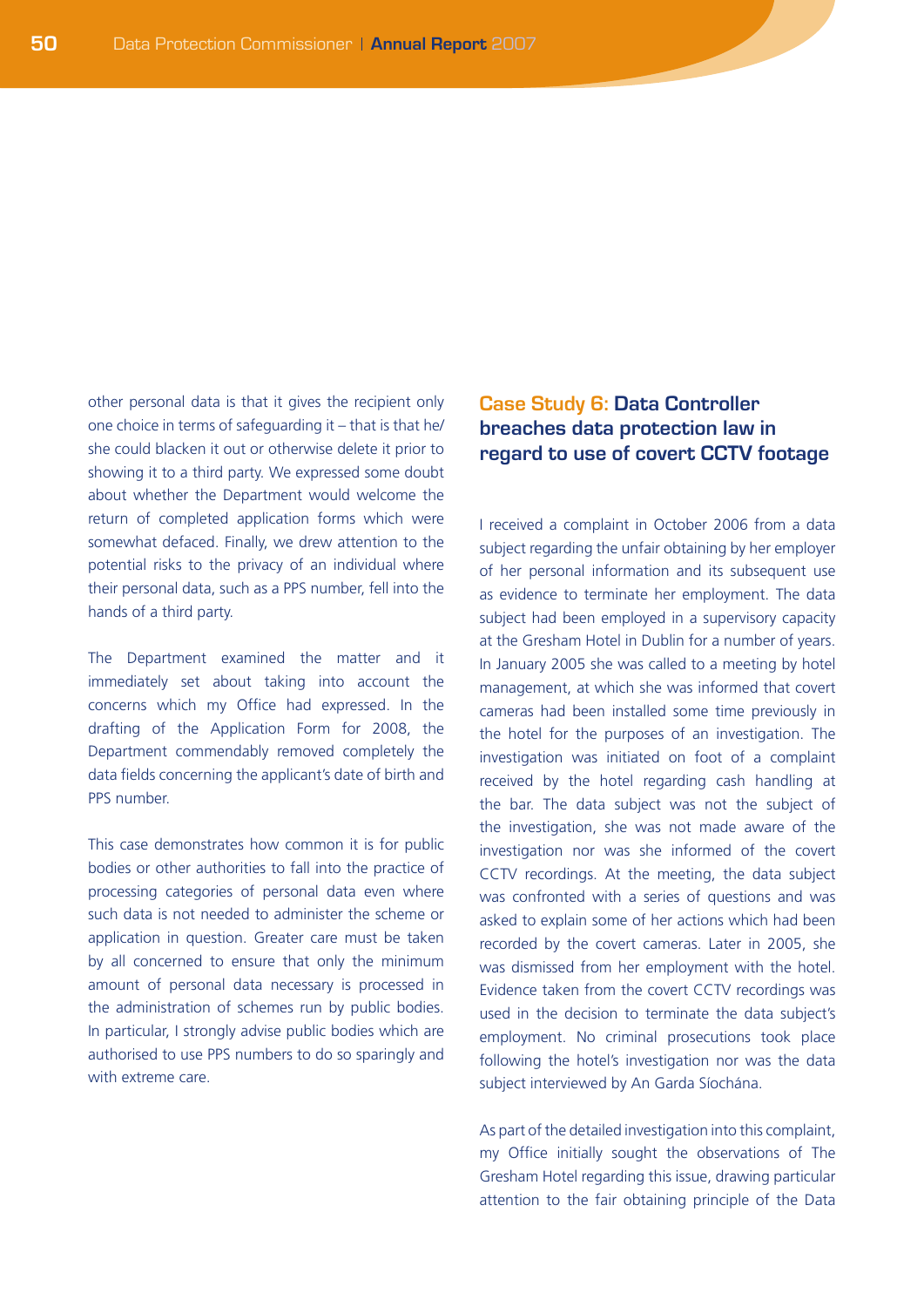Protection Acts 1988 & 2003. The use of recording mechanisms to obtain data without an individual's knowledge is generally unlawful. Such covert surveillance is normally only permitted on a case by case basis where the data is gathered for the purposes of preventing, detecting or investigating offences, or apprehending or prosecuting offenders. This provision automatically implies an actual involvement of An Garda Síochána or an intention to involve An Garda Síochána.

In response to our initial queries, the hotel stated that the cameras were installed for a legitimate and specified purpose - the investigation of a complaint regarding cash handling in this area. It stated that it was of the opinion that the processing of this information was necessary for the protection of a legitimate legal interest, the protection of property of the hotel in response to a specific concern it had. The hotel also emphasised in its early correspondence with my Office that at no point were the cameras hidden or covert and it presumed that all employees would have seen them.

During our investigation, the data subject supplied photographs of electrical type data boxes/sockets that were located in the bar area of the hotel as it was her understanding that the covert cameras were hidden within these boxes. My Office forwarded copies of these photographs to the hotel requesting clarification on the matter. In response it indicated that these electrical type data boxes were telephone connections, microphone connections and internet connections and were never used as a means to record images for CCTV footage.

As part of our investigation, my Office visited the Gresham Hotel for the purpose of viewing the CCTV footage in question and to inspect the area in which the CCTV footage had been recorded. During this inspection, as well as viewing the footage, we were shown two electrical type boxes located just below ceiling level in the bar area and these boxes were identified as having been the location for the covert cameras. The location of the boxes also matched the views of the bar area which could be seen in the CCTV footage. The boxes were marked "1" and "2" and they appeared to be the same as the electrical boxes which appeared in the photographs which were previously supplied by the data subject. This clearly conflicted with the earlier information which the hotel had supplied to my Office as part of its investigation. Following this inspection, my Office was satisfied, on the basis of all of the information which had been compiled during our investigation, that the data protection rights of the data subject had been breached. Covert CCTV cameras had been installed to investigate specific incidents. The data subject was not the subject matter of this investigation. The personal data of the persons captured on the footage was obtained for one purpose - the investigation of specific incidents in the hotel. In the case of this data subject, her personal data was further processed in a manner incompatible with the original purpose. Furthermore, the data subject's personal data was not processed in accordance with the requirements of 'fair processing' as she had not been informed by the data controller, at the time when the data controller first processed her data, of the purpose for which it intended to process her personal data.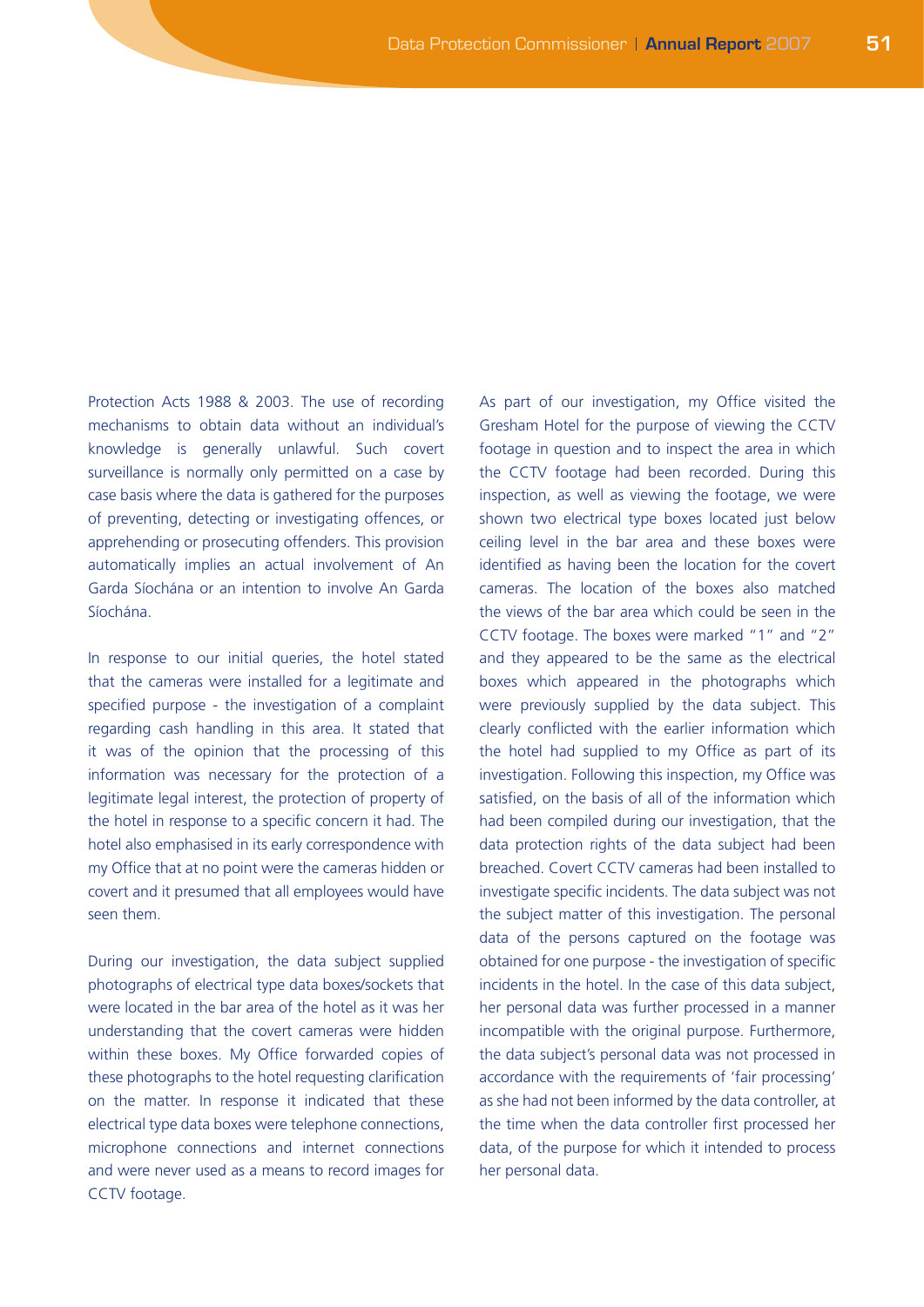As the Acts require me to try to arrange, within a reasonable time, for the amicable resolution by the parties concerned of the matter which is the subject of a complaint, my Office asked both parties to consider this approach. Within a few weeks, a settlement was agreed between the parties. I was pleased that my Office was able to close its investigation file on the basis that an amicable resolution had been reached.

## **Case Study 7: Aer Lingus - Disclosure of employee information**

Early in 2007, my Office received a significant number of complaints from employees of Aer Lingus regarding an alleged disclosure of their personal information by Aer Lingus to a third party without their consent. According to the complainants, the Human Resources Division of Aer Lingus had passed on the names, staff numbers and place of employment of its staff to HSA Ireland without the knowledge or consent of the employees concerned. Staff of Aer Lingus had become aware of this matter when they received personally addressed promotional literature from HSA Ireland, a healthcare organisation offering a range of health care plans. In this promotional literature, a copy of which was received in my Office, HSA Ireland informed the Aer Lingus employees that Aer Lingus had agreed to allow it to directly distribute the information to them.

Section 2 of the Data Protection Acts, 1988 and 2003 sets out the position in relation to the collection, processing, keeping, use and disclosure of personal data. It provides that data should be obtained and processed fairly, kept for only one or more specified purposes and it should be used and disclosed only in ways compatible with that purpose or those purposes. It also provides that personal data should not be processed by a data controller unless at least one of a number of conditions is met - one of those conditions being the consent of the data subject to the processing.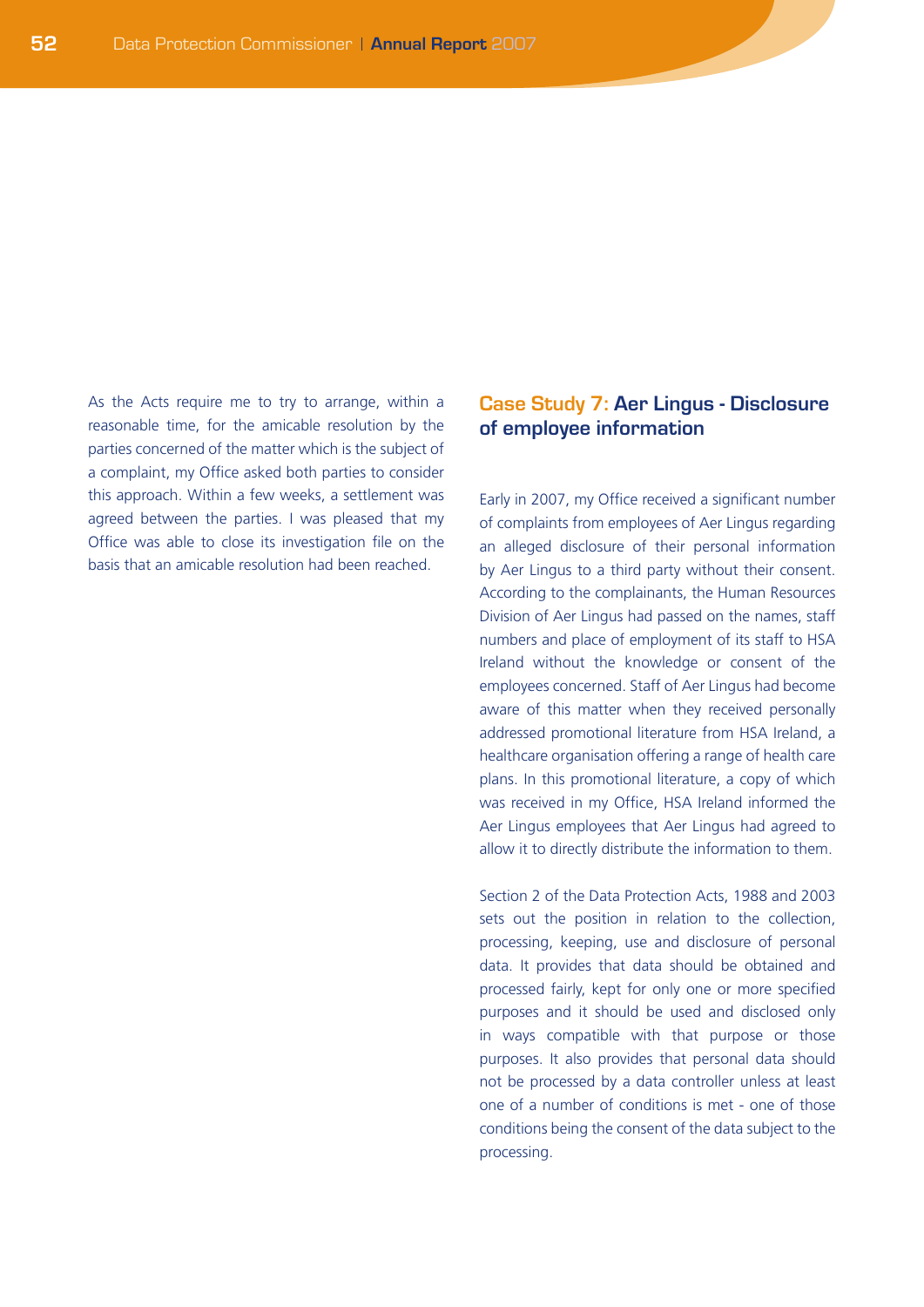In response to initial contact from my Office regarding the alleged disclosure of personal information, Aer Lingus confirmed that it had passed on the personal data of its staff to HSA Ireland and it set out the background to how it had occurred. It explained that the company had previously operated and administered a Staff Welfare Fund to assist employees in certain circumstances in relation to personal and family medical expenses. As this fund had closed, Aer Lingus committed to putting another scheme in place and it negotiated with HSA Ireland to offer a replacement scheme to employees. In order to increase staff awareness of this new scheme, it was decided that it would be in the best interests of staff to write to them directly at their place of employment. Employee names and staff numbers were provided to HSA Ireland by means of a mail merge file. Aer Lingus was of the opinion that this disclosure was legitimate in accordance with what it regarded as a bona fide employment purpose. It also confirmed that consent had not been sought or obtained from its employees prior to the forwarding of the employee details to HSA Ireland.

My Office reminded Aer Lingus of its obligations under Section 2 of the Data Protection Acts with regard to the processing of personal data and it pointed out that the personal data of its staff should not have been disclosed to a third party without the consent of the employees concerned. In the circumstances, my Office sought and obtained confirmation from Aer Lingus that it had now destroyed the mail merge file containing the names and staff numbers which it had forwarded to HSA Ireland. Confirmation was also received from HSA Ireland that it had not retained records of Aer Lingus employee names, addresses, payroll or payslip numbers on any database.

My Office was satisfied by the steps taken by Aer Lingus and HSA Ireland in terms of corrective action. By way of clarification, we pointed out that the key issue from a data protection perspective was that Aer Lingus had facilitated contact from a third party to its employees concerning the availability of a staff welfare scheme while the same information could have been promulgated to those employees without raising any data protection concerns had Aer Lingus sent it directly to its employees instead.

I fully recognise that employers may, from time to time, wish to communicate details of various schemes to their employees. This can easily be achieved without infringing on the data protection rights of employees if the employer supplies the information directly to its employees or by some other means in conformity with the Data Protection Acts. My Office had only in the weeks before these complaints were received conducted an audit of Aer Lingus which had generally found a high level of compliance with data protection requirements. The occasion of the audit could have been used to seek advice from my Office on this issue.

My Office is always available to give advice to data controllers and the public alike in relation to data protection responsibilities and rights.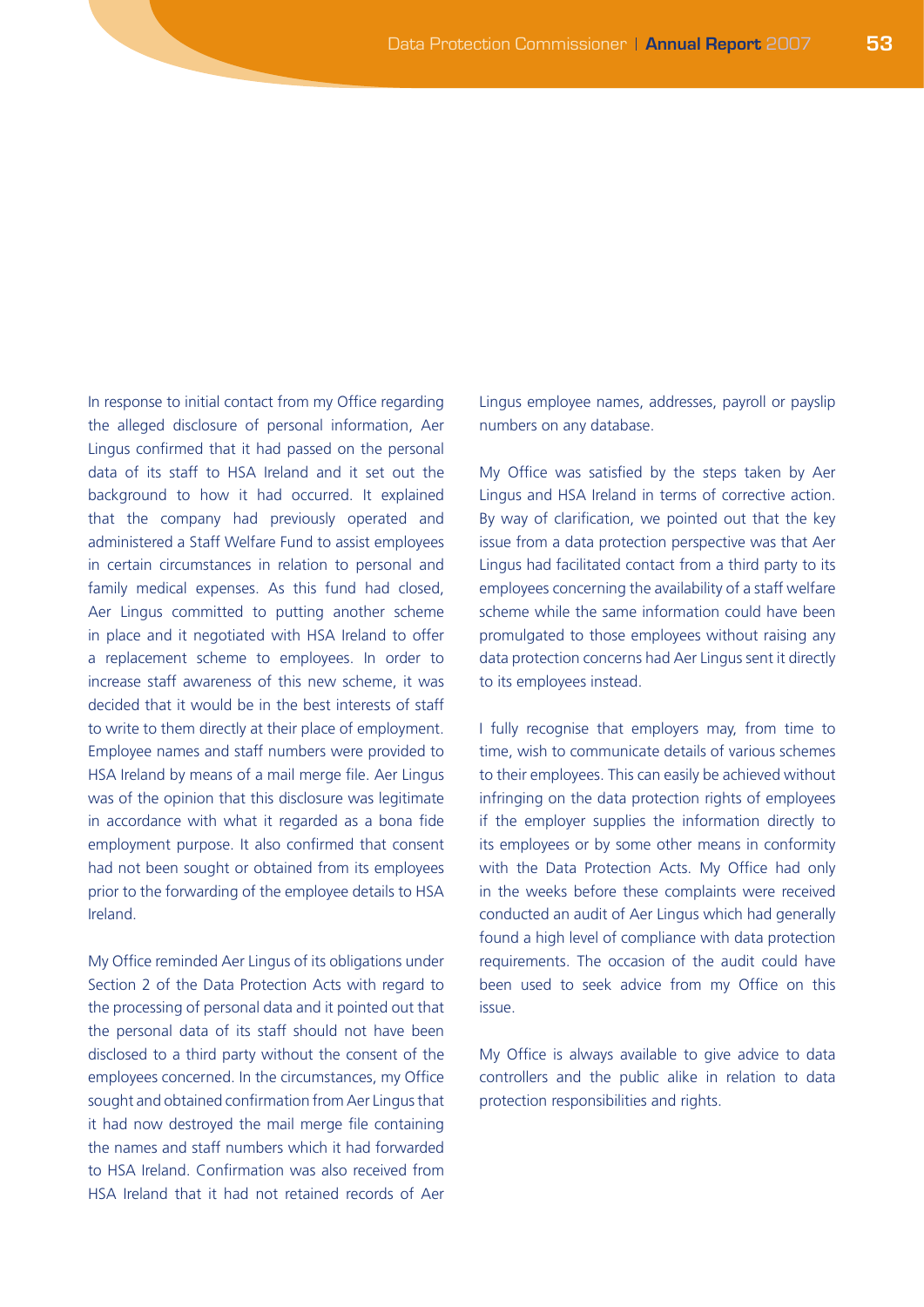## **Case Study 8: Failure to finalise a complaint against Money Corp Limited**

I received a complaint from a data subject in February 2007 regarding the failure of Money Corp Limited to respond to an access request made by him in November 2006. The right of access to personal data is one of the key fundamental rights conferred on a data subject by the Data Protection Acts. The Acts provide that access requests must be complied with by a data controller "as soon as may be and in any event not more than 40 days" after receipt of the request. My Office commenced an investigation which lasted for a period of some seven months.

During our investigation, we received correspondence from a firm of Dublin-based solicitors acting for Money Corp Limited stating that its client had responded to the data subject's access request in early May 2007. However, the data subject subsequently informed us that some critical documents had not been included in the response he had received to his access request. Accordingly, our investigation continued on the basis that Money Corp appeared to have failed to comply in full with the data subject's access request. We communicated further with Money Corp's solicitors regarding the matter of the outstanding documents.

At the end of August 2007, my Office received correspondence from these solicitors in which they stated that their client had furnished the data subject with any documentation held by them. They went on to state that their client's instructions were that any further documentation that the data subject considered to be outstanding "must have been mislaid during the process of moving offices as they have moved offices three times in the intervening period." The solicitors concluded their letter by informing my Office that all further correspondence on this matter should be directed to the registered office of Money Corp Limited.

My Office was very concerned at this turn of events and it was particularly cognisant of the fact that the outstanding documents could be of considerable importance to the data subject in relation to proving outstanding financial matters of a very significant nature. Accordingly, in order to investigate the matter further, one of my authorised officers, using the powers conferred by Section 24 of the Data Protection Acts, visited an address in Dun Laoghaire, Co. Dublin at which the company was registered with the Irish Financial Services Regulatory Authority (We had previously found out that the company was not trading at the address at which it was registered with the Companies Registration Office). Despite three separate attempts to gain access to the premises in Dun Laoghaire, the authorised officer failed to gain access or to make contact with any member of staff of Money Corp at the premises. Following this, my Office communicated again with the solicitors for Money Corp to which we subsequently received a reply which stated that "we have been unable to obtain further instructions from our client and we are now closing our file. As a result, we will be no longer representing them in relation to this matter."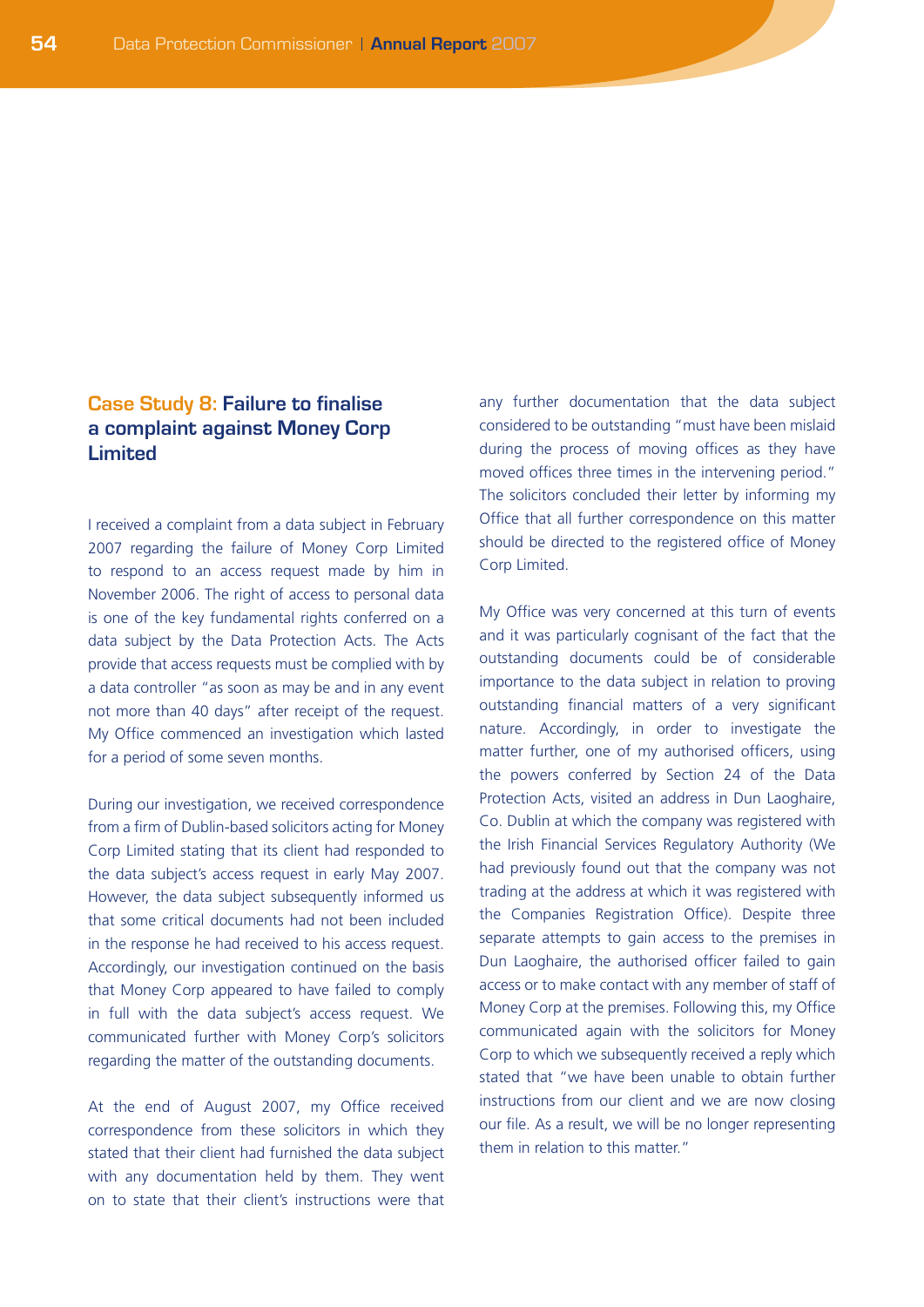By way of a further attempt to communicate with Money Corp Ltd, my Office sent a letter by registered post in early October 2007 to the company's Dun Laoghaire address. This letter was returned by An Post to my Office in November 2007 with an indication from An Post that nobody was available at the address on the delivery date and that it was not subsequently collected at the mail centre.

Unfortunately, despite extensive efforts by my Office to make direct contact with Money Corp Limited, we were unable to do so. As our investigation was effectively stymied, we found ourselves in the unsatisfactory situation of being unable to pursue the complaint to finality, despite the best possible use of the powers available to me. In the circumstances, my Office has communicated with the Financial Regulator in relation to the details of this case.

## **Case Study 9: Marketing Calls by Eircom - remedial action - amicable resolution.**

During the first half of 2007 I received a large number of complaints from members of the public who had received marketing telephone calls from a telecommunications company, Eircom. Many of the complaints came from people who were ex-customers of Eircom and the marketing calls from the company were made in an effort to win back their business. Some of these complainants informed Eircom that they did not wish to receive further marketing calls but the company continued to call them. Others had their phone numbers listed on the National Directory Database (NDD) opt-out register but continued to receive marketing calls from Eircom.

Regulation 13 (4) of Statutory Instrument 535 of 2003 prohibits the making of an unsolicited telephone call for marketing purposes to the line of a subscriber where the subscriber has notified the person or company making the marketing call that he/she does not consent to the receipt of such a call on his/her telephone line or where the subscriber has had his/ her telephone number recorded in the NDD opt-out register. It is an offence to make a marketing call which breaches this Regulation.

My Office investigated the complaints and engaged at length with Eircom on the matter. This involved meetings with the company as well as several exchanges of correspondence which eventually led to the following favourable and positive outcome from my perspective: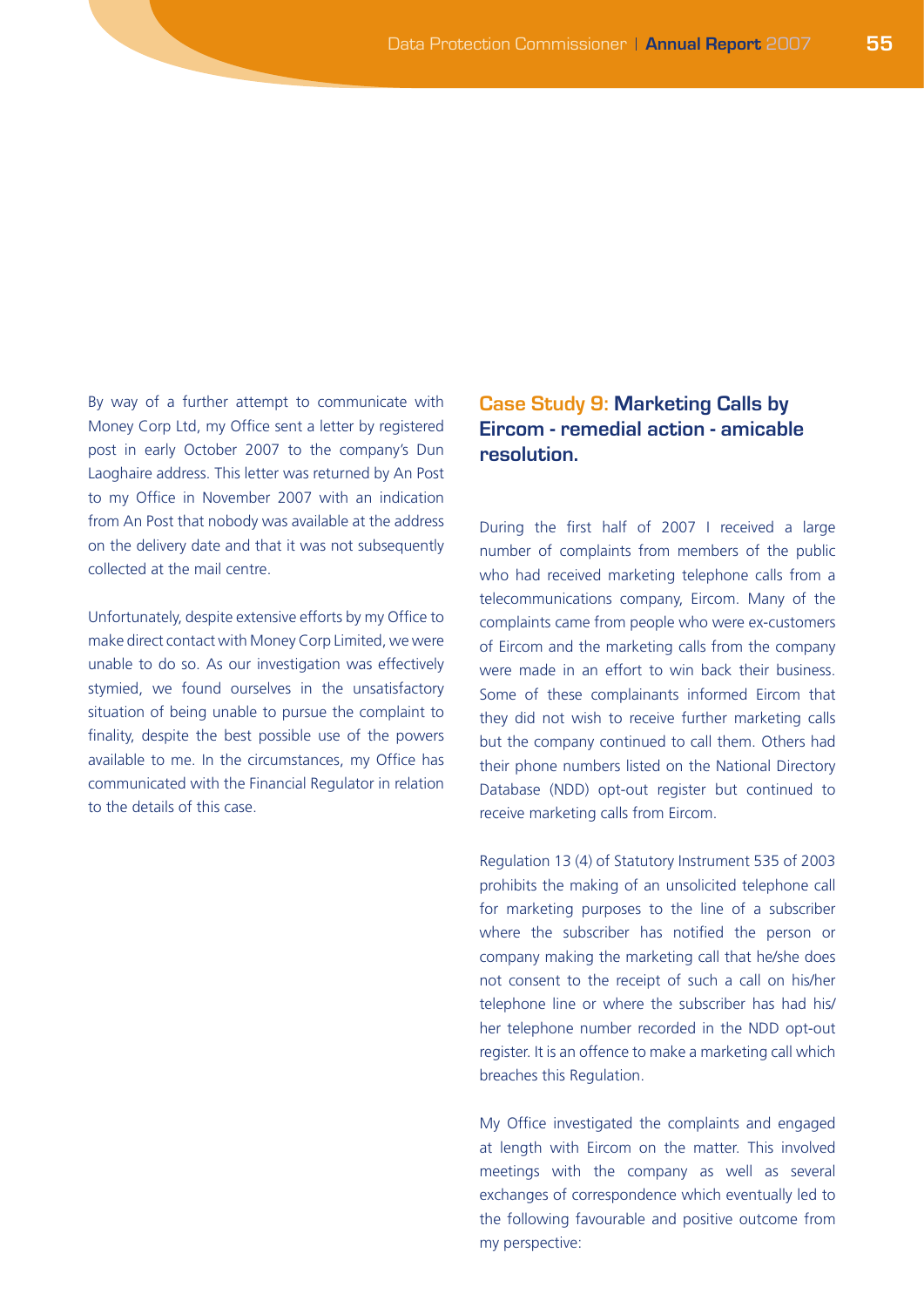- • Eircom assured me that it is fully committed to ensuring compliance with data protection legislation within the organisation.
- It expressed concern about the complaints received by my Office and it assured me that it takes all such complaints very seriously.
- Eircom introduced a number of measures to reduce the risk of any reoccurrence of such complaints. These measures involved the completion of a full internal review of the processes which are followed by all customerfacing channels when recording requests to optout of direct marketing by Eircom and its related companies. Where any points of weakness within these processes were identified, the process was revised to ensure that it was both robust and compliant with data protection legislation.
- Eircom briefed all relevant staff on the issues which gave rise to complaints and on the new processes which were put in place. The new processes also became an integral part of the training material for new staff.
- Eircom established a centralised and dedicated 'suppression' unit with responsibility for processing "do not call" requests received by post, email or fax.
- A statement was placed on Eircom's Intranet homepage emphasising the importance of ensuring compliance with data protection rules. The statement also explains the process which must be followed to implement a suppression request (i.e. an individual's stated preference not to be called by the company for marketing purposes) and it provides details of the new centralised 'suppression' unit.
- Eircom conveyed its sincere apologies to the complainants to my Office for any inconvenience caused to them and it entered the complainants' contact details on its suppression list to prohibit further marketing calls from the company to those individuals.
- In order to demonstrate its commitment to the protection of individuals' data protection rights and its regret for the issues which gave rise to complaints to my Office, Eircom made a donation of €35,000 to a reputable Irish charity.
- Finally, following agreement with my Office on the content, Eircom published a statement on its website regarding the protection of customer information. In the statement, among other things, Eircom acknowledged that it had communicated with individuals whose preference to decline marketing contact was not recorded due to a problem with its systems and processes and it expressed regret that these people were contacted when they did not want to be. It also stated that it had identified areas for improvement and had implemented those improvements.

Overall, I am very pleased with the investigation of these complaints and the steps taken by Eircom in response to my Office's intervention. The complainants concerned had good reason to complain to my Office about unsolicited marketing telephone calls which have become, in recent years, an all-too-frequent intrusion into the personal lives of individuals in their homes. Eircom identified the failings in its marketing processes and it did what a responsible data controller should do in similar circumstances - it took effective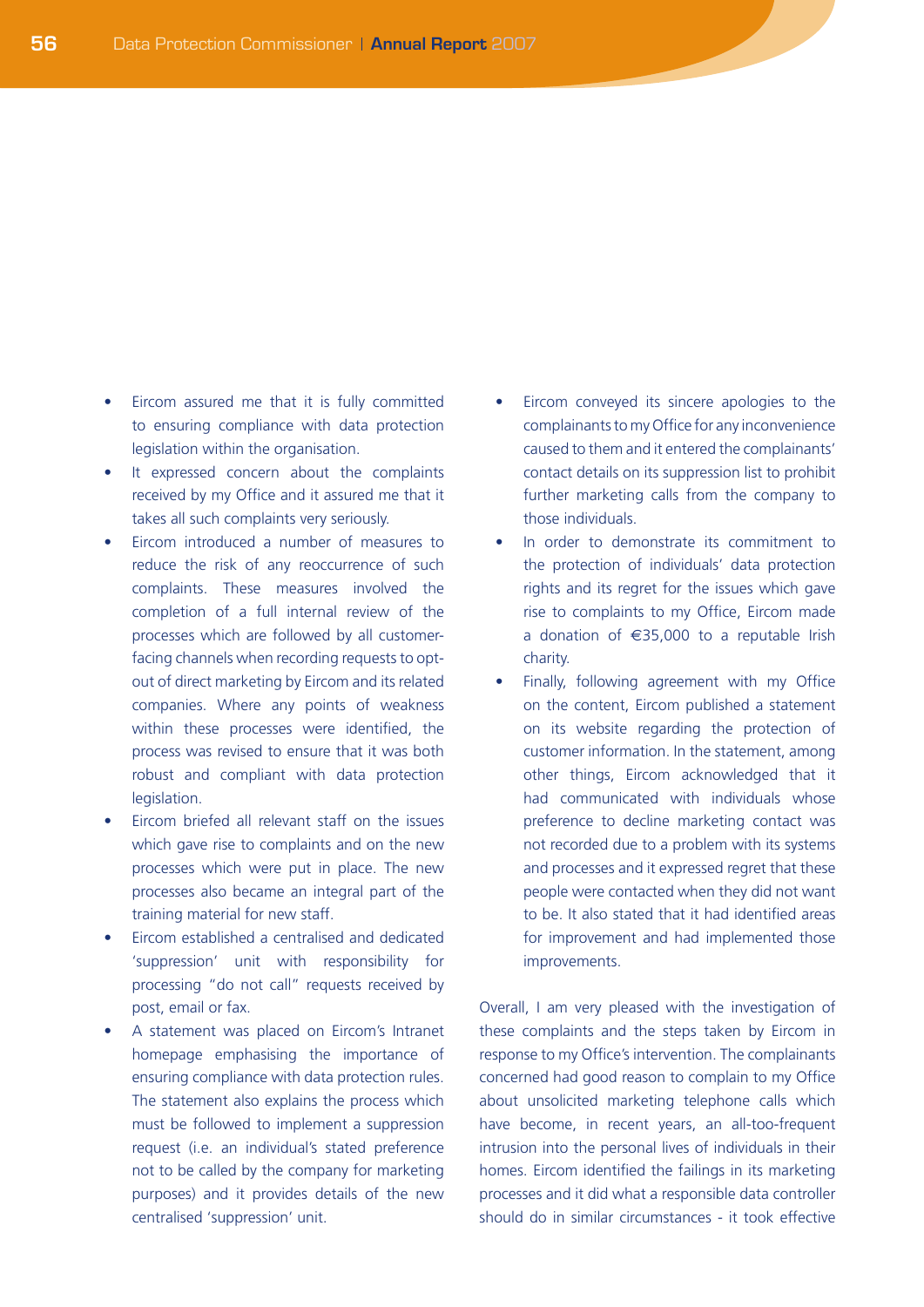remedial action. In addition, it responded positively to my Office's efforts to amicably resolve the complaints - the Data Protection Acts make provision for the amicable resolution of complaints in the first instance between the parties concerned - by apologising to the complainants and by making a substantial donation to charity. Furthermore, I am happy to report that since Eircom took the remedial steps outlined above I have received no further complaints of substance regarding its marketing activities.

## **Case Study 10: Member of staff at Revenue accessing and using personal data of a taxpayer**

In January 2007, I received a complaint from a data subject who claimed to have been harassed by the receipt of a large number of anonymous text messages on her mobile phone. Among other things, the text messages referred to various details of personal information related to the data subject and personal information of some of her family members. Prior to referring the matter to my Office, the data subject informed me that she had made a complaint to An Garda Síochána about this matter. She claimed that the Gardaí traced the sender's number to a particular person to whom she had once been introduced very briefly. The data subject alleged that the sender, who was employed by the Revenue Commissioners, had obtained her personal information and that of her family members by accessing personal files held by the Revenue Commissioners.

My Office began an investigation of this complaint by contacting the Revenue Commissioners. We asked that the audit trail of the relevant files of the individuals concerned be examined to determine if they had been accessed by any staff member who did not have a legitimate business reason for doing so.

Following a prolonged examination, the Revenue Commissioners confirmed in June 2007 that it had been ascertained that one of its officers had accessed the records of the data subject and members of her family during the period November 2006 to February 2007, that such access was not part of the officer's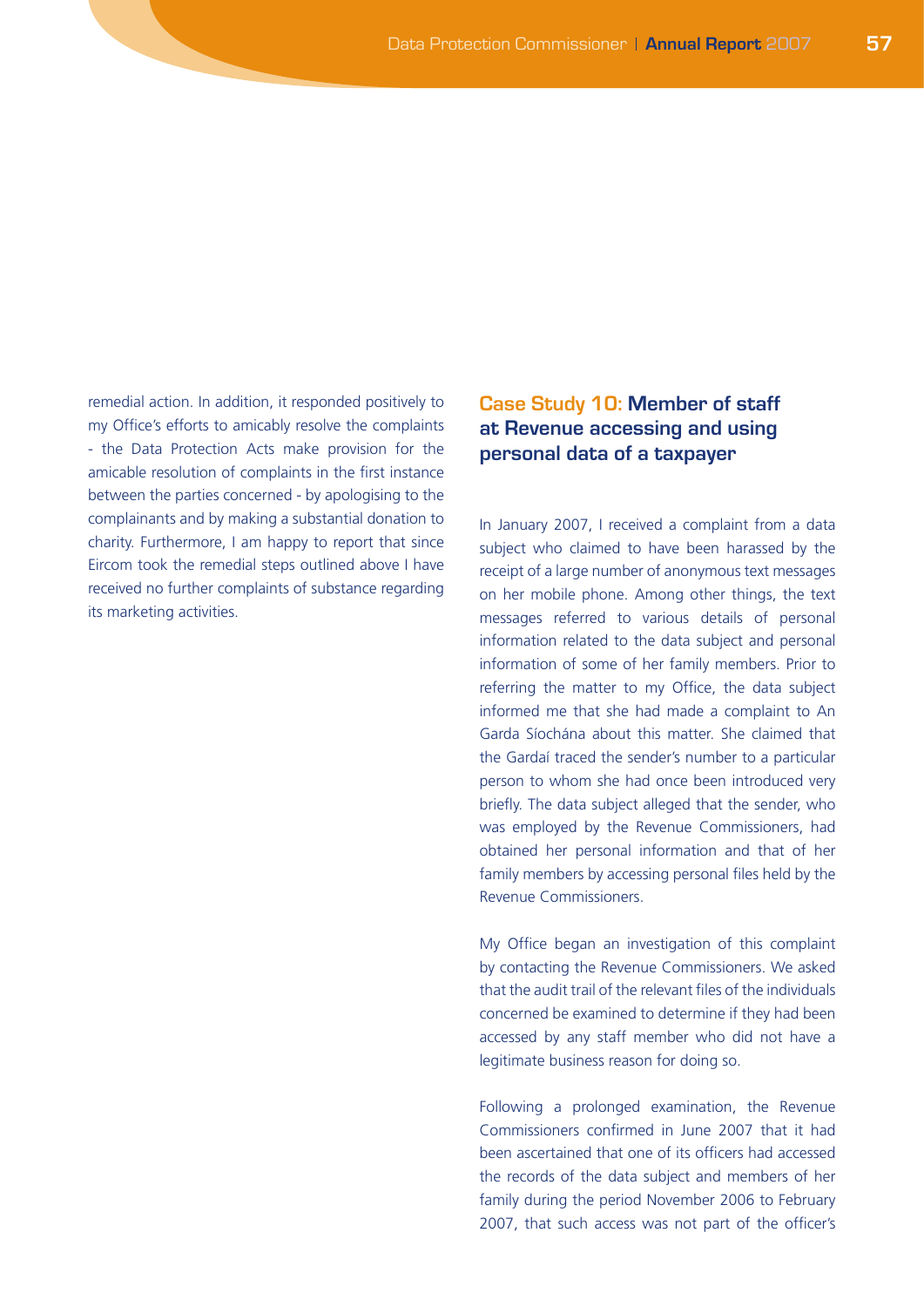official duties and that it would appear that information gained from this access was passed to third parties unknown. The Revenue Commissioners stated that the matter was being dealt with by its Personnel Branch under the Civil Service Disciplinary Code. It went on to state that it was seriously concerned about any instances of unauthorised access by its staff to taxpayer data held on its computer systems and that appropriate disciplinary action had been taken and would continue to be taken in individual cases.

Some time later, the Revenue Commissioners issued a letter to the data subject in which it acknowledged that her records and those of her family had been accessed by one of its officers and that the access was not part of the officer's official duties. The letter sincerely apologised to the data subject for the inappropriate accessing of her records and those of members of her family and it expressed deep regret that this occurred.

I regard this case as a very serious matter. A large amount of personal information is entrusted to the Office of the Revenue Commissioners which has a responsibility to ensure that it is kept safe and secure. A minimum standard of security for such information would include, among other things, that access was restricted to authorised staff on a 'need to know' basis. In this case, it emerged that the staff member who accessed the information had no legitimate business in doing so. That staff member abused a position of trust and proceeded to access and use personal information unlawfully. I will await with keen interest the outcome of the disciplinary proceedings which the Revenue Commissioners have commenced under the Civil Service Disciplinary Code in connection with this matter.

## **Case Study 11: Croke Park - Retention of personal data of nearby residents**

In July 2006 I received a complaint from a data subject regarding the retention, use and security of personal data collected by Páirc an Chrócaigh Teoranta (Croke Park Stadium).

The complaint came about as a result of a letter which the Stadium Director at Croke Park had issued to residents in the area in relation to the setting up of a database through which the residents would be considered for tickets to some of the events held in Croke Park. In this letter, the Stadium Director stated that he was very conscious of the fact that Croke Park was situated in a residential area and was part of the local community. He pointed out that Croke Park had, in recent years, looked at ways of making some tickets available to the community for different events. It had now decided to introduce a new scheme involving the setting up of a database of people living in the area which would help ensure that tickets, when they were available, went to the right people. In order to be considered for tickets, interested residents were required to complete an application form and submit some form of photo identification, such as a passport or driving licence, as well as a utility bill. The data subject had serious concerns in relation to the type of information which was sought, how it was going to be used and the security surrounding the holding of the data.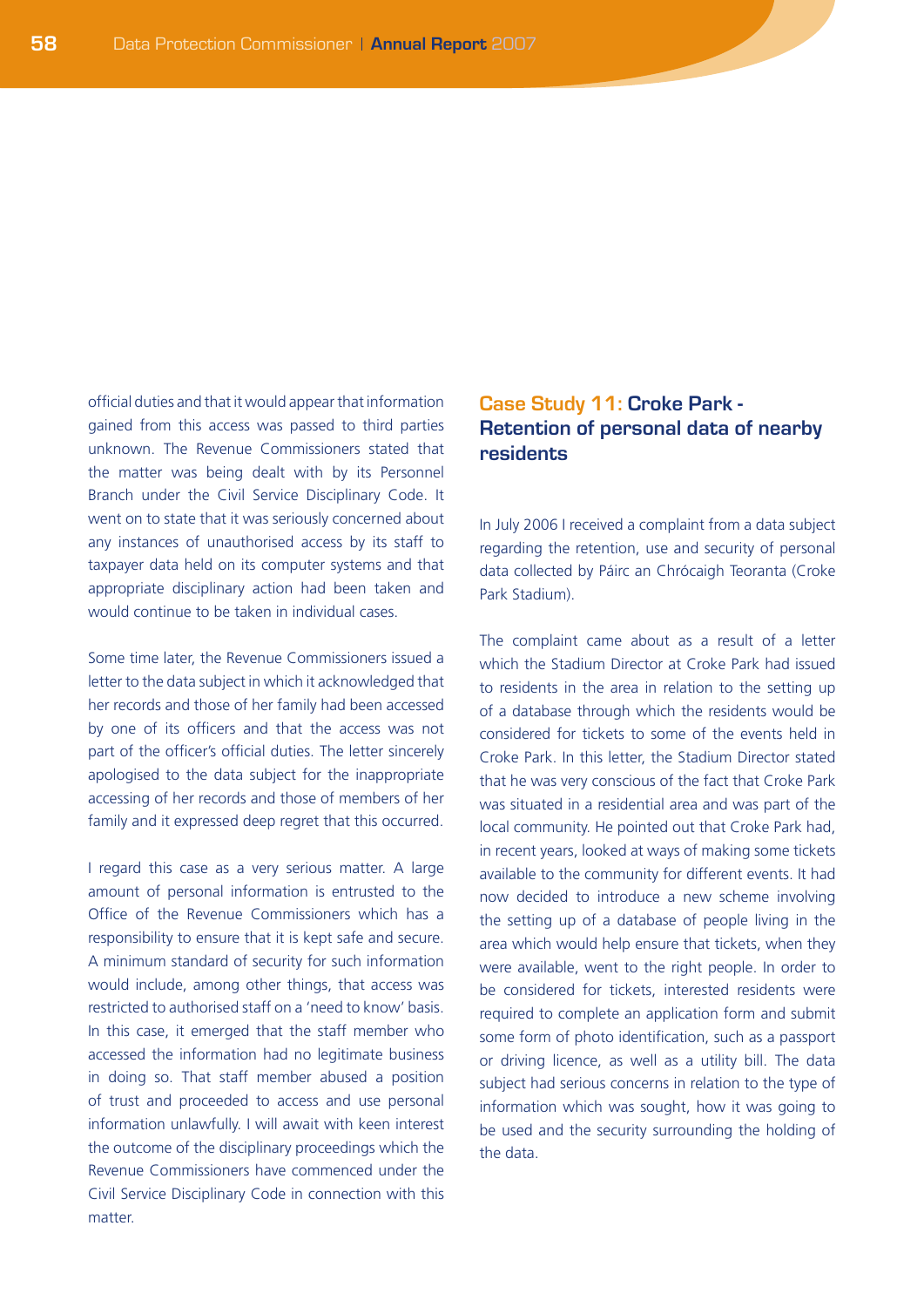My Office contacted Croke Park to raise the issues in the complaint and to make it aware of its obligations under section 2 of the Acts which provides, among other things, that data shall be processed fairly, kept for only one or more specified purpose, kept safe and secure and that it shall be adequate, relevant and not excessive. Croke Park responded in detail in relation to the data protection issues my Office raised and stated that the information would not be disclosed to any third parties and would not be used for any purpose other than to notify residents when tickets would be made available to them. It also informed my Office of the security measures it had in place to keep the data safe and secure. In relation to the extent of some of the personal information sought, Croke Park responded by saying that it had a legitimate concern to ensure that identities and home addresses were verified correctly and it stated that an annual audit would ensure that all out-of-date information was deleted.

My Office remained concerned that the residents were not made aware of how their data would be used by Croke Park and we suggested that this could be done through the inclusion of a data protection notice in the renewal letter which issues to all residents annually. We also had concerns regarding the retention of identity documents and we informed Croke Park that data controllers should not retain copies of personal data such as passports, driving licences and utility bills unless they had a statutory basis for doing so. My Office recommended that the residents be allowed to present their identification in person to Croke Park or alternatively, in relation to documents submitted by post, that Croke Park undertake to return the identification documents uncopied to the residents once verified. Croke Park took my Office's recommendations on board and agreed to amend all future application forms to include a data protection notice. It also agreed to return all copies of identification and utility bills to those residents who had already submitted application forms to Croke Park.

I was satisfied that Croke Park took its responsibilities as a data controller seriously and I was encouraged by the prompt manner in which it addressed the issues raised by my Office by revising its procedures to take into account the data protection rights of the individuals involved.

Increasingly my Office is being informed of circumstances where data controllers retain copies of personal information used for identification purposes. Without a statutory basis for retaining copies of such documents, a data controller has no entitlement to keep a copy on file. There is no impediment to requesting sight of identification documents in order for a data controller to satisfy itself of a data subject's identity and a system for doing this can be put in place without too much effort.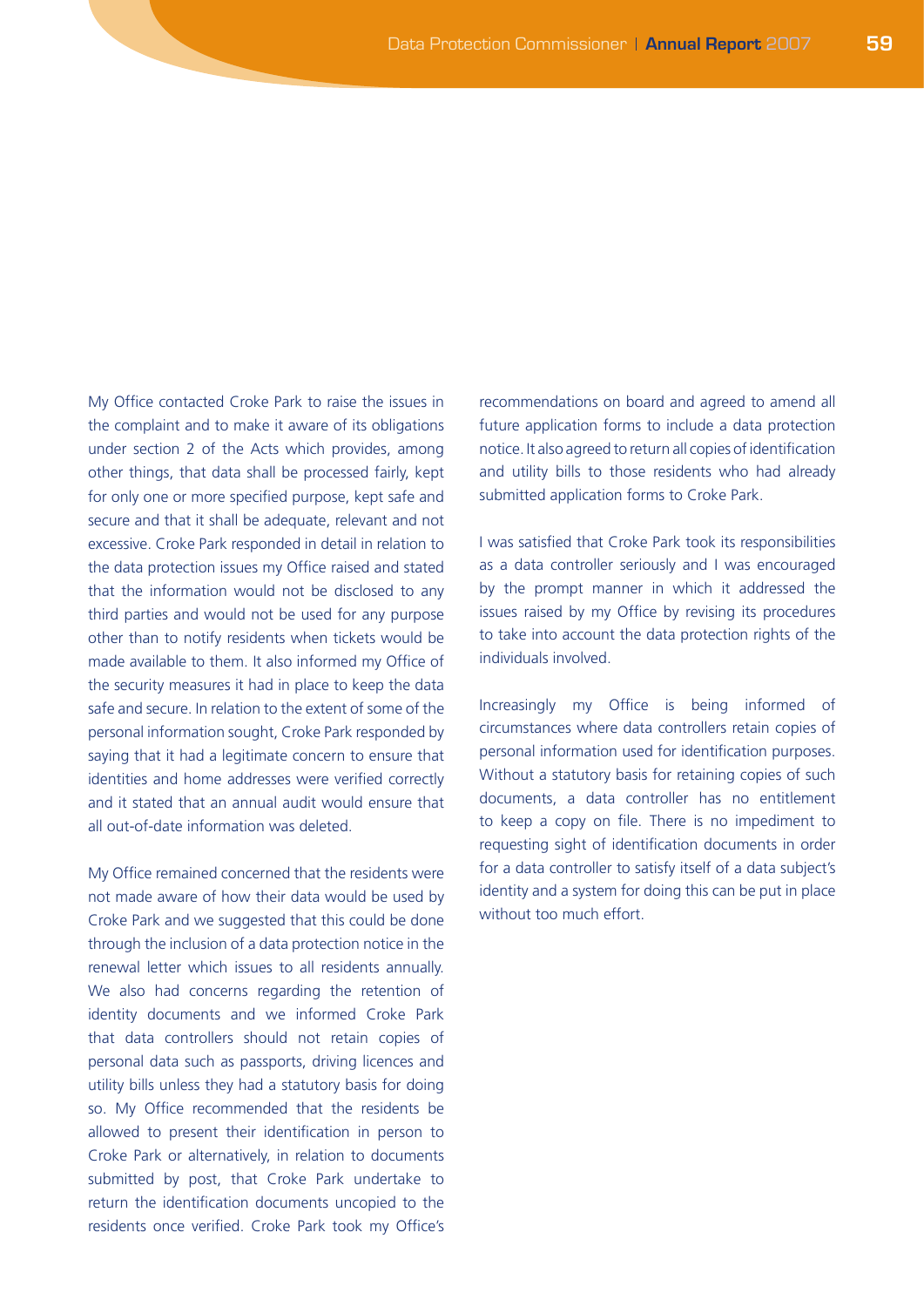### **Case Study 12: Biometrics in the workplace - need for staff consent**

I received a number of complaints from staff employed at a logistics company in relation to the proposed introduction of a biometric system at that company for the purpose of time and attendance. These staff considered that their data protection rights would be infringed by being required to provide their employer with a fingerprint. The use of a biometric system impacts on several data protection principles including proportionality, fair obtaining, accuracy and security of personal data.

My Office commenced its investigation by contacting the company and referring it to the extensive guidelines on our website in relation to biometrics in the workplace. During our investigation, a meeting was held with a representative of the company to discuss the matter. In a privacy impact assessment, the company outlined its reasons for the introduction of the biometric system as health and safety, security, administration and cost effectiveness. It also provided details of the type of biometric system it intended to use - a touch verification system. The system requires a fingertip to be inserted into a reader which converts the fingertip into an encrypted algorithm and then the employee enters their unique pin number onto a pad. The system then stores a numeric sequence on a central database. It was claimed that the numeric sequence cannot be reversed or used for any other purpose except for verification and it is also encrypted.

The company also stated that it had looked into other forms of recording time and attendance and found that the biometric system would be the most efficient and cost effective. It also said that other systems could possibly be open to abuse. It stated that it had, in the past, experienced problems regarding abuse in relation to recording attendance. It also assured my Office that all employees, except for the staff who complained to my Office, had consented to the use of the touch verification system. The company said that it had held information sessions in each of its company branches and that written documentation and training had been given to all employees. Any employees who had objections to the system or wanted more information were also invited to address these with management. It also confirmed that the staff who complained to my Office had not been required to start using the system.

The approach of my Office is to try to understand the circumstances that lead a particular data controller to introduce a biometric system using the personal data of its employees, bearing in mind that the scan of a fingerprint is personal data even if converted into an algorithm. My Office reviewed the privacy impact assessment submitted in this case and the company's responses to our queries. Taking into account the company's cooperation in the matter, it was agreed that the staff concerned should use a pin code system rather than the biometric system for recording time and attendance. This would not give rise to any issues under the Data Protection Acts. Furthermore, these staff would not be required to use the biometric system in the future, without the company first taking the matter up with my Office. On that basis, I was happy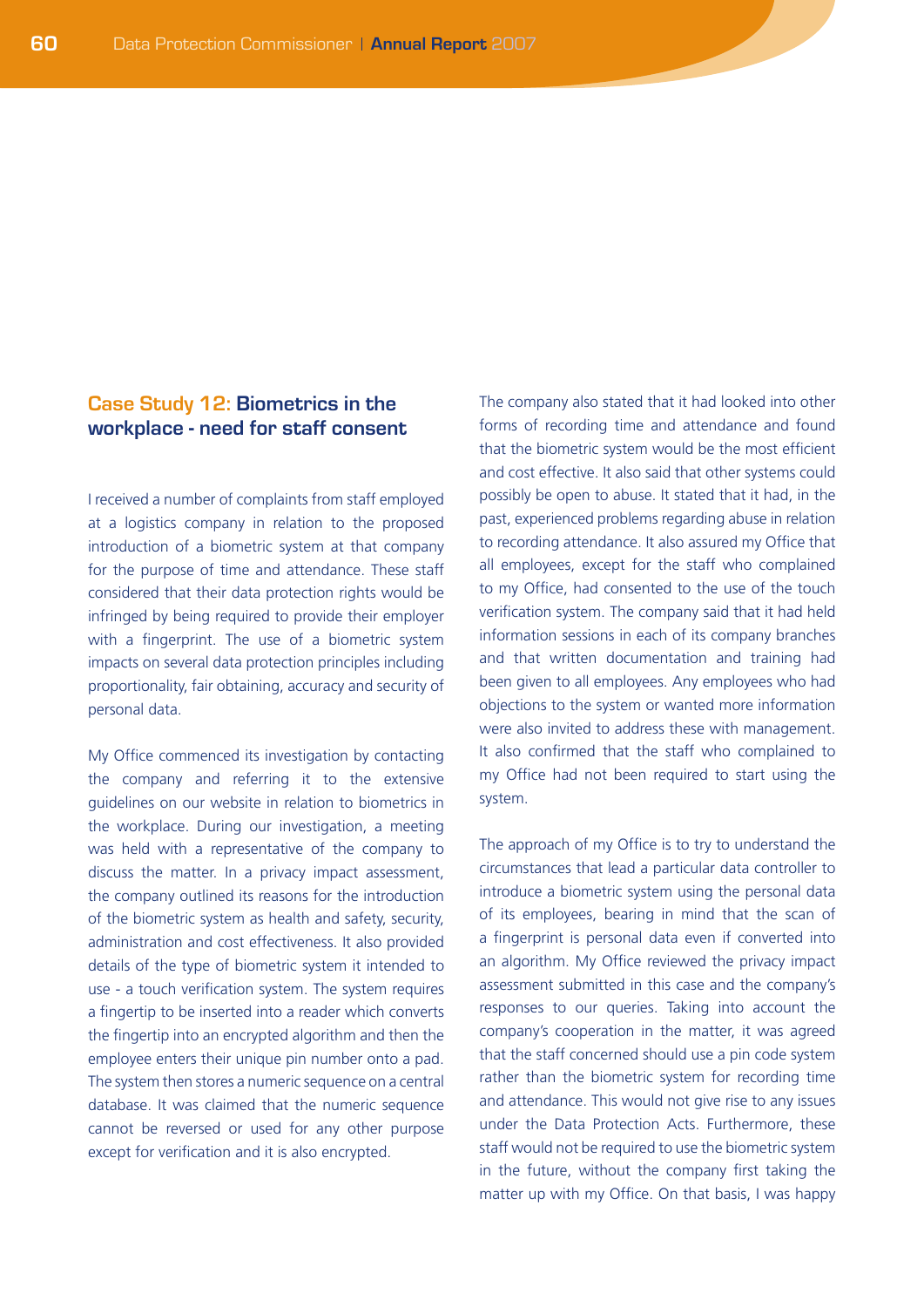to conclude the matter given that the issues raised by the individuals who made the complaints to my Office had been addressed. I was satisfied that the company had not breached the data protection rights of those staff as it had not required them to use the biometric system against their wishes.

## **Case Study 13: Dairygold - Failure to comply in full with an Access Request**

In June 2006, I received a complaint from a firm of solicitors acting on behalf of a client regarding alleged non-compliance with a subject access request. The data subject had made an access request to her employer, Dairygold Co-Operative Society Limited/ REOX, in March 2006 but it had not been complied with within the statutory forty day period.

My Office wrote to the data controller and we subsequently received a reply to the effect that the material sought in the access request had now been supplied. However, following examination of the documents received, the solicitor for the data subject communicated further with my Office and identified certain documents omitted by the data controller. Particular reference was made to documents in relation to a workplace accident in which the data subject was involved in October 2004. My Office contacted Dairygold/Reox seeking an explanation for the missing documents. While it responded by providing observations on a number of the missing documents, it also stated that it was obtaining legal advice regarding the release of the documents relating to the workplace accident.

After the exchange of detailed correspondence between my Office, Dairygold/Reox and its legal representatives, an index of all of the personal information which had been released was provided to my Office. In relation to the documents concerning the workplace accident, the solicitors for the data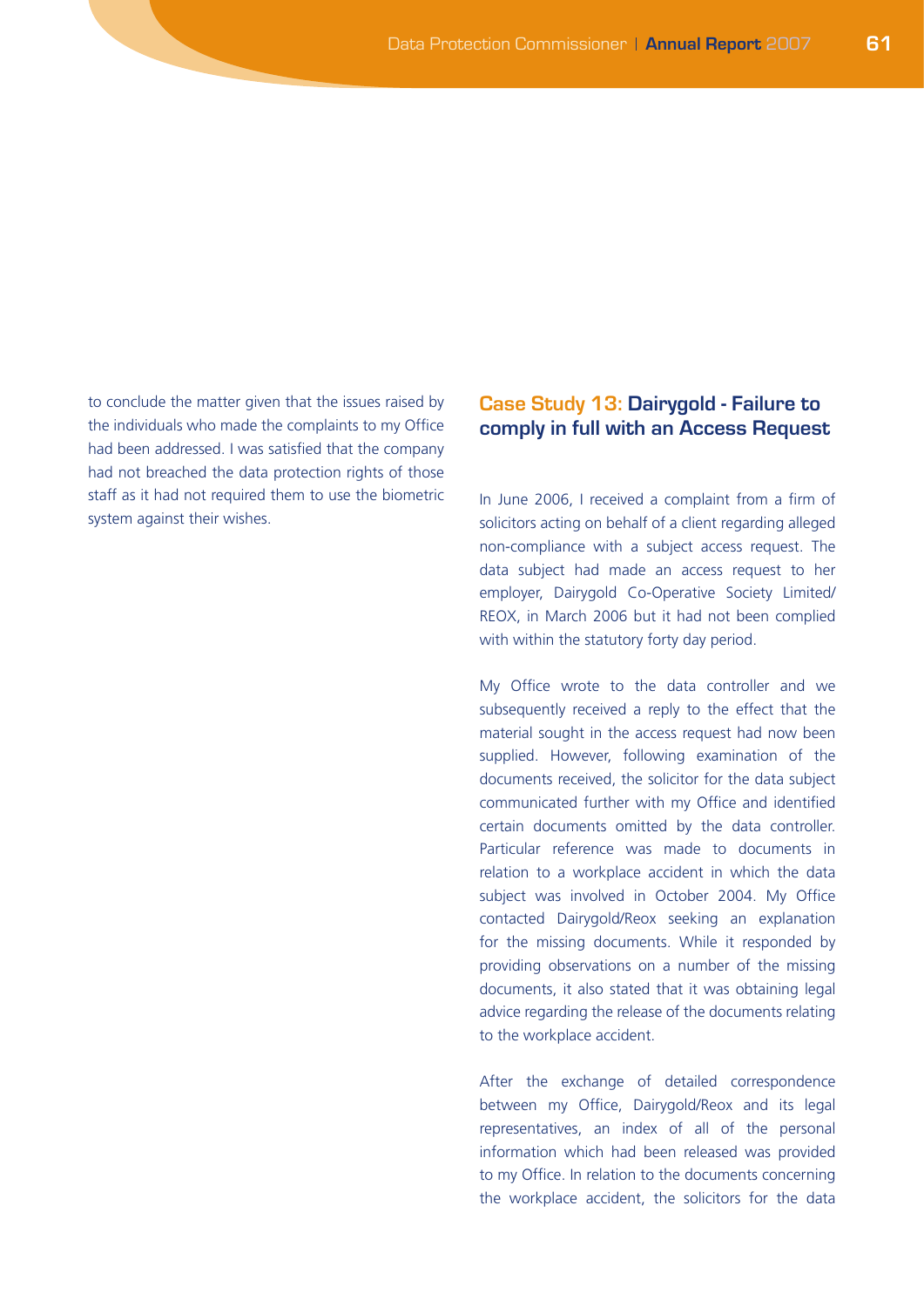controller confirmed that their client was in possession of both an Internal Accident Report and a Consulting Engineer's Report. It stated that both documents were prepared in contemplation of a personal injury claim and were therefore privileged.

To satisfy ourselves that there was a sound basis for the legal privilege claim in relation to these documents, my Office sought information from the data controller regarding the dates on which the two reports were created. It was confirmed that the Internal Accident Report Form was created in the days immediately following the workplace accident and the Consulting Engineers Report was created some nineteen months later in May 2006. My Office pointed out to the data controller's solicitor that the claim of legal privilege related only to communications between a client and his professional legal advisers or between those advisers and that this provision could not be applied to the internal accident report created shortly after the incident. In light of the information available to my Office, we accepted that the claim of legal privilege could be applied to the Consulting Engineer's Report. The data controller continued, however, to claim legal privilege on both documents. In an attempt to bring closure to this matter, my Office requested a confidential sighting of the Internal Accident Report. Regrettably, the data controller refused to comply with this request and I had no option but to serve an Information Notice requiring that a copy of the Internal Accident Report be furnished to me. The Internal Accident Report was supplied to me in response to the Information Notice. On examining the Report I was satisfied that it contained personal data of the data subject and I was further satisfied that the limited exemptions to the right of access set down in the Acts did not apply to this document. The document also contained some limited personal data of third parties and non personal information which we advised the data controller to redact with the balance to be released voluntarily to the data subject. The Report was subsequently released in accordance with our advice.

There is a tendency for data controllers in some cases to claim non-relevant exemptions under Sections 4 or 5 of the Acts to restrict the right of access. With increased frequency, accident reports in relation to workplace incidents are being withheld with data controllers claiming legal privilege on such reports. I do not accept that legal privilege applies to such reports. It is standard procedure for an accident report to be compiled by an employer in the aftermath of a workplace accident and such reports clearly do not fall into the category of personal data in respect of which a claim of legal privilege could be maintained in a court in relation to communications between a client and his professional legal advisers or between those advisers. Any data controller who is reported to me as having restricted a data subject's right of access to reports of this nature will face an investigation by my Office involving a close scrutiny of the grounds for applying the restriction. I will have no hesitation in using my full enforcement powers to ensure the rights of the data subject are upheld in relation to such cases.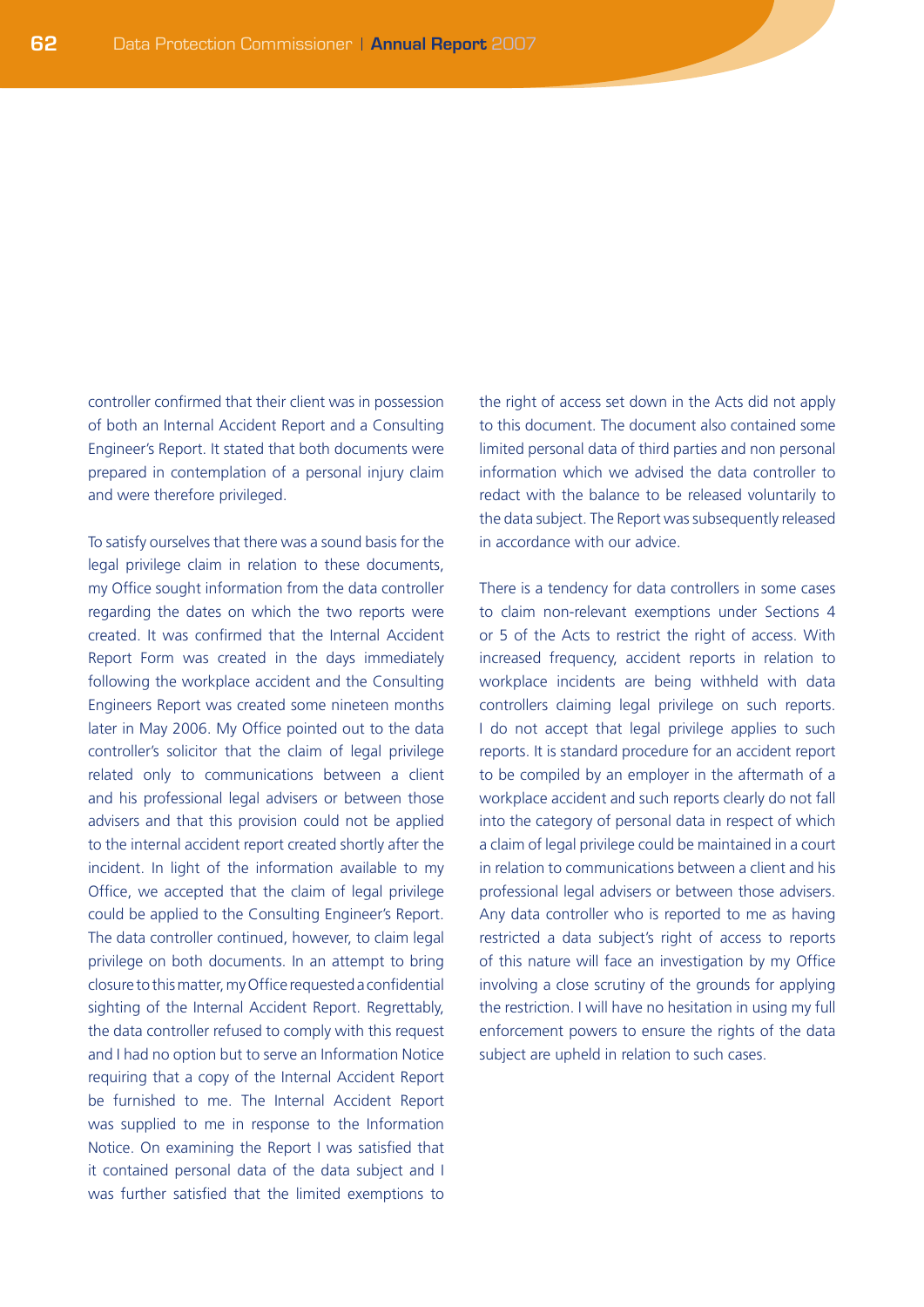### **Case Study 14: Ryanair - Remedial action taken for customers to unsubscribe from marketing**

I received a complaint in September 2007 from a data subject who was finding it difficult to unsubscribe from the receipt of marketing material from Ryanair. She had booked a flight with the airline previously and had opted-in to the receipt of marketing material but she had now changed her mind and wanted to opt-out from Ryanair's marketing database. The data subject sent me copies of some of the marketing material which she had received by email from the company as well as copies of her attempts to unsubscribe by email to Ryanair.

On examining the matter closely, my Office found that Ryanair had provided an opt-out facility at the end of its marketing email messages, as marketers are required to do under Regulation 13(7) of SI 535 of 2003. It invited recipients who wished to unsubscribe to send a blank email to an email address which began with the word 'leave' and which consisted of a string of over seventy characters comprising a varied mix of letters and digits. The data subject, in this case, had failed to unsubscribe as she had not realised that the word 'leave' formed part of the email address. In my view, this was a mistake which could easily be made as the text used in the unsubscribe section of Ryanair's email was not entirely clear and it provided no advice to customers.

Regulation 13(7) of SI 535 also requires marketers to provide customers with an opportunity to object to the receipt of further marketing in an easy manner. My Office asked Ryanair to explain how the provision of such a complex email address could be regarded as an easy manner of unsubscribing from its marketing database. The company, in reply, indicated that normally people 'copy and paste' the email address into a replying email. It also informed my Office that when a customer successfully submits an unsubscribe request, Ryanair sends back an email to the customer asking them to confirm by return email that they wished to unsubscribe. In effect, the company required customers to send two emails in order to unsubscribe. My Office noted that customers were not given any advice to the effect that they should copy and paste the email address in order to successfully submit the original unsubscribe email to the company nor were they advised that they would be required to submit a follow-up confirmation email. In the circumstances, we considered that customers had not been given an opportunity to opt-out in an easy manner and we asked Ryanair to take immediate steps to introduce a more user-friendly and easy unsubscribe facility for all recipients of its email marketing communications.

I am happy to report that Ryanair cooperated fully with my Office's investigation of this complaint and it promptly took on board our concerns regarding the opt-out facility. We subsequently received confirmation from the company that it had simplified the unsubscribe process by providing a link in the marketing email which the customer could simply click on to unsubscribe without the need to enter the long email address. It also removed the requirement for a customer to submit a follow-up email to confirm their wish to unsubscribe. These changes significantly eased the process of unsubscribing from Ryanair's marketing database and I welcome them.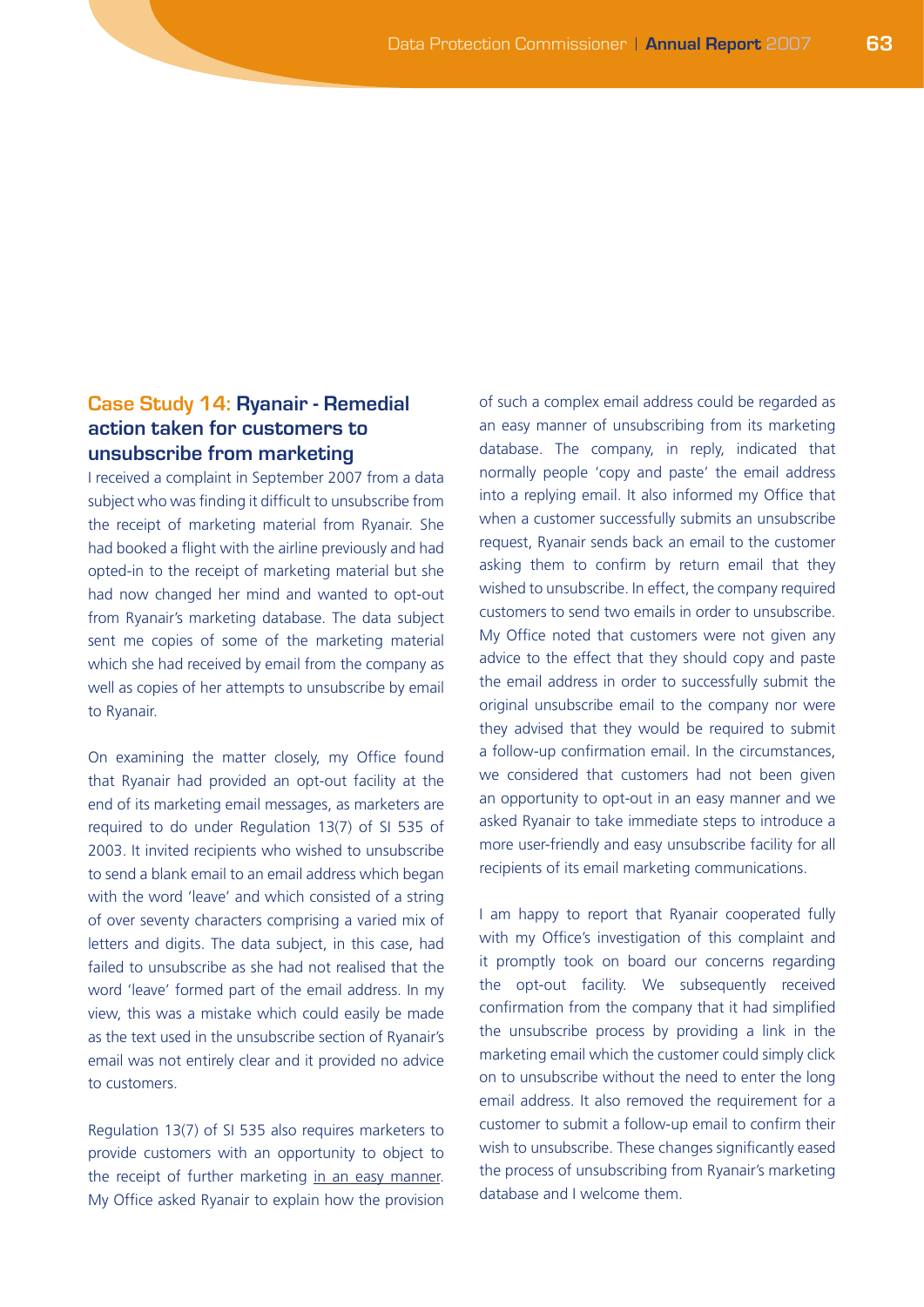The legitimate marketing of customers through the use of email is a common practice, if somewhat devalued by the sheer volume of such material which individuals receive. It is critical that marketers who use this tool comply fully with the requirements of SI 535 of 2003. This case shows the need for marketers to provide an opt-out facility on each marketing message which is simple and easy to use. It is my firm position that customers should not be required to send more than one email to a marketer in order to unsubscribe from that marketer's database. Any additional requirements placed on customers are unacceptable and contravene Regulation 13(7) of SI 535.

### **Case Study 15: On-line shoppers receive unsolicited marketing from Tesco**

I received complaints from individuals regarding direct marketing emails which they had received from Tesco. In all cases, the complainants had registered for online shopping with Tesco. Soon afterwards they began receiving direct marketing emails. Before complaining to my Office the individuals had tried to unsubscribe from Tesco's marketing list by using the 'unsubscribe' facility provided in the marketing email. Despite their attempts to unsubscribe they continued to receive further marketing emails.

The legal requirements concerning the use of electronic mail for directing marketing purposes is set out in SI 535 of 2003. Marketers may send email for direct marketing purposes to an individual subscriber where:

- a) they have obtained that subscriber's contact details in the course of a sale of a product or service to him/her;
- b) the direct marketing material they are sending is in respect of their similar products and services;

#### **and**

c) during every communication, the subscriber is given a simple, cost-free means of refusing the use of his/ her contact details for marketing purposes.

The 'unsubscribe' facility provided by Tesco to its customers failed in this instance and the individuals concerned continued to receive unwanted marketing material in contravention of the legal requirement.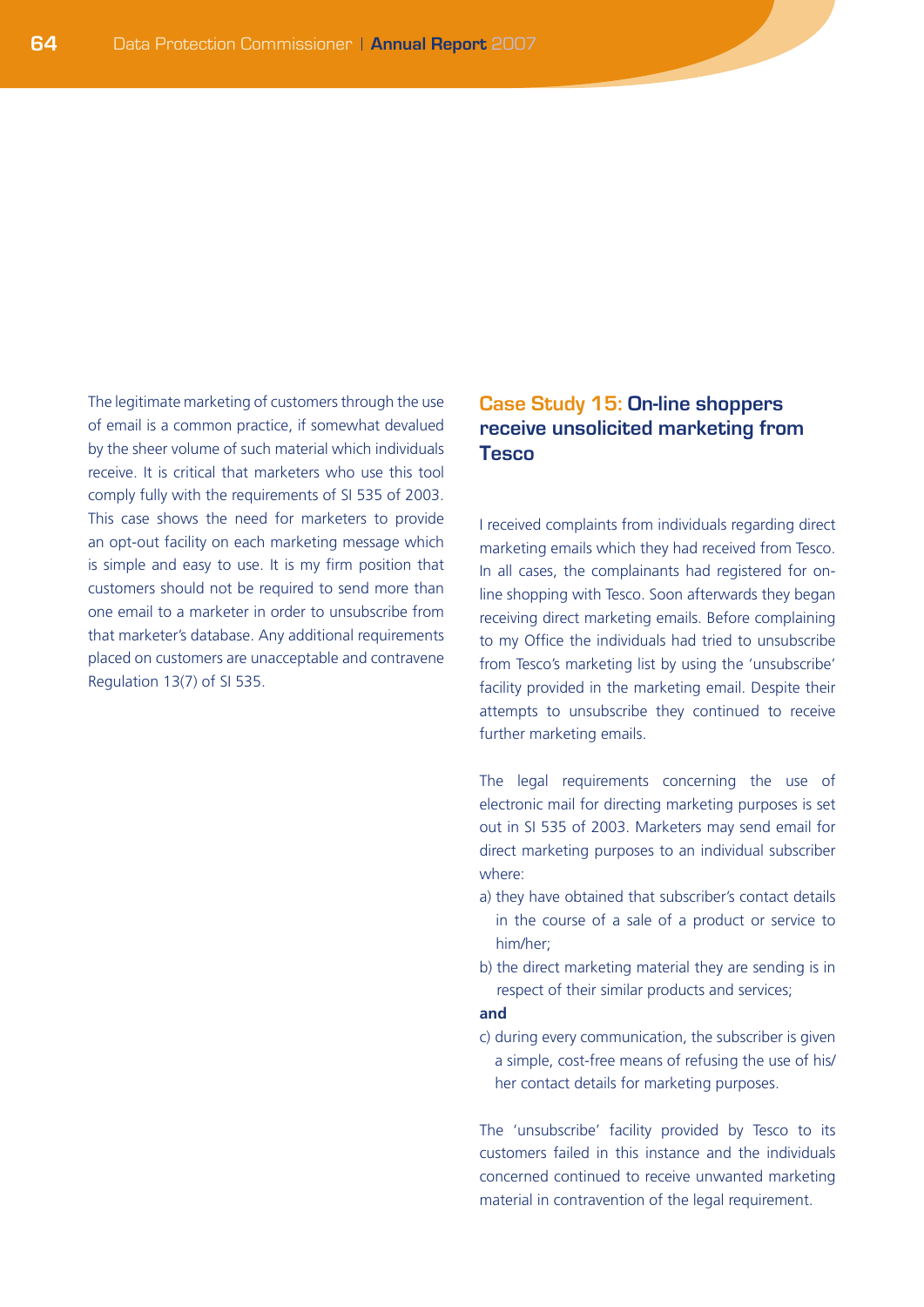My Office investigated the matter with Tesco and we sought immediately to have the email addresses of the complainants removed from the company's marketing database. We also asked for an explanation for the failure of the 'unsubscribe' facility. Tesco initially responded by advising that the email addresses of the complainants had been removed from the marketing lists at our request. Despite this assurance, the complainants continued to receive further direct marketing emails from the company. My Office informed Tesco of our disappointment with this turn of events and we stated that these latest breaches demonstrated a serious deficiency in the capacity of the company's marketing system to respect out-out preferences. We asked Tesco to seriously consider steps to amicably resolve the complaints.

Tesco further investigated the matter and found an issue with one of the methods that customers use to unsubscribe from its marketing emails. It immediately set about fixing the issue and while this was being done it directed customers to visit the website directly to unsubscribe. With regard to the previous assurance given that the individual complainants had been unsubscribed at the request of my Office, Tesco found that an error had been made in the manual process involved in unsubscribing them from the database. It corrected this error immediately. In light of the inconvenience caused, Tesco apologised to the individuals concerned and offered each of them gift vouchers as a goodwill gesture. This was accepted as an amicable resolution of their complaints. I was satisfied with the steps taken by Tesco to resolve this matter to the satisfaction of all concerned.

Marketers have a responsibility to ensure that their systems are continuously capable of unsubscribing those customers who wish to record such a preference in response to the receipt of a marketing email or text message. In that regard, I recommend that regular testing be carried out to ensure that the opt-out facility is functioning without fault. Ideally, such testing should be incorporated as a standard procedure in advance of scheduled marketing campaigns.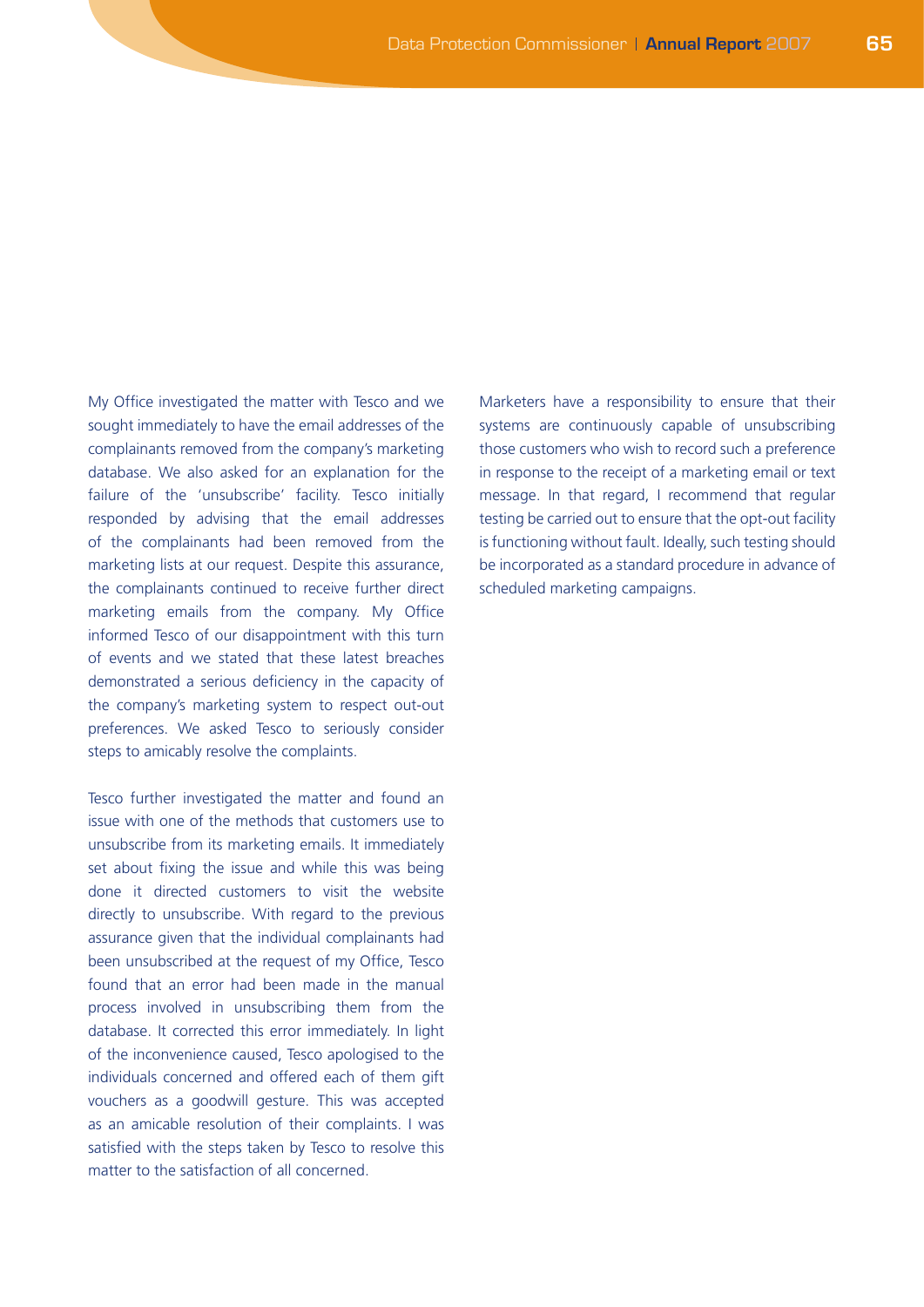# Rights and RESPONSIBILITIES

#### **Rights of Data Subjects**

Individuals (data subjects) are often requested to provide personal information about themselves to a variety of organisations and individuals (data controllers) for a whole range of purposes on a daily basis.

## **Responsibilities of Data Controllers**

Data Controllers (organisation and individuals) collect personal information about individual data subjects.



Copies of this chart are available from the Office of the Data Protection Commissioner on request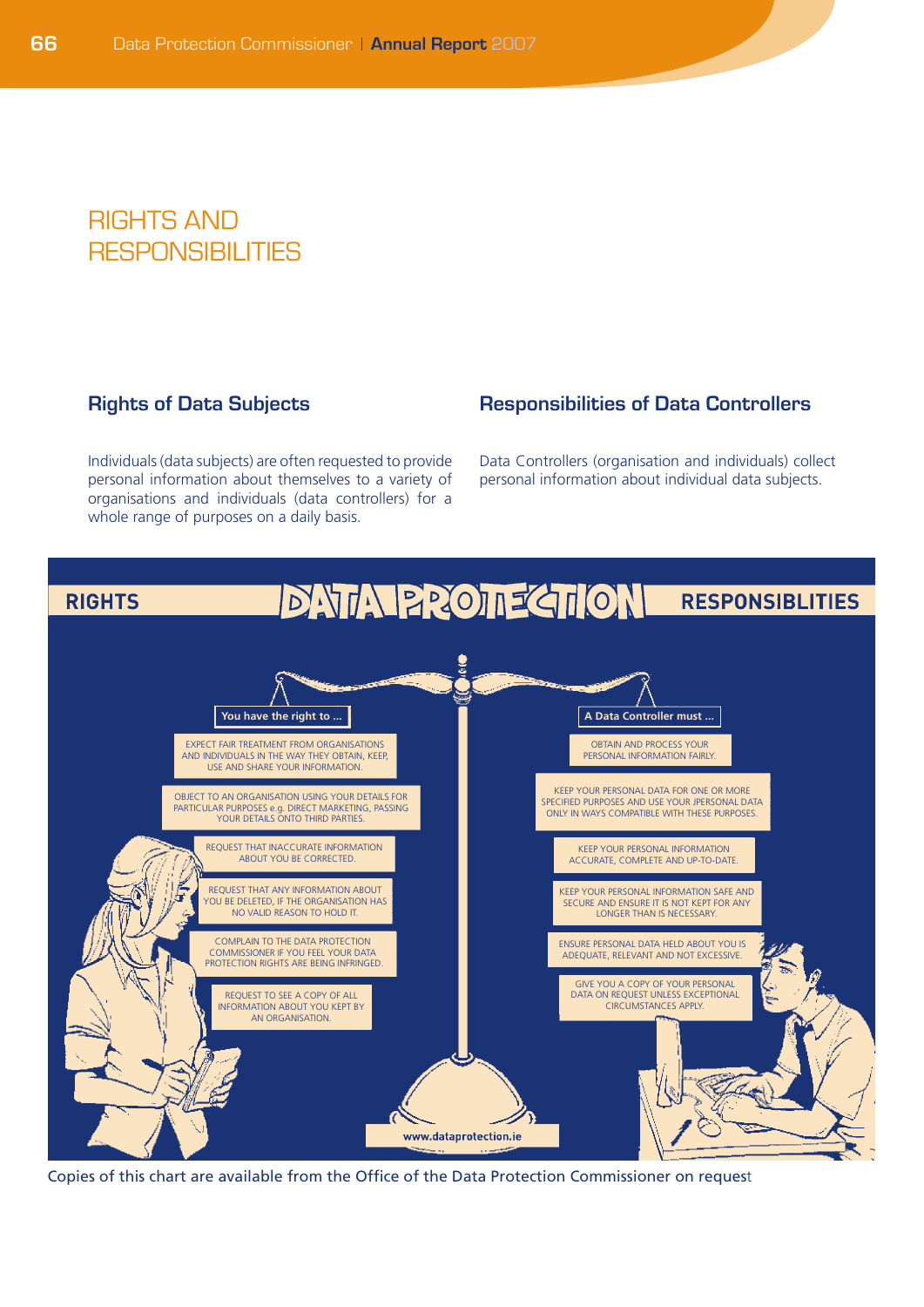# $PART 3 - GI IDANCF$

## **Guidelines in relation to legal basis for private sector sharing of personal data**

This note is seeking to give guidance in relation to the sharing of personal data in relation to individuals from data controller to data controller in the private sector. It is prepared in recognition of an increasing desire on the part of some data controllers to consider sharing personal data collected for one primary purpose such as providing a service to an individual for another purpose such as entering the personal data of that person on an industry wide database or other such broader database.

The sharing of data in relation to individuals, even with their consent, must still meet the requirements of the Data Protection Acts for justification for the particular processing envisaged.

All processing of personal data must be in compliance with the provisions of Sections 2 & 2A and where the data is sensitive Section 2B of the Data Protection Acts. In essence, this legal basis requires that personal data only be processed where it is necessary to do so for a substantial reason in the particular circumstances. Even in such circumstances all processing must still be carried out in such a manner as to safeguard the fundamental rights and freedoms of the individual concerned.

The key issue to be decided in the context of any processing of personal data is to establish under which of the provisions in Sections 2, 2A & 2B (where the processing relates to sensitive data) can the processing be deemed legitimate. Sharing of personal data is considered to be processing and therefore must have an appropriate basis in the Data Protection Acts.

#### **Section 2**

As a minimum to ensure fair processing, the person must be appropriately informed in accordance with the requirements of Section 2(1)a of the Acts as outlined in more detail in Section 2D. This requires that the persons must be informed as to all uses that will be made of their data including to whom it will be disclosed.

#### **Section 2A**

Once appropriate and detailed information is supplied to all persons under the requirements of Section 2(1) (a) of the Acts, the additional conditions of Section 2A must also be met. Section 2A(1) relates to consent. Where this consent is sought as a condition for the provision of the service in question rather than on a purely optional basis, then the strong view of the Commissioner is that it is doubtful that it can be considered to be freely given and therefore should not normally be solely relied upon as a justification for the sharing of personal data. This is especially so where such sharing is on a systematic, routine basis.

In such circumstances, one of the other conditions of Section 2A must also be met. The most likely in relation to the sharing of personal data is Section 2A(1)(d):

(d) *the processing is necessary for the purposes of the legitimate interests pursued by the data controller or by a third party or parties to whom the data are*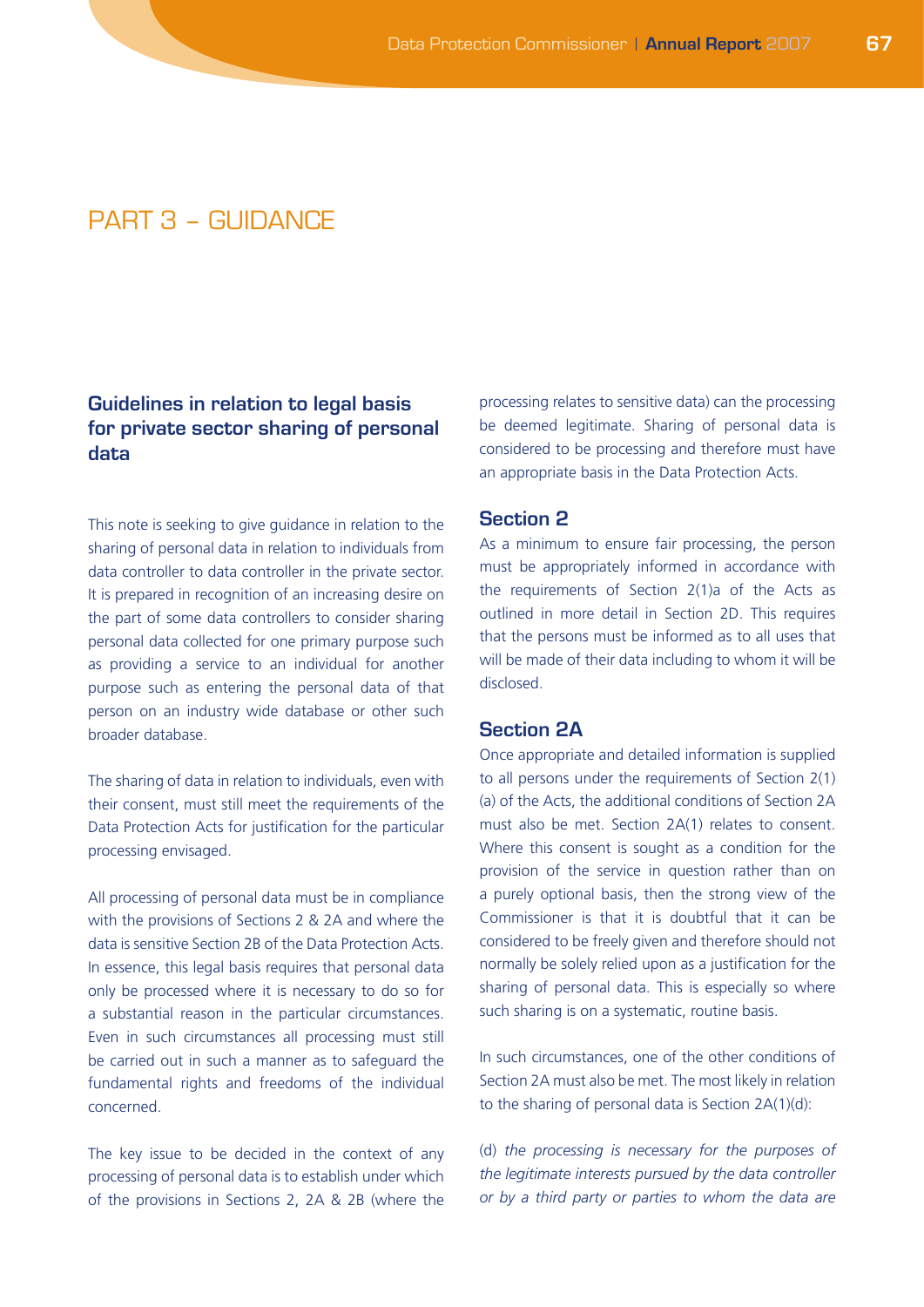*disclosed, except where the processing is unwarranted in any particular case by reason of prejudice to the fundamental rights and freedoms or legitimate interests of the data subject.*

Accordingly, any sharing of personal data would need to be able to clearly demonstrate that it is necessary for the legitimate interests of the data controller concerned and not prejudice the fundamental rights and freedoms or legitimate interests of the data subject. Therefore this provision requires that any sharing strike a clear balance between the interests of the data controller and the data subject. The strong view of the Data Protection Commissioner is that in order to override the legitimate interests of the data subject, the data controller must be able to demonstrate unequivocally why it is necessary for their legitimate interests to override the rights of individuals by sharing their personal data with others.

#### **Section 2B**

Additionally, where the personal data to be shared relates to the "the commission or alleged commission of any offence by the data subject" which would, of course, include fraud, it would constitute sensitive personal data and the conditions of Section 2B of the Acts also need to be met before any sharing of personal data takes place.

Section 2B again envisages the explicit consent of the data subject providing a basis for the processing of personal data under this Section. However, for the reasons outlined above a consent given in these circumstances should not normally be considered to be freely given and so cannot be solely relied upon by a data controller.

Section 2B(1) outlines additional conditions which would legitimise such processing. The most relevant in this context are likely to be:

- *(vi) the processing is necessary -*
- *(1) for the administration of justice,*

*(11) for the performance of a function conferred on a person by or under an enactment, or*

*(111) for the performance of a function of the Government or a Minister of the Government,*

#### *(vii) the processing –*

*(I) is required for the purpose of obtaining legal advice or for the purposes of, or in connection with, legal proceedings or prospective legal proceedings, or (II) is otherwise necessary for the purposes of establishing, exercising or defending legal rights*

This makes clear that sensitive personal data in relation to the commission or alleged commission of an offence may only be processed by a data controller itself for the purpose of pursuing legal action or where the processing is performed further to a specific statutory obligation or for the administration of Justice. These latter categories may only be carried out by an official authority. Accordingly, for clarity, the sharing of personal data by a data controller with An Garda Síochána in relation to the commission or alleged commission of an offence is legitimate under the Acts and may take place. No other sharing of information between data controllers in relation to the commission or alleged commission of offences, including in relation to fraud, may take place in compliance with the Data Protection Acts.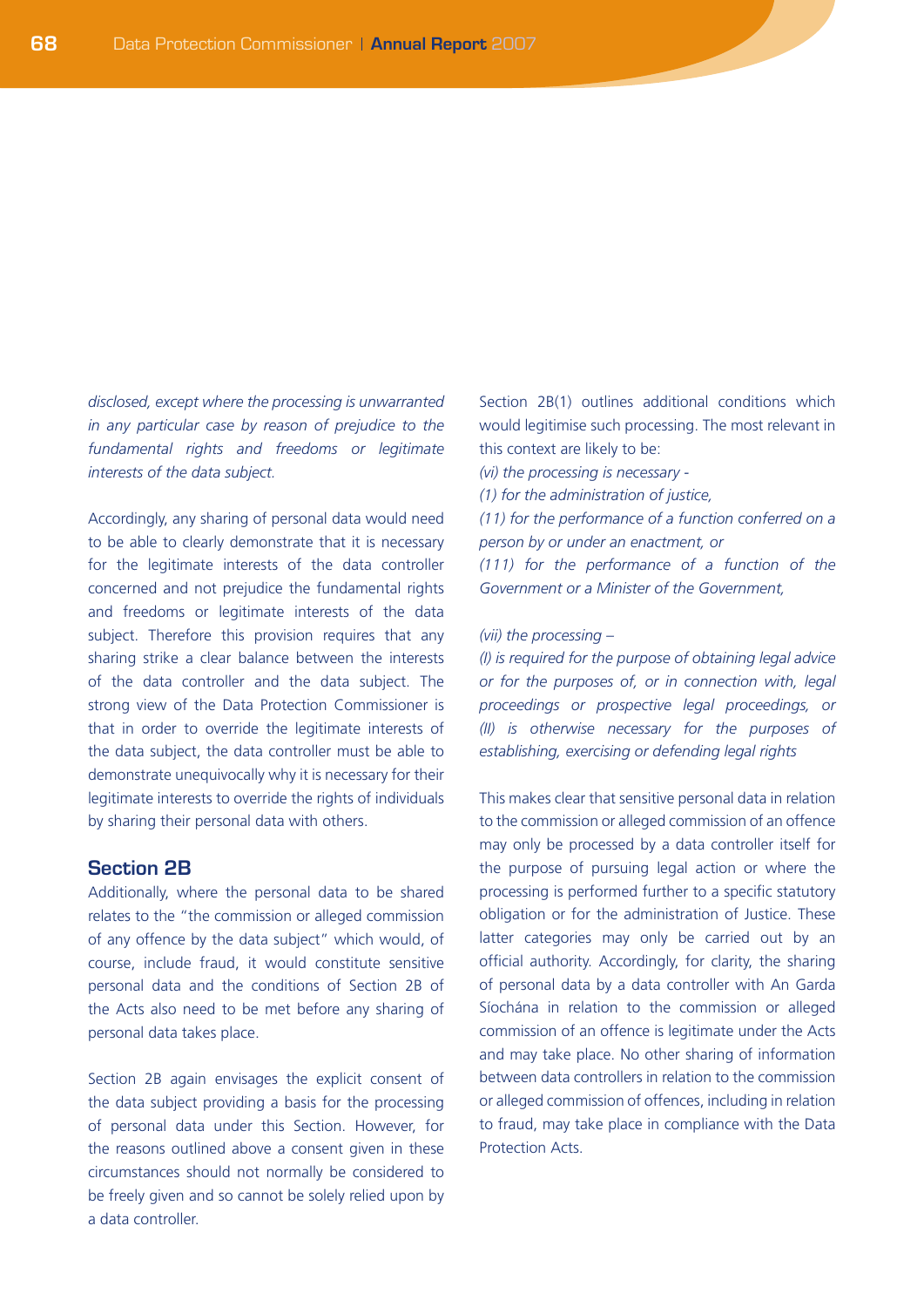# **Guidance Note for Electronic Communications Service Providers on direct marketing telephone calls to their Subscribers and former Subscribers.**

Set out below is the position of the Office of the Data Protection Commissioner on direct marketing telephone calls by Electronic Communications Service Providers to their Subscribers and former Subscribers. This position is based on the legislative requirements concerning unsolicited communications as set down in S.I. No. 535 of 2003 - European Communities (Electronic Communications Networks and Services) (Data Protection and Privacy) Regulations 2003 and in Sections 2(7) and 2(8) of the Data Protection Acts, 1988 and 2003.

# **Subscribers to one telecommunications company for a single billing service.**

This relates to subscribers who receive both call and line rental services from one telecommunications company (service provider). In such cases, the service provider who is currently supplying the service may telephone the line of their subscribers for direct marketing purposes such as alternative tariff plans, additional value-added services, etc. The NDD opt-out preference does not apply in such cases. However, the wishes of any subscriber who has indicated whether

orally or in writing to their current single billing service provider that they do not wish to receive marketing calls must be respected and they may not, therefore, be telephoned for such calls once they have indicated such a preference. Furthermore, all other service providers must respect the NDD opt-out preference (if expressed) of non-customers (who are single billing subscribers of a different service provider) in relation to direct marketing telephone calls. An opt-out preference indication in the NDD must always be respected by such service providers unless the particular service provider can credibly demonstrate that it has obtained a separate clear direct marketing consent directly from the subscriber in question. A particular point arises in respect of single billing service subscribers who have terminated a business relationship with one or more previous service providers. In such circumstances, any opt-ins for direct marketing which were previously given to those service providers prior to the termination of the business relationship will be presumed to be expired.

## **Subscribers to carrier pre-selection services.**

This describes a subscriber who opts in advance for certain types of calls (International, National, All calls) to be carried by one or more service providers. In such cases, service providers who are providing the pre-selection services may telephone the line of their current subscribers for direct marketing purposes such as alternative tariff plans, additional value-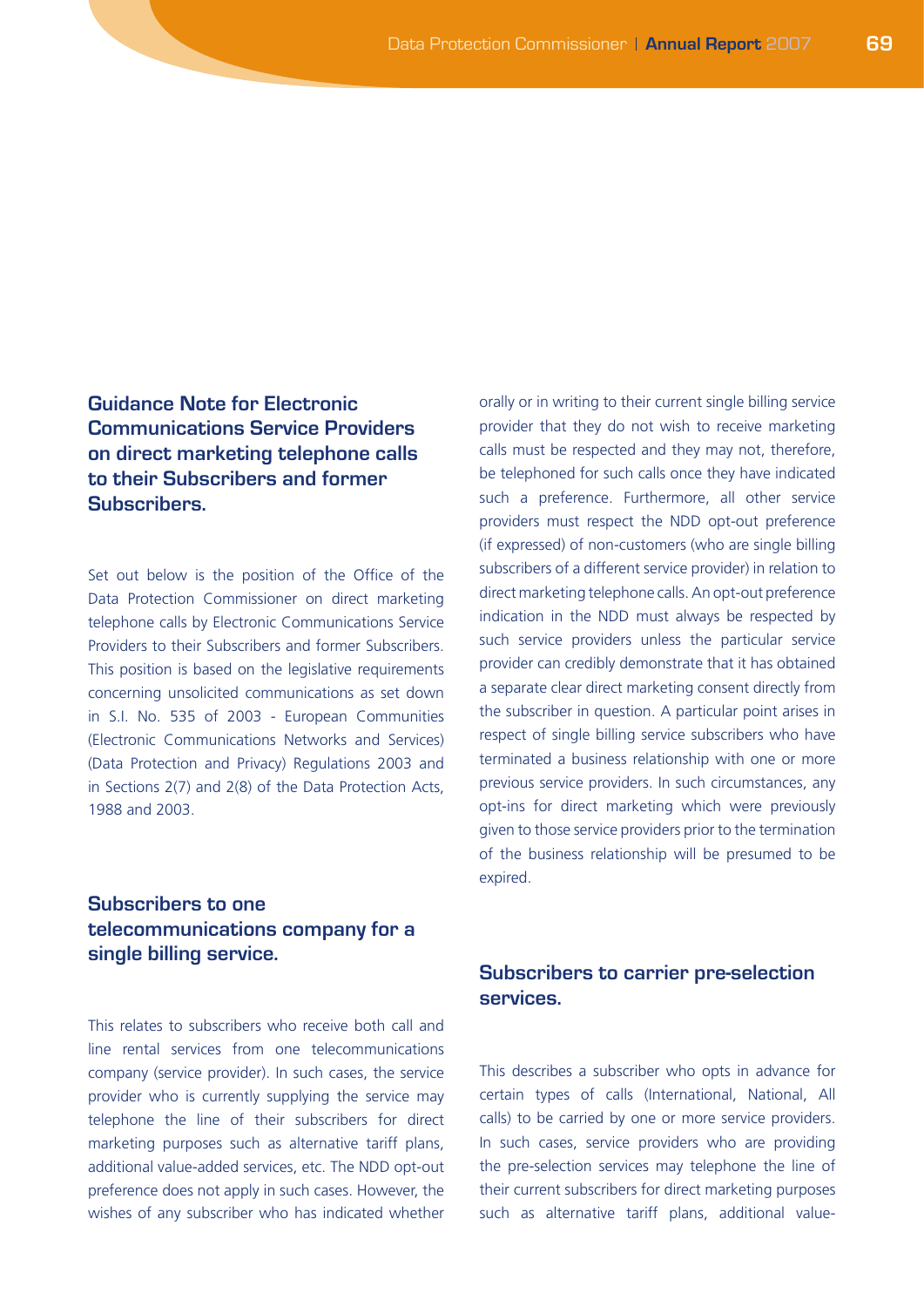added services, etc. The NDD opt-out preference does not apply in such cases. However, the wishes of any subscriber who has indicated whether orally or in writing to their service provider that they do not wish to receive marketing calls must be respected and they may not, therefore, be telephoned for such calls once they have indicated such a preference. Furthermore, all other service providers must respect the NDD optout preference (if expressed) of non-customers (who are carrier pre-selection subscribers of different service provider(s)) in relation to direct marketing telephone calls. Equally, the line rental service provider and/ or ancillary services provider (services relating to the line rather than to calls, e.g. ISDN or CPS rental) must respect the NDD opt-out preference (if expressed) of such subscribers in relation to direct marketing calls for all services other than line rental service and/or the ancillary services in question as well as the wishes of any such subscriber who has indicated to their line rental and/or ancillary services provider that they do not wish to receive marketing calls. An opt-out preference indication in the NDD must always be respected by such service providers unless the particular service provider can credibly demonstrate that it has obtained a separate clear direct marketing consent directly from the subscriber in question.

## **Subscribers to carrier selection services.**

This relates to subscribers who opt on a call-by-call basis for certain types of call (International, National, etc) to be carried by one or more service providers.

In such cases, service providers who are currently providing the carrier selection services may telephone the line of their current subscribers for direct marketing purposes such as alternative tariff plans, additional value-added services, etc. The NDD opt-out preference does not apply in such cases. However, the wishes of any subscriber who has indicated whether orally or in writing to their service provider that they do not wish to receive marketing calls must be respected and they may not, therefore, be telephoned for such calls once they have indicated such a preference. Furthermore, all other service providers must respect the NDD optout preference (if expressed) of non-customers (who are carrier selection subscribers of different service provider(s)) in relation to direct marketing telephone calls. Equally, the line rental service provider and/or ancillary services provider must respect the NDD optout preference (if expressed) of such subscribers in relation to direct marketing calls for all services other than line rental service and/or the ancillary services in question as well as the wishes of any such subscriber who has indicated to their line rental and/or ancillary services provider that they do not wish to receive marketing calls. An opt-out preference indication in the NDD must always be respected by such service providers unless the particular service provider can credibly demonstrate that it has obtained a separate clear direct marketing consent directly from the subscriber in question.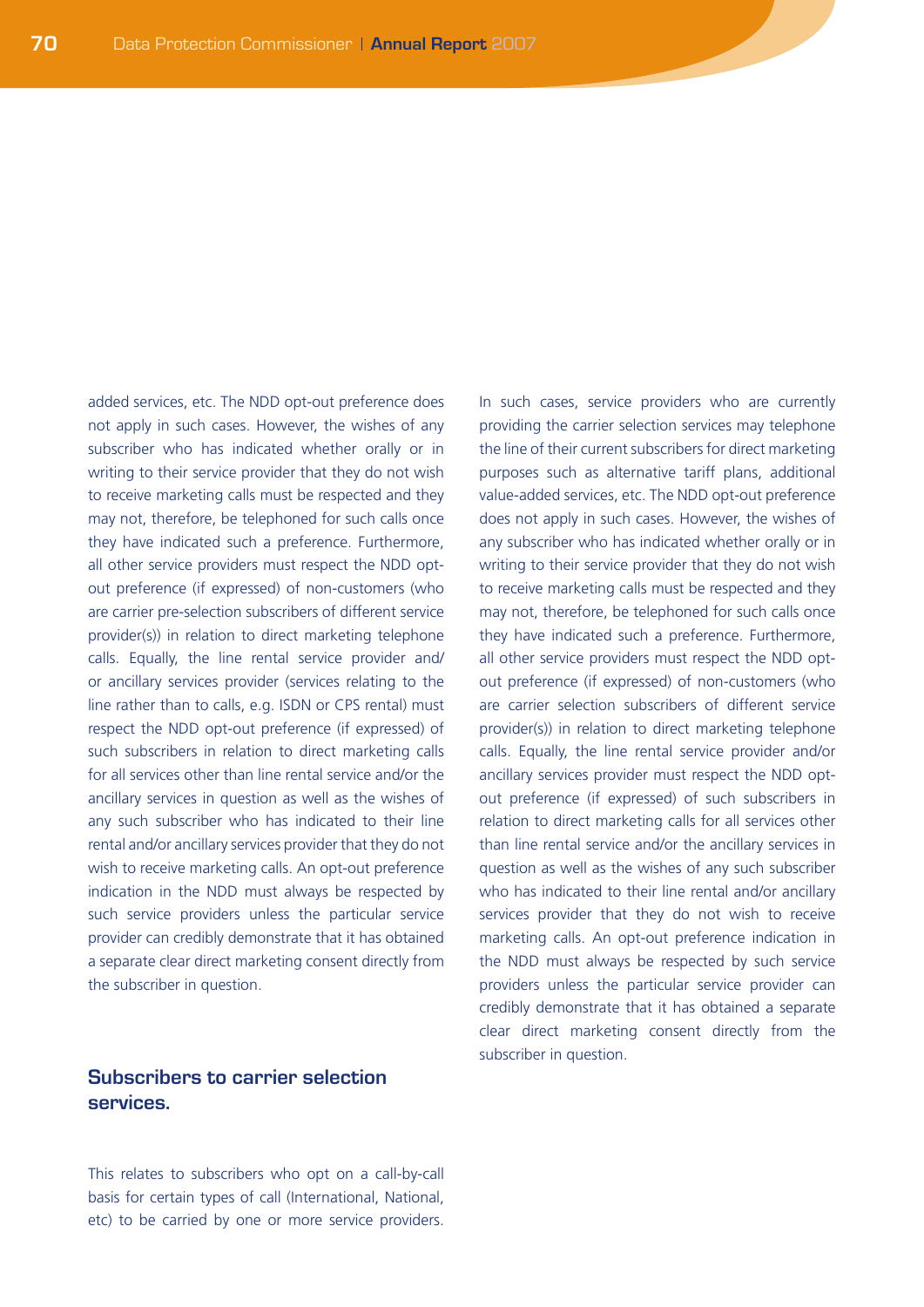## **Subscribers who change telecommunications company.**

This relates to (i) subscribers who terminate their existing contract with their telecommunications service provider for both call and line rental services and (ii) subscribers who terminate their existing contract with their telecommunications service provider for carrier pre-selection or carrier selection services (as described above) where such services were the only services that were availed of by the subscriber from that service provider. Such termination of contract brings subscribers into the category of former subscribers of the service provider in question. Consent given by a subscriber to a service provider prior to the termination of a business relationship for the receipt of direct marketing calls on his/her line will be presumed to be expired on the termination of the business relationship unless the consent was given on the clear and specific understanding that it would continue to apply in the event of the termination of the business relationship. In the case of these former subscribers, in respect of direct marketing calls, the NDD opt-out preference (if expressed) must be respected by their former service provider with immediate effect on the termination of the business relationship.

# **Guidance Note for Data Controllers on Purpose Limitation and Retention**

The following guidance has been prepared as an aid to data controllers in the practical application of Section 2(1)(c) of the Data Protection Acts 1988 & 2003 which requires data controllers to comply with the following provisions concerning personal data kept by them:

- the data shall have been obtained for one or more specified, explicit and lawful purpose(s),
- the data shall not be further processed in a manner incompatible with that purpose or those purposes,
- the data shall be adequate, relevant and not excessive in relation to the purpose or purposes for which they were collected or are further processed, and
- the data shall not be kept for longer than is necessary for that purpose or those purposes.

#### **Specific, explicit and lawful purposes**

Data controllers who obtain personal data from a data subject may do so for one or more specific, lawful and clearly stated purposes. It is unlawful to collect information about people routinely and indiscriminately – a data controller must have a sound, clear and legitimate purpose for collecting personal data. An individual has a right to question the purpose for which you hold his/her data and you must be able to identify that purpose.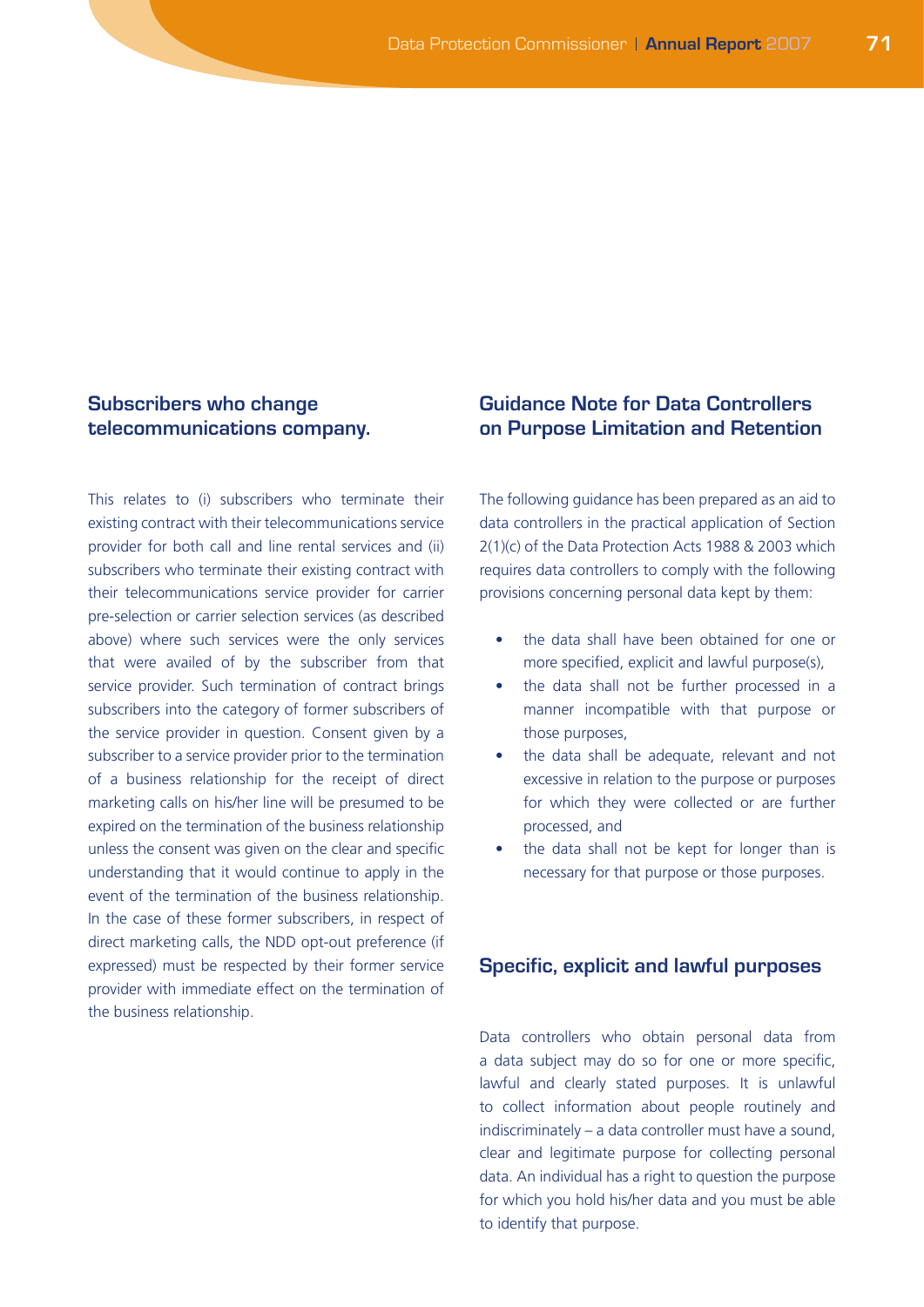#### **Further processing**

Data controllers who obtain personal information for one or more legitimate purposes may not use that data for any other purpose except in ways which are compatible with the original purpose(s). For example, personal images captured on CCTV cameras by a data controller where the CCTV was in operation solely for security purposes may not be used by the data controller for any other purpose such as staff monitoring.

Similarly, telephone service providers hold personal information for the purpose of providing a telephone service to subscribers (and the associated functions of telephone billing, line repairs, etc). They may be obliged by law to retain traffic and location data for three years. In the event of a subscriber terminating his/her relationship with a telephone service provider, the service provider may not, for example, process the personal data of that subscriber (which the service provider may be lawfully required to retain), to target him/her in person, by post, electronically or otherwise with direct marketing material or visits by sales agents [in an effort to win-back their business]. The only exception is where, prior to the termination of the customer relationship, the customer has clearly opted in (as opposed to not having opted-out) to such contact taking place in the event of the termination of the business relationship. This guidance note updates the previous position of the Office of the Data Protection Commissioner on that matter.

In order to meet this obligation, data controllers are advised to put in place appropriate procedures and security measures to ensure that information obtained for one purpose may not be accessed and used for another purpose within their organisation. This will include audit trails, etc. to ensure that such unauthorised access, where it might take place, can be tracked and provide a basis for appropriate measures to be taken to deal with it.

#### **Adequate, relevant and not excessive.**

The personal data sought and kept by data controllers should be sufficient to enable them to achieve their specified purpose(s) and no more. Data controllers should set down specific criteria to judge what is adequate, relevant and not excessive and they should apply those criteria to each information item and the purpose(s) for which it is held. Data controllers have no basis for collecting or keeping personal data that they do not need on the off-chance that a use might be found for it at a future date.

#### **Retention**

Data controllers must be clear about the length of time for which personal data will be kept and the reasons why the information is being retained. In determining appropriate retention periods, regard must be had for any statutory obligations imposed on a data controller. If the purpose for which the information was obtained has ceased and the personal information is no longer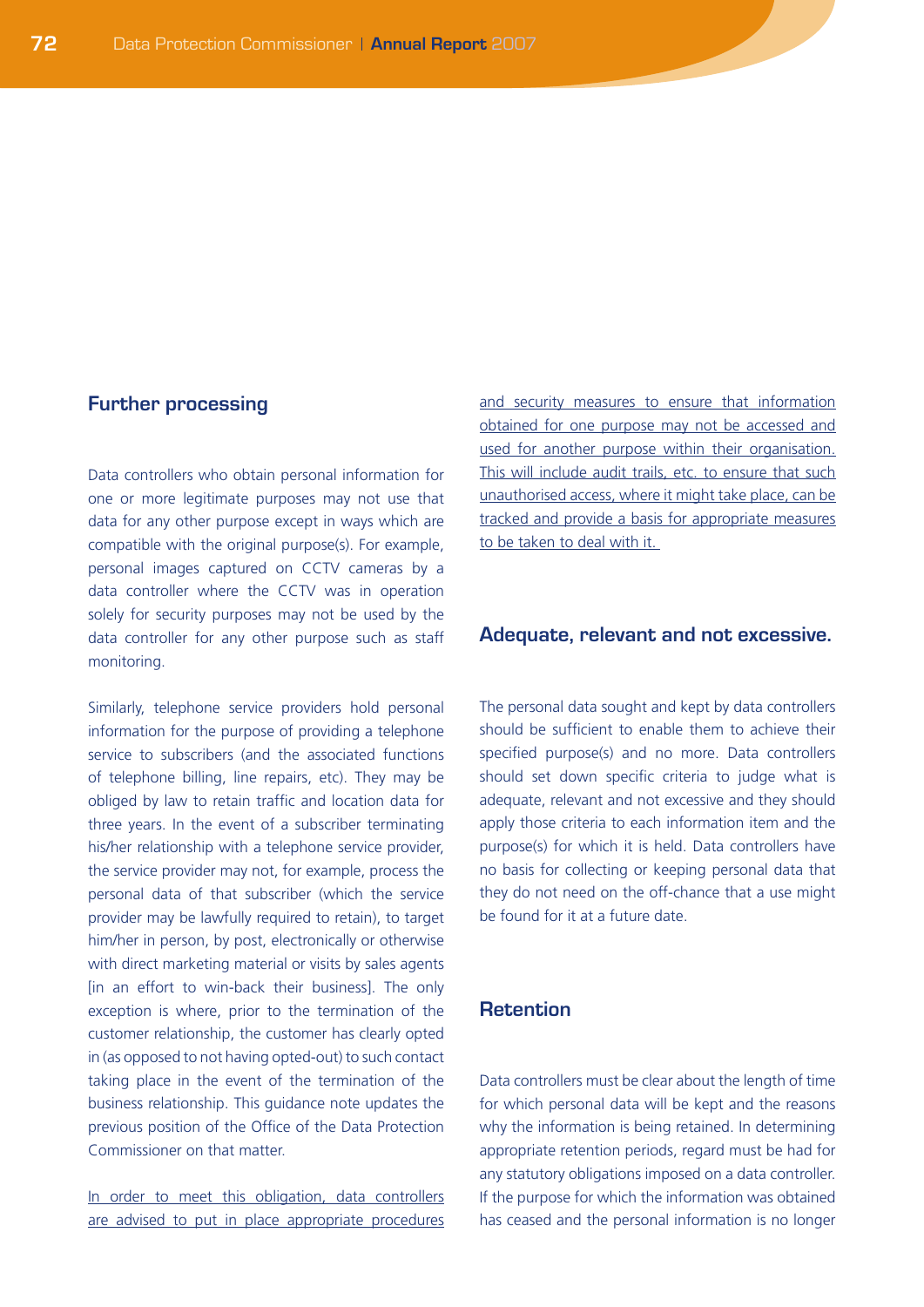required, the data must be deleted or disposed of in a secure manner. It may also be anonymised to remove any personal data. In order to comply with this legal requirement, data controllers are advised to assign specific responsibility and introduce procedures for ensuring that files are regularly purged and that personal data is not retained any longer than is necessary.

# **Guidance Note on Biometrics in Schools, Colleges and other Educational Institutions**

The following guidance has been prepared as an aid to schools, colleges and other educational institutions that may be considering the installation and use of a biometric system. This document is intended to encourage such institutions to fully consider if there is need for a biometric system in the first place and then to assess the privacy impact of different systems.

The critical issues to be considered from a data protection perspective are the proportionality of introducing a biometric system and the requirement to obtain the signed consent of the student users (and their parents or guardians in the case of minors) giving them a clear and unambiguous right to opt out of the system without penalty.

The document is not intended to promote any particular system, but is intended to make schools and colleges aware of their responsibilities under the Data

Protection Acts 1988 & 2003. It is the use of a biometric system that may give rise to a data protection concern, not necessarily the production or sale of a system. All situations must be judged on a case-by-case basis.

# **1. Different types of Biometric systems**

All biometric systems operate on the basis of the automatic identification or authentication/verification of a person. What differs between systems is the nature of the biometric and the type of storage.

# **1.1 Information used to generate biometric data**

Biometric data may be created from physical or physiological characteristics of a person. These include a fingerprint, an iris, a retina, a face, outline of a hand, an ear shape, voice pattern, DNA, and body odour. Biometric data might also be created from behavioural data such as hand writing or keystroke analysis. Generally, a digitised template is produced from the biometric data. This template is then compared with one produced when a person presents at a reader.

### **1.2 Types of biometric data.**

There are three principal types of biometric data:

- Raw Images, consisting of recognisable data such as an image of a face or a fingerprint, etc.
- • Encrypted images, consisting of data that can be used to generate an image.
- Encrypted partial data, consisting of partial data from an image, which is encrypted and cannot be used to recreate the complete original image.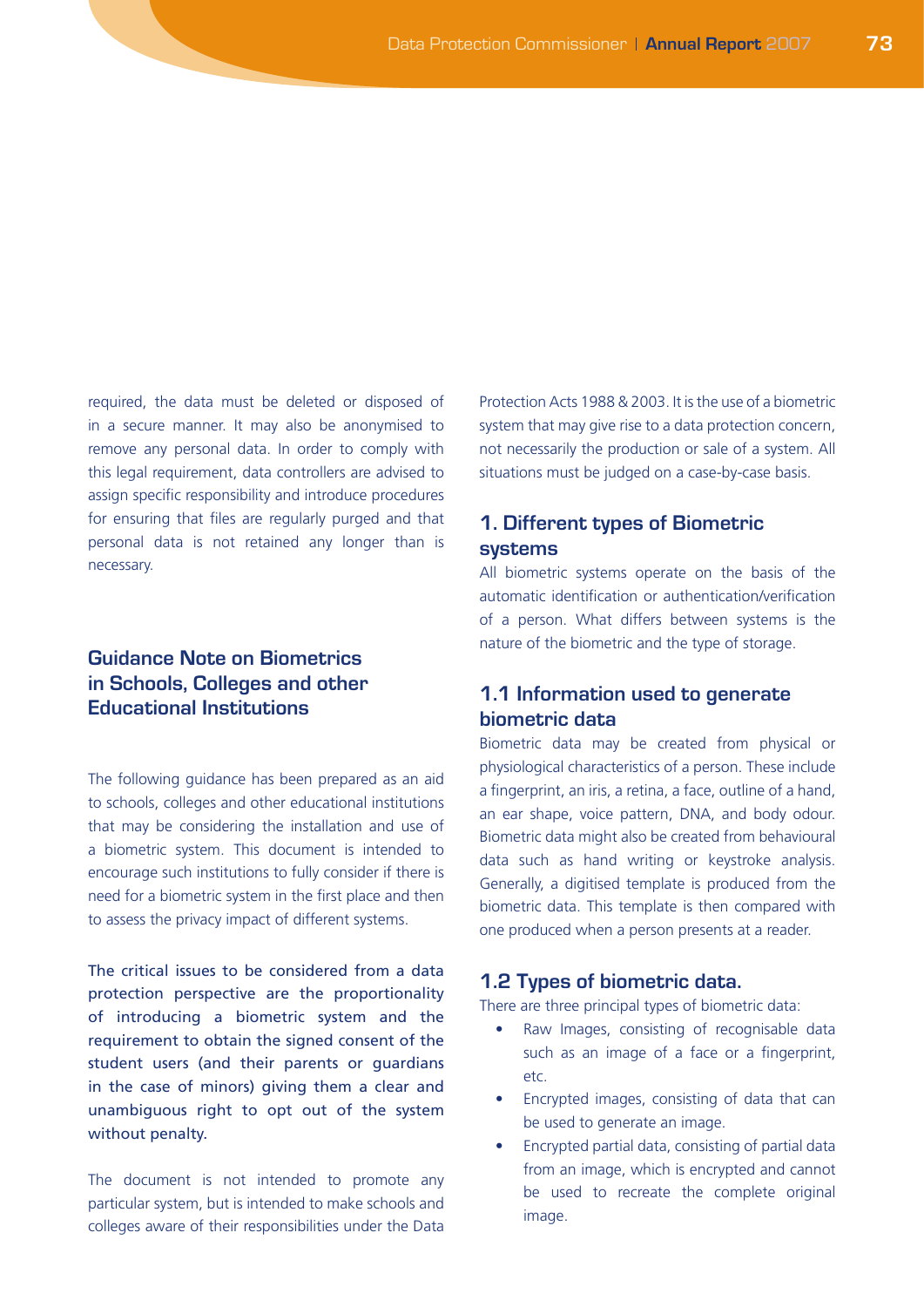### **1.3 Types of Biometric systems**

There are two principal types of systems:

- Identification systems, which confirm the identity of an individual;
- • Authentication / verification systems, which confirm that a biometric derived from a person who presents at a reader matches another biometric, typically stored on a card and presented simultaneously.

### **1.4 Storage of biometric data.**

There are two principal methods of storing biometric data/templates:

- • Central databases store the templates on a central system which is then searched each time a person presents at a reader.
- A card is used to store a template. A template is generated when a person presents at a reader, and this template is compared with the template on the card.

# **Data Protection issues concerning biometrics.**

### **2. Proportionality**

Section 2(1)(c)(iii) of the Data Protection Acts states that data

"shall be adequate, relevant and not excessive in relation to the purpose or purposes for which they were collected or are further processed."

The key word here is "excessive." Accordingly, the first question to be asked when considering the installation of such a system is what is the need for it? What is wrong with current systems or less invasive alternatives?

As individuals have fundamental Human Rights which are protected by the Data Protection Acts, a school or college must conduct some assessment of the need for a biometric system and an evaluation of the different types of available systems before the introduction of any particular system.

Determining what is excessive requires a case-bycase analysis. Some factors which may be taken into account include:

- **Environment.** Does the nature of the school or college require high levels of security? Are there areas of the campus which contain sensitive information, high value goods or potentially dangerous material which may warrant a higher level of security than would areas with low value goods or areas with full public access? Of course such a consideration would also point towards all persons working in the environment being similarly required to use the biometric system.
- **Purpose.** Can the intended purpose be achieved in a less intrusive way? A biometric system used to control access for security purposes in certain areas of the campus might be legitimate while a biometric system used by the same school or college purely for attendance management purposes might not.
- **Efficiency.** Ease of administration may necessitate the introduction of a system where other less invasive systems have failed, or proved to be prohibitively expensive to run.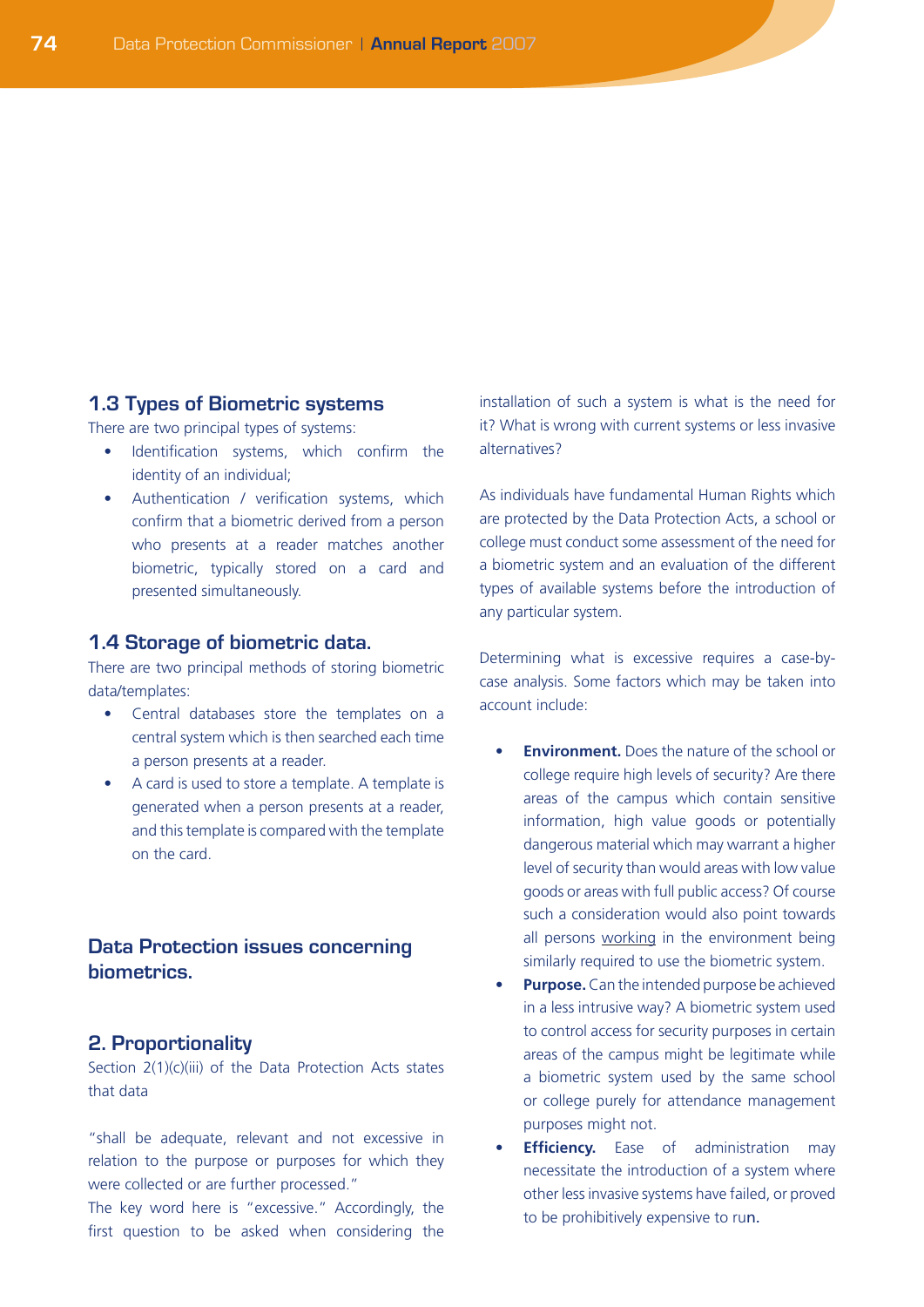**• Reliability.** If a school or college suffers as a result of students impersonating each other for various reasons, then a system could possibly be justified as long as other less invasive ones have been assessed and reasonably rejected.

### **3. Fair obtaining and processing.**

Section 2(1)(a) of the Acts require that: "The data or, as the case may be, the information constituting the data shall have been obtained, and the data shall be processed, fairly."

In order to demonstrate compliance with this provision, at least one of the provisions of Section 2A of the Acts must be met. In the context of the introduction of a biometric system for use by students in a school or college, these include:

- Consent, and
- Legitimate interests of the school or college: where the processing is necessary for the purposes of the legitimate interests pursued by the school or college or by a third party or parties to whom the data are disclosed, except where the processing is unwarranted in any particular case by reason of prejudice to the fundamental rights and freedoms or legitimate interests of the data subject.

Consent: In the context of students attending a place of education, the Data Protection Commissioner would stipulate that the obtaining of consent is of paramount importance when consideration is being given to the introduction of a biometric system. It is the Commissioner's view that when dealing with personal data relating to minors, the standards of fairness in the obtaining and use of data, required by the Data Protection Acts, are much more onerous than when dealing with adults. Section 2A(1)(a) of the Data Protection Acts states that personal data shall not be processed by a data controller unless the data subject has given his/her consent to the processing, or if the data subject by reason of his/her physical or mental incapacity or age, is or is likely to be unable to appreciate the nature and effect of such consent, it is given by a parent or guardian etc. While the Data Protection Acts are not specific on what age a subject will be able to consent on their own behalf, it would be prudent to interpret the Acts in accordance with the Constitution. As a matter of Constitutional and family law a parent has rights and duties in relation to a child. The Commissioner considers that use of a minor's personal data cannot be legitimate unless accompanied by the clear signed consent of the child and of the child's parents or guardian.

As a general guide, a student aged eighteen or older should give consent themselves. A student aged from twelve up to and including seventeen should give consent themselves and, in addition, consent should also be obtained from the student's parent or guardian. In the case of children under the age of twelve, consent of a parent or guardian will suffice. All students (and/or their parents or guardians as set out above) should, therefore, be given a clear and unambiguous right to opt out of a biometric system without penalty. Furthermore, provision must be made for the withdrawal of consent which had previously been given.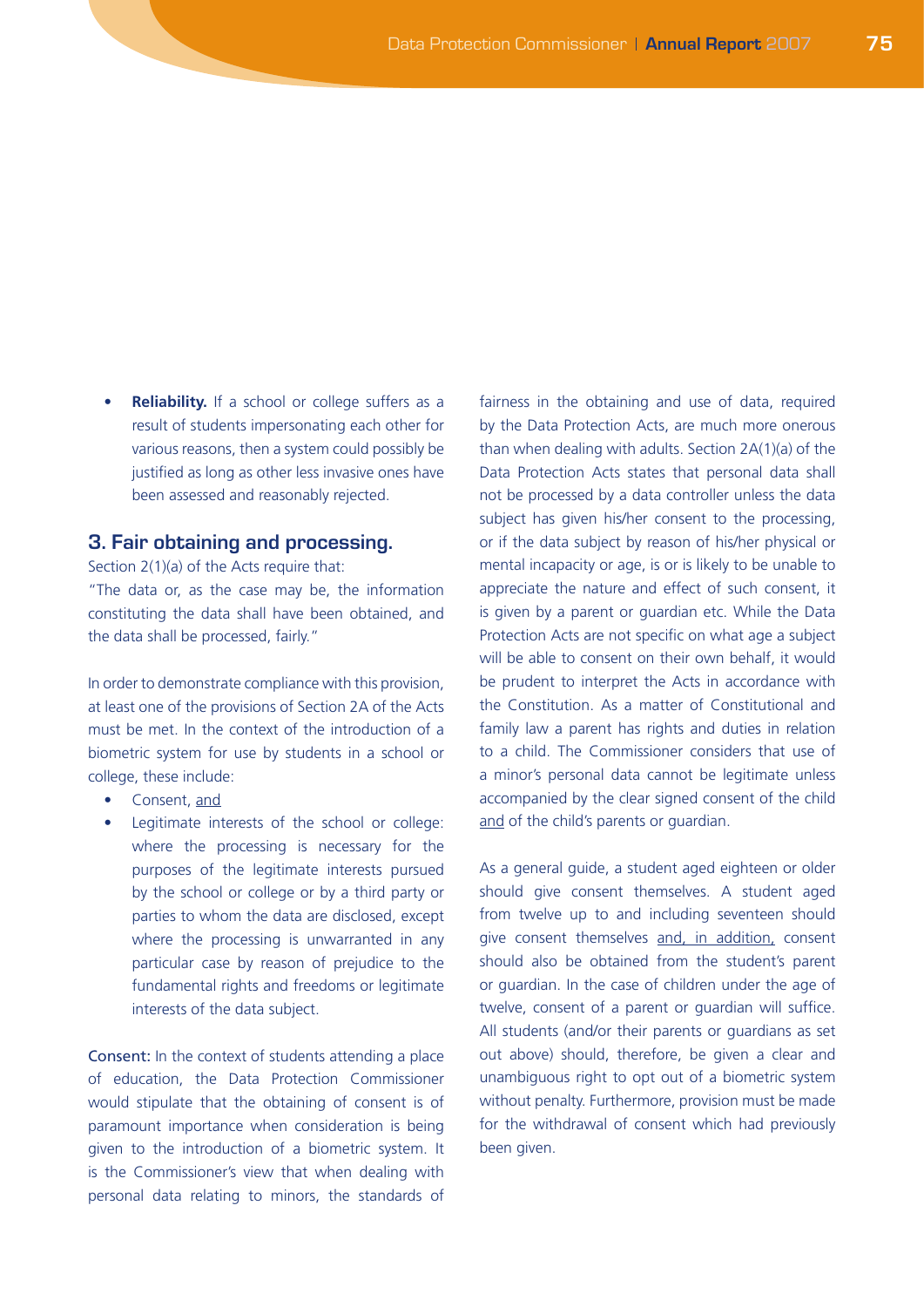Legitimate interests: Whilst the "legitimate interest" provision may seem appealing, it requires that a balance be struck. What is acceptable in one case may not be acceptable in another and a school or college seeking to rely upon this provision must take into account the potential effect upon student privacy rights. In any event, the Data Protection Commissioner considers that, in the context of a student environment, the processing of personal data using a biometric system would be prejudicial to the fundamental rights and freedoms of the students concerned in the absence of freely given consent.

### **3A. Fair obtaining of sensitive data.**

If a biometric identifies sensitive data (such as data relating to a student's health or facial appearance thereby revealing race), at least one provision of section 2B of the Acts must be met in addition to those mentioned above. In the context of the introduction of a biometric system for use by students in a school or college, these provisions include:

- consent explicitly given.
- necessary processing for the performance of a function conferred on a person by or under an enactment.

Explicit consent: As stated above, all students (and/or their parents or guardians) should be given a clear and unambiguous right to opt out of a biometric system without penalty. The same consent which applied to the principle of obtaining and processing data fairly also applies to the fair obtaining of sensitive data. Necessary for the performance of a function conferred under an enactment: Any legal obligation to record the attendance of students need not, in itself,

require a biometric system to satisfy. For example, the Education (Welfare) Act, 2000 requires schools to maintain a record of the attendance or non-attendance on each school day of each student registered at the school. This requirement does not specify how the attendance data should be obtained. The key word in this provision of the Data Protection Acts concerning the processing of sensitive personal data is "necessary." It is the view of the Data Protection Commissioner that the processing of sensitive personal data through use of a biometric system is *not necessary* to meet the requirements of the Education (Welfare) Act, 2000 in respect of recording student attendance. There are several long established and successful alternative methods of recording student attendance at schools which do not require the processing of a student's sensitive personal data.

### **4. Transparency**

Section 2D of the Acts require that a school or college provide at least the following information to students when processing their data:

- The identity of the data controller in the school or college.
- The purpose in processing the data.
- Any third party to whom the biometric data will be given.

It is essential that students are aware of the purpose for which the biometrics data will be processed. This means that a school or college must carefully think through any purpose or potential purpose. Is the system solely for attendance management purposes? Will it be used for access control? What are the consequences for the student concerned if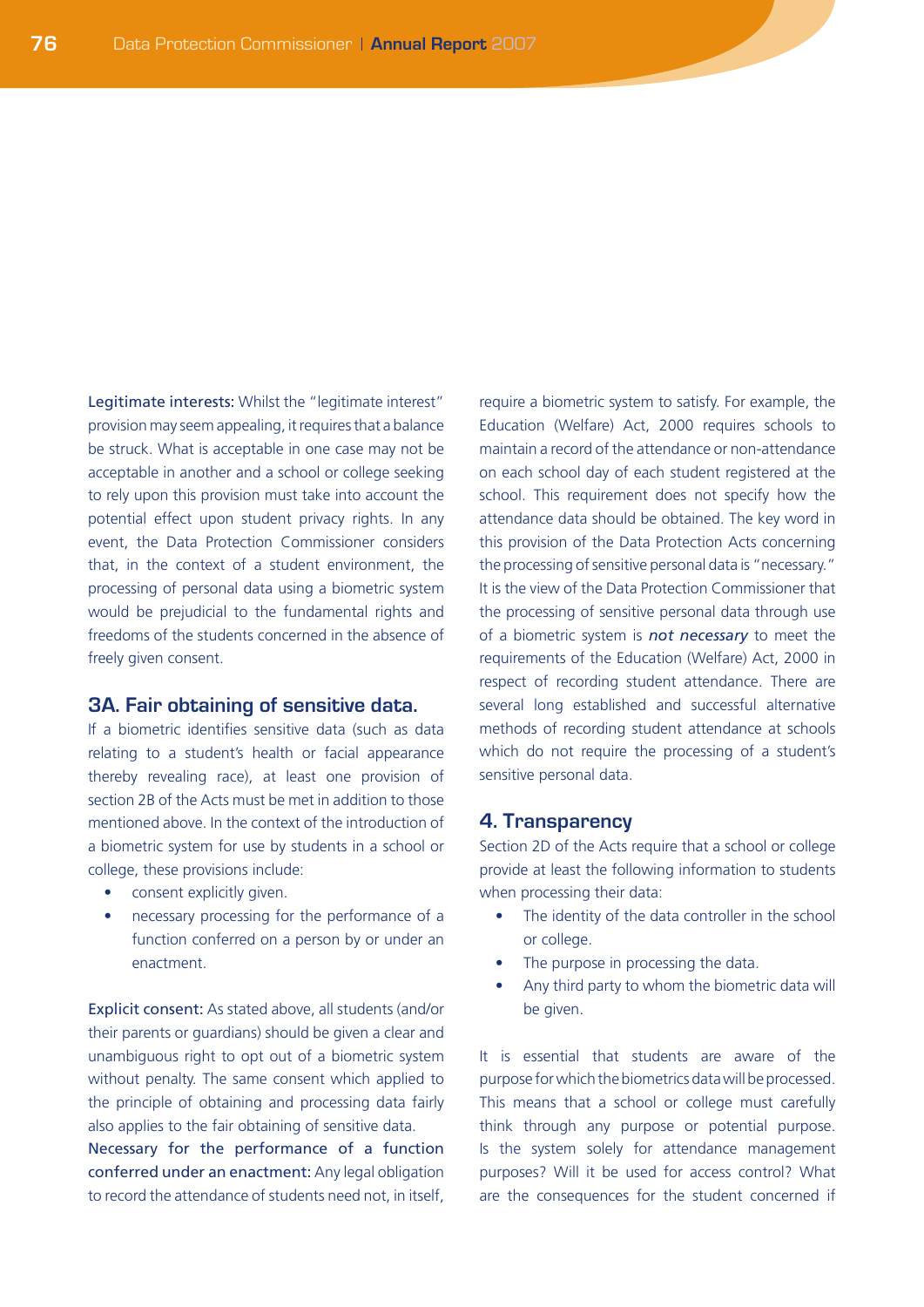there is an identified abuse of the system? Under what circumstances will management access logs created by the system?

Transparency is even more important where the biometric system does not require the knowledge or active participation of a student. A facial recognition system, for instance, may capture and compare images without that person's knowledge.

## **5. Accuracy**

Section 2(1)(b) of the Acts require that data shall be: "Accurate and complete and, where necessary, kept up to date."

Any biometric system must accurately identify the persons whose data are processed by the system. If changes in physical or physiological characteristics result in a template becoming outdated, a procedure must be in place to ensure that the data are kept up to date.

### **6. Security**

The requirement, under section 2(1)(d), that a school or college has appropriate security measures in place to prevent the unauthorised access to, or the unauthorised alteration, disclosure or destruction of data would appear to promote the use of technological solutions such as encryption.

However, in deciding upon what constitutes an appropriate security measure, Section 2C details four factors that should be taken into account:

- The state of technological development.
- The cost of implementing such technology.
- The nature of the data being protected.

The harm that might result through the unlawful processing of such data.

A minimum standard of security would include:

- • Access to the information restricted to authorised staff on a 'need to know' basis in accordance with a defined policy.
- • Computer systems should be password protected.
- Information on computer screens or manual files should be hidden from persons who are not authorised to see them.
- A back-up procedure for computer held data, including off-site back-up.
- **Ensuring that staff are made aware of the school** or college's security measures, and comply with them.
- Careful disposal of documents such as computer printouts, etc.
- The designation of a person with responsibility for security and the periodic review of the security measures and practices in place.
- Adequate overall security of the premises when it is unoccupied.
- Where the processing of personal data is carried out by a data processor on behalf of the school or college, a contract should be in place which imposes equivalent security obligations on the data processor.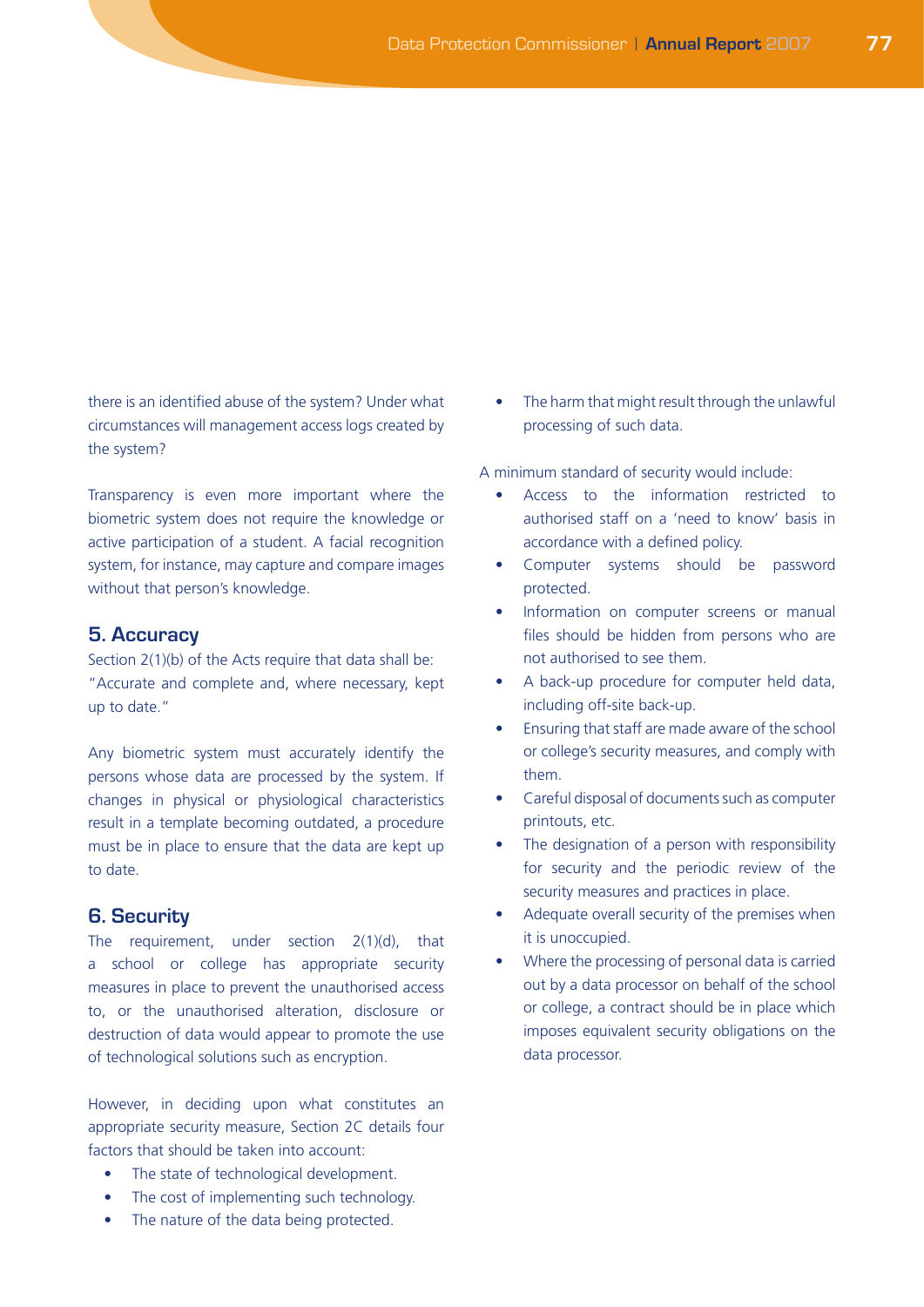# **7. Retention**

Section 2(1)(c)(iv) of the Data Protection Acts provides that data shall not be kept for longer than is necessary for the purpose. In the context of a biometric system in a school or college, it would be necessary to devise a retention policy in advance of the deployment of the system which clearly sets out the retention period which would apply to biometric data. At a minimum, the Data Protection Commissioner would expect that as soon as a student permanently leaves the school or college, his/her biometric data would be immediately deleted. Furthermore, in formulating a retention policy, the institution concerned should consider whether the biometric data of students should be deleted on a frequent basis while the students remain enrolled, for example, at the end of each school term or school year. In order to be able to support or justify their retention policy on biometrics, schools and colleges must ask themselves if they need to keep the information for a full term or full school year and be able to stand over the policy position they adopt.

#### **8. Privacy Impact Assessment.**

The Data Protection Commissioner cannot give a general approval or condemnation of biometric systems. Each system must be judged in respect of the situation in which it is used. A case-by-case judgement is required. With that in mind, the Commissioner encourages schools and colleges to take the above guidance into account if considering introducing any biometric system.

Before a school or college installs a biometric system, the Data Protection Commissioner recommends that a documented privacy impact assessment is carried out. A school or college which properly conducts such an assessment is less likely to introduce a system that contravenes the provisions of the Data Protection Acts 1988 & 2003. This is an important procedure to adopt as a contravention may result in action being taking against a school or college by the Commissioner, or may expose a school or college to a claim for damages from a student. Data protection responsibility and liability rests with the school or college, not with the person who has supplied the system (except where that person also acts as a data processor on behalf of the school or college).

Some of the points that might be included in a Privacy Impact Assessment are:

- Do I have an attendance management and/or access control system in place?
- Why do I feel I need to replace it?
- What problems are there with the system?
- Are these problems a result of poor administration of the system or an inherent design problem?
- Have I examined a number of types of system that are available?
- Will the non-biometric systems perform the required tasks adequately?
- Do I need a biometric system?
- If so, which kind do I need?
- Do I need a system that identifies students as opposed to a verification system?
- Do I need a central database?
- If so, what is wrong with a system that does not use a central database?
- What is the biometric system required to achieve for me?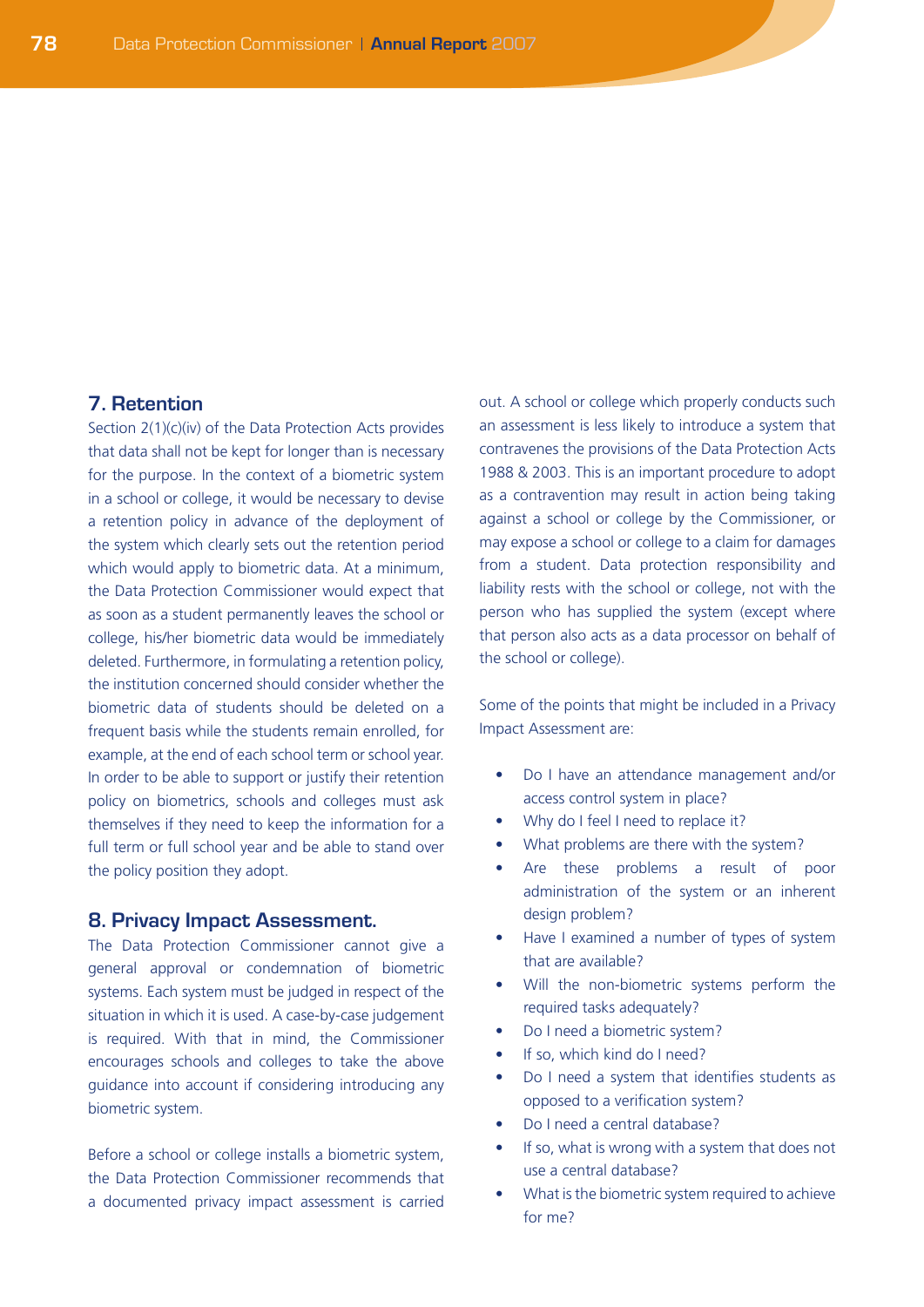## • Is it for attendance management purposes and/ or for access control purposes?

- How accurate shall the data be?
- What procedures are used to ensure accuracy of data?
- • Will the data require updating?
- How will the information on it be secured?
- Who shall have access to the data or to logs?
- Why, when and how shall such access be permitted?
- What constitutes an abuse of the system by a student?
- What procedures shall I put in place to deal with abuse?
- What legal basis do I have for requiring students to participate?
- How will I obtain the consent of the existing students (or their parents/guardians if applicable)?
- How will I obtain the consent of new students (or their parents/guardians) who will enrol at a future date?
- How will I ensure that students will be given a clear and unambiguous right to opt out of a biometric system without penalty?
- What procedures will I put in place to provide for the withdrawal by students of consent previously given?
- What system will I put in place for students who opt out of using the biometric system?
- How will I ensure that students who are unable to provide biometric data, because of a disability for example, are not discriminated against by my school or college by being required to operate a different system, or otherwise?
- Does the system used employ additional identifiers (e.g. PIN number, smart card) along with the biometric?
- If so, would these additional identifiers be sufficient on their own, rather than requiring operation in conjunction with a biometric?
- What is my retention policy on biometric data?
- Can I justify the retention period in my retention policy?
- How shall I inform students about the system?
- What information about the system need I provide to students?
- Would I be happy if I was a student asked to use such a system?
- Am I happy to operate a biometric system in an educational establishment where the use of such a system can make students less aware of the data protection risks that may impact upon them in later life?
- Does my school or college have a comprehensive data protection policy as required by the Department of Education and Science since 2003?
- Have I updated this policy to take account of the introduction of a biometric system for use by students?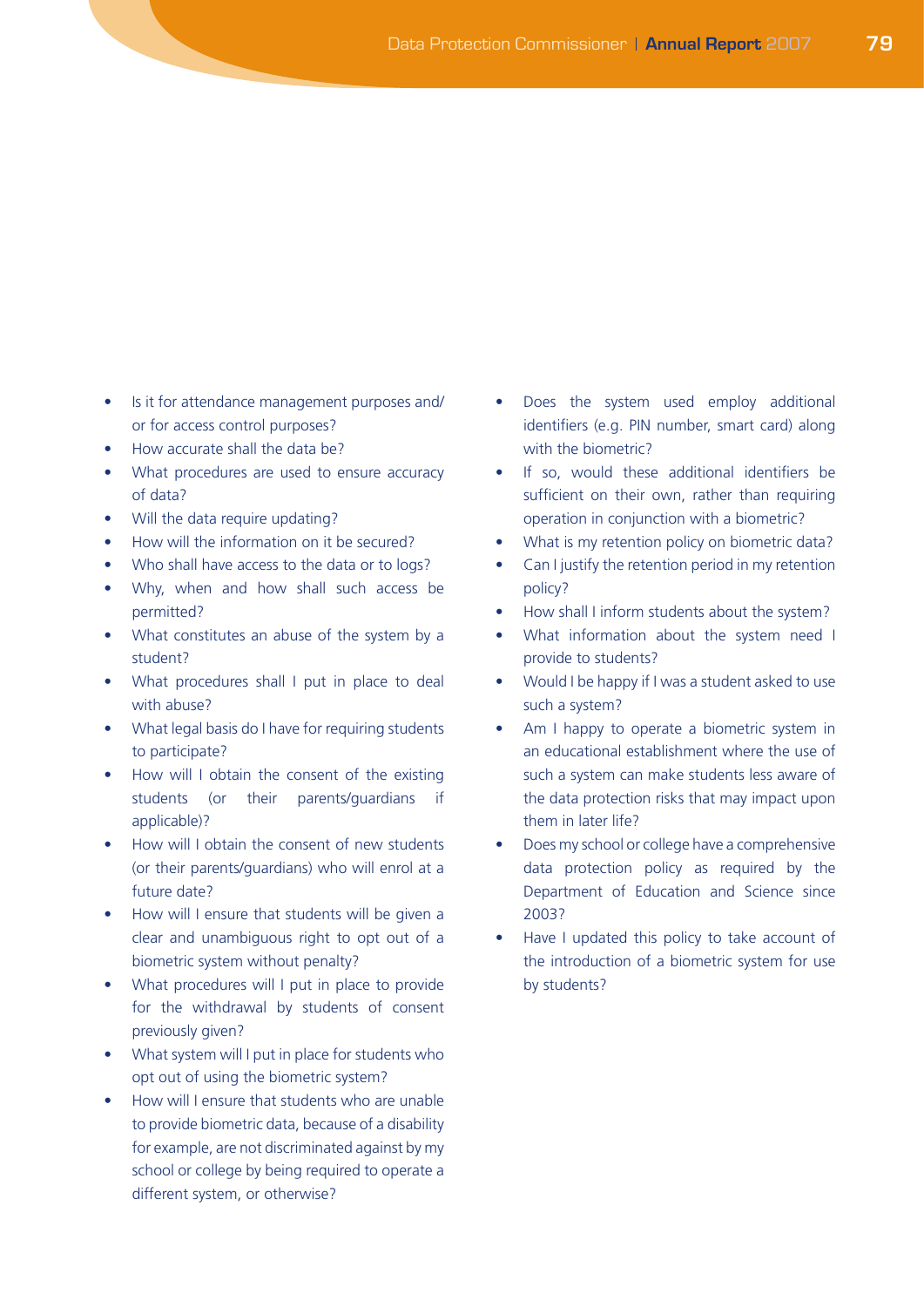# **Guidance Note for Data Controllers on the Release of Personal Data To Public Representatives**

## **Introduction**

This Office recognises that it is a normal and accepted function of an Irish public representative to represent individual constituents in their dealings with public and private organisations. Such representations typically relate to access to services or to information about those services.

The following guidance note has been prepared as an aid to organisations ("data controllers") that are in receipt of representations made on behalf of individuals ("data subjects") by public representatives (TDs, Senators, MEPs, Councillors). This note also sets out the obligations on public representatives under the Data Protection Acts 1988 and 2003 in relation to the making of such representations for personal information and their responsibilities in relation to information which may come into their possession on foot of these representations.

## **Data Controllers**

We advise that, where a public representative makes a written representation on behalf of a constituent, the organisation can generally assume that the constituent has given consent for the release of personal data necessary to respond to the representation.

As the organisation is accountable for personal data it has chosen to release, it should be satisfied that it is reasonable to assume that the individual whose personal data is being released would have no objection to such release through a public representative. In most cases, this is unlikely to be an issue. This would be true, for example, in relation to the many representations on behalf of individuals who simply wish to know when a particular service will be provided.

However, there will be cases where it would be appropriate for the organisation to check with the public representative, or the individual whose personal data is being released, that such release is not going to give rise to later complaints about breach of the Data Protection Acts.

This could arise, for example, where the constituent is making enquiries about the provision of services to a relative of the constituent where it is not clear that the relative supports, or is even aware of, the representation being made. Another example would be where access is being sought to information which would involve disclosure of personal data in relation to others (e.g. it would be wrong to release the names of the top ten individuals on a waiting list without their consent). Yet another example might be where the representation is being made in a context where the constituent is involved in a dispute with third parties. Particular care is needed where the information being released qualifies as "sensitive data" under the Data Protection Acts (e.g. information about the health of an individual).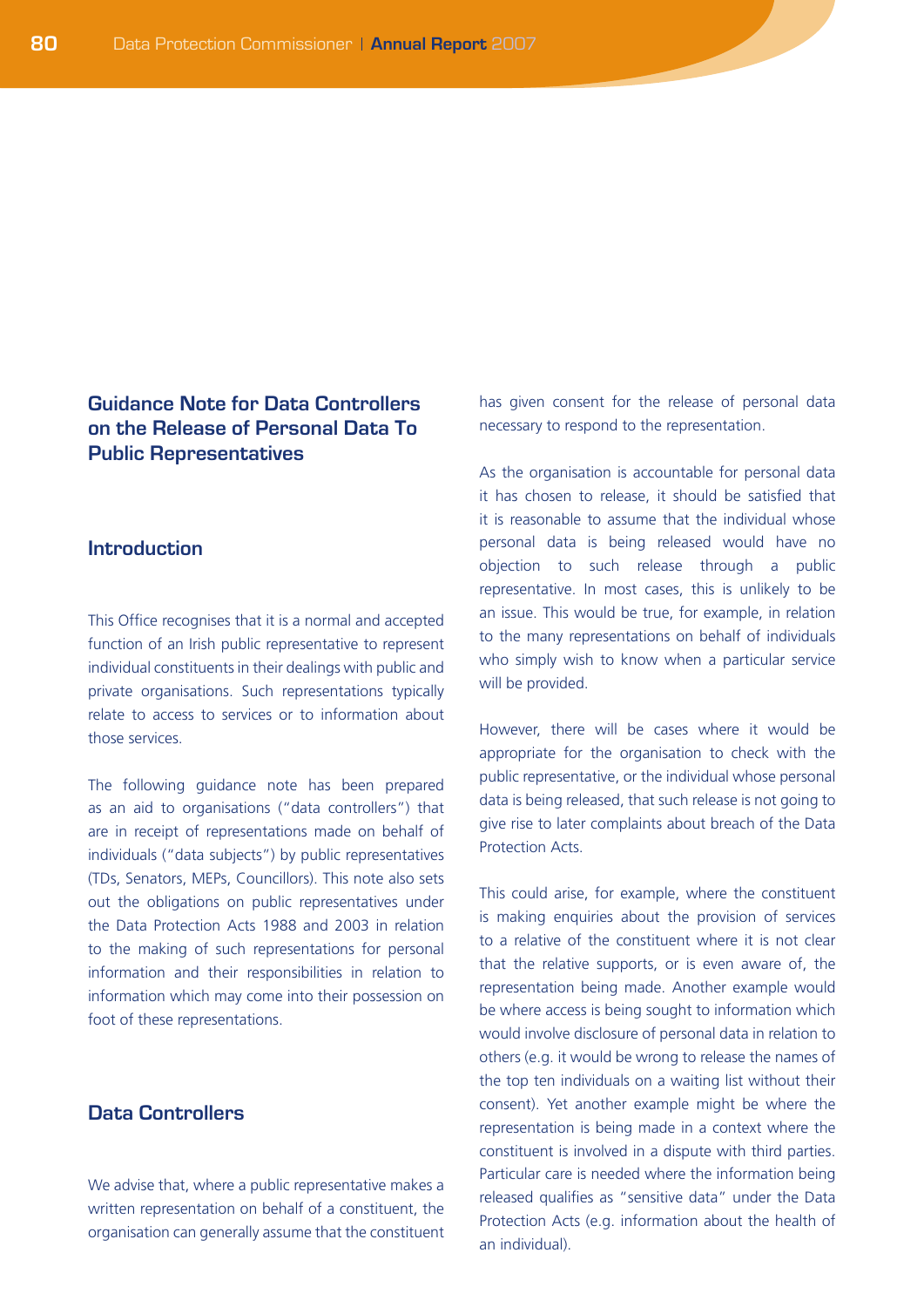### **Public Representatives**

Public representatives should also be aware of their obligations under the Data Protection Acts. They need to be satisfied that they are acting with the consent of the individual where the response to a representation involves release of that individual's personal data. They should also understand the obligations on organisations to keep personal data confidential and that, in particular cases, this may involve a need to check that the individual concerned has consented to the release of their personal data. When information has been supplied in reply to such representations, the public representative must act in compliance with Section 2 of the Acts which requires data controllers (in this case, public representatives) to comply with certain provisions regarding personal data kept by them:

- the data should not be further processed in a manner incompatible with the purpose for which it was received
- the data should be kept safe and secure while in the possession of the public representative
- the data should not be kept for longer than is necessary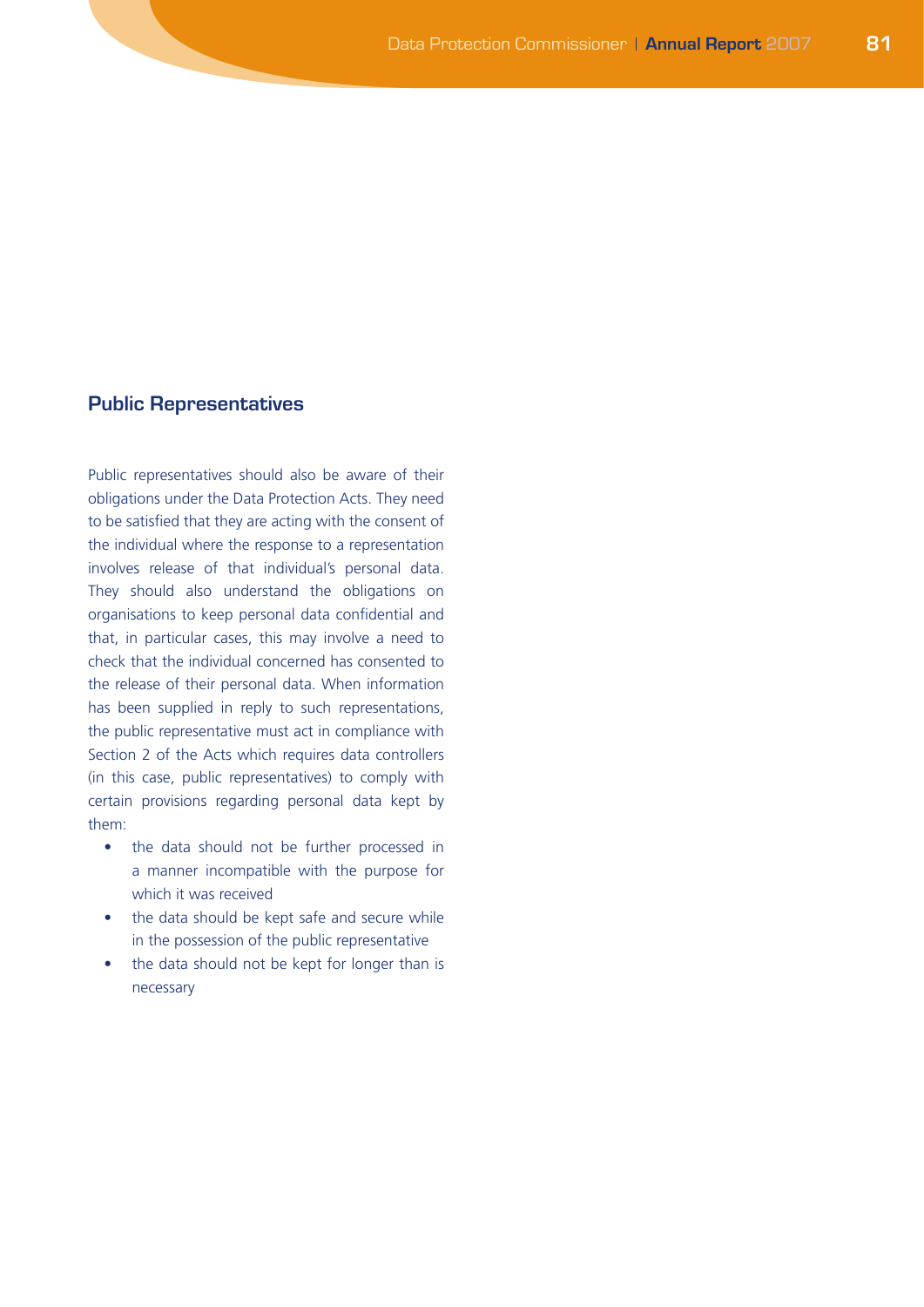# **SENSITIVE DATA**

The catagories of data featured in the wheel diargram receive extra protection under the Data Protection Acts. Data Controllers must be able to justify why they need this data and they must take extra care when processing this data.

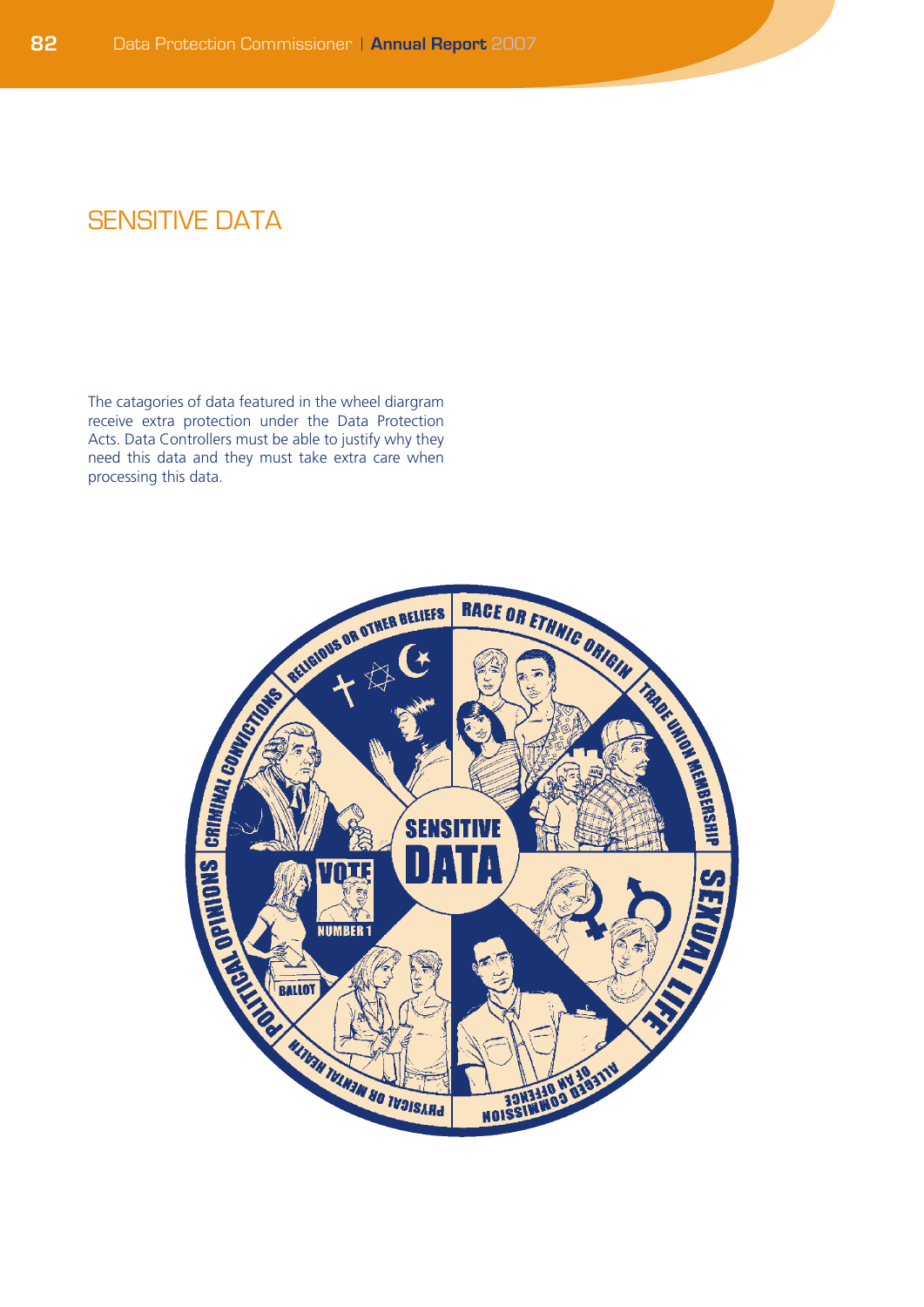# APPENDICES

- **Appendix 1 –** Presentations
- **Appendix 2** Registration Statistics
- **Appendix 3 –** Account of Income and Expenditure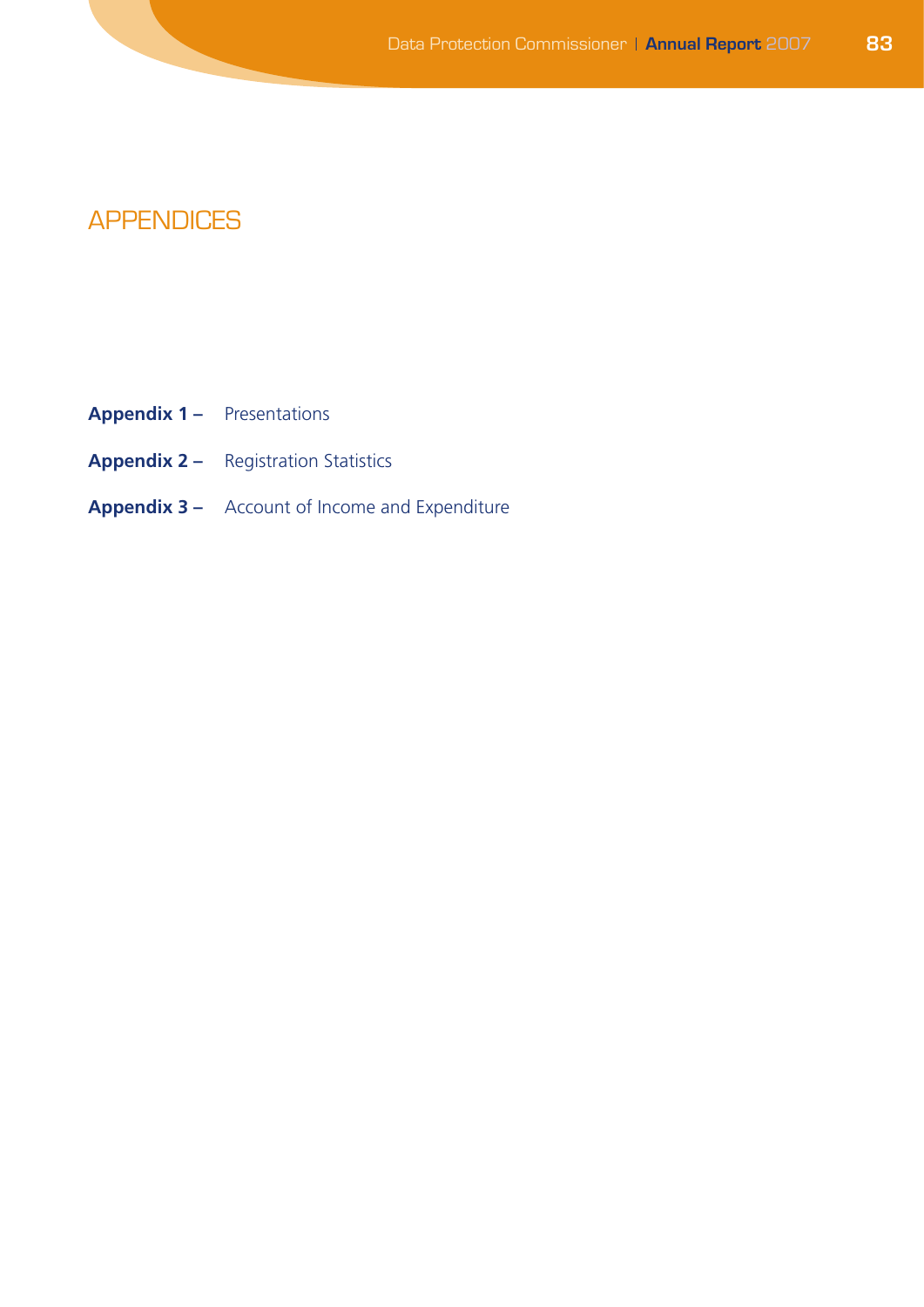# **APPENDIX 1** PRESENTATIONS AND TALKS

During 2007 my Office staff and I gave presentations to the following organisations:

## **Citizens' Advice**

Citizens' Information Blanchardstown Citizens' Information Dublin Citizens' Information Limerick Citizens' Information Kilkenny

### **Educational**

Coláiste Íosagáin, Portarlington Coláiste Naomh Cormac Mountmellick Community School Patrician College, Ballyfin Rathangan Secondary School St Mary's Secondary School, Edenderry St Patrick's College, Drumcondra Msc in Health Informatics - Trinity College Resources in Medical History - UCD School of History and Archives Ard Scoil Chiaráin Naofa, Clara 3<sup>rd</sup> Level Colleges/Universities FOI Network 56th International Session of the European Youth Parliament Visiting Teacher Service for Travellers Irish Computer Society Data Protection Course

## **Financial Services**

Card Not Present Fraud Prevention Task Force Irish League of Credit Unions South East Area Irish Institute of Credit Management Conference on Consumer Credit IBF/ISP Hi-Tech Crime Forum

### **Government**

CMOD FOI Course Department of Foreign Affairs Conference on Access to Public Sector Information Heads of Administration of Civil Service Departments Data Protection in the Public Sector organised by Public Affairs Ireland (x2) IPA Certificate in Civil Service & State Agency Studies

## **Health Sector**

Beaumont Hospital Department of General Practice Clinical Science Institute Lunchtime Seminar Health Service Executive – Healthcare Risk Manager's Forum Launch of National Hospital's Office Code of Practice on Records Management

#### **Insurance Sector**

The Insurance Institute of Ireland (x3)

### **International**

Singapore Civil Service College US-EU Conference on Safe Harbour - Washington Data Protection Compliance Conference - Brussels Consultative Conference on Data Sharing guidelines - Belfast International Association of Privacy Professionals-Washington & San Francisco OECD Conference on the Participative Web - Ottawa

#### **Legal Sector**

Legal Aid Board The Council of the Bar of Ireland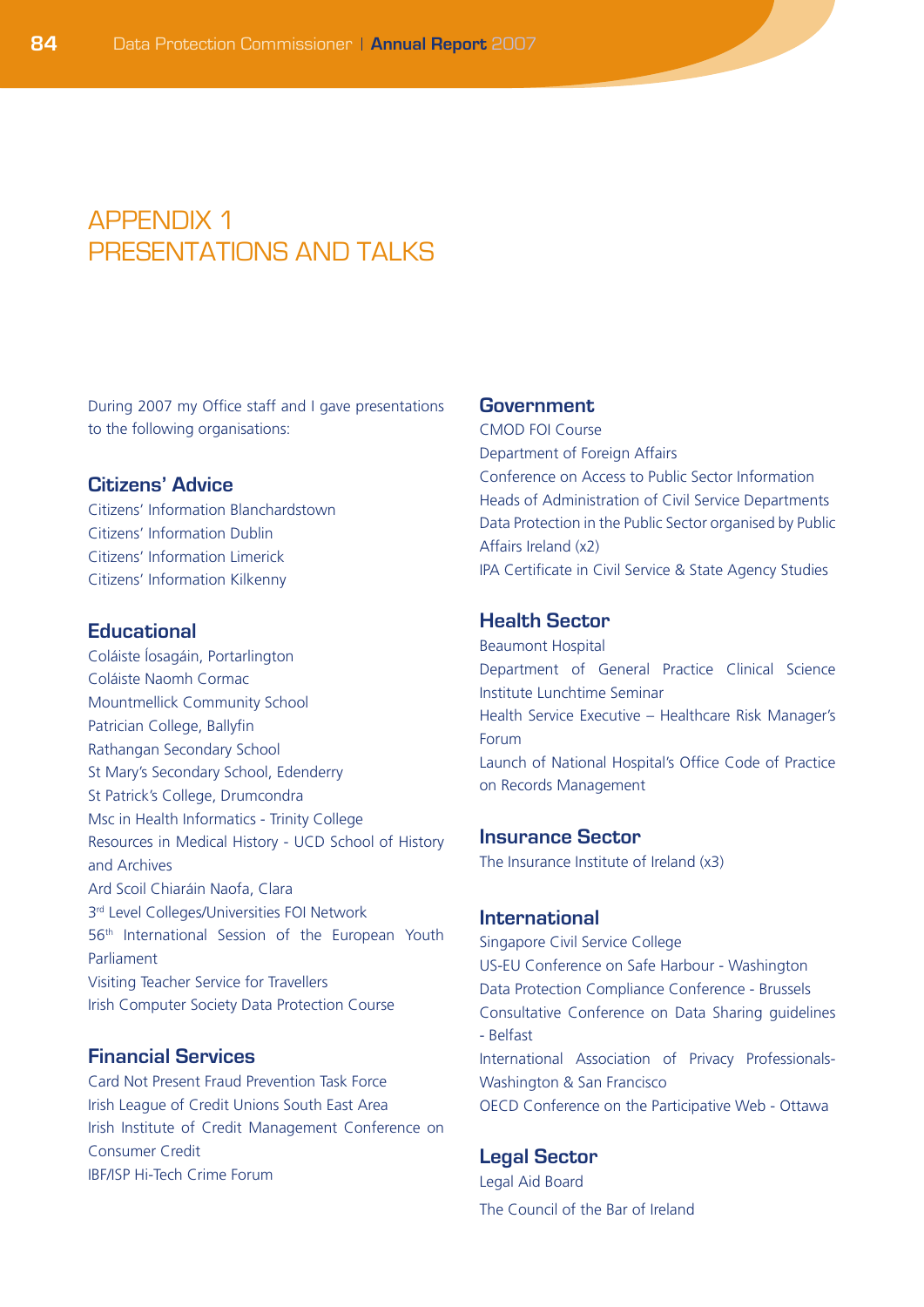# **Local Authorities**

Homeless Agency

## **Mixed Seminars**

Association for Information and Image Management (x2) Data Protection Compliance organised by IIR (x2) BH Consulting-Global Security Week Business and Professional Women Galway Data Security Briefing organised by the Calyx Group Information Systems Audit and Control Association Data Protection Practical Compliance Conference, Privacy and Data Protection Data Protection Compliance Conference organised by Privacy and Data Protection Ireland IT Security Conference organised by Entropy Data Protection Compliance Briefing organised by Data Solutions Ltd.

## **Records Management**

The Records Management Society

## **Voluntary/Charity**

West Training and Development Limited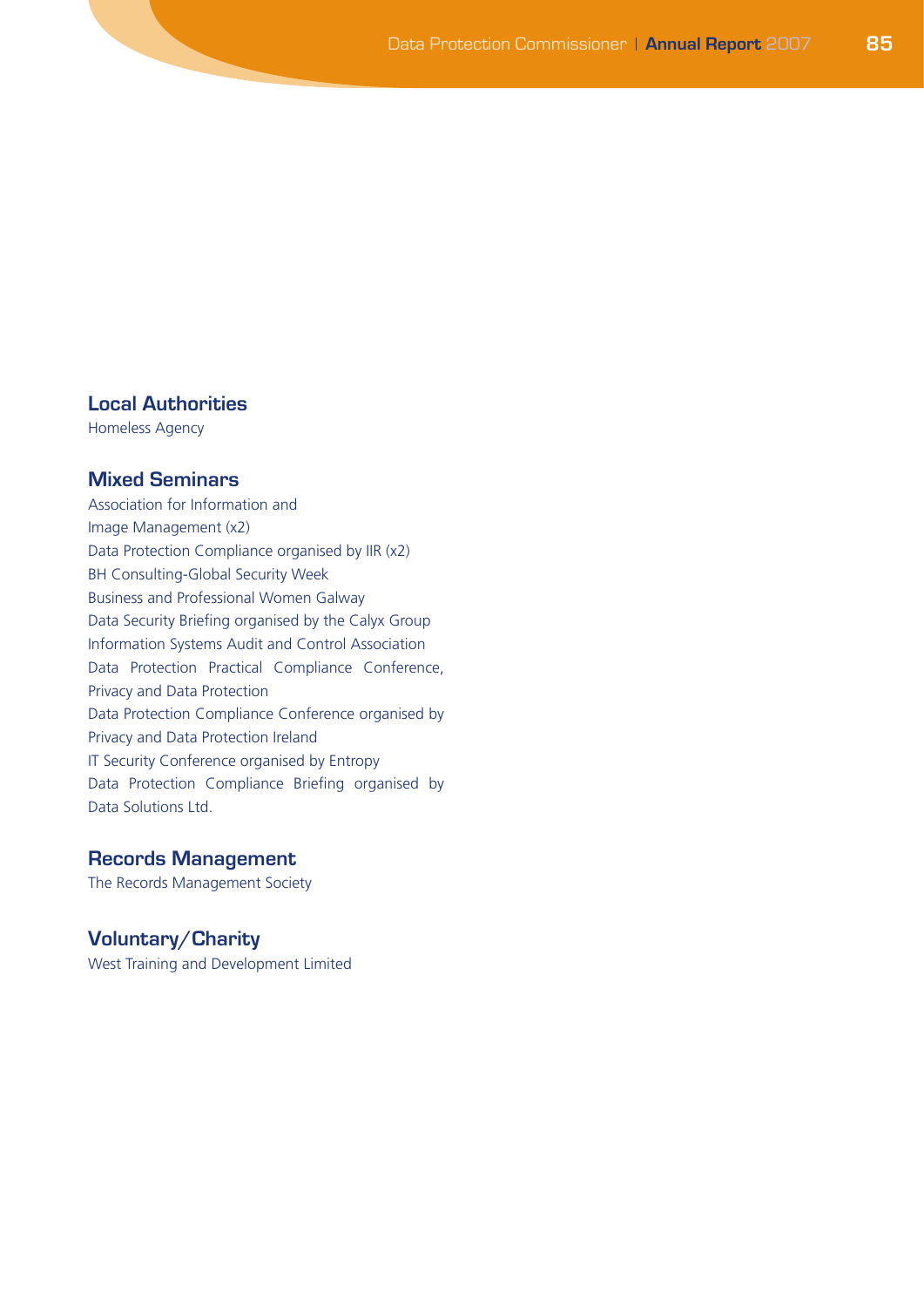# Appendix 2 **REGISTRATIONS** 2005 / 2006 / 2007

(a) Public authorities and other bodies and persons referred to in the Third Schedule

(c) Any other data controller who keeps sensitive personal data

**2005 2006 2007**

|                                             | 2005 | 2006 | 2007 |
|---------------------------------------------|------|------|------|
| Civil service<br>Departments/Offices        | 147  | 170  | 154  |
| Local Authorities & VECs                    | 160  | 167  | 171  |
| Health Boards/Public Hospitals              | 60   | 57   | 32   |
| Commercial State<br><b>Sponsored Bodies</b> | 45   | 40   | 25   |
| Non-Commercial & Regulatory                 | 178  | 170  | 152  |
| Third level                                 | 56   | 55   | 48   |
| Sub-total                                   | 646  | 659  | 582  |

(b) Financial institutions, insurance & assurance organisations, persons whose business consists wholly or mainly in direct marketing, providing credit references or collecting debts.

| Primary & secondary schools                      | 622  | 647  | 329  |
|--------------------------------------------------|------|------|------|
| Miscellaneous commercial                         | 176  | 203  | 228  |
| Private hospitals/health                         | 149  | 155  | 156  |
| Doctors, dentists,<br>health professionals       | 850  | 926  | 959  |
| Pharmacists                                      | 867  | 950  | 987  |
| Political parties &<br>public representatives    | 162  | 166  | 119  |
| Religious, voluntary &<br>cultural organisations | 186  | 213  | 176  |
| Legal Profession                                 | 629  | 636  | 435  |
| Sub-total                                        | 3641 | 3896 | 3389 |
| (d) Data processors                              | 603  | 696  | 579  |
| (e) those required under S.I. 2/2001             |      |      |      |

| <b>Associated Banks</b>                     | 45   | 55   | 47   |
|---------------------------------------------|------|------|------|
| Non-associated banks                        | 72   | 74   | 84   |
| <b>Building societies</b>                   | 7    | 7    | 9    |
| Insurance &<br>related services             | 342  | 414  | 437  |
| Credit Union &<br><b>Friendly Societies</b> | 440  | 439  | 402  |
| Credit Reference/<br>Debt Collection        | 41   | 41   | 42   |
| <b>Direct Marketing</b>                     | 69   | 68   | 64   |
| Sub-total                                   | 1016 | 1098 | 1085 |

| Telecommunications /<br>Internet Access providers | 27 31          | 64 |
|---------------------------------------------------|----------------|----|
| <b>TOTAL</b>                                      | 5933 6380 5699 |    |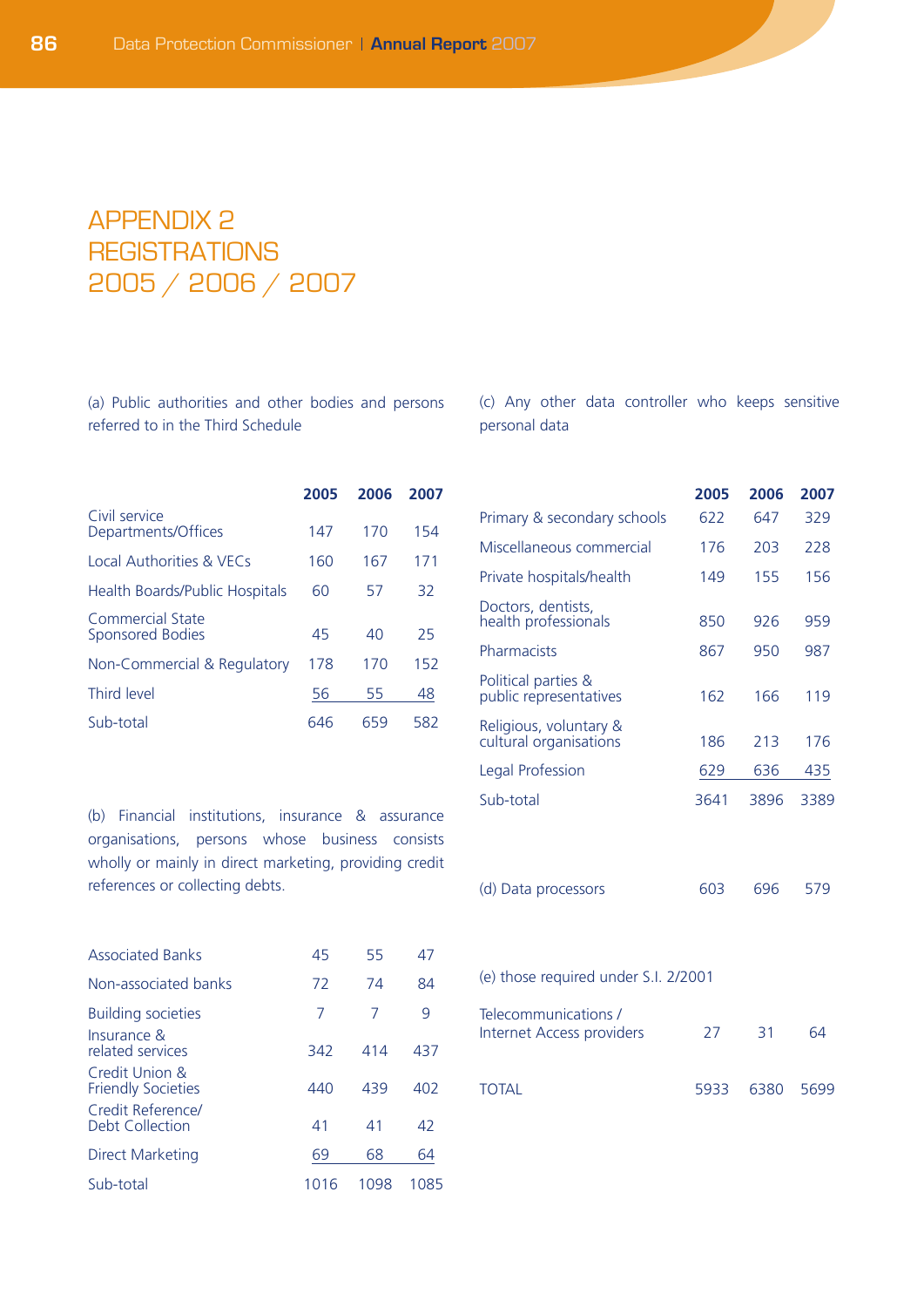In 2007 the number of organisations registered decreased by 681 or 10.7%. The decrease is a result of the implementation of the new registration regulations (S.I. No. 657 of 2007) after 1st October 2007. Changes in the requirement to register in the education and legal profession sectors contributed most to the decrease.